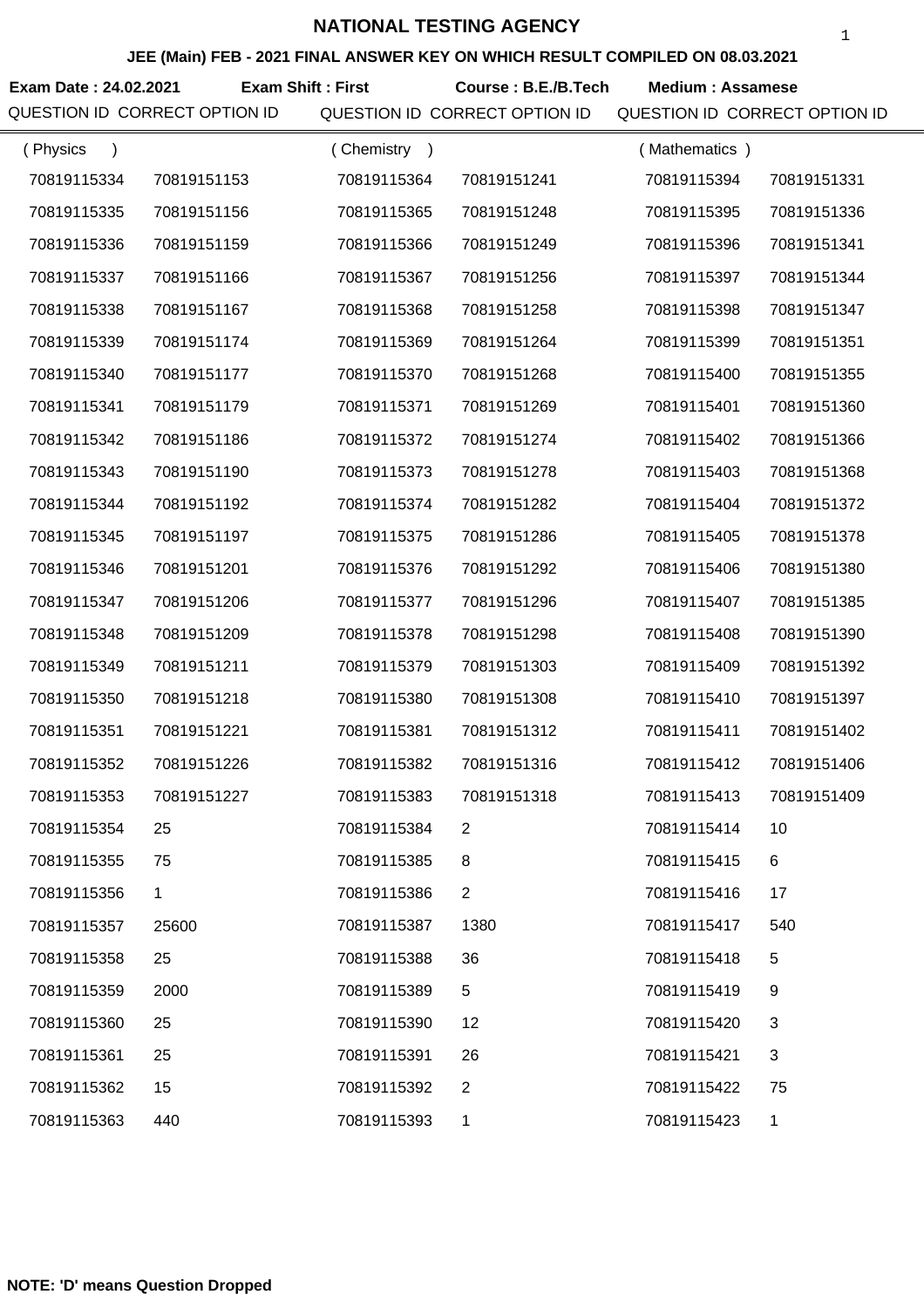#### **JEE (Main) FEB - 2021 FINAL ANSWER KEY ON WHICH RESULT COMPILED ON 08.03.2021**

**Exam Date : 24.02.2021 Course : B.E./B.Tech Medium : Bengali Exam Shift : First**

| (Physics    |             | (Chemistry<br>$\rightarrow$ |                | (Mathematics) |              |
|-------------|-------------|-----------------------------|----------------|---------------|--------------|
| 70819115424 | 70819151423 | 70819115454                 | 70819151511    | 70819115484   | 70819151601  |
| 70819115425 | 70819151426 | 70819115455                 | 70819151518    | 70819115485   | 70819151606  |
| 70819115426 | 70819151429 | 70819115456                 | 70819151519    | 70819115486   | 70819151611  |
| 70819115427 | 70819151436 | 70819115457                 | 70819151526    | 70819115487   | 70819151614  |
| 70819115428 | 70819151437 | 70819115458                 | 70819151528    | 70819115488   | 70819151617  |
| 70819115429 | 70819151444 | 70819115459                 | 70819151534    | 70819115489   | 70819151621  |
| 70819115430 | 70819151447 | 70819115460                 | 70819151538    | 70819115490   | 70819151625  |
| 70819115431 | 70819151449 | 70819115461                 | 70819151539    | 70819115491   | 70819151630  |
| 70819115432 | 70819151456 | 70819115462                 | 70819151544    | 70819115492   | 70819151636  |
| 70819115433 | 70819151460 | 70819115463                 | 70819151548    | 70819115493   | 70819151638  |
| 70819115434 | 70819151462 | 70819115464                 | 70819151552    | 70819115494   | 70819151642  |
| 70819115435 | 70819151467 | 70819115465                 | 70819151556    | 70819115495   | 70819151648  |
| 70819115436 | 70819151471 | 70819115466                 | 70819151562    | 70819115496   | 70819151650  |
| 70819115437 | 70819151476 | 70819115467                 | 70819151566    | 70819115497   | 70819151655  |
| 70819115438 | 70819151479 | 70819115468                 | 70819151568    | 70819115498   | 70819151660  |
| 70819115439 | 70819151481 | 70819115469                 | 70819151573    | 70819115499   | 70819151662  |
| 70819115440 | 70819151488 | 70819115470                 | 70819151578    | 70819115500   | 70819151667  |
| 70819115441 | 70819151491 | 70819115471                 | 70819151582    | 70819115501   | 70819151672  |
| 70819115442 | 70819151496 | 70819115472                 | 70819151586    | 70819115502   | 70819151676  |
| 70819115443 | 70819151497 | 70819115473                 | 70819151588    | 70819115503   | 70819151679  |
| 70819115444 | 25          | 70819115474                 |                | 70819115504   | 10           |
| 70819115445 | 75          | 70819115475                 | 8              | 70819115505   | 6            |
| 70819115446 | 1           | 70819115476                 | $\overline{2}$ | 70819115506   | 17           |
| 70819115447 | 25600       | 70819115477                 | 1380           | 70819115507   | 540          |
| 70819115448 | 25          | 70819115478                 | 36             | 70819115508   | 5            |
| 70819115449 | 2000        | 70819115479                 | 5              | 70819115509   | 9            |
| 70819115450 | 25          | 70819115480                 | 12             | 70819115510   | 3            |
| 70819115451 | 25          | 70819115481                 | 26             | 70819115511   | 3            |
| 70819115452 | 15          | 70819115482                 | $\overline{2}$ | 70819115512   | 75           |
| 70819115453 | 440         | 70819115483                 | 1              | 70819115513   | $\mathbf{1}$ |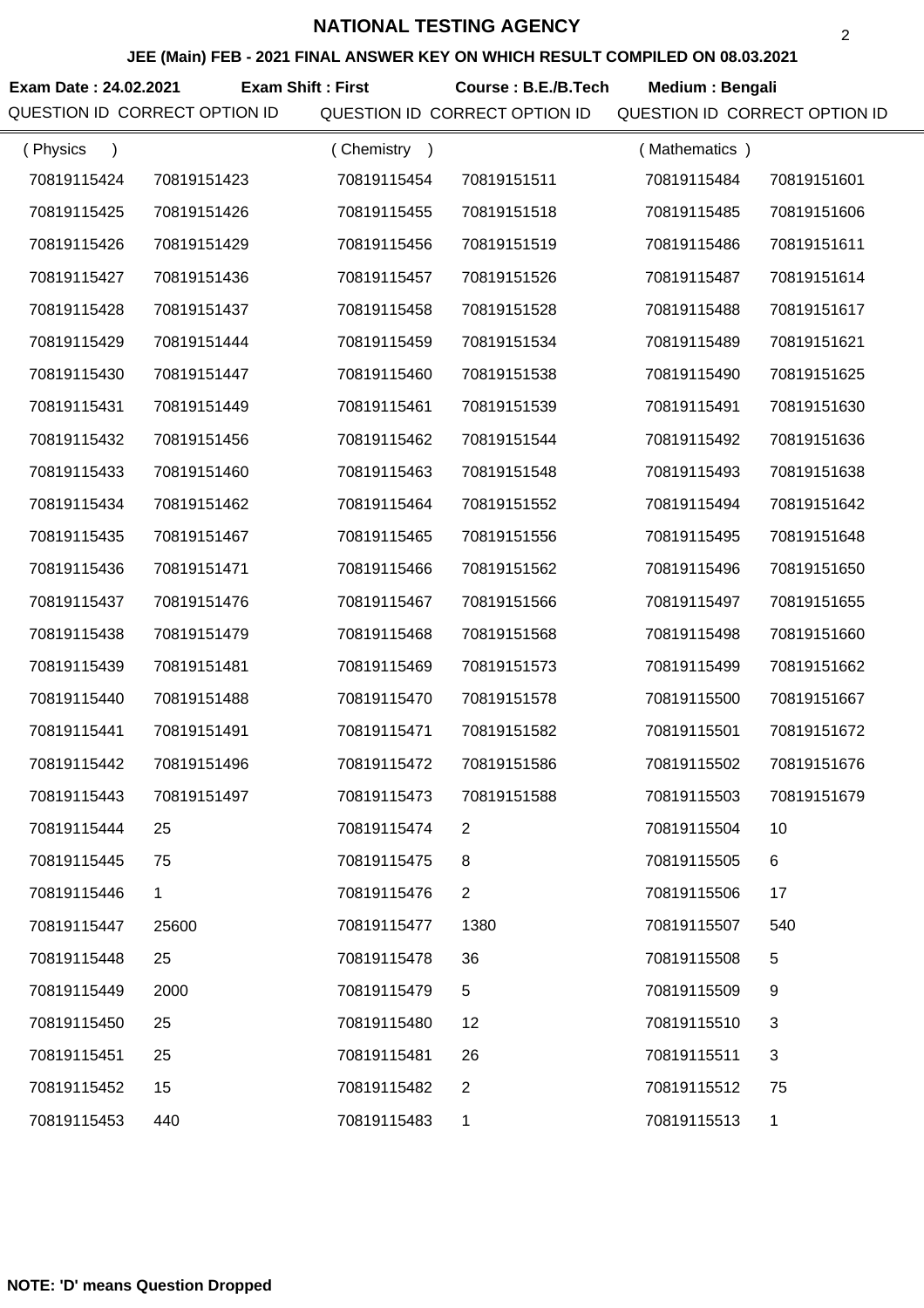#### **JEE (Main) FEB - 2021 FINAL ANSWER KEY ON WHICH RESULT COMPILED ON 08.03.2021**

**Exam Date : 24.02.2021 Course : B.E./B.Tech Medium : English Exam Shift : First**

| (Physics<br>$\lambda$ |             | (Chemistry) |                | (Mathematics) |              |
|-----------------------|-------------|-------------|----------------|---------------|--------------|
| 70819115154           | 70819150613 | 70819115184 | 70819150701    | 70819115214   | 70819150791  |
| 70819115155           | 70819150616 | 70819115185 | 70819150708    | 70819115215   | 70819150796  |
| 70819115156           | 70819150619 | 70819115186 | 70819150709    | 70819115216   | 70819150801  |
| 70819115157           | 70819150626 | 70819115187 | 70819150716    | 70819115217   | 70819150804  |
| 70819115158           | 70819150627 | 70819115188 | 70819150718    | 70819115218   | 70819150807  |
| 70819115159           | 70819150634 | 70819115189 | 70819150724    | 70819115219   | 70819150811  |
| 70819115160           | 70819150637 | 70819115190 | 70819150728    | 70819115220   | 70819150815  |
| 70819115161           | 70819150639 | 70819115191 | 70819150729    | 70819115221   | 70819150820  |
| 70819115162           | 70819150646 | 70819115192 | 70819150734    | 70819115222   | 70819150826  |
| 70819115163           | 70819150650 | 70819115193 | 70819150738    | 70819115223   | 70819150828  |
| 70819115164           | 70819150652 | 70819115194 | 70819150742    | 70819115224   | 70819150832  |
| 70819115165           | 70819150657 | 70819115195 | 70819150746    | 70819115225   | 70819150838  |
| 70819115166           | 70819150661 | 70819115196 | 70819150752    | 70819115226   | 70819150840  |
| 70819115167           | 70819150666 | 70819115197 | 70819150756    | 70819115227   | 70819150845  |
| 70819115168           | 70819150669 | 70819115198 | 70819150758    | 70819115228   | 70819150850  |
| 70819115169           | 70819150671 | 70819115199 | 70819150763    | 70819115229   | 70819150852  |
| 70819115170           | 70819150678 | 70819115200 | 70819150768    | 70819115230   | 70819150857  |
| 70819115171           | 70819150681 | 70819115201 | 70819150772    | 70819115231   | 70819150862  |
| 70819115172           | 70819150686 | 70819115202 | 70819150776    | 70819115232   | 70819150866  |
| 70819115173           | 70819150687 | 70819115203 | 70819150778    | 70819115233   | 70819150869  |
| 70819115174           | 25          | 70819115204 | 2              | 70819115234   | 10           |
| 70819115175           | 75          | 70819115205 | 8              | 70819115235   | 6            |
| 70819115176           | 1           | 70819115206 | $\overline{2}$ | 70819115236   | 17           |
| 70819115177           | 25600       | 70819115207 | 1380           | 70819115237   | 540          |
| 70819115178           | 25          | 70819115208 | 36             | 70819115238   | 5            |
| 70819115179           | 2000        | 70819115209 | 5              | 70819115239   | 9            |
| 70819115180           | 25          | 70819115210 | 12             | 70819115240   | 3            |
| 70819115181           | 25          | 70819115211 | 26             | 70819115241   | 3            |
| 70819115182           | 15          | 70819115212 | $\overline{2}$ | 70819115242   | 75           |
| 70819115183           | 440         | 70819115213 | 1              | 70819115243   | $\mathbf{1}$ |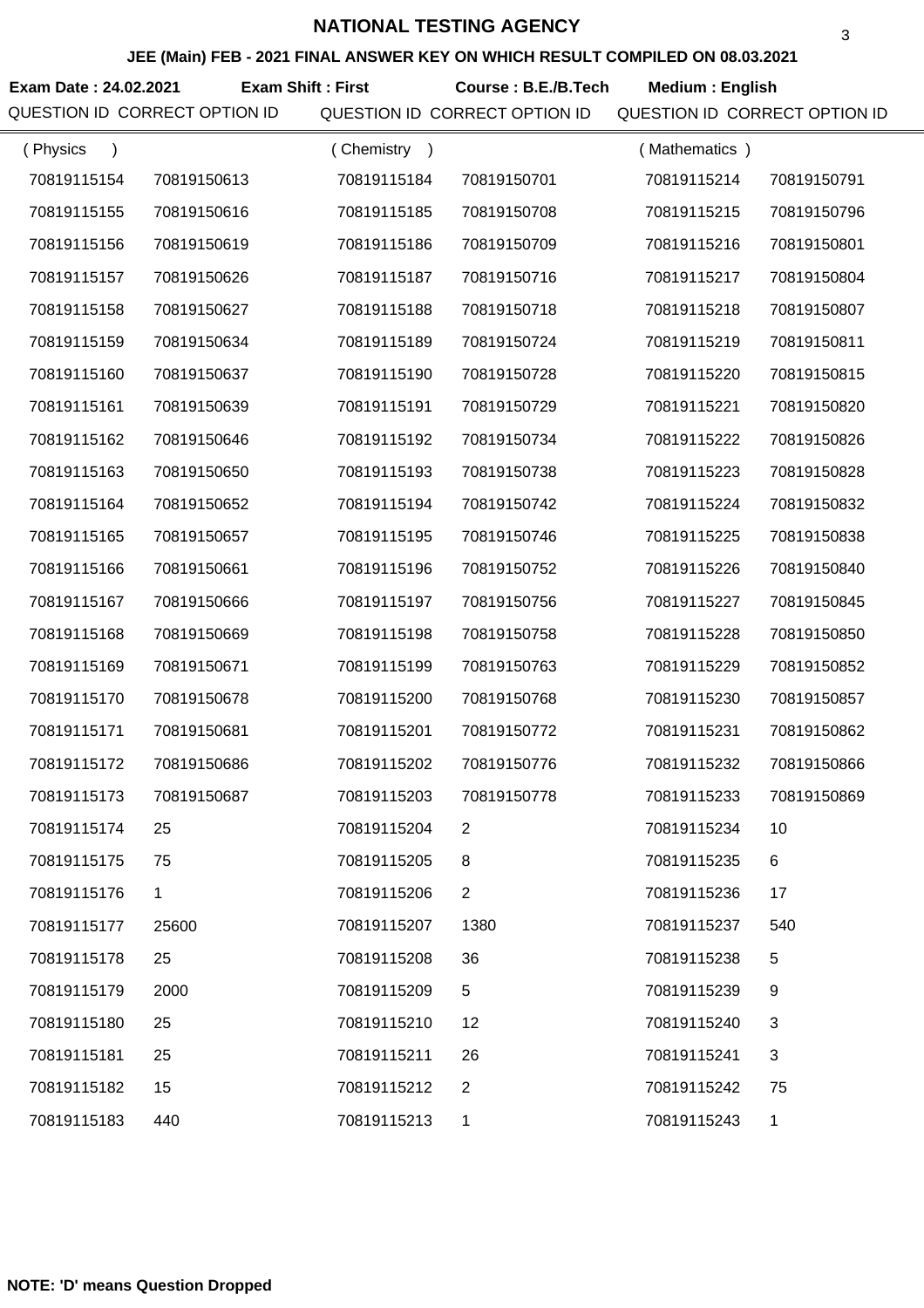#### **JEE (Main) FEB - 2021 FINAL ANSWER KEY ON WHICH RESULT COMPILED ON 08.03.2021**

**Exam Date : 24.02.2021 Course : B.E./B.Tech Medium : Gujarati Exam Shift : First**

| (Physics<br>$\mathcal{E}$ |              | (Chemistry<br>$\rightarrow$ |                | (Mathematics) |             |
|---------------------------|--------------|-----------------------------|----------------|---------------|-------------|
| 70819117494               | 70819157633  | 70819117524                 | 70819157721    | 70819117554   | 70819157811 |
| 70819117495               | 70819157636  | 70819117525                 | 70819157728    | 70819117555   | 70819157816 |
| 70819117496               | 70819157639  | 70819117526                 | 70819157729    | 70819117556   | 70819157821 |
| 70819117497               | 70819157646  | 70819117527                 | 70819157736    | 70819117557   | 70819157824 |
| 70819117498               | 70819157647  | 70819117528                 | 70819157738    | 70819117558   | 70819157827 |
| 70819117499               | 70819157654  | 70819117529                 | 70819157744    | 70819117559   | 70819157831 |
| 70819117500               | 70819157657  | 70819117530                 | 70819157748    | 70819117560   | 70819157835 |
| 70819117501               | 70819157659  | 70819117531                 | 70819157749    | 70819117561   | 70819157840 |
| 70819117502               | 70819157666  | 70819117532                 | 70819157754    | 70819117562   | 70819157846 |
| 70819117503               | 70819157670  | 70819117533                 | 70819157758    | 70819117563   | 70819157848 |
| 70819117504               | 70819157672  | 70819117534                 | 70819157762    | 70819117564   | 70819157852 |
| 70819117505               | 70819157677  | 70819117535                 | 70819157766    | 70819117565   | 70819157858 |
| 70819117506               | 70819157681  | 70819117536                 | 70819157772    | 70819117566   | 70819157860 |
| 70819117507               | 70819157686  | 70819117537                 | 70819157776    | 70819117567   | 70819157865 |
| 70819117508               | 70819157689  | 70819117538                 | 70819157778    | 70819117568   | 70819157870 |
| 70819117509               | 70819157691  | 70819117539                 | 70819157783    | 70819117569   | 70819157872 |
| 70819117510               | 70819157698  | 70819117540                 | 70819157788    | 70819117570   | 70819157877 |
| 70819117511               | 70819157701  | 70819117541                 | 70819157792    | 70819117571   | 70819157882 |
| 70819117512               | 70819157706  | 70819117542                 | 70819157796    | 70819117572   | 70819157886 |
| 70819117513               | 70819157707  | 70819117543                 | 70819157798    | 70819117573   | 70819157889 |
| 70819117514               | 25           | 70819117544                 |                | 70819117574   | 10          |
| 70819117515               | 75           | 70819117545                 | 8              | 70819117575   | 6           |
| 70819117516               | $\mathbf{1}$ | 70819117546                 | $\overline{2}$ | 70819117576   | 17          |
| 70819117517               | 25600        | 70819117547                 | 1380           | 70819117577   | 540         |
| 70819117518               | 25           | 70819117548                 | 36             | 70819117578   | 5           |
| 70819117519               | 2000         | 70819117549                 | 5              | 70819117579   | 9           |
| 70819117520               | 25           | 70819117550                 | 12             | 70819117580   | 3           |
| 70819117521               | 25           | 70819117551                 | 26             | 70819117581   | 3           |
| 70819117522               | 15           | 70819117552                 | 2              | 70819117582   | 75          |
| 70819117523               | 440          | 70819117553                 | 1              | 70819117583   | 1           |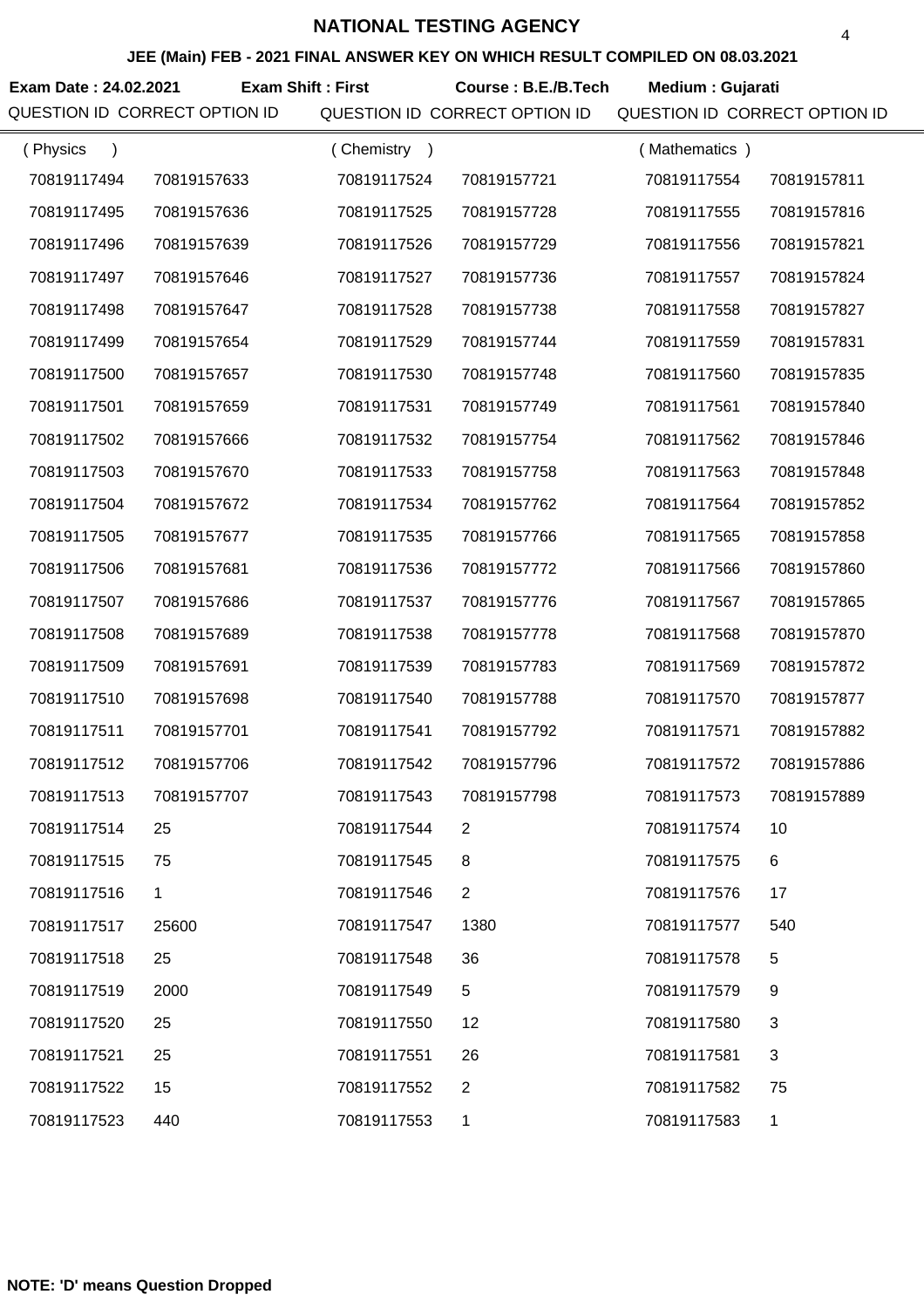#### **JEE (Main) FEB - 2021 FINAL ANSWER KEY ON WHICH RESULT COMPILED ON 08.03.2021**

Exam Date : 24.02.2021 Exam Shift : First Course : B.E./B.Tech Medium : Hindi

| (Physics    |              | (Chemistry) |                | (Mathematics) |             |
|-------------|--------------|-------------|----------------|---------------|-------------|
| 70819115244 | 70819150883  | 70819115274 | 70819150971    | 70819115304   | 70819151061 |
| 70819115245 | 70819150886  | 70819115275 | 70819150978    | 70819115305   | 70819151066 |
| 70819115246 | 70819150889  | 70819115276 | 70819150979    | 70819115306   | 70819151071 |
| 70819115247 | 70819150896  | 70819115277 | 70819150986    | 70819115307   | 70819151074 |
| 70819115248 | 70819150897  | 70819115278 | 70819150988    | 70819115308   | 70819151077 |
| 70819115249 | 70819150904  | 70819115279 | 70819150994    | 70819115309   | 70819151081 |
| 70819115250 | 70819150907  | 70819115280 | 70819150998    | 70819115310   | 70819151085 |
| 70819115251 | 70819150909  | 70819115281 | 70819150999    | 70819115311   | 70819151090 |
| 70819115252 | 70819150916  | 70819115282 | 70819151004    | 70819115312   | 70819151096 |
| 70819115253 | 70819150920  | 70819115283 | 70819151008    | 70819115313   | 70819151098 |
| 70819115254 | 70819150922  | 70819115284 | 70819151012    | 70819115314   | 70819151102 |
| 70819115255 | 70819150927  | 70819115285 | 70819151016    | 70819115315   | 70819151108 |
| 70819115256 | 70819150931  | 70819115286 | 70819151022    | 70819115316   | 70819151110 |
| 70819115257 | 70819150936  | 70819115287 | 70819151026    | 70819115317   | 70819151115 |
| 70819115258 | 70819150939  | 70819115288 | 70819151028    | 70819115318   | 70819151120 |
| 70819115259 | 70819150941  | 70819115289 | 70819151033    | 70819115319   | 70819151122 |
| 70819115260 | 70819150948  | 70819115290 | 70819151038    | 70819115320   | 70819151127 |
| 70819115261 | 70819150951  | 70819115291 | 70819151042    | 70819115321   | 70819151132 |
| 70819115262 | 70819150956  | 70819115292 | 70819151046    | 70819115322   | 70819151136 |
| 70819115263 | 70819150957  | 70819115293 | 70819151048    | 70819115323   | 70819151139 |
| 70819115264 | 25           | 70819115294 | 2              | 70819115324   | 10          |
| 70819115265 | 75           | 70819115295 | 8              | 70819115325   | 6           |
| 70819115266 | $\mathbf{1}$ | 70819115296 | $\overline{2}$ | 70819115326   | 17          |
| 70819115267 | 25600        | 70819115297 | 1380           | 70819115327   | 540         |
| 70819115268 | 25           | 70819115298 | 36             | 70819115328   | 5           |
| 70819115269 | 2000         | 70819115299 | 5              | 70819115329   | 9           |
| 70819115270 | 25           | 70819115300 | 12             | 70819115330   | 3           |
| 70819115271 | 25           | 70819115301 | 26             | 70819115331   | 3           |
| 70819115272 | 15           | 70819115302 | $\overline{2}$ | 70819115332   | 75          |
| 70819115273 | 440          | 70819115303 | 1              | 70819115333   | 1           |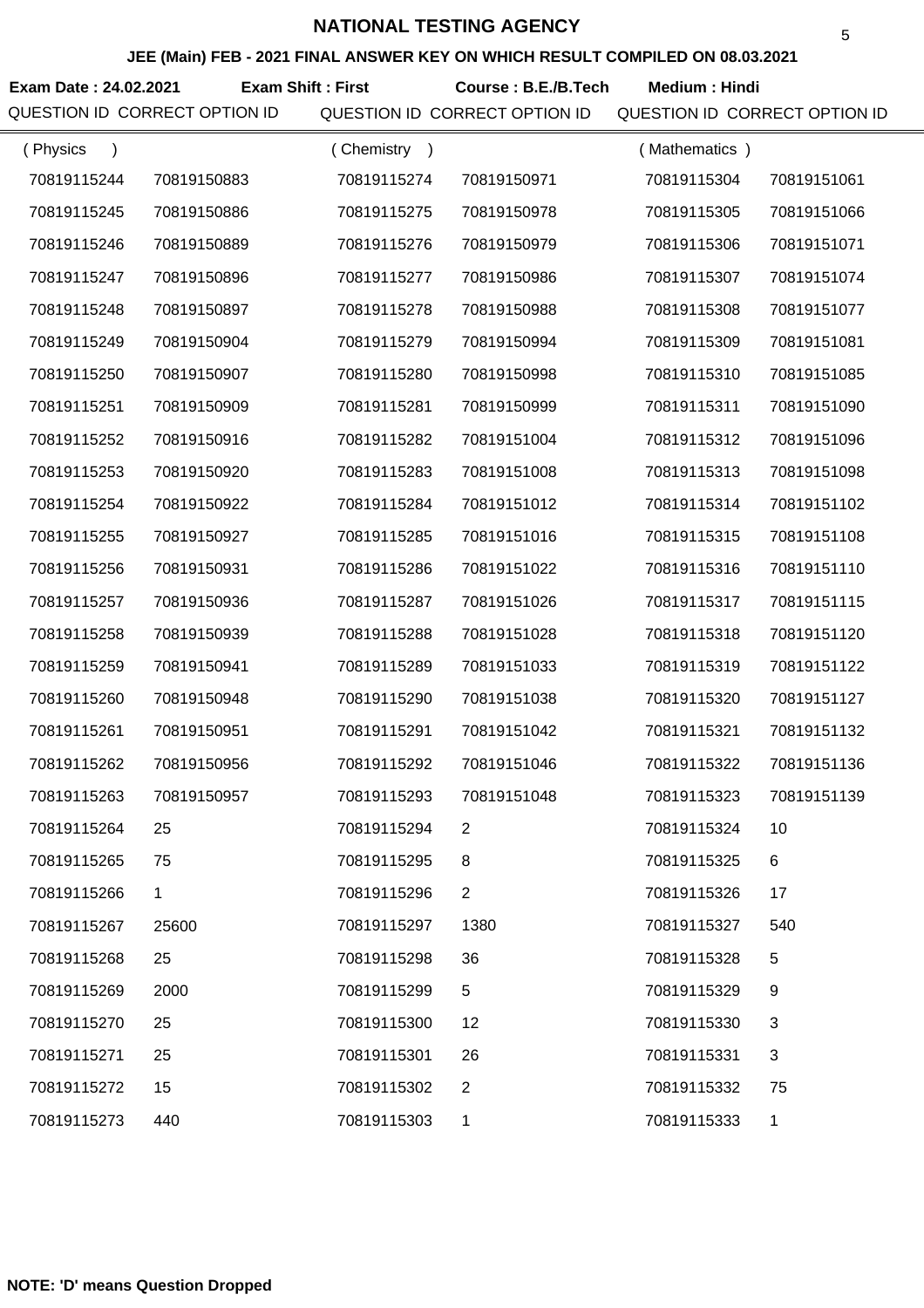#### **JEE (Main) FEB - 2021 FINAL ANSWER KEY ON WHICH RESULT COMPILED ON 08.03.2021**

Exam Date : 24.02.2021 Exam Shift : First Course : B.E./B.Tech Medium : Kannada

| (Physics    |             | (Chemistry<br>$\rightarrow$ |              | (Mathematics) |             |
|-------------|-------------|-----------------------------|--------------|---------------|-------------|
| 70819115604 | 70819151963 | 70819115634                 | 70819152051  | 70819115664   | 70819152141 |
| 70819115605 | 70819151966 | 70819115635                 | 70819152058  | 70819115665   | 70819152146 |
| 70819115606 | 70819151969 | 70819115636                 | 70819152059  | 70819115666   | 70819152151 |
| 70819115607 | 70819151976 | 70819115637                 | 70819152066  | 70819115667   | 70819152154 |
| 70819115608 | 70819151977 | 70819115638                 | 70819152068  | 70819115668   | 70819152157 |
| 70819115609 | 70819151984 | 70819115639                 | 70819152074  | 70819115669   | 70819152161 |
| 70819115610 | 70819151987 | 70819115640                 | 70819152078  | 70819115670   | 70819152165 |
| 70819115611 | 70819151989 | 70819115641                 | 70819152079  | 70819115671   | 70819152170 |
| 70819115612 | 70819151996 | 70819115642                 | 70819152084  | 70819115672   | 70819152176 |
| 70819115613 | 70819152000 | 70819115643                 | 70819152088  | 70819115673   | 70819152178 |
| 70819115614 | 70819152002 | 70819115644                 | 70819152092  | 70819115674   | 70819152182 |
| 70819115615 | 70819152007 | 70819115645                 | 70819152096  | 70819115675   | 70819152188 |
| 70819115616 | 70819152011 | 70819115646                 | 70819152102  | 70819115676   | 70819152190 |
| 70819115617 | 70819152016 | 70819115647                 | 70819152106  | 70819115677   | 70819152195 |
| 70819115618 | 70819152019 | 70819115648                 | 70819152108  | 70819115678   | 70819152200 |
| 70819115619 | 70819152021 | 70819115649                 | 70819152113  | 70819115679   | 70819152202 |
| 70819115620 | 70819152028 | 70819115650                 | 70819152118  | 70819115680   | 70819152207 |
| 70819115621 | 70819152031 | 70819115651                 | 70819152122  | 70819115681   | 70819152212 |
| 70819115622 | 70819152036 | 70819115652                 | 70819152126  | 70819115682   | 70819152216 |
| 70819115623 | 70819152037 | 70819115653                 | 70819152128  | 70819115683   | 70819152219 |
| 70819115624 | 25          | 70819115654                 | 2            | 70819115684   | 10          |
| 70819115625 | 75          | 70819115655                 | 8            | 70819115685   | 6           |
| 70819115626 | 1           | 70819115656                 | $\mathbf{2}$ | 70819115686   | 17          |
| 70819115627 | 25600       | 70819115657                 | 1380         | 70819115687   | 540         |
| 70819115628 | 25          | 70819115658                 | 36           | 70819115688   | 5           |
| 70819115629 | 2000        | 70819115659                 | 5            | 70819115689   | 9           |
| 70819115630 | 25          | 70819115660                 | 12           | 70819115690   | 3           |
| 70819115631 | 25          | 70819115661                 | 26           | 70819115691   | 3           |
| 70819115632 | 15          | 70819115662                 | 2            | 70819115692   | 75          |
| 70819115633 | 440         | 70819115663                 | 1            | 70819115693   | 1           |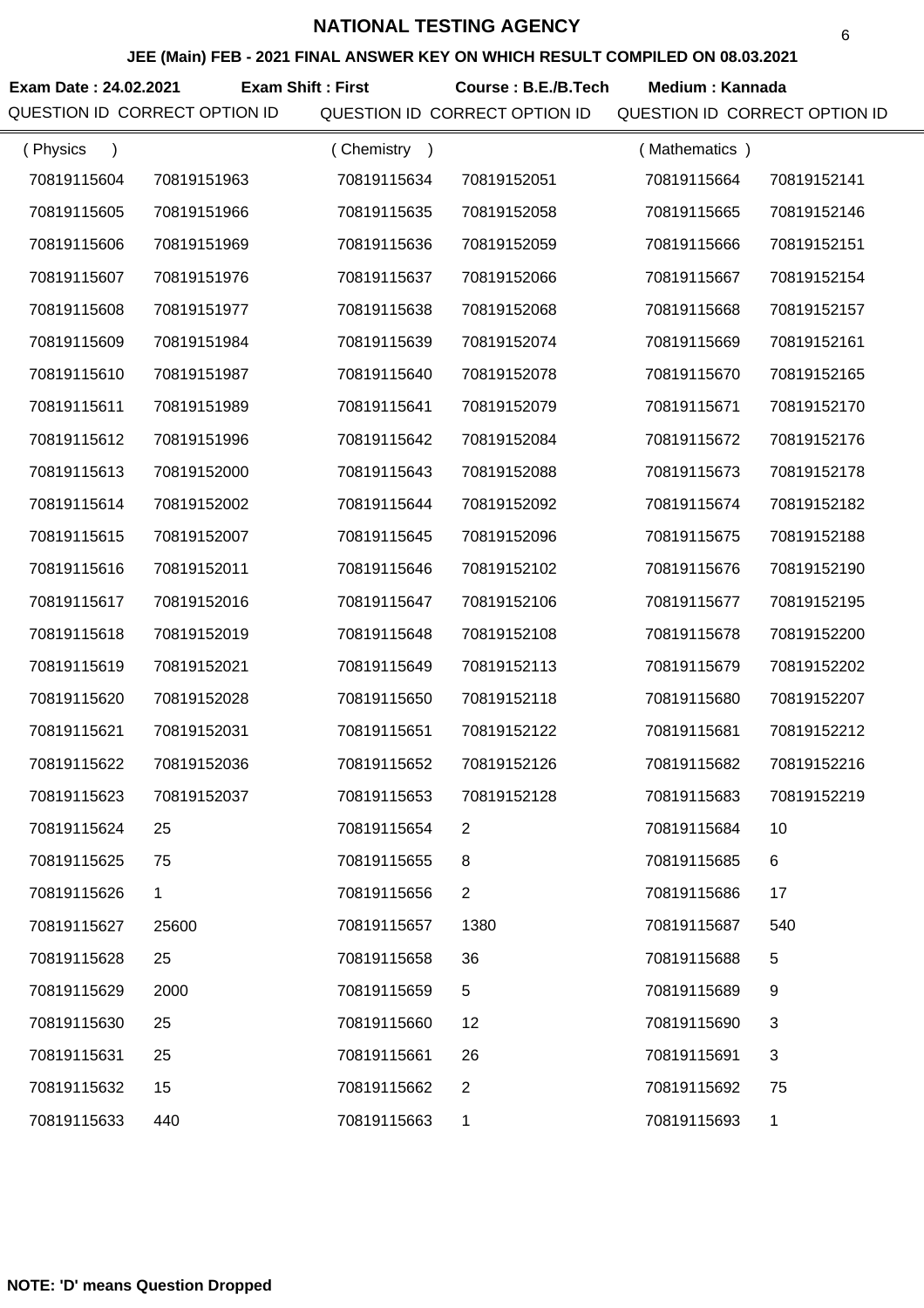#### **JEE (Main) FEB - 2021 FINAL ANSWER KEY ON WHICH RESULT COMPILED ON 08.03.2021**

**Exam Date : 24.02.2021 Course : B.E./B.Tech Medium : Malayalam Exam Shift : First** QUESTION ID CORRECT OPTION ID QUESTION ID CORRECT OPTION ID QUESTION ID CORRECT OPTION ID

| (Physics<br>$\lambda$ |             | (Chemistry<br>$\rightarrow$ |                | (Mathematics) |             |
|-----------------------|-------------|-----------------------------|----------------|---------------|-------------|
| 70819115784           | 70819152503 | 70819115814                 | 70819152591    | 70819115844   | 70819152681 |
| 70819115785           | 70819152506 | 70819115815                 | 70819152598    | 70819115845   | 70819152686 |
| 70819115786           | 70819152509 | 70819115816                 | 70819152599    | 70819115846   | 70819152691 |
| 70819115787           | 70819152516 | 70819115817                 | 70819152606    | 70819115847   | 70819152694 |
| 70819115788           | 70819152517 | 70819115818                 | 70819152608    | 70819115848   | 70819152697 |
| 70819115789           | 70819152524 | 70819115819                 | 70819152614    | 70819115849   | 70819152701 |
| 70819115790           | 70819152527 | 70819115820                 | 70819152618    | 70819115850   | 70819152705 |
| 70819115791           | 70819152529 | 70819115821                 | 70819152619    | 70819115851   | 70819152710 |
| 70819115792           | 70819152536 | 70819115822                 | 70819152624    | 70819115852   | 70819152716 |
| 70819115793           | 70819152540 | 70819115823                 | 70819152628    | 70819115853   | 70819152718 |
| 70819115794           | 70819152542 | 70819115824                 | 70819152632    | 70819115854   | 70819152722 |
| 70819115795           | 70819152547 | 70819115825                 | 70819152636    | 70819115855   | 70819152728 |
| 70819115796           | 70819152551 | 70819115826                 | 70819152642    | 70819115856   | 70819152730 |
| 70819115797           | 70819152556 | 70819115827                 | 70819152646    | 70819115857   | 70819152735 |
| 70819115798           | 70819152559 | 70819115828                 | 70819152648    | 70819115858   | 70819152740 |
| 70819115799           | 70819152561 | 70819115829                 | 70819152653    | 70819115859   | 70819152742 |
| 70819115800           | 70819152568 | 70819115830                 | 70819152658    | 70819115860   | 70819152747 |
| 70819115801           | 70819152571 | 70819115831                 | 70819152662    | 70819115861   | 70819152752 |
| 70819115802           | 70819152576 | 70819115832                 | 70819152666    | 70819115862   | 70819152756 |
| 70819115803           | 70819152577 | 70819115833                 | 70819152668    | 70819115863   | 70819152759 |
| 70819115804           | 25          | 70819115834                 | 2              | 70819115864   | 10          |
| 70819115805           | 75          | 70819115835                 | 8              | 70819115865   | 6           |
| 70819115806           | 1           | 70819115836                 | $\overline{2}$ | 70819115866   | 17          |
| 70819115807           | 25600       | 70819115837                 | 1380           | 70819115867   | 540         |
| 70819115808           | 25          | 70819115838                 | 36             | 70819115868   | 5           |
| 70819115809           | 2000        | 70819115839                 | 5              | 70819115869   | 9           |
| 70819115810           | 25          | 70819115840                 | 12             | 70819115870   | 3           |
| 70819115811           | 25          | 70819115841                 | 26             | 70819115871   | 3           |
| 70819115812           | 15          | 70819115842                 | 2              | 70819115872   | 75          |
| 70819115813           | 440         | 70819115843                 | 1              | 70819115873   | 1           |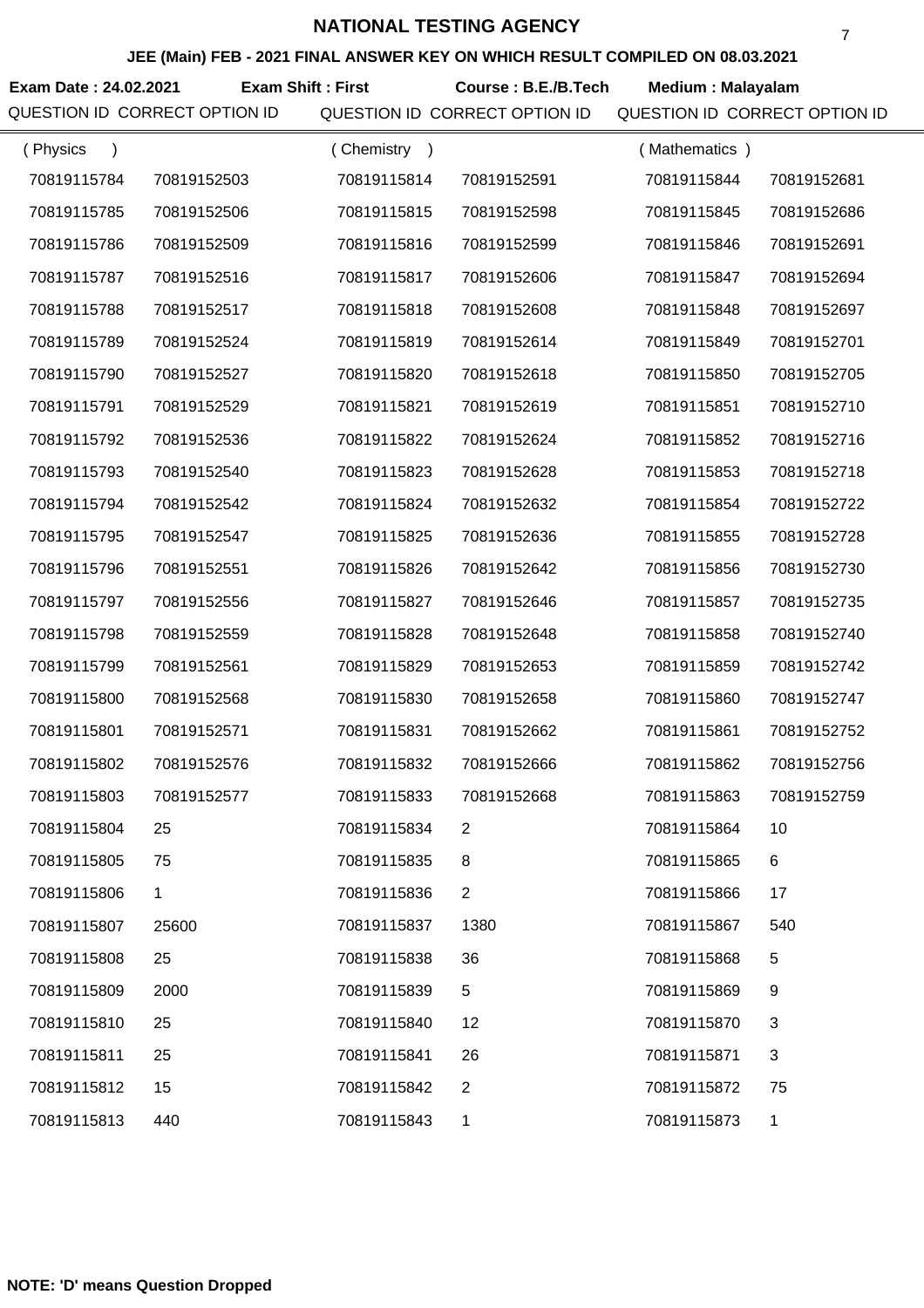#### **JEE (Main) FEB - 2021 FINAL ANSWER KEY ON WHICH RESULT COMPILED ON 08.03.2021**

**Exam Date : 24.02.2021 Course : B.E./B.Tech Medium : Marathi Exam Shift : First**

| (Physics    |              | (Chemistry) |                | (Mathematics) |             |
|-------------|--------------|-------------|----------------|---------------|-------------|
| 70819115694 | 70819152233  | 70819115724 | 70819152321    | 70819115754   | 70819152411 |
| 70819115695 | 70819152236  | 70819115725 | 70819152328    | 70819115755   | 70819152416 |
| 70819115696 | 70819152239  | 70819115726 | 70819152329    | 70819115756   | 70819152421 |
| 70819115697 | 70819152246  | 70819115727 | 70819152336    | 70819115757   | 70819152424 |
| 70819115698 | 70819152247  | 70819115728 | 70819152338    | 70819115758   | 70819152427 |
| 70819115699 | 70819152254  | 70819115729 | 70819152344    | 70819115759   | 70819152431 |
| 70819115700 | 70819152257  | 70819115730 | 70819152348    | 70819115760   | 70819152435 |
| 70819115701 | 70819152259  | 70819115731 | 70819152349    | 70819115761   | 70819152440 |
| 70819115702 | 70819152266  | 70819115732 | 70819152354    | 70819115762   | 70819152446 |
| 70819115703 | 70819152270  | 70819115733 | 70819152358    | 70819115763   | 70819152448 |
| 70819115704 | 70819152272  | 70819115734 | 70819152362    | 70819115764   | 70819152452 |
| 70819115705 | 70819152277  | 70819115735 | 70819152366    | 70819115765   | 70819152458 |
| 70819115706 | 70819152281  | 70819115736 | 70819152372    | 70819115766   | 70819152460 |
| 70819115707 | 70819152286  | 70819115737 | 70819152376    | 70819115767   | 70819152465 |
| 70819115708 | 70819152289  | 70819115738 | 70819152378    | 70819115768   | 70819152470 |
| 70819115709 | 70819152291  | 70819115739 | 70819152383    | 70819115769   | 70819152472 |
| 70819115710 | 70819152298  | 70819115740 | 70819152388    | 70819115770   | 70819152477 |
| 70819115711 | 70819152301  | 70819115741 | 70819152392    | 70819115771   | 70819152482 |
| 70819115712 | 70819152306  | 70819115742 | 70819152396    | 70819115772   | 70819152486 |
| 70819115713 | 70819152307  | 70819115743 | 70819152398    | 70819115773   | 70819152489 |
| 70819115714 | 25           | 70819115744 | 2              | 70819115774   | 10          |
| 70819115715 | 75           | 70819115745 | 8              | 70819115775   | 6           |
| 70819115716 | $\mathbf{1}$ | 70819115746 | $\overline{2}$ | 70819115776   | 17          |
| 70819115717 | 25600        | 70819115747 | 1380           | 70819115777   | 540         |
| 70819115718 | 25           | 70819115748 | 36             | 70819115778   | 5           |
| 70819115719 | 2000         | 70819115749 | 5              | 70819115779   | 9           |
| 70819115720 | 25           | 70819115750 | 12             | 70819115780   | 3           |
| 70819115721 | 25           | 70819115751 | 26             | 70819115781   | 3           |
| 70819115722 | 15           | 70819115752 | $\overline{2}$ | 70819115782   | 75          |
| 70819115723 | 440          | 70819115753 | 1              | 70819115783   | 1           |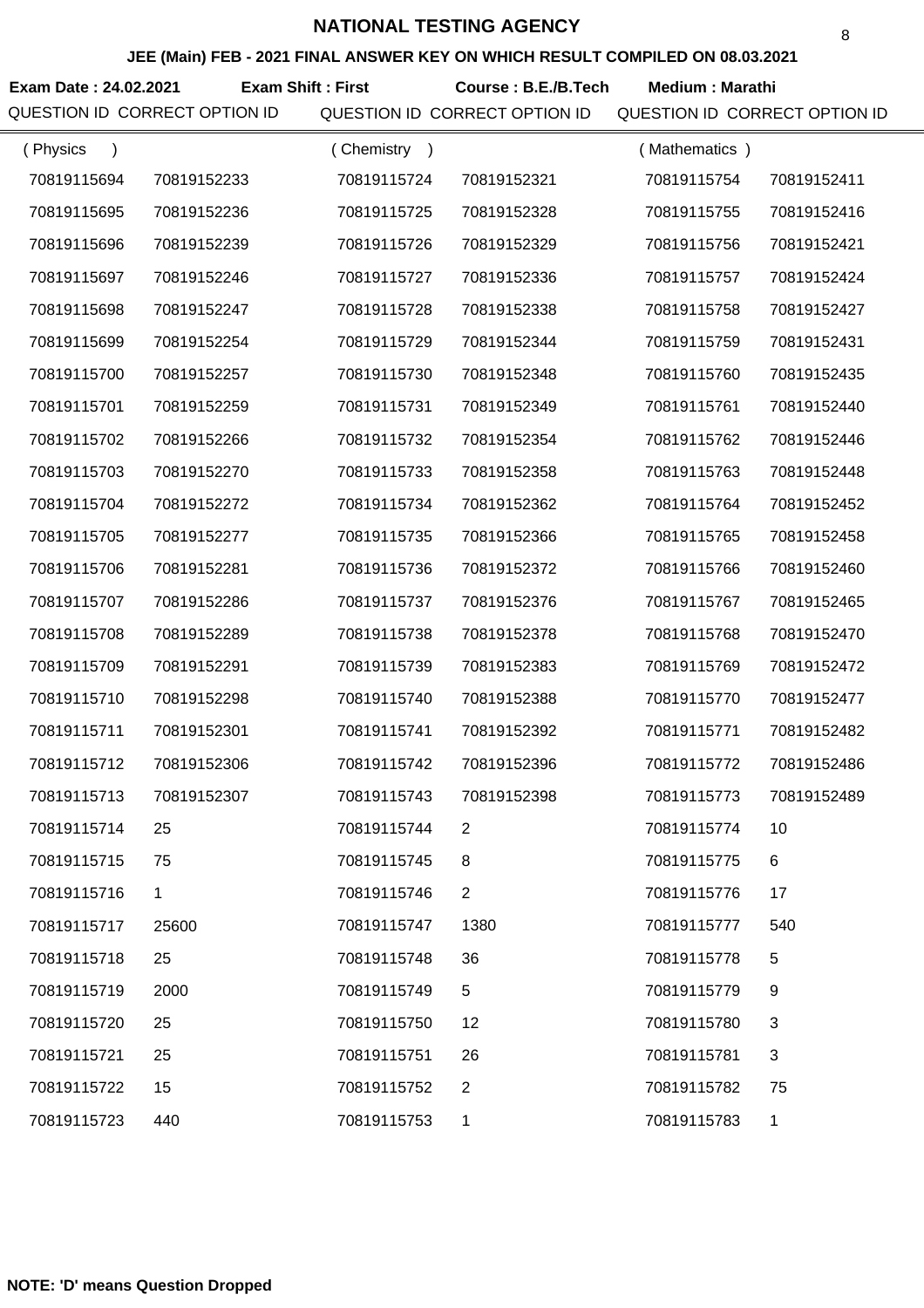#### **JEE (Main) FEB - 2021 FINAL ANSWER KEY ON WHICH RESULT COMPILED ON 08.03.2021**

**Exam Date : 24.02.2021 Course : B.E./B.Tech Medium : Odia Exam Shift : First**

| (Physics    |             | (Chemistry<br>$\rightarrow$ |                | (Mathematics) |             |
|-------------|-------------|-----------------------------|----------------|---------------|-------------|
| 70819115874 | 70819152773 | 70819115904                 | 70819152861    | 70819115934   | 70819152951 |
| 70819115875 | 70819152776 | 70819115905                 | 70819152868    | 70819115935   | 70819152956 |
| 70819115876 | 70819152779 | 70819115906                 | 70819152869    | 70819115936   | 70819152961 |
| 70819115877 | 70819152786 | 70819115907                 | 70819152876    | 70819115937   | 70819152964 |
| 70819115878 | 70819152787 | 70819115908                 | 70819152878    | 70819115938   | 70819152967 |
| 70819115879 | 70819152794 | 70819115909                 | 70819152884    | 70819115939   | 70819152971 |
| 70819115880 | 70819152797 | 70819115910                 | 70819152888    | 70819115940   | 70819152975 |
| 70819115881 | 70819152799 | 70819115911                 | 70819152889    | 70819115941   | 70819152980 |
| 70819115882 | 70819152806 | 70819115912                 | 70819152894    | 70819115942   | 70819152986 |
| 70819115883 | 70819152810 | 70819115913                 | 70819152898    | 70819115943   | 70819152988 |
| 70819115884 | 70819152812 | 70819115914                 | 70819152902    | 70819115944   | 70819152992 |
| 70819115885 | 70819152817 | 70819115915                 | 70819152906    | 70819115945   | 70819152998 |
| 70819115886 | 70819152821 | 70819115916                 | 70819152912    | 70819115946   | 70819153000 |
| 70819115887 | 70819152826 | 70819115917                 | 70819152916    | 70819115947   | 70819153005 |
| 70819115888 | 70819152829 | 70819115918                 | 70819152918    | 70819115948   | 70819153010 |
| 70819115889 | 70819152831 | 70819115919                 | 70819152923    | 70819115949   | 70819153012 |
| 70819115890 | 70819152838 | 70819115920                 | 70819152928    | 70819115950   | 70819153017 |
| 70819115891 | 70819152841 | 70819115921                 | 70819152932    | 70819115951   | 70819153022 |
| 70819115892 | 70819152846 | 70819115922                 | 70819152936    | 70819115952   | 70819153026 |
| 70819115893 | 70819152847 | 70819115923                 | 70819152938    | 70819115953   | 70819153029 |
| 70819115894 | 25          | 70819115924                 | 2              | 70819115954   | 10          |
| 70819115895 | 75          | 70819115925                 | 8              | 70819115955   | 6           |
| 70819115896 | 1           | 70819115926                 | $\overline{2}$ | 70819115956   | 17          |
| 70819115897 | 25600       | 70819115927                 | 1380           | 70819115957   | 540         |
| 70819115898 | 25          | 70819115928                 | 36             | 70819115958   | 5           |
| 70819115899 | 2000        | 70819115929                 | 5              | 70819115959   | 9           |
| 70819115900 | 25          | 70819115930                 | 12             | 70819115960   | 3           |
| 70819115901 | 25          | 70819115931                 | 26             | 70819115961   | 3           |
| 70819115902 | 15          | 70819115932                 | 2              | 70819115962   | 75          |
| 70819115903 | 440         | 70819115933                 | 1              | 70819115963   | 1           |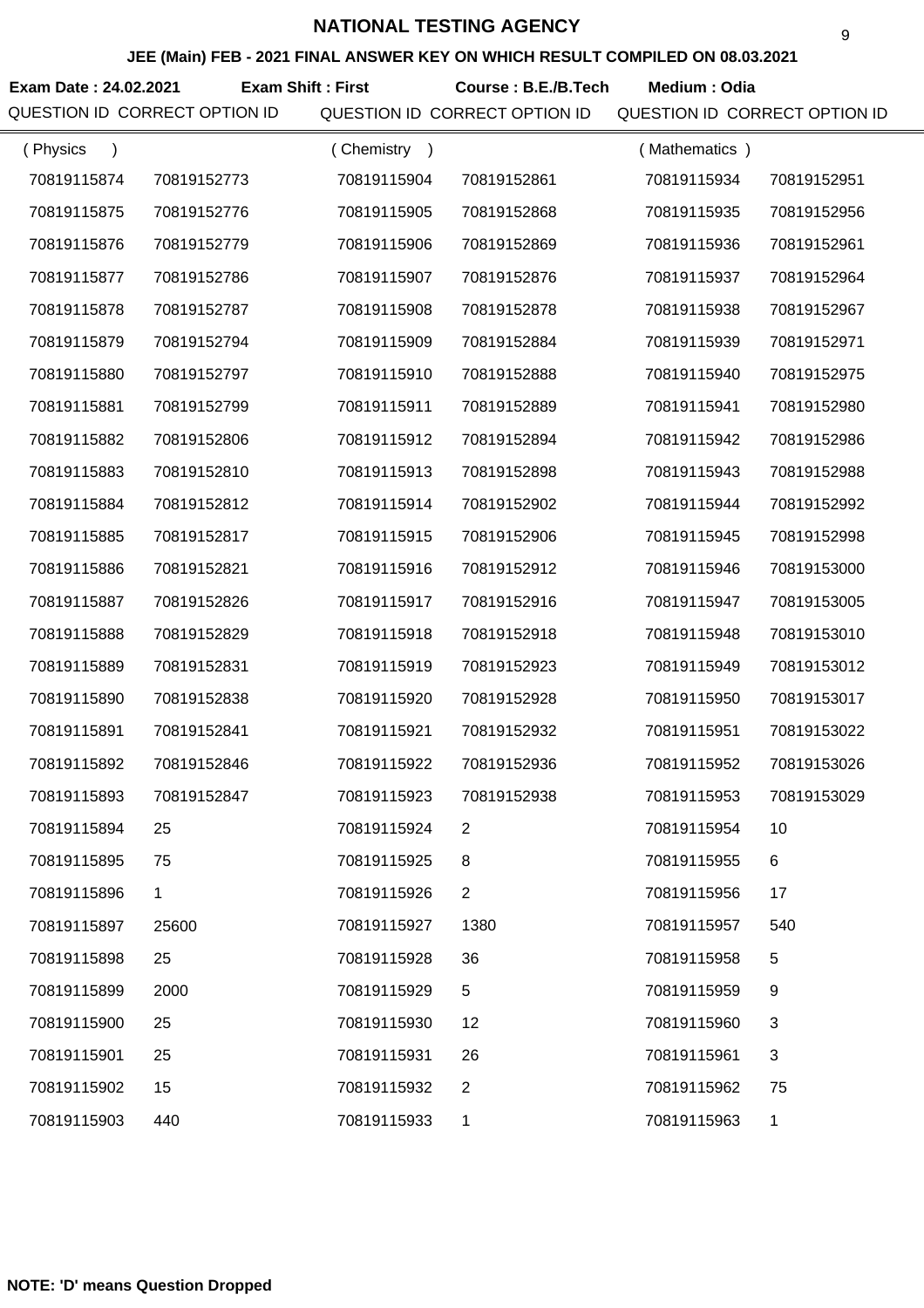**JEE (Main) FEB - 2021 FINAL ANSWER KEY ON WHICH RESULT COMPILED ON 08.03.2021**

**Exam Date : 24.02.2021 Course : B.E./B.Tech Medium : Punjabi Exam Shift : First**

| (Physics<br>$\mathcal{E}$ |              | (Chemistry<br>$\rightarrow$ |                | (Mathematics) |             |
|---------------------------|--------------|-----------------------------|----------------|---------------|-------------|
| 70819115964               | 70819153043  | 70819115994                 | 70819153131    | 70819116024   | 70819153221 |
| 70819115965               | 70819153046  | 70819115995                 | 70819153138    | 70819116025   | 70819153226 |
| 70819115966               | 70819153049  | 70819115996                 | 70819153139    | 70819116026   | 70819153231 |
| 70819115967               | 70819153056  | 70819115997                 | 70819153146    | 70819116027   | 70819153234 |
| 70819115968               | 70819153057  | 70819115998                 | 70819153148    | 70819116028   | 70819153237 |
| 70819115969               | 70819153064  | 70819115999                 | 70819153154    | 70819116029   | 70819153241 |
| 70819115970               | 70819153067  | 70819116000                 | 70819153158    | 70819116030   | 70819153245 |
| 70819115971               | 70819153069  | 70819116001                 | 70819153159    | 70819116031   | 70819153250 |
| 70819115972               | 70819153076  | 70819116002                 | 70819153164    | 70819116032   | 70819153256 |
| 70819115973               | 70819153080  | 70819116003                 | 70819153168    | 70819116033   | 70819153258 |
| 70819115974               | 70819153082  | 70819116004                 | 70819153172    | 70819116034   | 70819153262 |
| 70819115975               | 70819153087  | 70819116005                 | 70819153176    | 70819116035   | 70819153268 |
| 70819115976               | 70819153091  | 70819116006                 | 70819153182    | 70819116036   | 70819153270 |
| 70819115977               | 70819153096  | 70819116007                 | 70819153186    | 70819116037   | 70819153275 |
| 70819115978               | 70819153099  | 70819116008                 | 70819153188    | 70819116038   | 70819153280 |
| 70819115979               | 70819153101  | 70819116009                 | 70819153193    | 70819116039   | 70819153282 |
| 70819115980               | 70819153108  | 70819116010                 | 70819153198    | 70819116040   | 70819153287 |
| 70819115981               | 70819153111  | 70819116011                 | 70819153202    | 70819116041   | 70819153292 |
| 70819115982               | 70819153116  | 70819116012                 | 70819153206    | 70819116042   | 70819153296 |
| 70819115983               | 70819153117  | 70819116013                 | 70819153208    | 70819116043   | 70819153299 |
| 70819115984               | 25           | 70819116014                 |                | 70819116044   | 10          |
| 70819115985               | 75           | 70819116015                 | 8              | 70819116045   | 6           |
| 70819115986               | $\mathbf{1}$ | 70819116016                 | $\overline{2}$ | 70819116046   | 17          |
| 70819115987               | 25600        | 70819116017                 | 1380           | 70819116047   | 540         |
| 70819115988               | 25           | 70819116018                 | 36             | 70819116048   | 5           |
| 70819115989               | 2000         | 70819116019                 | 5              | 70819116049   | 9           |
| 70819115990               | 25           | 70819116020                 | 12             | 70819116050   | 3           |
| 70819115991               | 25           | 70819116021                 | 26             | 70819116051   | 3           |
| 70819115992               | 15           | 70819116022                 | $\overline{2}$ | 70819116052   | 75          |
| 70819115993               | 440          | 70819116023                 | 1              | 70819116053   | 1           |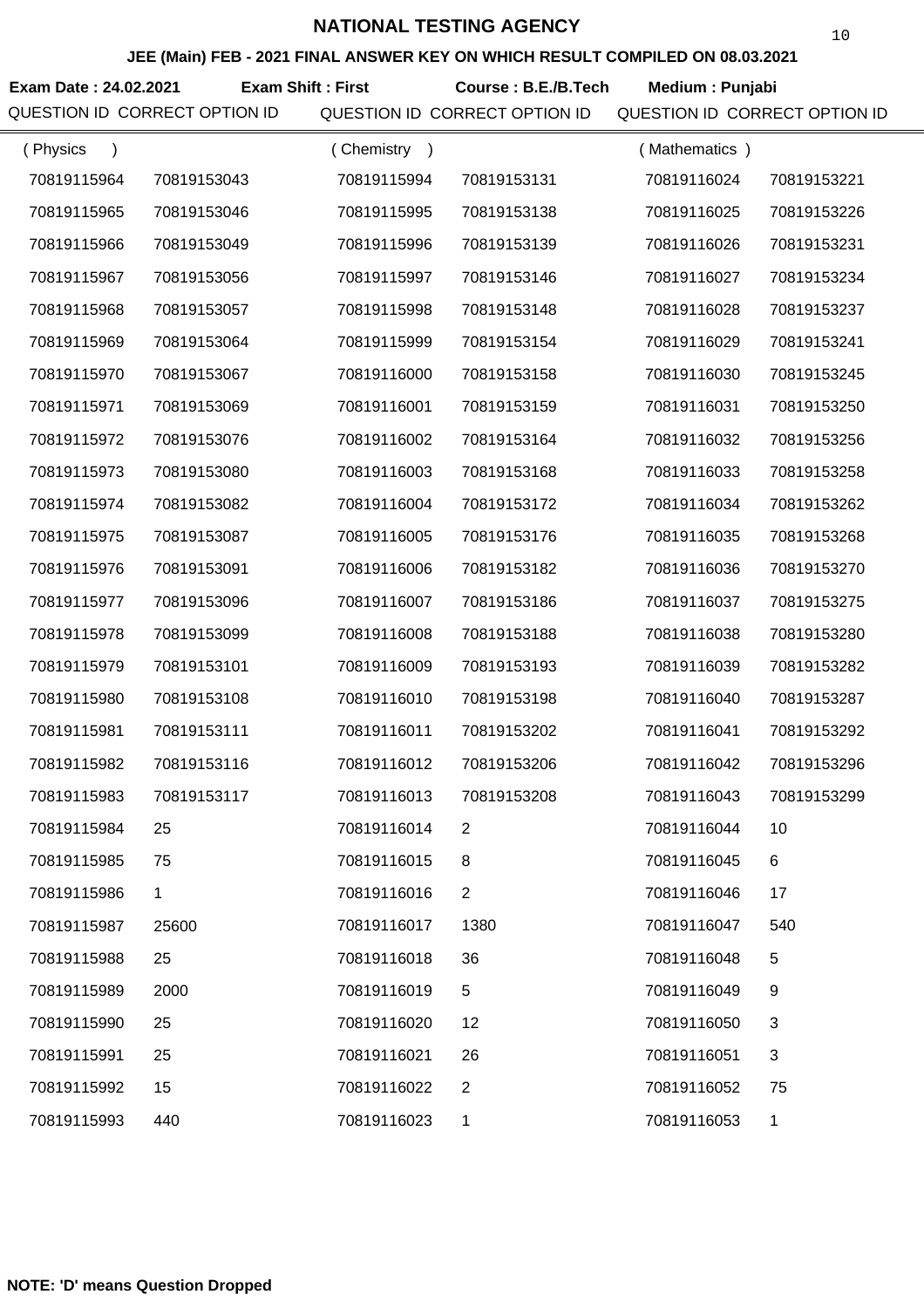#### **JEE (Main) FEB - 2021 FINAL ANSWER KEY ON WHICH RESULT COMPILED ON 08.03.2021**

**Exam Date : 24.02.2021 Course : B.E./B.Tech Medium : Tamil Exam Shift : First**

| (Physics<br>$\mathcal{E}$ |             | (Chemistry<br>$\rightarrow$ |                | (Mathematics) |             |
|---------------------------|-------------|-----------------------------|----------------|---------------|-------------|
| 70819116054               | 70819153313 | 70819116084                 | 70819153401    | 70819116114   | 70819153491 |
| 70819116055               | 70819153316 | 70819116085                 | 70819153408    | 70819116115   | 70819153496 |
| 70819116056               | 70819153319 | 70819116086                 | 70819153409    | 70819116116   | 70819153501 |
| 70819116057               | 70819153326 | 70819116087                 | 70819153416    | 70819116117   | 70819153504 |
| 70819116058               | 70819153327 | 70819116088                 | 70819153418    | 70819116118   | 70819153507 |
| 70819116059               | 70819153334 | 70819116089                 | 70819153424    | 70819116119   | 70819153511 |
| 70819116060               | 70819153337 | 70819116090                 | 70819153428    | 70819116120   | 70819153515 |
| 70819116061               | 70819153339 | 70819116091                 | 70819153429    | 70819116121   | 70819153520 |
| 70819116062               | 70819153346 | 70819116092                 | 70819153434    | 70819116122   | 70819153526 |
| 70819116063               | 70819153350 | 70819116093                 | 70819153438    | 70819116123   | 70819153528 |
| 70819116064               | 70819153352 | 70819116094                 | 70819153442    | 70819116124   | 70819153532 |
| 70819116065               | 70819153357 | 70819116095                 | 70819153446    | 70819116125   | 70819153538 |
| 70819116066               | 70819153361 | 70819116096                 | 70819153452    | 70819116126   | 70819153540 |
| 70819116067               | 70819153366 | 70819116097                 | 70819153456    | 70819116127   | 70819153545 |
| 70819116068               | 70819153369 | 70819116098                 | 70819153458    | 70819116128   | 70819153550 |
| 70819116069               | 70819153371 | 70819116099                 | 70819153463    | 70819116129   | 70819153552 |
| 70819116070               | 70819153378 | 70819116100                 | 70819153468    | 70819116130   | 70819153557 |
| 70819116071               | 70819153381 | 70819116101                 | 70819153472    | 70819116131   | 70819153562 |
| 70819116072               | 70819153386 | 70819116102                 | 70819153476    | 70819116132   | 70819153566 |
| 70819116073               | 70819153387 | 70819116103                 | 70819153478    | 70819116133   | 70819153569 |
| 70819116074               | 25          | 70819116104                 |                | 70819116134   | 10          |
| 70819116075               | 75          | 70819116105                 | 8              | 70819116135   | 6           |
| 70819116076               | 1           | 70819116106                 | $\overline{2}$ | 70819116136   | 17          |
| 70819116077               | 25600       | 70819116107                 | 1380           | 70819116137   | 540         |
| 70819116078               | 25          | 70819116108                 | 36             | 70819116138   | 5           |
| 70819116079               | 2000        | 70819116109                 | 5              | 70819116139   | 9           |
| 70819116080               | 25          | 70819116110                 | 12             | 70819116140   | 3           |
| 70819116081               | 25          | 70819116111                 | 26             | 70819116141   | 3           |
| 70819116082               | 15          | 70819116112                 | $\overline{2}$ | 70819116142   | 75          |
| 70819116083               | 440         | 70819116113                 | 1              | 70819116143   | 1           |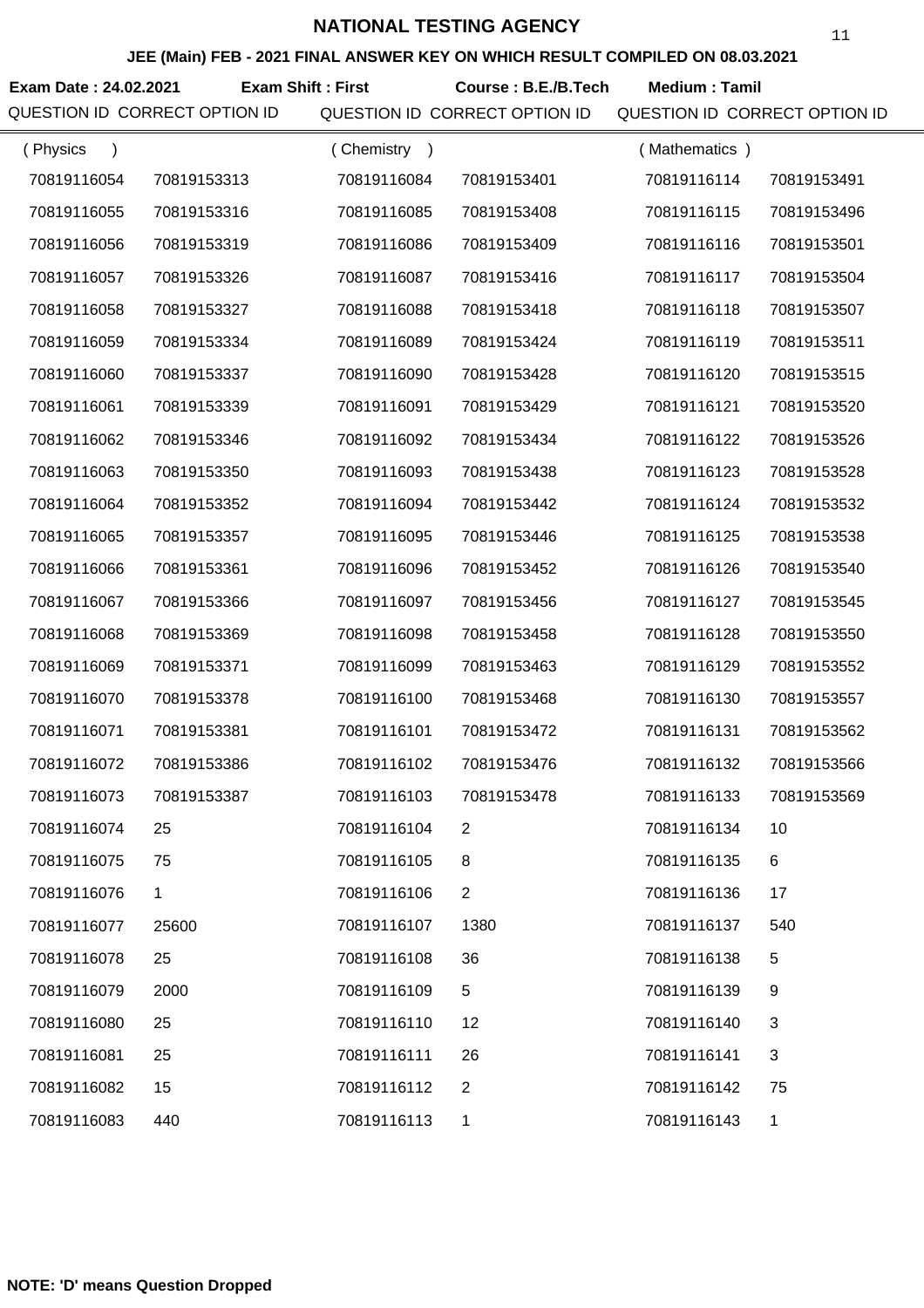**JEE (Main) FEB - 2021 FINAL ANSWER KEY ON WHICH RESULT COMPILED ON 08.03.2021**

**Exam Date : 24.02.2021 Course : B.E./B.Tech Medium : Telugu Exam Shift : First**

| (Physics<br>$\mathcal{E}$ |             | (Chemistry<br>$\rightarrow$ |                | (Mathematics) |              |
|---------------------------|-------------|-----------------------------|----------------|---------------|--------------|
| 70819116144               | 70819153583 | 70819116174                 | 70819153671    | 70819116204   | 70819153761  |
| 70819116145               | 70819153586 | 70819116175                 | 70819153678    | 70819116205   | 70819153766  |
| 70819116146               | 70819153589 | 70819116176                 | 70819153679    | 70819116206   | 70819153771  |
| 70819116147               | 70819153596 | 70819116177                 | 70819153686    | 70819116207   | 70819153774  |
| 70819116148               | 70819153597 | 70819116178                 | 70819153688    | 70819116208   | 70819153777  |
| 70819116149               | 70819153604 | 70819116179                 | 70819153694    | 70819116209   | 70819153781  |
| 70819116150               | 70819153607 | 70819116180                 | 70819153698    | 70819116210   | 70819153785  |
| 70819116151               | 70819153609 | 70819116181                 | 70819153699    | 70819116211   | 70819153790  |
| 70819116152               | 70819153616 | 70819116182                 | 70819153704    | 70819116212   | 70819153796  |
| 70819116153               | 70819153620 | 70819116183                 | 70819153708    | 70819116213   | 70819153798  |
| 70819116154               | 70819153622 | 70819116184                 | 70819153712    | 70819116214   | 70819153802  |
| 70819116155               | 70819153627 | 70819116185                 | 70819153716    | 70819116215   | 70819153808  |
| 70819116156               | 70819153631 | 70819116186                 | 70819153722    | 70819116216   | 70819153810  |
| 70819116157               | 70819153636 | 70819116187                 | 70819153726    | 70819116217   | 70819153815  |
| 70819116158               | 70819153639 | 70819116188                 | 70819153728    | 70819116218   | 70819153820  |
| 70819116159               | 70819153641 | 70819116189                 | 70819153733    | 70819116219   | 70819153822  |
| 70819116160               | 70819153648 | 70819116190                 | 70819153738    | 70819116220   | 70819153827  |
| 70819116161               | 70819153651 | 70819116191                 | 70819153742    | 70819116221   | 70819153832  |
| 70819116162               | 70819153656 | 70819116192                 | 70819153746    | 70819116222   | 70819153836  |
| 70819116163               | 70819153657 | 70819116193                 | 70819153748    | 70819116223   | 70819153839  |
| 70819116164               | 25          | 70819116194                 |                | 70819116224   | 10           |
| 70819116165               | 75          | 70819116195                 | 8              | 70819116225   | 6            |
| 70819116166               | 1           | 70819116196                 | $\overline{2}$ | 70819116226   | 17           |
| 70819116167               | 25600       | 70819116197                 | 1380           | 70819116227   | 540          |
| 70819116168               | 25          | 70819116198                 | 36             | 70819116228   | 5            |
| 70819116169               | 2000        | 70819116199                 | 5              | 70819116229   | 9            |
| 70819116170               | 25          | 70819116200                 | 12             | 70819116230   | 3            |
| 70819116171               | 25          | 70819116201                 | 26             | 70819116231   | 3            |
| 70819116172               | 15          | 70819116202                 | $\overline{2}$ | 70819116232   | 75           |
| 70819116173               | 440         | 70819116203                 | 1              | 70819116233   | $\mathbf{1}$ |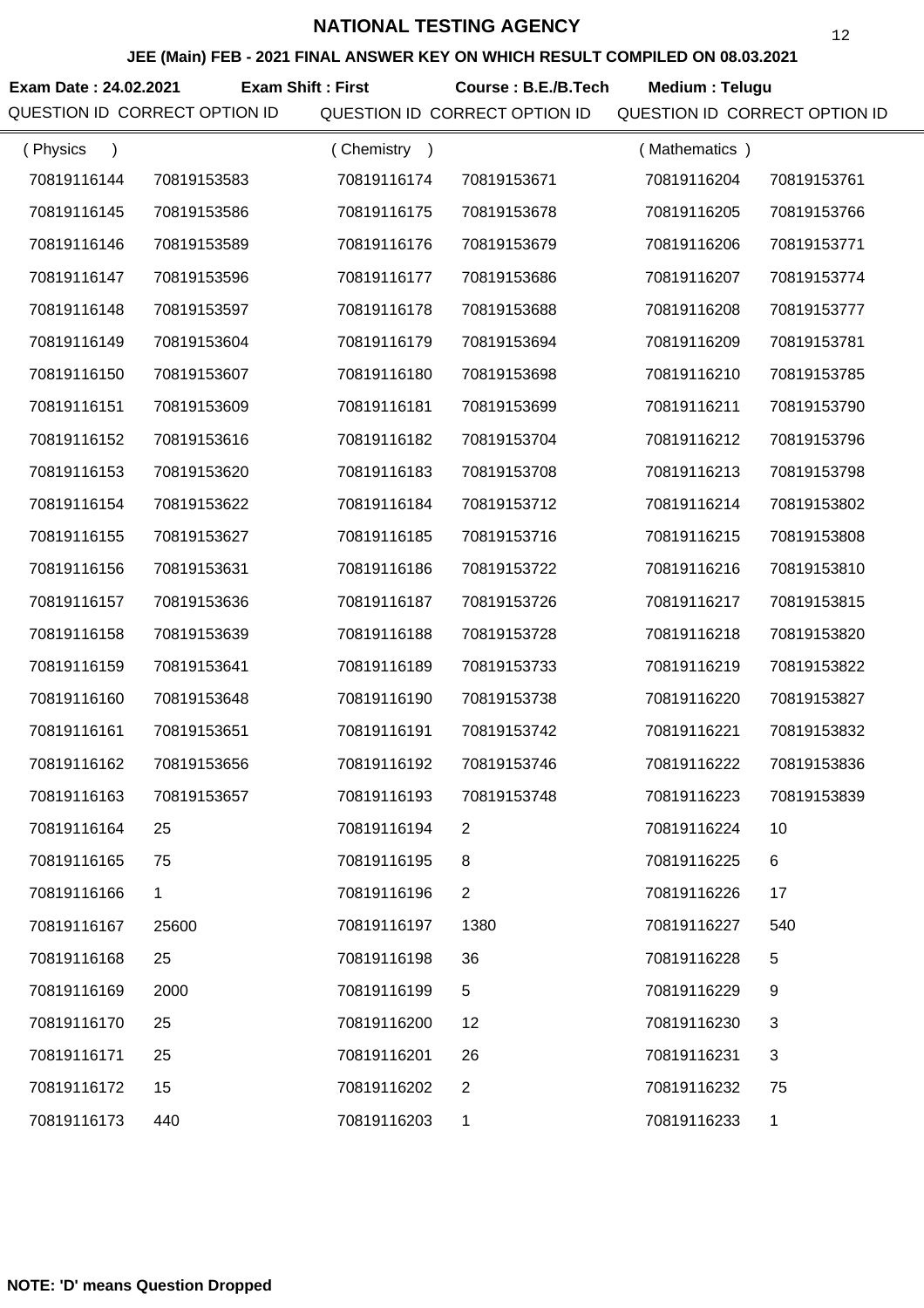**JEE (Main) FEB - 2021 FINAL ANSWER KEY ON WHICH RESULT COMPILED ON 08.03.2021**

**Exam Date : 24.02.2021 Course : B.E./B.Tech Medium : Urdu Exam Shift : First**

| (Physics<br>$\lambda$ |              | (Chemistry<br>$\rightarrow$ |                | (Mathematics) |             |
|-----------------------|--------------|-----------------------------|----------------|---------------|-------------|
| 70819116234           | 70819153853  | 70819116264                 | 70819153941    | 70819116294   | 70819154031 |
| 70819116235           | 70819153856  | 70819116265                 | 70819153948    | 70819116295   | 70819154036 |
| 70819116236           | 70819153859  | 70819116266                 | 70819153949    | 70819116296   | 70819154041 |
| 70819116237           | 70819153866  | 70819116267                 | 70819153956    | 70819116297   | 70819154044 |
| 70819116238           | 70819153867  | 70819116268                 | 70819153958    | 70819116298   | 70819154047 |
| 70819116239           | 70819153874  | 70819116269                 | 70819153964    | 70819116299   | 70819154051 |
| 70819116240           | 70819153877  | 70819116270                 | 70819153968    | 70819116300   | 70819154055 |
| 70819116241           | 70819153879  | 70819116271                 | 70819153969    | 70819116301   | 70819154060 |
| 70819116242           | 70819153886  | 70819116272                 | 70819153974    | 70819116302   | 70819154066 |
| 70819116243           | 70819153890  | 70819116273                 | 70819153978    | 70819116303   | 70819154068 |
| 70819116244           | 70819153892  | 70819116274                 | 70819153982    | 70819116304   | 70819154072 |
| 70819116245           | 70819153897  | 70819116275                 | 70819153986    | 70819116305   | 70819154078 |
| 70819116246           | 70819153901  | 70819116276                 | 70819153992    | 70819116306   | 70819154080 |
| 70819116247           | 70819153906  | 70819116277                 | 70819153996    | 70819116307   | 70819154085 |
| 70819116248           | 70819153909  | 70819116278                 | 70819153998    | 70819116308   | 70819154090 |
| 70819116249           | 70819153911  | 70819116279                 | 70819154003    | 70819116309   | 70819154092 |
| 70819116250           | 70819153918  | 70819116280                 | 70819154008    | 70819116310   | 70819154097 |
| 70819116251           | 70819153921  | 70819116281                 | 70819154012    | 70819116311   | 70819154102 |
| 70819116252           | 70819153926  | 70819116282                 | 70819154016    | 70819116312   | 70819154106 |
| 70819116253           | 70819153927  | 70819116283                 | 70819154018    | 70819116313   | 70819154109 |
| 70819116254           | 25           | 70819116284                 | 2              | 70819116314   | 10          |
| 70819116255           | 75           | 70819116285                 | 8              | 70819116315   | 6           |
| 70819116256           | $\mathbf{1}$ | 70819116286                 | $\overline{2}$ | 70819116316   | 17          |
| 70819116257           | 25600        | 70819116287                 | 1380           | 70819116317   | 540         |
| 70819116258           | 25           | 70819116288                 | 36             | 70819116318   | 5           |
| 70819116259           | 2000         | 70819116289                 | 5              | 70819116319   | 9           |
| 70819116260           | 25           | 70819116290                 | 12             | 70819116320   | 3           |
| 70819116261           | 25           | 70819116291                 | 26             | 70819116321   | 3           |
| 70819116262           | 15           | 70819116292                 | $\overline{2}$ | 70819116322   | 75          |
| 70819116263           | 440          | 70819116293                 | 1              | 70819116323   | 1           |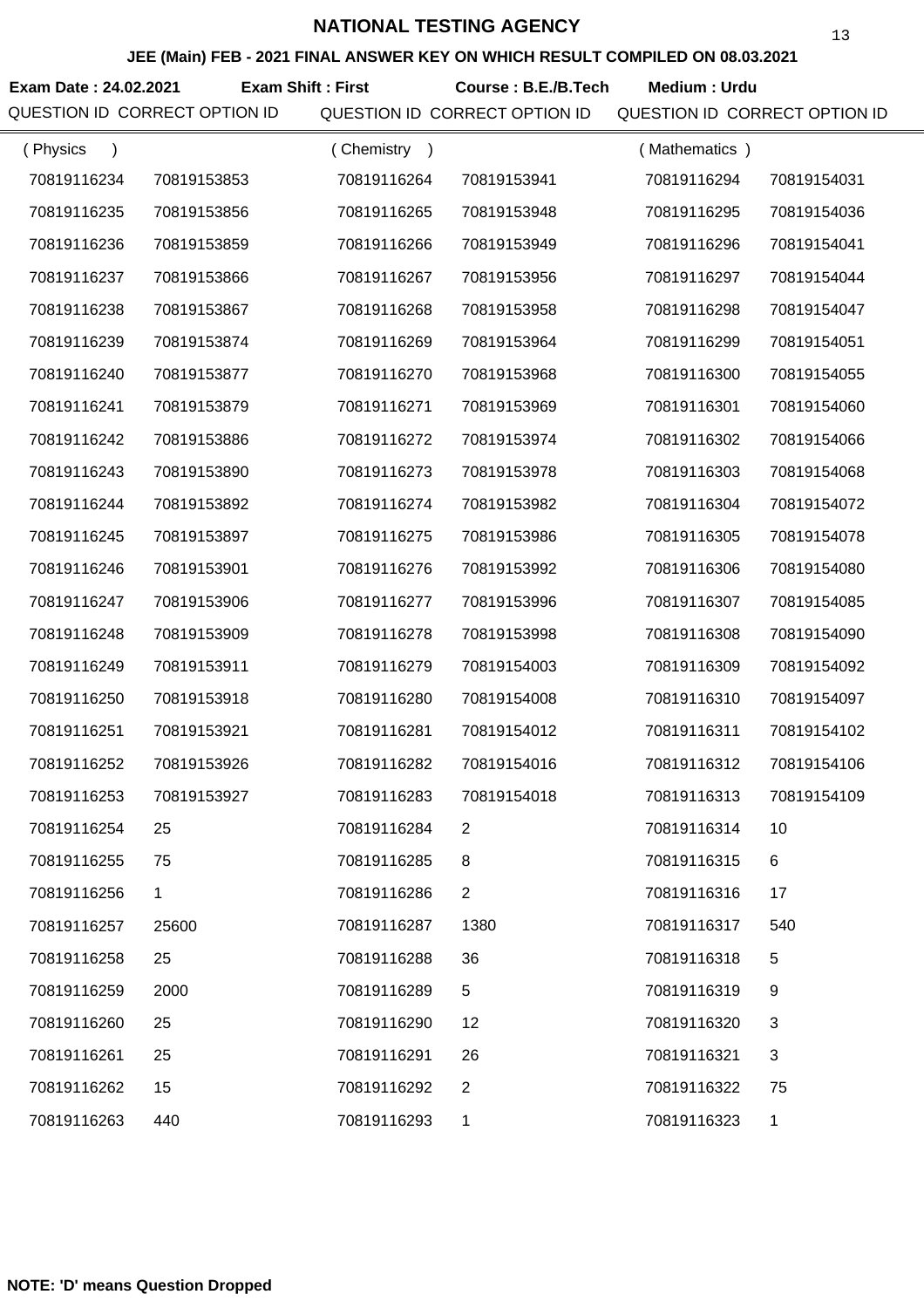**JEE (Main) FEB - 2021 FINAL ANSWER KEY ON WHICH RESULT COMPILED ON 08.03.2021**

**Exam Date : 24.02.2021 Course : B.E./B.Tech Medium : Assamese Exam Shift : Second** QUESTION ID CORRECT OPTION ID QUESTION ID CORRECT OPTION ID QUESTION ID CORRECT OPTION ID

| (Physics    |             | (Chemistry) |              | (Mathematics) |                |
|-------------|-------------|-------------|--------------|---------------|----------------|
| 70819116504 | 70819154663 | 70819116534 | 70819154752  | 70819116564   | 70819154843    |
| 70819116505 | 70819154667 | 70819116535 | 70819154755  | 70819116565   | 70819154846    |
| 70819116506 | 70819154670 | 70819116536 | 70819154761  | 70819116566   | 70819154850    |
| 70819116507 | 70819154675 | 70819116537 | 70819154764  | 70819116567   | 70819154854    |
| 70819116508 | 70819154677 | 70819116538 | 70819154770  | 70819116568   | 70819154859    |
| 70819116509 | 70819154684 | 70819116539 | 70819154771  | 70819116569   | 70819154864    |
| 70819116510 | 70819154687 | 70819116540 | 70819154776  | 70819116570   | 70819154868    |
| 70819116511 | 70819154690 | 70819116541 | 70819154782  | 70819116571   | 70819154870    |
| 70819116512 | 70819154695 | 70819116542 | 70819154784  | 70819116572   | 70819154875    |
| 70819116513 | 70819154697 | 70819116543 | 70819154787  | 70819116573   | 70819154877    |
| 70819116514 | 70819154701 | 70819116544 | 70819154793  | 70819116574   | 70819154882    |
| 70819116515 | 70819154707 | 70819116545 | 70819154795  | 70819116575   | 70819154885    |
| 70819116516 | 70819154711 | 70819116546 | 70819154801  | 70819116576   | 70819154890    |
| 70819116517 | 70819154714 | 70819116547 | 70819154806  | 70819116577   | 70819154893    |
| 70819116518 | 70819154719 | 70819116548 | 70819154809  | 70819116578   | 70819154900    |
| 70819116519 | 70819154721 | 70819116549 | 70819154812  | 70819116579   | 70819154902    |
| 70819116520 | 70819154725 | 70819116550 | 70819154818  | 70819116580   | 70819154907    |
| 70819116521 | 70819154731 | 70819116551 | 70819154821  | 70819116581   | 70819154909    |
| 70819116522 | 70819154736 | 70819116552 | 70819154825  | 70819116582   | 70819154915    |
| 70819116523 | 70819154739 | 70819116553 | 70819154830  | 70819116583   | 70819154920    |
| 70819116524 | 2           | 70819116554 | 8            | 70819116584   | 11             |
| 70819116525 | 2           | 70819116555 | 5            | 70819116585   | 56             |
| 70819116526 | 8           | 70819116556 | 855          | 70819116586   | D              |
| 70819116527 | 400         | 70819116557 | 1            | 70819116587   | 310            |
| 70819116528 | 8           | 70819116558 | 141          | 70819116588   | 31650          |
| 70819116529 | 226         | 70819116559 | 3776         | 70819116589   | D              |
| 70819116530 | 5           | 70819116560 | 81           | 70819116590   | $\overline{2}$ |
| 70819116531 | 900         | 70819116561 | 1            | 70819116591   | 1              |
| 70819116532 | 667         | 70819116562 | $\mathbf{3}$ | 70819116592   | 3              |
| 70819116533 | 8           | 70819116563 | 243          | 70819116593   | $\overline{2}$ |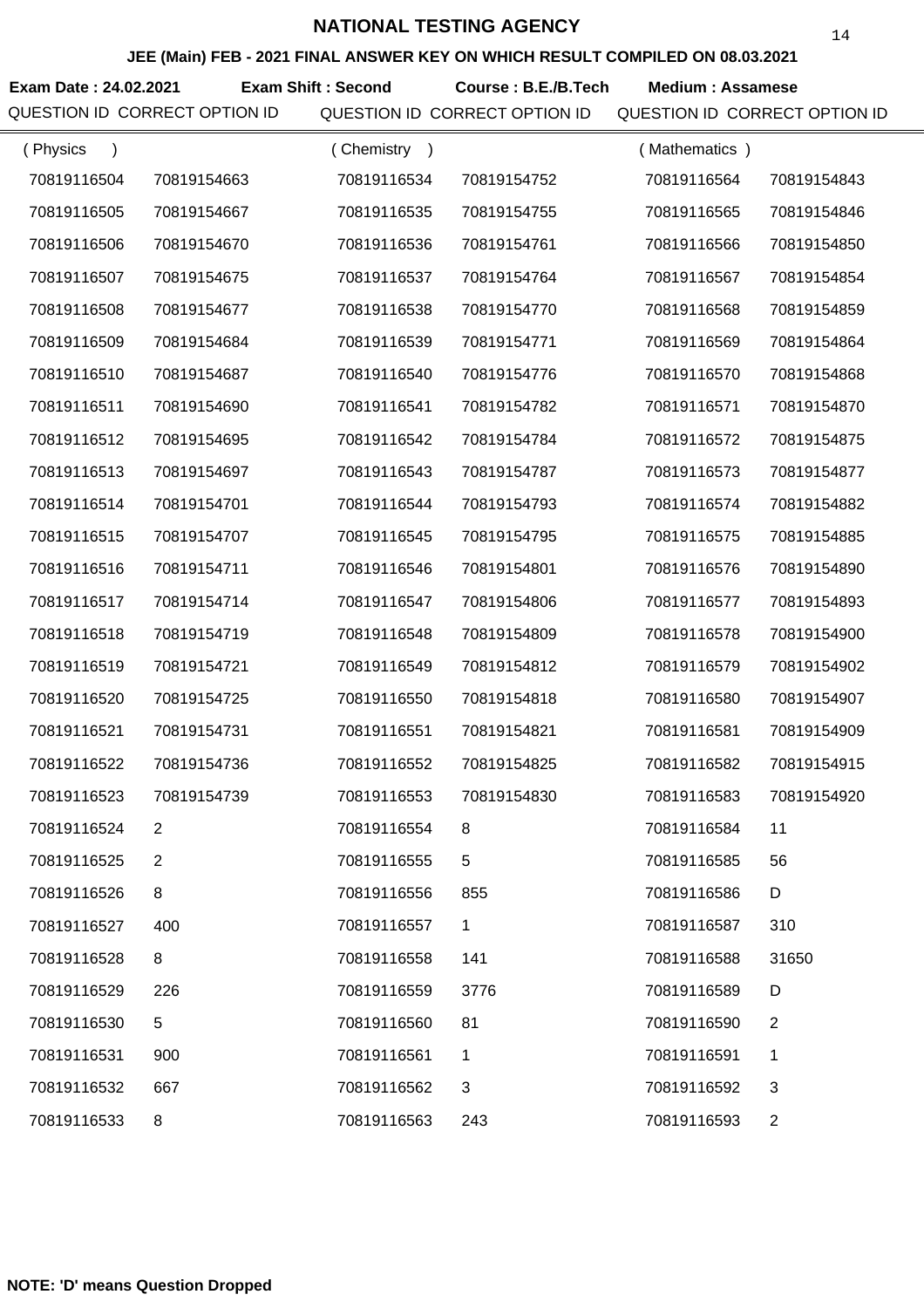**JEE (Main) FEB - 2021 FINAL ANSWER KEY ON WHICH RESULT COMPILED ON 08.03.2021**

**Exam Date : 24.02.2021 Course : B.E./B.Tech Medium : Bengali Exam Shift : Second**

| (Physics    |             | (Chemistry<br>$\rightarrow$ |             | (Mathematics) |                |
|-------------|-------------|-----------------------------|-------------|---------------|----------------|
| 70819116594 | 70819154933 | 70819116624                 | 70819155022 | 70819116654   | 70819155113    |
| 70819116595 | 70819154937 | 70819116625                 | 70819155025 | 70819116655   | 70819155116    |
| 70819116596 | 70819154940 | 70819116626                 | 70819155031 | 70819116656   | 70819155120    |
| 70819116597 | 70819154945 | 70819116627                 | 70819155034 | 70819116657   | 70819155124    |
| 70819116598 | 70819154947 | 70819116628                 | 70819155040 | 70819116658   | 70819155129    |
| 70819116599 | 70819154954 | 70819116629                 | 70819155041 | 70819116659   | 70819155134    |
| 70819116600 | 70819154957 | 70819116630                 | 70819155046 | 70819116660   | 70819155138    |
| 70819116601 | 70819154960 | 70819116631                 | 70819155052 | 70819116661   | 70819155140    |
| 70819116602 | 70819154965 | 70819116632                 | 70819155054 | 70819116662   | 70819155145    |
| 70819116603 | 70819154967 | 70819116633                 | 70819155057 | 70819116663   | 70819155147    |
| 70819116604 | 70819154971 | 70819116634                 | 70819155063 | 70819116664   | 70819155152    |
| 70819116605 | 70819154977 | 70819116635                 | 70819155065 | 70819116665   | 70819155155    |
| 70819116606 | 70819154981 | 70819116636                 | 70819155071 | 70819116666   | 70819155160    |
| 70819116607 | 70819154984 | 70819116637                 | 70819155076 | 70819116667   | 70819155163    |
| 70819116608 | 70819154989 | 70819116638                 | 70819155079 | 70819116668   | 70819155170    |
| 70819116609 | 70819154991 | 70819116639                 | 70819155082 | 70819116669   | 70819155172    |
| 70819116610 | 70819154995 | 70819116640                 | 70819155088 | 70819116670   | 70819155177    |
| 70819116611 | 70819155001 | 70819116641                 | 70819155091 | 70819116671   | 70819155179    |
| 70819116612 | 70819155006 | 70819116642                 | 70819155095 | 70819116672   | 70819155185    |
| 70819116613 | 70819155009 | 70819116643                 | 70819155100 | 70819116673   | 70819155190    |
| 70819116614 | 2           | 70819116644                 | 8           | 70819116674   | 11             |
| 70819116615 | 2           | 70819116645                 | 5           | 70819116675   | 56             |
| 70819116616 | 8           | 70819116646                 | 855         | 70819116676   | D              |
| 70819116617 | 400         | 70819116647                 | 1           | 70819116677   | 310            |
| 70819116618 | 8           | 70819116648                 | 141         | 70819116678   | 31650          |
| 70819116619 | 226         | 70819116649                 | 3776        | 70819116679   | D              |
| 70819116620 | 5           | 70819116650                 | 81          | 70819116680   | 2              |
| 70819116621 | 900         | 70819116651                 | 1           | 70819116681   | 1              |
| 70819116622 | 667         | 70819116652                 | 3           | 70819116682   | 3              |
| 70819116623 | 8           | 70819116653                 | 243         | 70819116683   | $\overline{c}$ |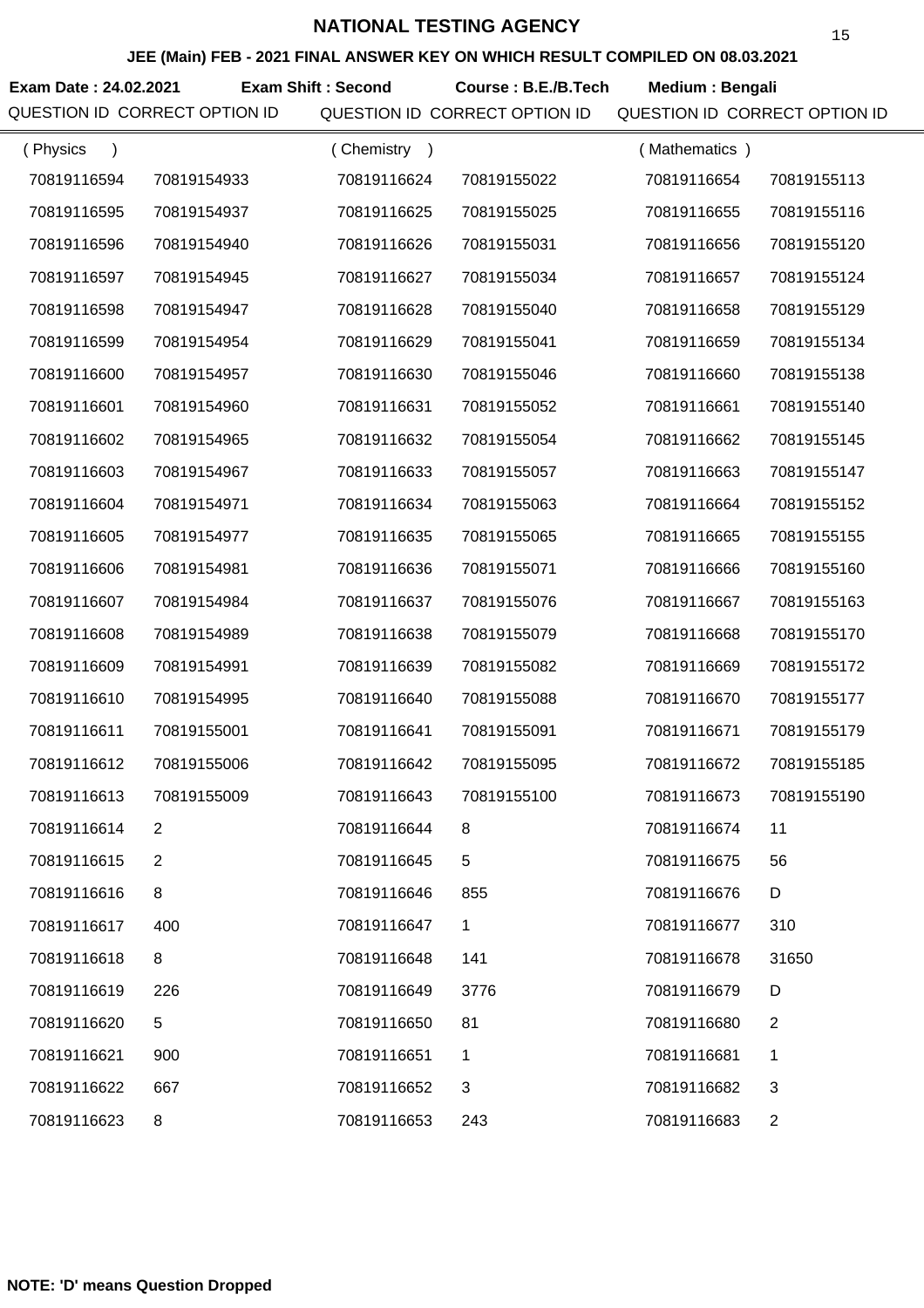**JEE (Main) FEB - 2021 FINAL ANSWER KEY ON WHICH RESULT COMPILED ON 08.03.2021**

**Exam Date : 24.02.2021 Course : B.E./B.Tech Medium : English Exam Shift : Second**

| (Physics<br>$\lambda$ |             | (Chemistry<br>$\rightarrow$ |             | (Mathematics) |                |
|-----------------------|-------------|-----------------------------|-------------|---------------|----------------|
| 70819116324           | 70819154123 | 70819116354                 | 70819154212 | 70819116384   | 70819154303    |
| 70819116325           | 70819154127 | 70819116355                 | 70819154215 | 70819116385   | 70819154306    |
| 70819116326           | 70819154130 | 70819116356                 | 70819154221 | 70819116386   | 70819154310    |
| 70819116327           | 70819154135 | 70819116357                 | 70819154224 | 70819116387   | 70819154314    |
| 70819116328           | 70819154137 | 70819116358                 | 70819154230 | 70819116388   | 70819154319    |
| 70819116329           | 70819154144 | 70819116359                 | 70819154231 | 70819116389   | 70819154324    |
| 70819116330           | 70819154147 | 70819116360                 | 70819154236 | 70819116390   | 70819154328    |
| 70819116331           | 70819154150 | 70819116361                 | 70819154242 | 70819116391   | 70819154330    |
| 70819116332           | 70819154155 | 70819116362                 | 70819154244 | 70819116392   | 70819154335    |
| 70819116333           | 70819154157 | 70819116363                 | 70819154247 | 70819116393   | 70819154337    |
| 70819116334           | 70819154161 | 70819116364                 | 70819154253 | 70819116394   | 70819154342    |
| 70819116335           | 70819154167 | 70819116365                 | 70819154255 | 70819116395   | 70819154345    |
| 70819116336           | 70819154171 | 70819116366                 | 70819154261 | 70819116396   | 70819154350    |
| 70819116337           | 70819154174 | 70819116367                 | 70819154266 | 70819116397   | 70819154353    |
| 70819116338           | 70819154179 | 70819116368                 | 70819154269 | 70819116398   | 70819154360    |
| 70819116339           | 70819154181 | 70819116369                 | 70819154272 | 70819116399   | 70819154362    |
| 70819116340           | 70819154185 | 70819116370                 | 70819154278 | 70819116400   | 70819154367    |
| 70819116341           | 70819154191 | 70819116371                 | 70819154281 | 70819116401   | 70819154369    |
| 70819116342           | 70819154196 | 70819116372                 | 70819154285 | 70819116402   | 70819154375    |
| 70819116343           | 70819154199 | 70819116373                 | 70819154290 | 70819116403   | 70819154380    |
| 70819116344           |             | 70819116374                 | 8           | 70819116404   | 11             |
| 70819116345           | 2           | 70819116375                 | 5           | 70819116405   | 56             |
| 70819116346           | 8           | 70819116376                 | 855         | 70819116406   | D              |
| 70819116347           | 400         | 70819116377                 | 1           | 70819116407   | 310            |
| 70819116348           | 8           | 70819116378                 | 141         | 70819116408   | 31650          |
| 70819116349           | 226         | 70819116379                 | 3776        | 70819116409   | D              |
| 70819116350           | $\,$ 5 $\,$ | 70819116380                 | 81          | 70819116410   | $\overline{2}$ |
| 70819116351           | 900         | 70819116381                 | 1           | 70819116411   | 1              |
| 70819116352           | 667         | 70819116382                 | 3           | 70819116412   | 3              |
| 70819116353           | 8           | 70819116383                 | 243         | 70819116413   | $\overline{2}$ |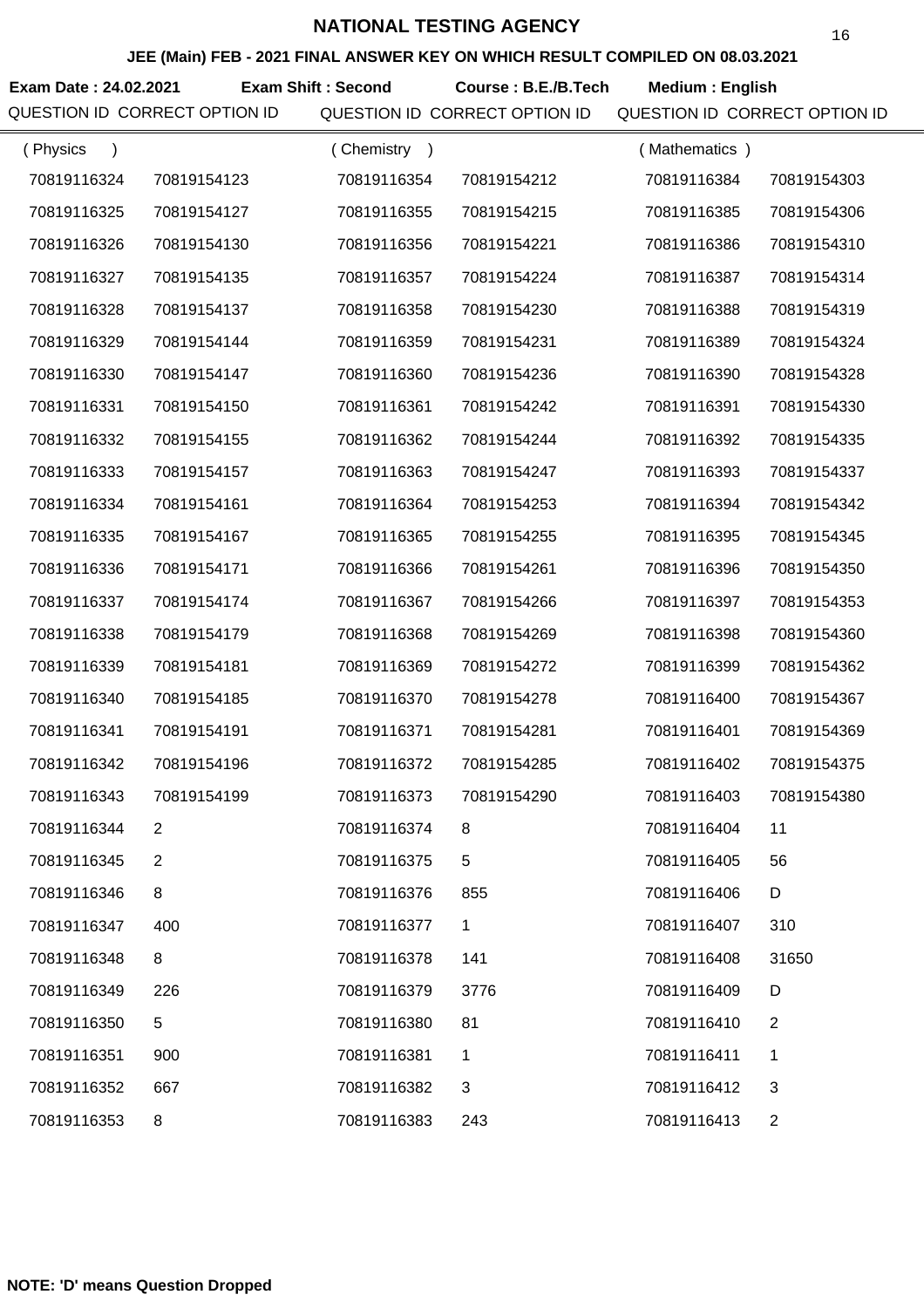**JEE (Main) FEB - 2021 FINAL ANSWER KEY ON WHICH RESULT COMPILED ON 08.03.2021**

**Exam Date : 24.02.2021 Exam Shift : Second Course : B.E./B.Tech Medium : Gujarati** 

| (Physics    |                | (Chemistry<br>$\rightarrow$ |             | (Mathematics) |                |
|-------------|----------------|-----------------------------|-------------|---------------|----------------|
| 70819116684 | 70819155203    | 70819116714                 | 70819155292 | 70819116744   | 70819155383    |
| 70819116685 | 70819155207    | 70819116715                 | 70819155295 | 70819116745   | 70819155386    |
| 70819116686 | 70819155210    | 70819116716                 | 70819155301 | 70819116746   | 70819155390    |
| 70819116687 | 70819155215    | 70819116717                 | 70819155304 | 70819116747   | 70819155394    |
| 70819116688 | 70819155217    | 70819116718                 | 70819155310 | 70819116748   | 70819155399    |
| 70819116689 | 70819155224    | 70819116719                 | 70819155311 | 70819116749   | 70819155404    |
| 70819116690 | 70819155227    | 70819116720                 | 70819155316 | 70819116750   | 70819155408    |
| 70819116691 | 70819155230    | 70819116721                 | 70819155322 | 70819116751   | 70819155410    |
| 70819116692 | 70819155235    | 70819116722                 | 70819155324 | 70819116752   | 70819155415    |
| 70819116693 | 70819155237    | 70819116723                 | 70819155327 | 70819116753   | 70819155417    |
| 70819116694 | 70819155241    | 70819116724                 | 70819155333 | 70819116754   | 70819155422    |
| 70819116695 | 70819155247    | 70819116725                 | 70819155335 | 70819116755   | 70819155425    |
| 70819116696 | 70819155251    | 70819116726                 | 70819155341 | 70819116756   | 70819155430    |
| 70819116697 | 70819155254    | 70819116727                 | 70819155346 | 70819116757   | 70819155433    |
| 70819116698 | 70819155259    | 70819116728                 | 70819155349 | 70819116758   | 70819155440    |
| 70819116699 | 70819155261    | 70819116729                 | 70819155352 | 70819116759   | 70819155442    |
| 70819116700 | 70819155265    | 70819116730                 | 70819155358 | 70819116760   | 70819155447    |
| 70819116701 | 70819155271    | 70819116731                 | 70819155361 | 70819116761   | 70819155449    |
| 70819116702 | 70819155276    | 70819116732                 | 70819155365 | 70819116762   | 70819155455    |
| 70819116703 | 70819155279    | 70819116733                 | 70819155370 | 70819116763   | 70819155460    |
| 70819116704 | $\overline{2}$ | 70819116734                 |             | 70819116764   | 11             |
| 70819116705 | $\overline{2}$ | 70819116735                 | 5           | 70819116765   | 56             |
| 70819116706 | 8              | 70819116736                 | 855         | 70819116766   | D              |
| 70819116707 | 400            | 70819116737                 | 1           | 70819116767   | 310            |
| 70819116708 | 8              | 70819116738                 | 141         | 70819116768   | 31650          |
| 70819116709 | 226            | 70819116739                 | 3776        | 70819116769   | D              |
| 70819116710 | 5              | 70819116740                 | 81          | 70819116770   | 2              |
| 70819116711 | 900            | 70819116741                 | 1           | 70819116771   | 1              |
| 70819116712 | 667            | 70819116742                 | 3           | 70819116772   | 3              |
| 70819116713 | 8              | 70819116743                 | 243         | 70819116773   | $\overline{c}$ |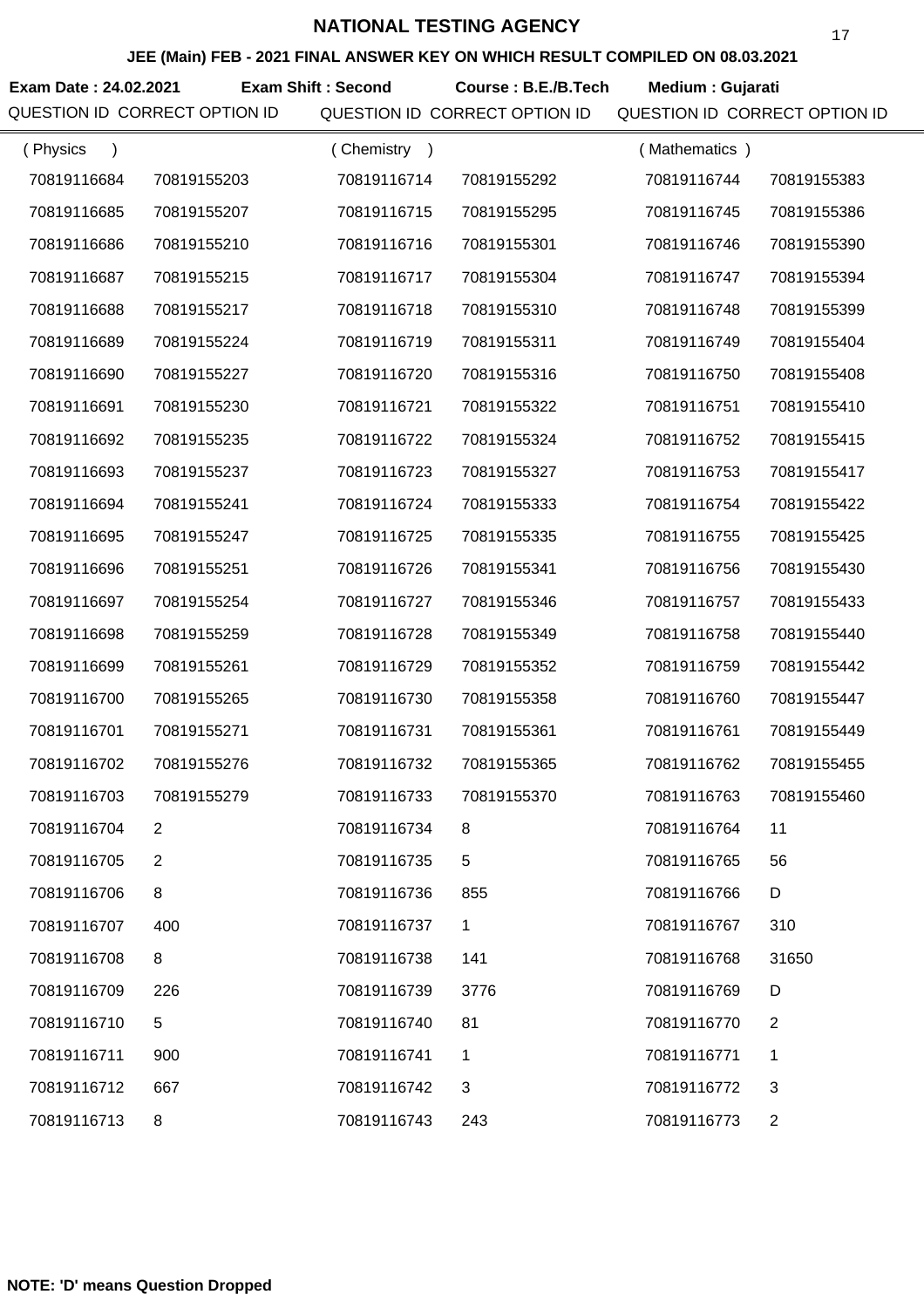**JEE (Main) FEB - 2021 FINAL ANSWER KEY ON WHICH RESULT COMPILED ON 08.03.2021**

**Exam Date : 24.02.2021 Exam Shift : Second Course : B.E./B.Tech Medium : Hindi** 

| (Physics<br>$\lambda$ |                | (Chemistry<br>$\rightarrow$ |             | (Mathematics) |                |
|-----------------------|----------------|-----------------------------|-------------|---------------|----------------|
| 70819116414           | 70819154393    | 70819116444                 | 70819154482 | 70819116474   | 70819154573    |
| 70819116415           | 70819154397    | 70819116445                 | 70819154485 | 70819116475   | 70819154576    |
| 70819116416           | 70819154400    | 70819116446                 | 70819154491 | 70819116476   | 70819154580    |
| 70819116417           | 70819154405    | 70819116447                 | 70819154494 | 70819116477   | 70819154584    |
| 70819116418           | 70819154407    | 70819116448                 | 70819154500 | 70819116478   | 70819154589    |
| 70819116419           | 70819154414    | 70819116449                 | 70819154501 | 70819116479   | 70819154594    |
| 70819116420           | 70819154417    | 70819116450                 | 70819154506 | 70819116480   | 70819154598    |
| 70819116421           | 70819154420    | 70819116451                 | 70819154512 | 70819116481   | 70819154600    |
| 70819116422           | 70819154425    | 70819116452                 | 70819154514 | 70819116482   | 70819154605    |
| 70819116423           | 70819154427    | 70819116453                 | 70819154517 | 70819116483   | 70819154607    |
| 70819116424           | 70819154431    | 70819116454                 | 70819154523 | 70819116484   | 70819154612    |
| 70819116425           | 70819154437    | 70819116455                 | 70819154525 | 70819116485   | 70819154615    |
| 70819116426           | 70819154441    | 70819116456                 | 70819154531 | 70819116486   | 70819154620    |
| 70819116427           | 70819154444    | 70819116457                 | 70819154536 | 70819116487   | 70819154623    |
| 70819116428           | 70819154449    | 70819116458                 | 70819154539 | 70819116488   | 70819154630    |
| 70819116429           | 70819154451    | 70819116459                 | 70819154542 | 70819116489   | 70819154632    |
| 70819116430           | 70819154455    | 70819116460                 | 70819154548 | 70819116490   | 70819154637    |
| 70819116431           | 70819154461    | 70819116461                 | 70819154551 | 70819116491   | 70819154639    |
| 70819116432           | 70819154466    | 70819116462                 | 70819154555 | 70819116492   | 70819154645    |
| 70819116433           | 70819154469    | 70819116463                 | 70819154560 | 70819116493   | 70819154650    |
| 70819116434           | $\mathbf{2}$   | 70819116464                 |             | 70819116494   | 11             |
| 70819116435           | $\overline{2}$ | 70819116465                 | 5           | 70819116495   | 56             |
| 70819116436           | 8              | 70819116466                 | 855         | 70819116496   | D              |
| 70819116437           | 400            | 70819116467                 | 1           | 70819116497   | 310            |
| 70819116438           | 8              | 70819116468                 | 141         | 70819116498   | 31650          |
| 70819116439           | 226            | 70819116469                 | 3776        | 70819116499   | D              |
| 70819116440           | 5              | 70819116470                 | 81          | 70819116500   | 2              |
| 70819116441           | 900            | 70819116471                 | 1           | 70819116501   | 1              |
| 70819116442           | 667            | 70819116472                 | 3           | 70819116502   | 3              |
| 70819116443           | 8              | 70819116473                 | 243         | 70819116503   | $\overline{c}$ |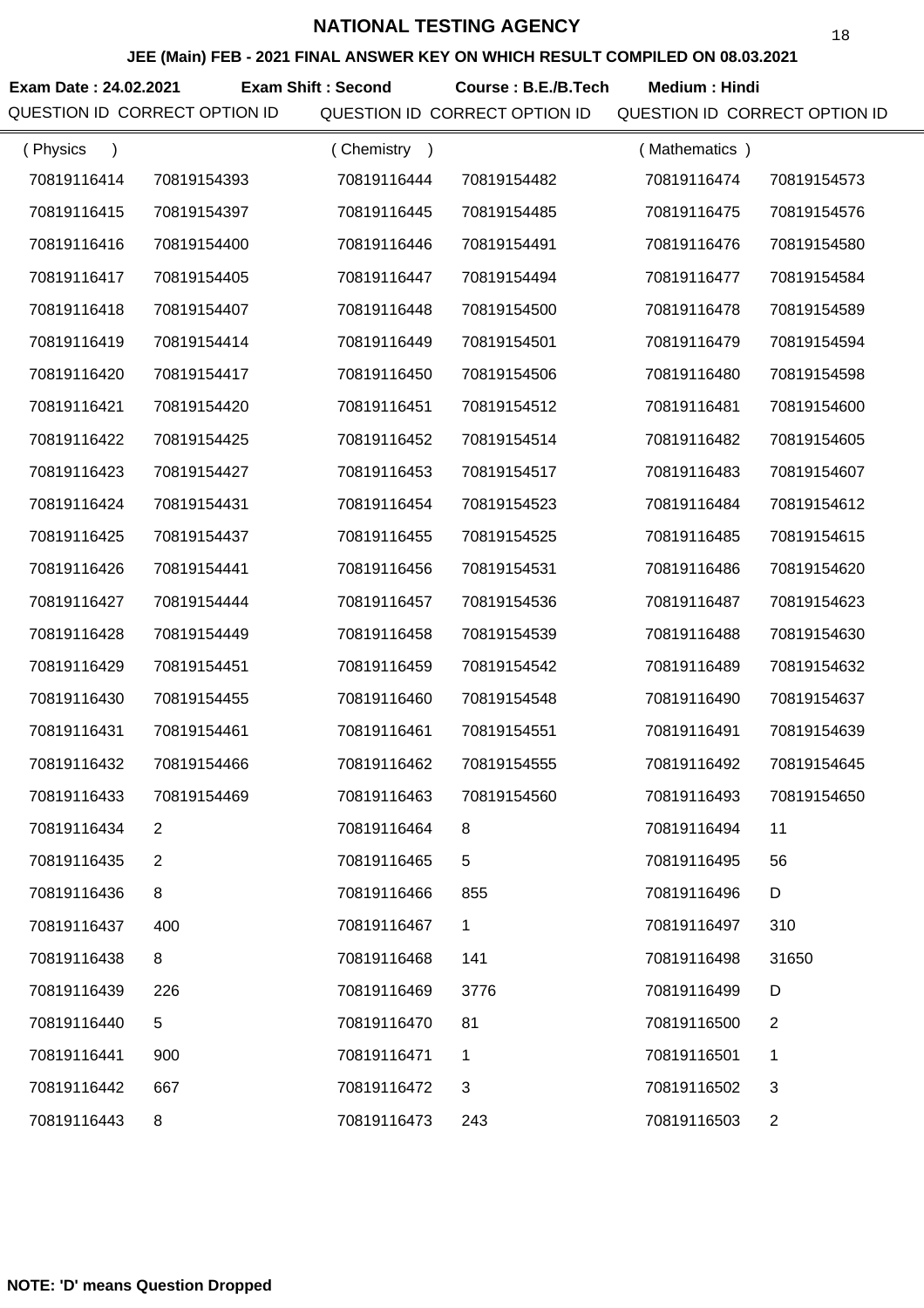**JEE (Main) FEB - 2021 FINAL ANSWER KEY ON WHICH RESULT COMPILED ON 08.03.2021**

Exam Date : 24.02.2021 Exam Shift : Second Course : B.E./B.Tech Medium : Kannada

| (Physics<br>$\mathcal{E}$ |                | Chemistry<br>$\rightarrow$ |             | (Mathematics) |                |
|---------------------------|----------------|----------------------------|-------------|---------------|----------------|
| 70819116774               | 70819155473    | 70819116804                | 70819155562 | 70819116834   | 70819155653    |
| 70819116775               | 70819155477    | 70819116805                | 70819155565 | 70819116835   | 70819155656    |
| 70819116776               | 70819155480    | 70819116806                | 70819155571 | 70819116836   | 70819155660    |
| 70819116777               | 70819155485    | 70819116807                | 70819155574 | 70819116837   | 70819155664    |
| 70819116778               | 70819155487    | 70819116808                | 70819155580 | 70819116838   | 70819155669    |
| 70819116779               | 70819155494    | 70819116809                | 70819155581 | 70819116839   | 70819155674    |
| 70819116780               | 70819155497    | 70819116810                | 70819155586 | 70819116840   | 70819155678    |
| 70819116781               | 70819155500    | 70819116811                | 70819155592 | 70819116841   | 70819155680    |
| 70819116782               | 70819155505    | 70819116812                | 70819155594 | 70819116842   | 70819155685    |
| 70819116783               | 70819155507    | 70819116813                | 70819155597 | 70819116843   | 70819155687    |
| 70819116784               | 70819155511    | 70819116814                | 70819155603 | 70819116844   | 70819155692    |
| 70819116785               | 70819155517    | 70819116815                | 70819155605 | 70819116845   | 70819155695    |
| 70819116786               | 70819155521    | 70819116816                | 70819155611 | 70819116846   | 70819155700    |
| 70819116787               | 70819155524    | 70819116817                | 70819155616 | 70819116847   | 70819155703    |
| 70819116788               | 70819155529    | 70819116818                | 70819155619 | 70819116848   | 70819155710    |
| 70819116789               | 70819155531    | 70819116819                | 70819155622 | 70819116849   | 70819155712    |
| 70819116790               | 70819155535    | 70819116820                | 70819155628 | 70819116850   | 70819155717    |
| 70819116791               | 70819155541    | 70819116821                | 70819155631 | 70819116851   | 70819155719    |
| 70819116792               | 70819155546    | 70819116822                | 70819155635 | 70819116852   | 70819155725    |
| 70819116793               | 70819155549    | 70819116823                | 70819155640 | 70819116853   | 70819155730    |
| 70819116794               | 2              | 70819116824                |             | 70819116854   | 11             |
| 70819116795               | $\overline{2}$ | 70819116825                | 5           | 70819116855   | 56             |
| 70819116796               | 8              | 70819116826                | 855         | 70819116856   | D              |
| 70819116797               | 400            | 70819116827                | 1           | 70819116857   | 310            |
| 70819116798               | 8              | 70819116828                | 141         | 70819116858   | 31650          |
| 70819116799               | 226            | 70819116829                | 3776        | 70819116859   | D              |
| 70819116800               | 5              | 70819116830                | 81          | 70819116860   | 2              |
| 70819116801               | 900            | 70819116831                | 1           | 70819116861   | 1              |
| 70819116802               | 667            | 70819116832                | 3           | 70819116862   | 3              |
| 70819116803               | 8              | 70819116833                | 243         | 70819116863   | $\overline{c}$ |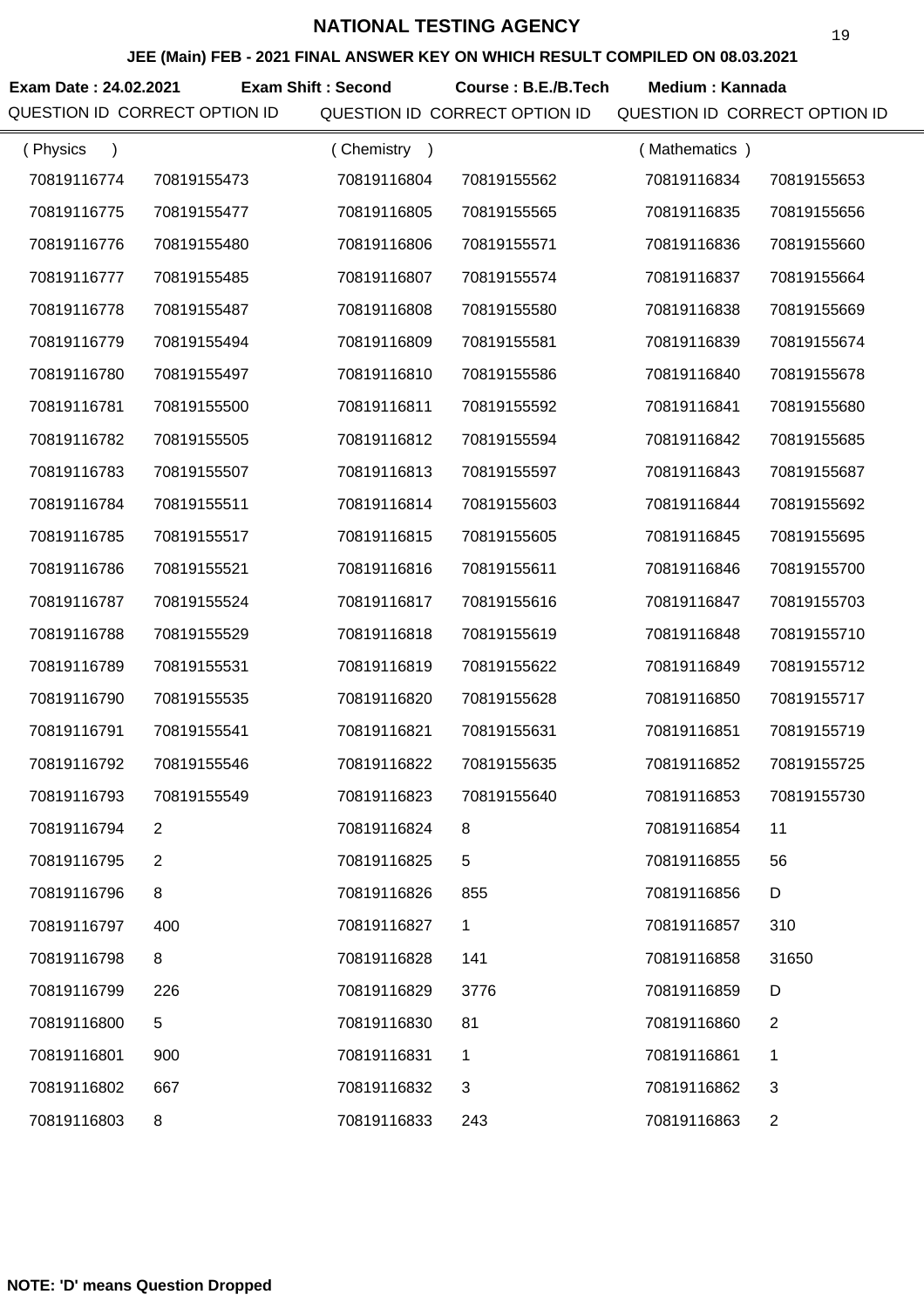**JEE (Main) FEB - 2021 FINAL ANSWER KEY ON WHICH RESULT COMPILED ON 08.03.2021**

**Exam Date : 24.02.2021 Exam Shift : Second Course : B.E./B.Tech Medium : Malayalam** 

| (Physics<br>$\lambda$ |             | Chemistry<br>$\rightarrow$ |             | (Mathematics) |                |
|-----------------------|-------------|----------------------------|-------------|---------------|----------------|
| 70819116954           | 70819156013 | 70819116984                | 70819156102 | 70819117014   | 70819156193    |
| 70819116955           | 70819156017 | 70819116985                | 70819156105 | 70819117015   | 70819156196    |
| 70819116956           | 70819156020 | 70819116986                | 70819156111 | 70819117016   | 70819156200    |
| 70819116957           | 70819156025 | 70819116987                | 70819156114 | 70819117017   | 70819156204    |
| 70819116958           | 70819156027 | 70819116988                | 70819156120 | 70819117018   | 70819156209    |
| 70819116959           | 70819156034 | 70819116989                | 70819156121 | 70819117019   | 70819156214    |
| 70819116960           | 70819156037 | 70819116990                | 70819156126 | 70819117020   | 70819156218    |
| 70819116961           | 70819156040 | 70819116991                | 70819156132 | 70819117021   | 70819156220    |
| 70819116962           | 70819156045 | 70819116992                | 70819156134 | 70819117022   | 70819156225    |
| 70819116963           | 70819156047 | 70819116993                | 70819156137 | 70819117023   | 70819156227    |
| 70819116964           | 70819156051 | 70819116994                | 70819156143 | 70819117024   | 70819156232    |
| 70819116965           | 70819156057 | 70819116995                | 70819156145 | 70819117025   | 70819156235    |
| 70819116966           | 70819156061 | 70819116996                | 70819156151 | 70819117026   | 70819156240    |
| 70819116967           | 70819156064 | 70819116997                | 70819156156 | 70819117027   | 70819156243    |
| 70819116968           | 70819156069 | 70819116998                | 70819156159 | 70819117028   | 70819156250    |
| 70819116969           | 70819156071 | 70819116999                | 70819156162 | 70819117029   | 70819156252    |
| 70819116970           | 70819156075 | 70819117000                | 70819156168 | 70819117030   | 70819156257    |
| 70819116971           | 70819156081 | 70819117001                | 70819156171 | 70819117031   | 70819156259    |
| 70819116972           | 70819156086 | 70819117002                | 70819156175 | 70819117032   | 70819156265    |
| 70819116973           | 70819156089 | 70819117003                | 70819156180 | 70819117033   | 70819156270    |
| 70819116974           |             | 70819117004                |             | 70819117034   |                |
| 70819116975           | 2           | 70819117005                | 5           | 70819117035   | 56             |
| 70819116976           | 8           | 70819117006                | 855         | 70819117036   | D              |
| 70819116977           | 400         | 70819117007                | 1           | 70819117037   | 310            |
| 70819116978           | 8           | 70819117008                | 141         | 70819117038   | 31650          |
| 70819116979           | 226         | 70819117009                | 3776        | 70819117039   | D              |
| 70819116980           | 5           | 70819117010                | 81          | 70819117040   | $\overline{2}$ |
| 70819116981           | 900         | 70819117011                | 1           | 70819117041   | 1              |
| 70819116982           | 667         | 70819117012                | 3           | 70819117042   | 3              |
| 70819116983           | 8           | 70819117013                | 243         | 70819117043   | $\overline{c}$ |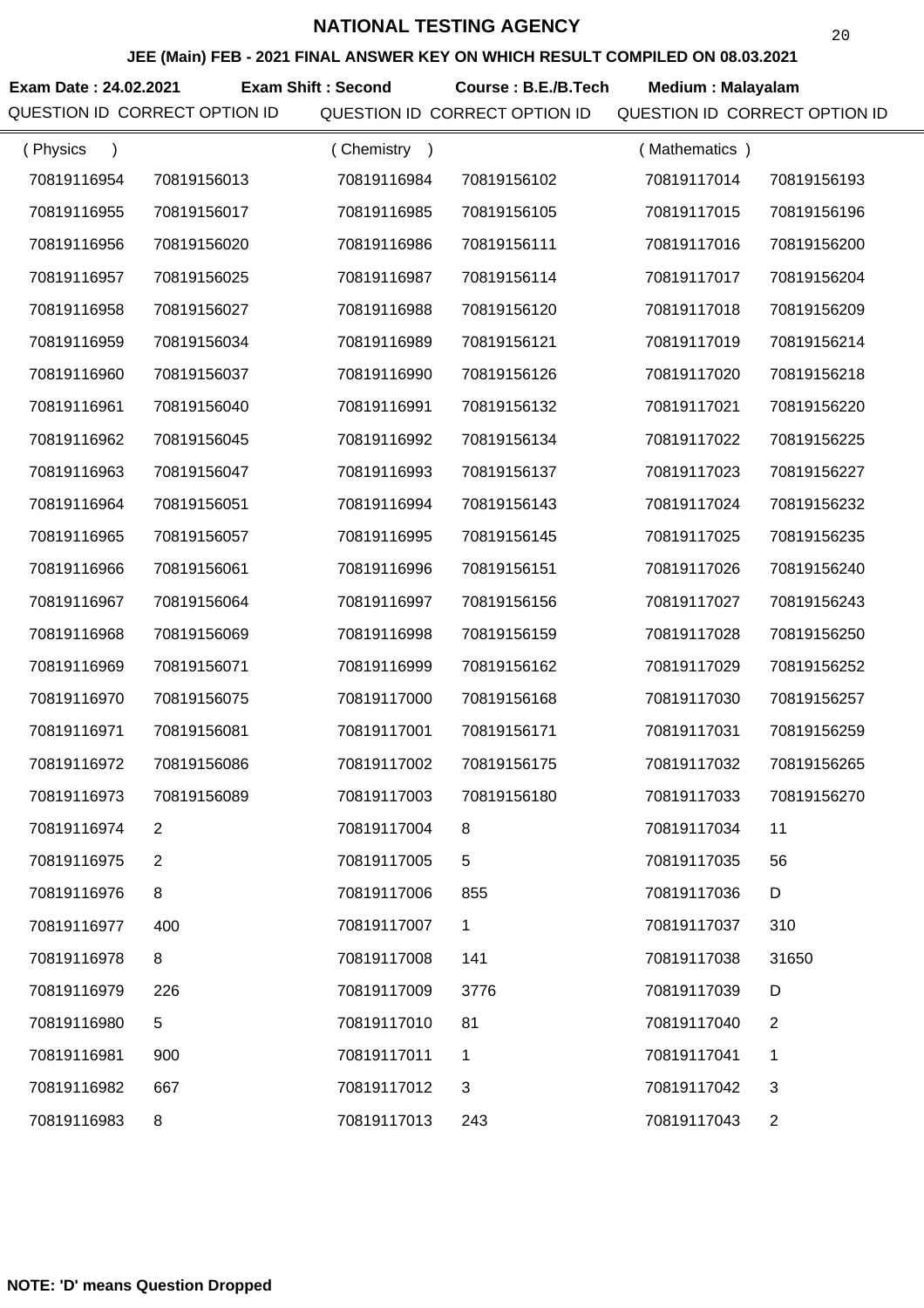**JEE (Main) FEB - 2021 FINAL ANSWER KEY ON WHICH RESULT COMPILED ON 08.03.2021**

**Exam Date : 24.02.2021 Course : B.E./B.Tech Medium : Marathi Exam Shift : Second**

| (Physics<br>$\lambda$ |                | (Chemistry<br>$\rightarrow$ |             | (Mathematics) |                |
|-----------------------|----------------|-----------------------------|-------------|---------------|----------------|
| 70819116864           | 70819155743    | 70819116894                 | 70819155832 | 70819116924   | 70819155923    |
| 70819116865           | 70819155747    | 70819116895                 | 70819155835 | 70819116925   | 70819155926    |
| 70819116866           | 70819155750    | 70819116896                 | 70819155841 | 70819116926   | 70819155930    |
| 70819116867           | 70819155755    | 70819116897                 | 70819155844 | 70819116927   | 70819155934    |
| 70819116868           | 70819155757    | 70819116898                 | 70819155850 | 70819116928   | 70819155939    |
| 70819116869           | 70819155764    | 70819116899                 | 70819155851 | 70819116929   | 70819155944    |
| 70819116870           | 70819155767    | 70819116900                 | 70819155856 | 70819116930   | 70819155948    |
| 70819116871           | 70819155770    | 70819116901                 | 70819155862 | 70819116931   | 70819155950    |
| 70819116872           | 70819155775    | 70819116902                 | 70819155864 | 70819116932   | 70819155955    |
| 70819116873           | 70819155777    | 70819116903                 | 70819155867 | 70819116933   | 70819155957    |
| 70819116874           | 70819155781    | 70819116904                 | 70819155873 | 70819116934   | 70819155962    |
| 70819116875           | 70819155787    | 70819116905                 | 70819155875 | 70819116935   | 70819155965    |
| 70819116876           | 70819155791    | 70819116906                 | 70819155881 | 70819116936   | 70819155970    |
| 70819116877           | 70819155794    | 70819116907                 | 70819155886 | 70819116937   | 70819155973    |
| 70819116878           | 70819155799    | 70819116908                 | 70819155889 | 70819116938   | 70819155980    |
| 70819116879           | 70819155801    | 70819116909                 | 70819155892 | 70819116939   | 70819155982    |
| 70819116880           | 70819155805    | 70819116910                 | 70819155898 | 70819116940   | 70819155987    |
| 70819116881           | 70819155811    | 70819116911                 | 70819155901 | 70819116941   | 70819155989    |
| 70819116882           | 70819155816    | 70819116912                 | 70819155905 | 70819116942   | 70819155995    |
| 70819116883           | 70819155819    | 70819116913                 | 70819155910 | 70819116943   | 70819156000    |
| 70819116884           | 2              | 70819116914                 | 8           | 70819116944   | 11             |
| 70819116885           | $\overline{2}$ | 70819116915                 | 5           | 70819116945   | 56             |
| 70819116886           | 8              | 70819116916                 | 855         | 70819116946   | D              |
| 70819116887           | 400            | 70819116917                 | 1           | 70819116947   | 310            |
| 70819116888           | 8              | 70819116918                 | 141         | 70819116948   | 31650          |
| 70819116889           | 226            | 70819116919                 | 3776        | 70819116949   | D              |
| 70819116890           | 5              | 70819116920                 | 81          | 70819116950   | $\overline{2}$ |
| 70819116891           | 900            | 70819116921                 | 1           | 70819116951   | 1              |
| 70819116892           | 667            | 70819116922                 | 3           | 70819116952   | 3              |
| 70819116893           | 8              | 70819116923                 | 243         | 70819116953   | $\overline{c}$ |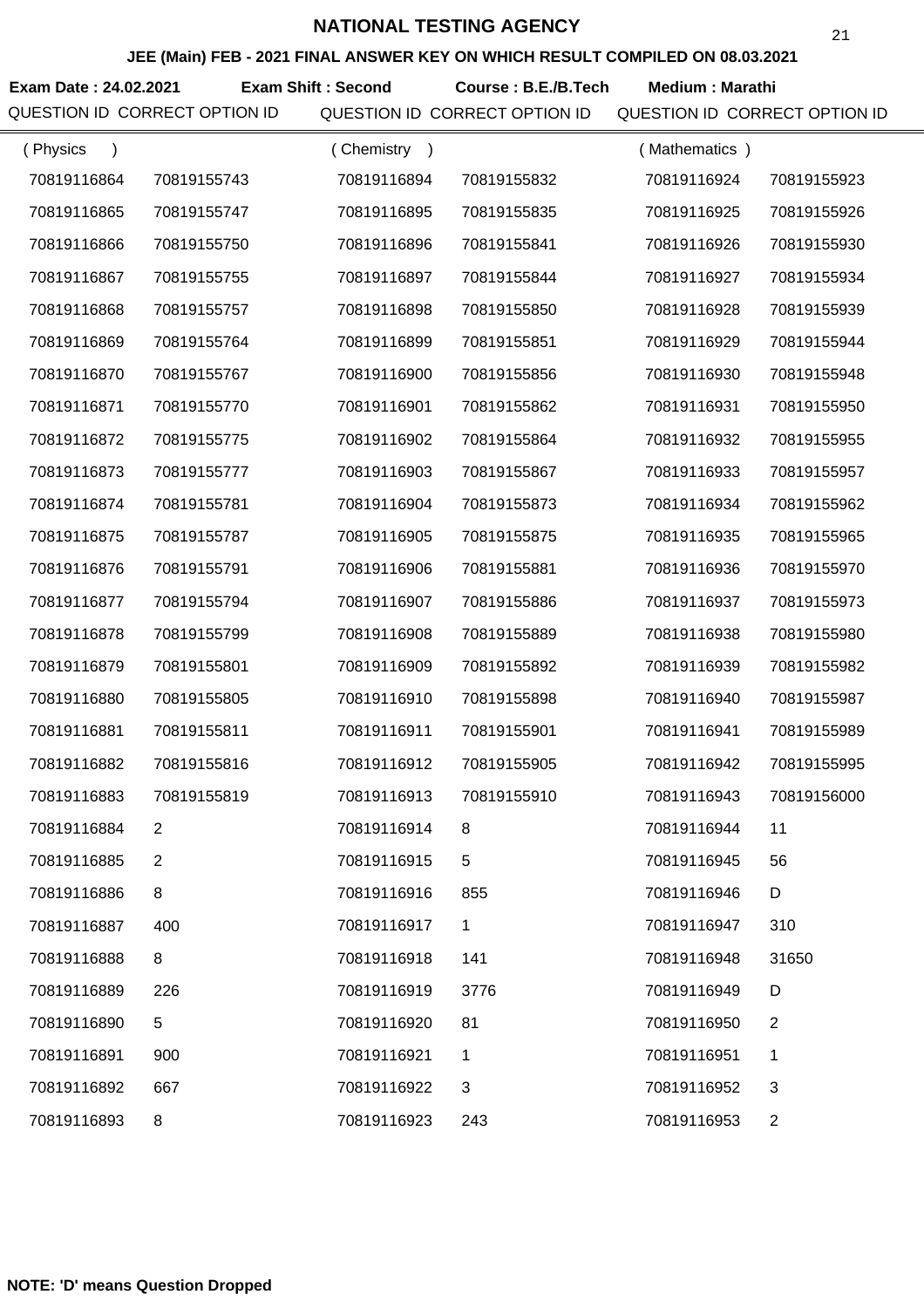**JEE (Main) FEB - 2021 FINAL ANSWER KEY ON WHICH RESULT COMPILED ON 08.03.2021**

Exam Date : 24.02.2021 Exam Shift : Second Course : B.E./B.Tech Medium : Odia

| (Physics<br>$\lambda$ |             | (Chemistry<br>$\rightarrow$ |             | (Mathematics) |                |
|-----------------------|-------------|-----------------------------|-------------|---------------|----------------|
| 70819117044           | 70819156283 | 70819117074                 | 70819156372 | 70819117104   | 70819156463    |
| 70819117045           | 70819156287 | 70819117075                 | 70819156375 | 70819117105   | 70819156466    |
| 70819117046           | 70819156290 | 70819117076                 | 70819156381 | 70819117106   | 70819156470    |
| 70819117047           | 70819156295 | 70819117077                 | 70819156384 | 70819117107   | 70819156474    |
| 70819117048           | 70819156297 | 70819117078                 | 70819156390 | 70819117108   | 70819156479    |
| 70819117049           | 70819156304 | 70819117079                 | 70819156391 | 70819117109   | 70819156484    |
| 70819117050           | 70819156307 | 70819117080                 | 70819156396 | 70819117110   | 70819156488    |
| 70819117051           | 70819156310 | 70819117081                 | 70819156402 | 70819117111   | 70819156490    |
| 70819117052           | 70819156315 | 70819117082                 | 70819156404 | 70819117112   | 70819156495    |
| 70819117053           | 70819156317 | 70819117083                 | 70819156407 | 70819117113   | 70819156497    |
| 70819117054           | 70819156321 | 70819117084                 | 70819156413 | 70819117114   | 70819156502    |
| 70819117055           | 70819156327 | 70819117085                 | 70819156415 | 70819117115   | 70819156505    |
| 70819117056           | 70819156331 | 70819117086                 | 70819156421 | 70819117116   | 70819156510    |
| 70819117057           | 70819156334 | 70819117087                 | 70819156426 | 70819117117   | 70819156513    |
| 70819117058           | 70819156339 | 70819117088                 | 70819156429 | 70819117118   | 70819156520    |
| 70819117059           | 70819156341 | 70819117089                 | 70819156432 | 70819117119   | 70819156522    |
| 70819117060           | 70819156345 | 70819117090                 | 70819156438 | 70819117120   | 70819156527    |
| 70819117061           | 70819156351 | 70819117091                 | 70819156441 | 70819117121   | 70819156529    |
| 70819117062           | 70819156356 | 70819117092                 | 70819156445 | 70819117122   | 70819156535    |
| 70819117063           | 70819156359 | 70819117093                 | 70819156450 | 70819117123   | 70819156540    |
| 70819117064           |             | 70819117094                 | 8           | 70819117124   | 11             |
| 70819117065           | 2           | 70819117095                 | 5           | 70819117125   | 56             |
| 70819117066           | 8           | 70819117096                 | 855         | 70819117126   | D              |
| 70819117067           | 400         | 70819117097                 | 1           | 70819117127   | 310            |
| 70819117068           | 8           | 70819117098                 | 141         | 70819117128   | 31650          |
| 70819117069           | 226         | 70819117099                 | 3776        | 70819117129   | D              |
| 70819117070           | 5           | 70819117100                 | 81          | 70819117130   | $\overline{c}$ |
| 70819117071           | 900         | 70819117101                 | 1           | 70819117131   | 1              |
| 70819117072           | 667         | 70819117102                 | 3           | 70819117132   | 3              |
| 70819117073           | 8           | 70819117103                 | 243         | 70819117133   | $\overline{2}$ |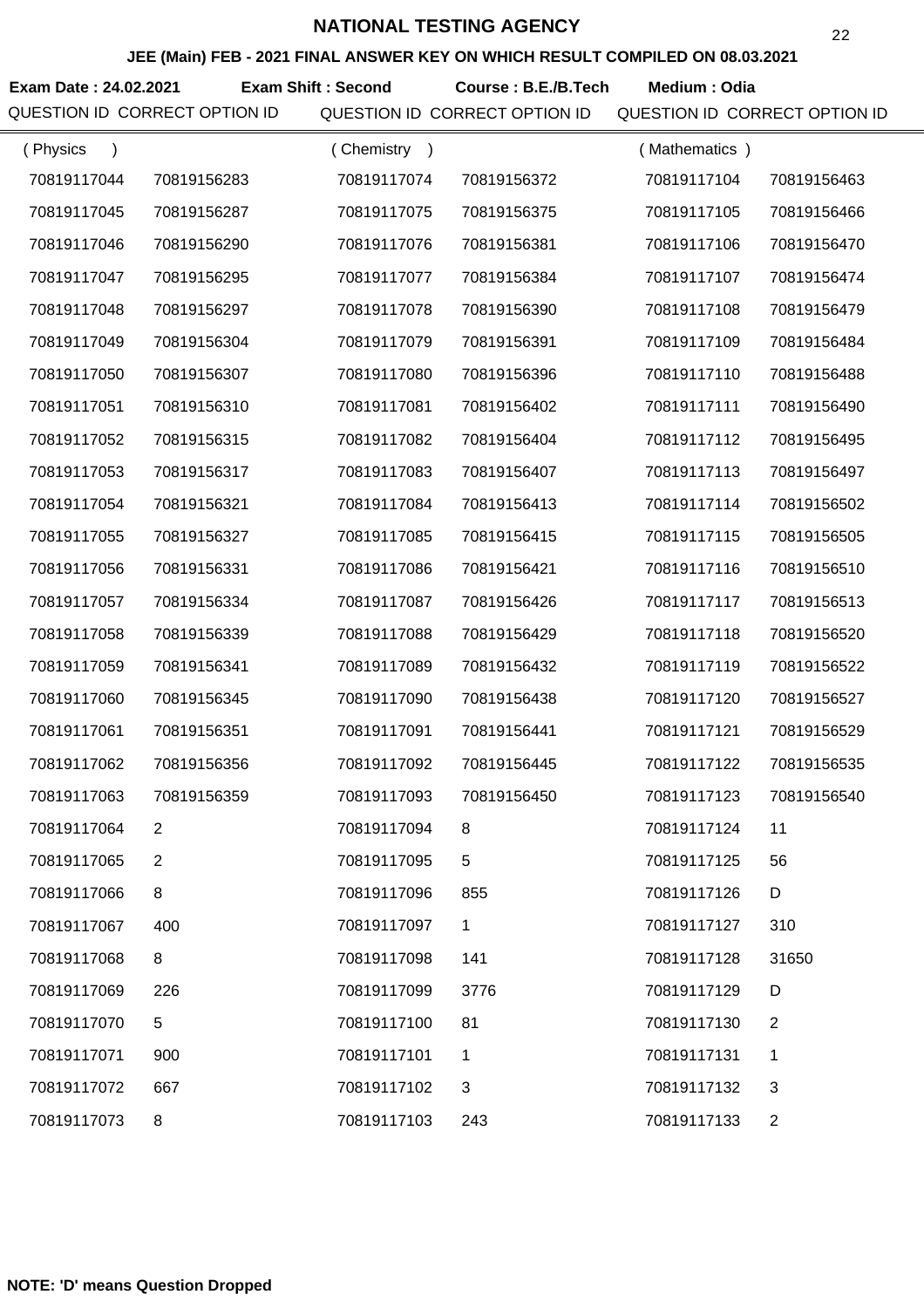**JEE (Main) FEB - 2021 FINAL ANSWER KEY ON WHICH RESULT COMPILED ON 08.03.2021**

**Exam Date : 24.02.2021 Course : B.E./B.Tech Medium : Punjabi Exam Shift : Second**

| (Physics<br>$\lambda$ |             | Chemistry<br>$\rightarrow$ |              | (Mathematics) |                |
|-----------------------|-------------|----------------------------|--------------|---------------|----------------|
| 70819117134           | 70819156553 | 70819117164                | 70819156642  | 70819117194   | 70819156733    |
| 70819117135           | 70819156557 | 70819117165                | 70819156645  | 70819117195   | 70819156736    |
| 70819117136           | 70819156560 | 70819117166                | 70819156651  | 70819117196   | 70819156740    |
| 70819117137           | 70819156565 | 70819117167                | 70819156654  | 70819117197   | 70819156744    |
| 70819117138           | 70819156567 | 70819117168                | 70819156660  | 70819117198   | 70819156749    |
| 70819117139           | 70819156574 | 70819117169                | 70819156661  | 70819117199   | 70819156754    |
| 70819117140           | 70819156577 | 70819117170                | 70819156666  | 70819117200   | 70819156758    |
| 70819117141           | 70819156580 | 70819117171                | 70819156672  | 70819117201   | 70819156760    |
| 70819117142           | 70819156585 | 70819117172                | 70819156674  | 70819117202   | 70819156765    |
| 70819117143           | 70819156587 | 70819117173                | 70819156677  | 70819117203   | 70819156767    |
| 70819117144           | 70819156591 | 70819117174                | 70819156683  | 70819117204   | 70819156772    |
| 70819117145           | 70819156597 | 70819117175                | 70819156685  | 70819117205   | 70819156775    |
| 70819117146           | 70819156601 | 70819117176                | 70819156691  | 70819117206   | 70819156780    |
| 70819117147           | 70819156604 | 70819117177                | 70819156696  | 70819117207   | 70819156783    |
| 70819117148           | 70819156609 | 70819117178                | 70819156699  | 70819117208   | 70819156790    |
| 70819117149           | 70819156611 | 70819117179                | 70819156702  | 70819117209   | 70819156792    |
| 70819117150           | 70819156615 | 70819117180                | 70819156708  | 70819117210   | 70819156797    |
| 70819117151           | 70819156621 | 70819117181                | 70819156711  | 70819117211   | 70819156799    |
| 70819117152           | 70819156626 | 70819117182                | 70819156715  | 70819117212   | 70819156805    |
| 70819117153           | 70819156629 | 70819117183                | 70819156720  | 70819117213   | 70819156810    |
| 70819117154           |             | 70819117184                | 8            | 70819117214   | 11             |
| 70819117155           | 2           | 70819117185                | 5            | 70819117215   | 56             |
| 70819117156           | 8           | 70819117186                | 855          | 70819117216   | D              |
| 70819117157           | 400         | 70819117187                | $\mathbf 1$  | 70819117217   | 310            |
| 70819117158           | 8           | 70819117188                | 141          | 70819117218   | 31650          |
| 70819117159           | 226         | 70819117189                | 3776         | 70819117219   | D              |
| 70819117160           | 5           | 70819117190                | 81           | 70819117220   | $\overline{2}$ |
| 70819117161           | 900         | 70819117191                | 1            | 70819117221   | 1              |
| 70819117162           | 667         | 70819117192                | $\mathbf{3}$ | 70819117222   | 3              |
| 70819117163           | 8           | 70819117193                | 243          | 70819117223   | $\overline{c}$ |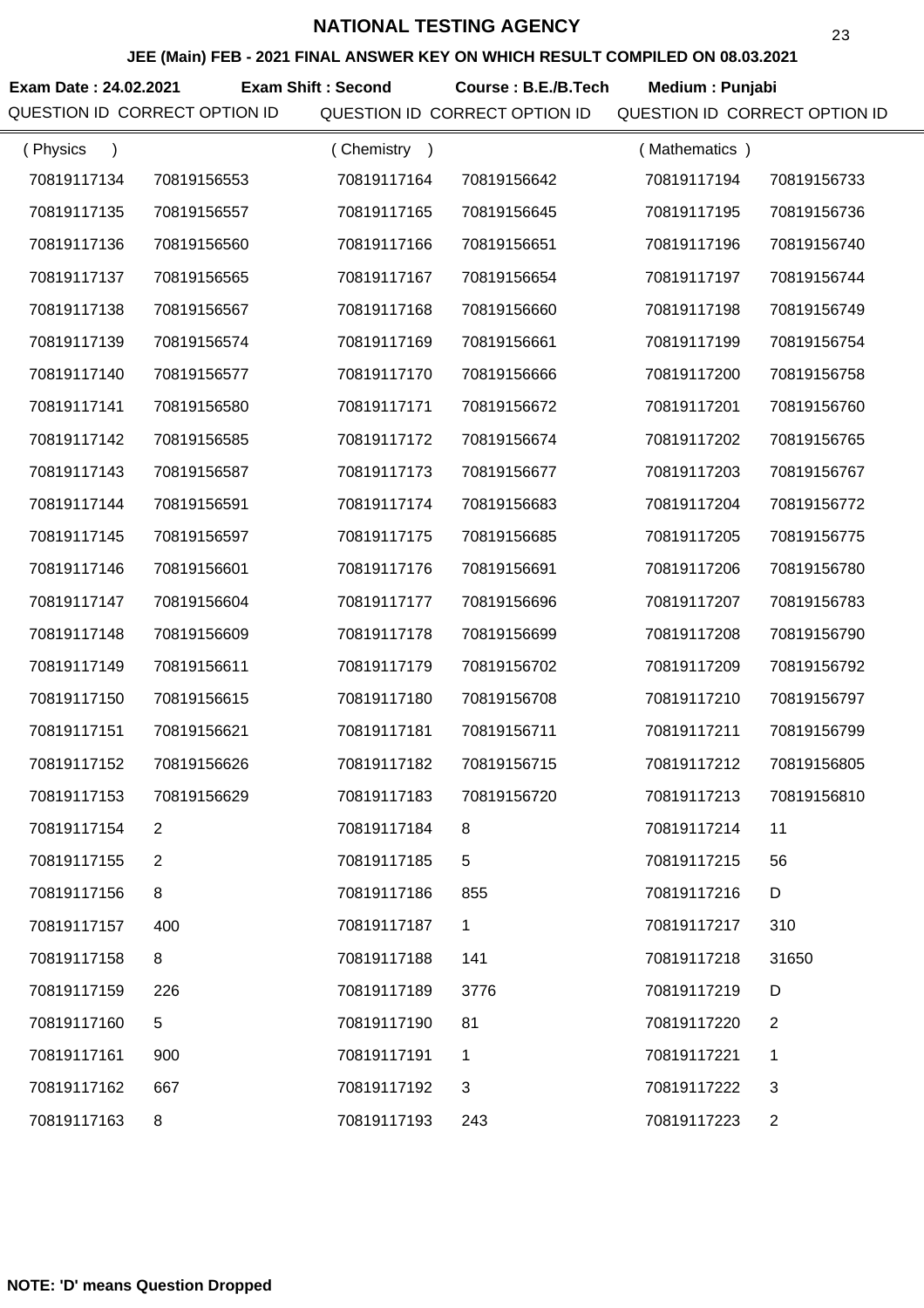**JEE (Main) FEB - 2021 FINAL ANSWER KEY ON WHICH RESULT COMPILED ON 08.03.2021**

**Exam Date : 24.02.2021 Course : B.E./B.Tech Medium : Tamil Exam Shift : Second**

| (Physics<br>$\lambda$ |                | (Chemistry<br>$\rightarrow$ |             | (Mathematics) |                |
|-----------------------|----------------|-----------------------------|-------------|---------------|----------------|
| 70819117224           | 70819156823    | 70819117254                 | 70819156912 | 70819117284   | 70819157003    |
| 70819117225           | 70819156827    | 70819117255                 | 70819156915 | 70819117285   | 70819157006    |
| 70819117226           | 70819156830    | 70819117256                 | 70819156921 | 70819117286   | 70819157010    |
| 70819117227           | 70819156835    | 70819117257                 | 70819156924 | 70819117287   | 70819157014    |
| 70819117228           | 70819156837    | 70819117258                 | 70819156930 | 70819117288   | 70819157019    |
| 70819117229           | 70819156844    | 70819117259                 | 70819156931 | 70819117289   | 70819157024    |
| 70819117230           | 70819156847    | 70819117260                 | 70819156936 | 70819117290   | 70819157028    |
| 70819117231           | 70819156850    | 70819117261                 | 70819156942 | 70819117291   | 70819157030    |
| 70819117232           | 70819156855    | 70819117262                 | 70819156944 | 70819117292   | 70819157035    |
| 70819117233           | 70819156857    | 70819117263                 | 70819156947 | 70819117293   | 70819157037    |
| 70819117234           | 70819156861    | 70819117264                 | 70819156953 | 70819117294   | 70819157042    |
| 70819117235           | 70819156867    | 70819117265                 | 70819156955 | 70819117295   | 70819157045    |
| 70819117236           | 70819156871    | 70819117266                 | 70819156961 | 70819117296   | 70819157050    |
| 70819117237           | 70819156874    | 70819117267                 | 70819156966 | 70819117297   | 70819157053    |
| 70819117238           | 70819156879    | 70819117268                 | 70819156969 | 70819117298   | 70819157060    |
| 70819117239           | 70819156881    | 70819117269                 | 70819156972 | 70819117299   | 70819157062    |
| 70819117240           | 70819156885    | 70819117270                 | 70819156978 | 70819117300   | 70819157067    |
| 70819117241           | 70819156891    | 70819117271                 | 70819156981 | 70819117301   | 70819157069    |
| 70819117242           | 70819156896    | 70819117272                 | 70819156985 | 70819117302   | 70819157075    |
| 70819117243           | 70819156899    | 70819117273                 | 70819156990 | 70819117303   | 70819157080    |
| 70819117244           |                | 70819117274                 | 8           | 70819117304   | 11             |
| 70819117245           | $\overline{2}$ | 70819117275                 | 5           | 70819117305   | 56             |
| 70819117246           | 8              | 70819117276                 | 855         | 70819117306   | D              |
| 70819117247           | 400            | 70819117277                 | 1           | 70819117307   | 310            |
| 70819117248           | 8              | 70819117278                 | 141         | 70819117308   | 31650          |
| 70819117249           | 226            | 70819117279                 | 3776        | 70819117309   | D              |
| 70819117250           | 5              | 70819117280                 | 81          | 70819117310   | $\overline{c}$ |
| 70819117251           | 900            | 70819117281                 | 1           | 70819117311   | 1              |
| 70819117252           | 667            | 70819117282                 | 3           | 70819117312   | 3              |
| 70819117253           | 8              | 70819117283                 | 243         | 70819117313   | $\overline{2}$ |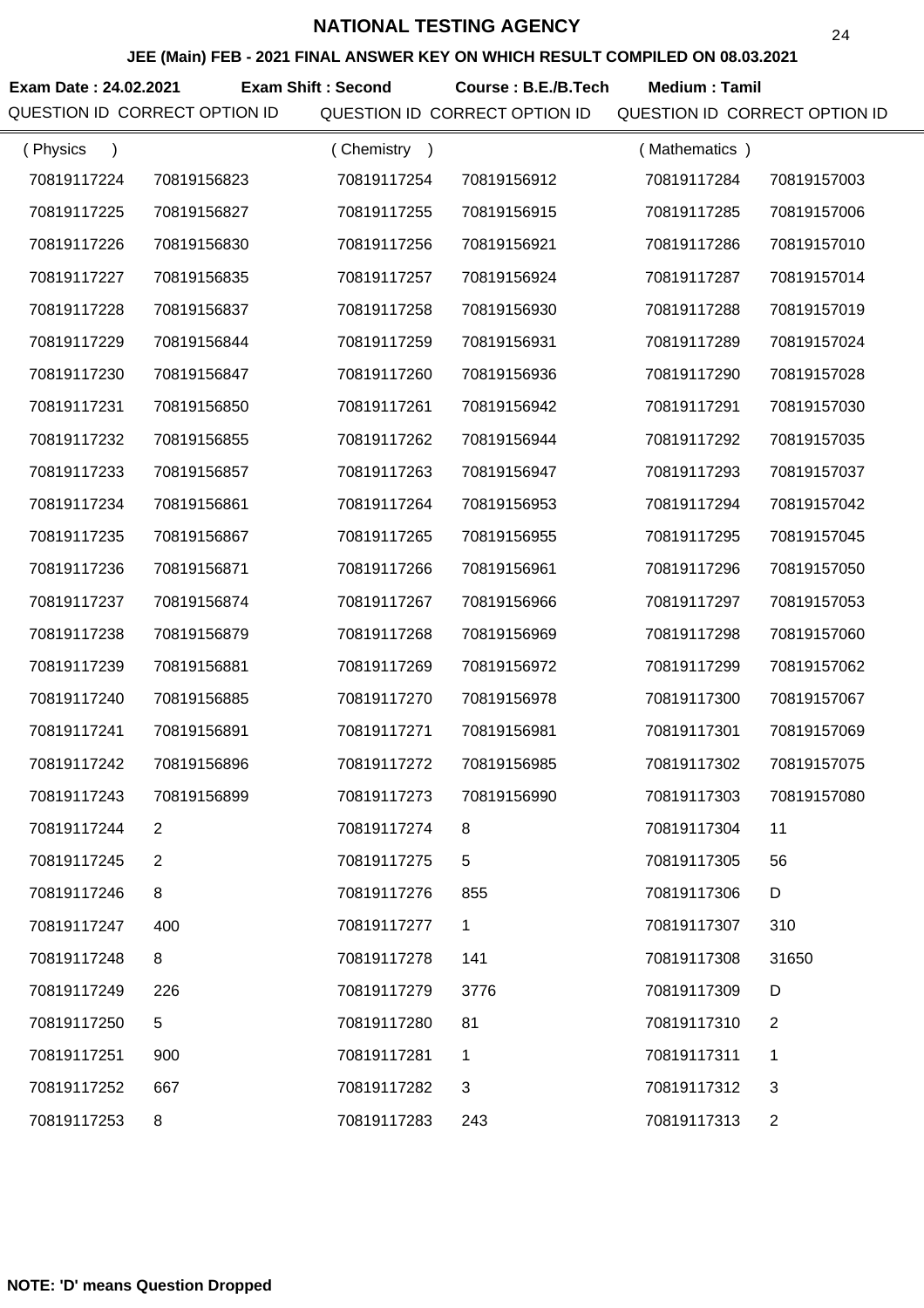**JEE (Main) FEB - 2021 FINAL ANSWER KEY ON WHICH RESULT COMPILED ON 08.03.2021**

**Exam Date : 24.02.2021 Course : B.E./B.Tech Medium : Telugu Exam Shift : Second**

| (Physics    |                | (Chemistry)<br>$\rightarrow$ |             | Mathematics ) |                |
|-------------|----------------|------------------------------|-------------|---------------|----------------|
| 70819117314 | 70819157093    | 70819117344                  | 70819157182 | 70819117374   | 70819157273    |
| 70819117315 | 70819157097    | 70819117345                  | 70819157185 | 70819117375   | 70819157276    |
| 70819117316 | 70819157100    | 70819117346                  | 70819157191 | 70819117376   | 70819157280    |
| 70819117317 | 70819157105    | 70819117347                  | 70819157194 | 70819117377   | 70819157284    |
| 70819117318 | 70819157107    | 70819117348                  | 70819157200 | 70819117378   | 70819157289    |
| 70819117319 | 70819157114    | 70819117349                  | 70819157201 | 70819117379   | 70819157294    |
| 70819117320 | 70819157117    | 70819117350                  | 70819157206 | 70819117380   | 70819157298    |
| 70819117321 | 70819157120    | 70819117351                  | 70819157212 | 70819117381   | 70819157300    |
| 70819117322 | 70819157125    | 70819117352                  | 70819157214 | 70819117382   | 70819157305    |
| 70819117323 | 70819157127    | 70819117353                  | 70819157217 | 70819117383   | 70819157307    |
| 70819117324 | 70819157131    | 70819117354                  | 70819157223 | 70819117384   | 70819157312    |
| 70819117325 | 70819157137    | 70819117355                  | 70819157225 | 70819117385   | 70819157315    |
| 70819117326 | 70819157141    | 70819117356                  | 70819157231 | 70819117386   | 70819157320    |
| 70819117327 | 70819157144    | 70819117357                  | 70819157236 | 70819117387   | 70819157323    |
| 70819117328 | 70819157149    | 70819117358                  | 70819157239 | 70819117388   | 70819157330    |
| 70819117329 | 70819157151    | 70819117359                  | 70819157242 | 70819117389   | 70819157332    |
| 70819117330 | 70819157155    | 70819117360                  | 70819157248 | 70819117390   | 70819157337    |
| 70819117331 | 70819157161    | 70819117361                  | 70819157251 | 70819117391   | 70819157339    |
| 70819117332 | 70819157166    | 70819117362                  | 70819157255 | 70819117392   | 70819157345    |
| 70819117333 | 70819157169    | 70819117363                  | 70819157260 | 70819117393   | 70819157350    |
| 70819117334 | 2              | 70819117364                  | 8           | 70819117394   | 11             |
| 70819117335 | $\overline{2}$ | 70819117365                  | 5           | 70819117395   | 56             |
| 70819117336 | 8              | 70819117366                  | 855         | 70819117396   | D              |
| 70819117337 | 400            | 70819117367                  | 1           | 70819117397   | 310            |
| 70819117338 | 8              | 70819117368                  | 141         | 70819117398   | 31650          |
| 70819117339 | 226            | 70819117369                  | 3776        | 70819117399   | D              |
| 70819117340 | 5              | 70819117370                  | 81          | 70819117400   | 2              |
| 70819117341 | 900            | 70819117371                  | 1           | 70819117401   | 1              |
| 70819117342 | 667            | 70819117372                  | 3           | 70819117402   | 3              |
| 70819117343 | 8              | 70819117373                  | 243         | 70819117403   | $\overline{c}$ |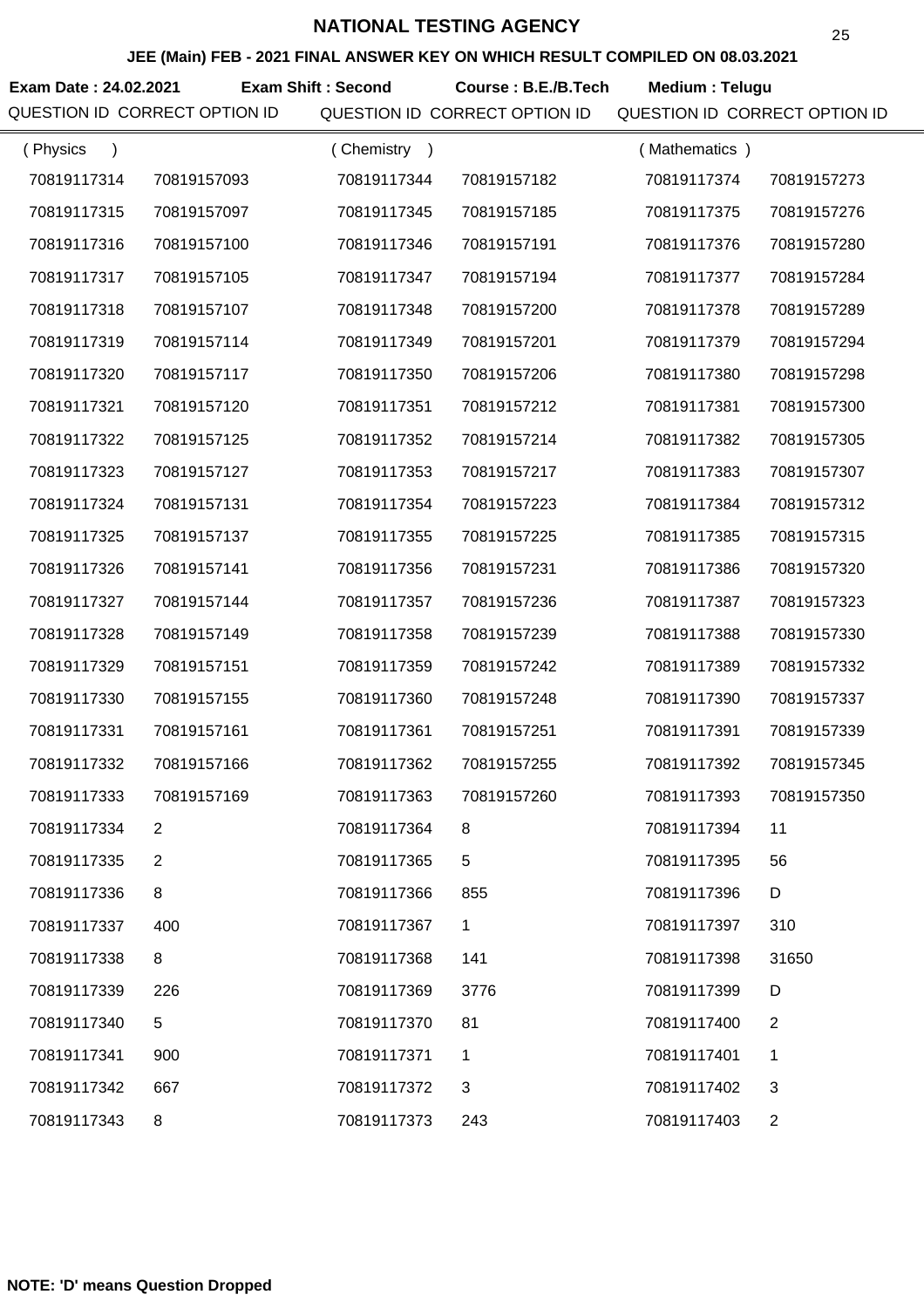**JEE (Main) FEB - 2021 FINAL ANSWER KEY ON WHICH RESULT COMPILED ON 08.03.2021**

**Exam Date : 24.02.2021 Exam Shift : Second Course : B.E./B.Tech Medium : Urdu** 

| (Physics<br>$\mathcal{E}$ |             | (Chemistry<br>$\rightarrow$ |                | (Mathematics) |                |
|---------------------------|-------------|-----------------------------|----------------|---------------|----------------|
| 70819117404               | 70819157363 | 70819117434                 | 70819157452    | 70819117464   | 70819157543    |
| 70819117405               | 70819157367 | 70819117435                 | 70819157455    | 70819117465   | 70819157546    |
| 70819117406               | 70819157370 | 70819117436                 | 70819157461    | 70819117466   | 70819157550    |
| 70819117407               | 70819157375 | 70819117437                 | 70819157464    | 70819117467   | 70819157554    |
| 70819117408               | 70819157377 | 70819117438                 | 70819157470    | 70819117468   | 70819157559    |
| 70819117409               | 70819157384 | 70819117439                 | 70819157471    | 70819117469   | 70819157564    |
| 70819117410               | 70819157387 | 70819117440                 | 70819157476    | 70819117470   | 70819157568    |
| 70819117411               | 70819157390 | 70819117441                 | 70819157482    | 70819117471   | 70819157570    |
| 70819117412               | 70819157395 | 70819117442                 | 70819157484    | 70819117472   | 70819157575    |
| 70819117413               | 70819157397 | 70819117443                 | 70819157487    | 70819117473   | 70819157577    |
| 70819117414               | 70819157401 | 70819117444                 | 70819157493    | 70819117474   | 70819157582    |
| 70819117415               | 70819157407 | 70819117445                 | 70819157495    | 70819117475   | 70819157585    |
| 70819117416               | 70819157411 | 70819117446                 | 70819157501    | 70819117476   | 70819157590    |
| 70819117417               | 70819157414 | 70819117447                 | 70819157506    | 70819117477   | 70819157593    |
| 70819117418               | 70819157419 | 70819117448                 | 70819157509    | 70819117478   | 70819157600    |
| 70819117419               | 70819157421 | 70819117449                 | 70819157512    | 70819117479   | 70819157602    |
| 70819117420               | 70819157425 | 70819117450                 | 70819157518    | 70819117480   | 70819157607    |
| 70819117421               | 70819157431 | 70819117451                 | 70819157521    | 70819117481   | 70819157609    |
| 70819117422               | 70819157436 | 70819117452                 | 70819157525    | 70819117482   | 70819157615    |
| 70819117423               | 70819157439 | 70819117453                 | 70819157530    | 70819117483   | 70819157620    |
| 70819117424               |             | 70819117454                 |                | 70819117484   | 11             |
| 70819117425               | 2           | 70819117455                 | 5              | 70819117485   | 56             |
| 70819117426               | 8           | 70819117456                 | 855            | 70819117486   | D              |
| 70819117427               | 400         | 70819117457                 | 1              | 70819117487   | 310            |
| 70819117428               | 8           | 70819117458                 | 141            | 70819117488   | 31650          |
| 70819117429               | 226         | 70819117459                 | 3776           | 70819117489   | D              |
| 70819117430               | $\,$ 5 $\,$ | 70819117460                 | 81             | 70819117490   | 2              |
| 70819117431               | 900         | 70819117461                 | 1              | 70819117491   | 1              |
| 70819117432               | 667         | 70819117462                 | $\mathfrak{B}$ | 70819117492   | 3              |
| 70819117433               | 8           | 70819117463                 | 243            | 70819117493   | $\overline{2}$ |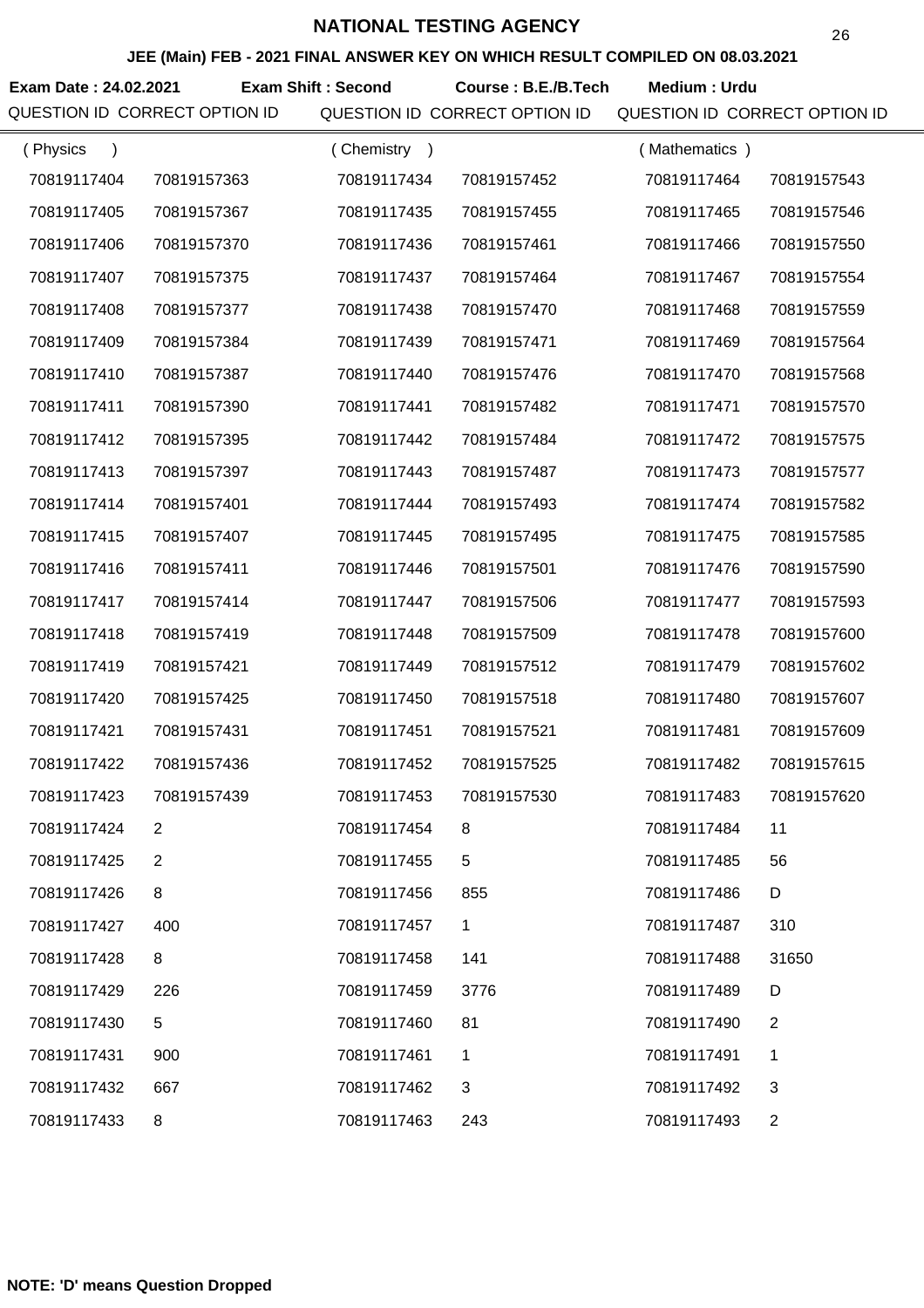**JEE (Main) FEB - 2021 FINAL ANSWER KEY ON WHICH RESULT COMPILED ON 08.03.2021**

**Exam Date : 25.02.2021 Course : B.E./B.Tech Medium : Assamese Exam Shift : First** QUESTION ID CORRECT OPTION ID QUESTION ID CORRECT OPTION ID QUESTION ID CORRECT OPTION ID

| (Physics<br>$\lambda$ |              | (Chemistry<br>$\rightarrow$ |                | (Mathematics) |                |
|-----------------------|--------------|-----------------------------|----------------|---------------|----------------|
| 70819117764           | 70819158443  | 70819117794                 | 70819158534    | 70819117824   | 70819158623    |
| 70819117765           | 70819158447  | 70819117795                 | 70819158537    | 70819117825   | 70819158627    |
| 70819117766           | 70819158452  | 70819117796                 | 70819158542    | 70819117826   | 70819158630    |
| 70819117767           | 70819158455  | 70819117797                 | 70819158546    | 70819117827   | 70819158634    |
| 70819117768           | 70819158460  | 70819117798                 | 70819158547    | 70819117828   | 70819158637    |
| 70819117769           | 70819158461  | 70819117799                 | 70819158553    | 70819117829   | 70819158644    |
| 70819117770           | 70819158466  | 70819117800                 | 70819158557    | 70819117830   | 70819158648    |
| 70819117771           | 70819158469  | 70819117801                 | 70819158559    | 70819117831   | 70819158652    |
| 70819117772           | 70819158474  | 70819117802                 | 70819158564    | 70819117832   | 70819158654    |
| 70819117773           | 70819158480  | 70819117803                 | 70819158567    | 70819117833   | 70819158658    |
| 70819117774           | 70819158483  | 70819117804                 | 70819158572    | 70819117834   | 70819158663    |
| 70819117775           | 70819158485  | 70819117805                 | 70819158576    | 70819117835   | 70819158666    |
| 70819117776           | 70819158490  | 70819117806                 | 70819158580    | 70819117836   | 70819158669    |
| 70819117777           | 70819158495  | 70819117807                 | 70819158584    | 70819117837   | 70819158674    |
| 70819117778           | 70819158498  | 70819117808                 | 70819158590    | 70819117838   | 70819158678    |
| 70819117779           | 70819158501  | 70819117809                 | 70819158592    | 70819117839   | 70819158684    |
| 70819117780           | 70819158508  | 70819117810                 | 70819158597    | 70819117840   | 70819158688    |
| 70819117781           | 70819158509  | 70819117811                 | 70819158601    | 70819117841   | 70819158690    |
| 70819117782           | 70819158515  | 70819117812                 | 70819158606    | 70819117842   | 70819158694    |
| 70819117783           | 70819158518  | 70819117813                 | 70819158607    | 70819117843   | 70819158698    |
| 70819117784           | 3600         | 70819117814                 |                | 70819117844   | 13             |
| 70819117785           | 128          | 70819117815                 | 70             | 70819117845   | $\overline{7}$ |
| 70819117786           | 144          | 70819117816                 | 741            | 70819117846   | 21             |
| 70819117787           | 5            | 70819117817                 | 375            | 70819117847   | 32             |
| 70819117788           | 1            | 70819117818                 | 173            | 70819117848   | 9              |
| 70819117789           | 1            | 70819117819                 | 526            | 70819117849   | $\overline{2}$ |
| 70819117790           | 10           | 70819117820                 | 5576           | 70819117850   | 144            |
| 70819117791           | 15           | 70819117821                 | 1              | 70819117851   | 64             |
| 70819117792           | 50           | 70819117822                 | $\overline{7}$ | 70819117852   | $\overline{2}$ |
| 70819117793           | $\mathbf{1}$ | 70819117823                 | 4              | 70819117853   | 12             |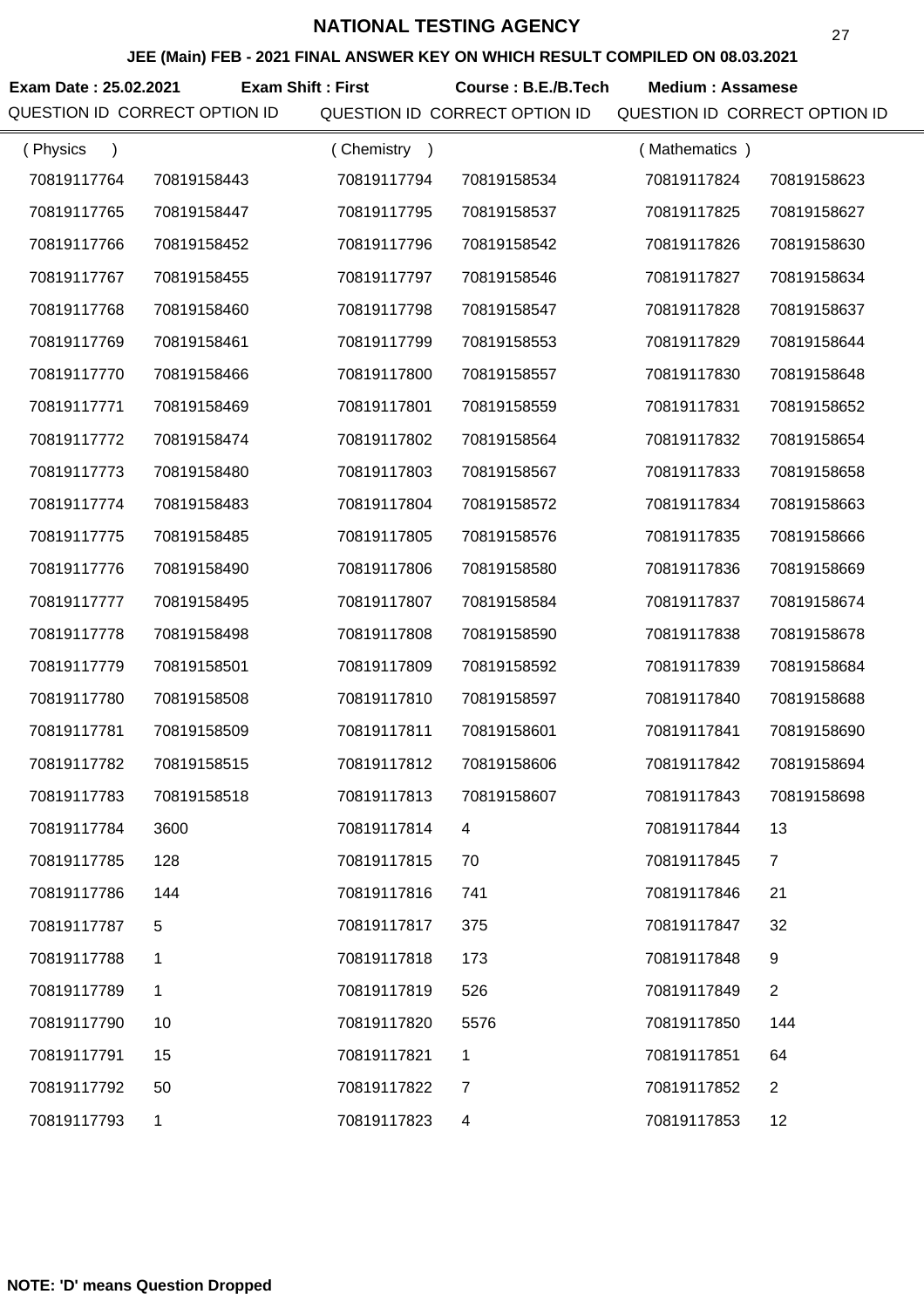**JEE (Main) FEB - 2021 FINAL ANSWER KEY ON WHICH RESULT COMPILED ON 08.03.2021**

**Exam Date : 25.02.2021 Course : B.E./B.Tech Medium : Bengali Exam Shift : First**

| (Physics    |             | (Chemistry<br>$\rightarrow$ |             | (Mathematics) |                |
|-------------|-------------|-----------------------------|-------------|---------------|----------------|
| 70819117854 | 70819158713 | 70819117884                 | 70819158804 | 70819117914   | 70819158893    |
| 70819117855 | 70819158717 | 70819117885                 | 70819158807 | 70819117915   | 70819158897    |
| 70819117856 | 70819158722 | 70819117886                 | 70819158812 | 70819117916   | 70819158900    |
| 70819117857 | 70819158725 | 70819117887                 | 70819158816 | 70819117917   | 70819158904    |
| 70819117858 | 70819158730 | 70819117888                 | 70819158817 | 70819117918   | 70819158907    |
| 70819117859 | 70819158731 | 70819117889                 | 70819158823 | 70819117919   | 70819158914    |
| 70819117860 | 70819158736 | 70819117890                 | 70819158827 | 70819117920   | 70819158918    |
| 70819117861 | 70819158739 | 70819117891                 | 70819158829 | 70819117921   | 70819158922    |
| 70819117862 | 70819158744 | 70819117892                 | 70819158834 | 70819117922   | 70819158924    |
| 70819117863 | 70819158750 | 70819117893                 | 70819158837 | 70819117923   | 70819158928    |
| 70819117864 | 70819158753 | 70819117894                 | 70819158842 | 70819117924   | 70819158933    |
| 70819117865 | 70819158755 | 70819117895                 | 70819158846 | 70819117925   | 70819158936    |
| 70819117866 | 70819158760 | 70819117896                 | 70819158850 | 70819117926   | 70819158939    |
| 70819117867 | 70819158765 | 70819117897                 | 70819158854 | 70819117927   | 70819158944    |
| 70819117868 | 70819158768 | 70819117898                 | 70819158860 | 70819117928   | 70819158948    |
| 70819117869 | 70819158771 | 70819117899                 | 70819158862 | 70819117929   | 70819158954    |
| 70819117870 | 70819158778 | 70819117900                 | 70819158867 | 70819117930   | 70819158958    |
| 70819117871 | 70819158779 | 70819117901                 | 70819158871 | 70819117931   | 70819158960    |
| 70819117872 | 70819158785 | 70819117902                 | 70819158876 | 70819117932   | 70819158964    |
| 70819117873 | 70819158788 | 70819117903                 | 70819158877 | 70819117933   | 70819158968    |
| 70819117874 | 3600        | 70819117904                 |             | 70819117934   | 13             |
| 70819117875 | 128         | 70819117905                 | 70          | 70819117935   | $\overline{7}$ |
| 70819117876 | 144         | 70819117906                 | 741         | 70819117936   | 21             |
| 70819117877 | 5           | 70819117907                 | 375         | 70819117937   | 32             |
| 70819117878 | 1           | 70819117908                 | 173         | 70819117938   | 9              |
| 70819117879 | 1           | 70819117909                 | 526         | 70819117939   | $\overline{2}$ |
| 70819117880 | 10          | 70819117910                 | 5576        | 70819117940   | 144            |
| 70819117881 | 15          | 70819117911                 | 1           | 70819117941   | 64             |
| 70819117882 | 50          | 70819117912                 | 7           | 70819117942   | $\overline{2}$ |
| 70819117883 | 1           | 70819117913                 | 4           | 70819117943   | 12             |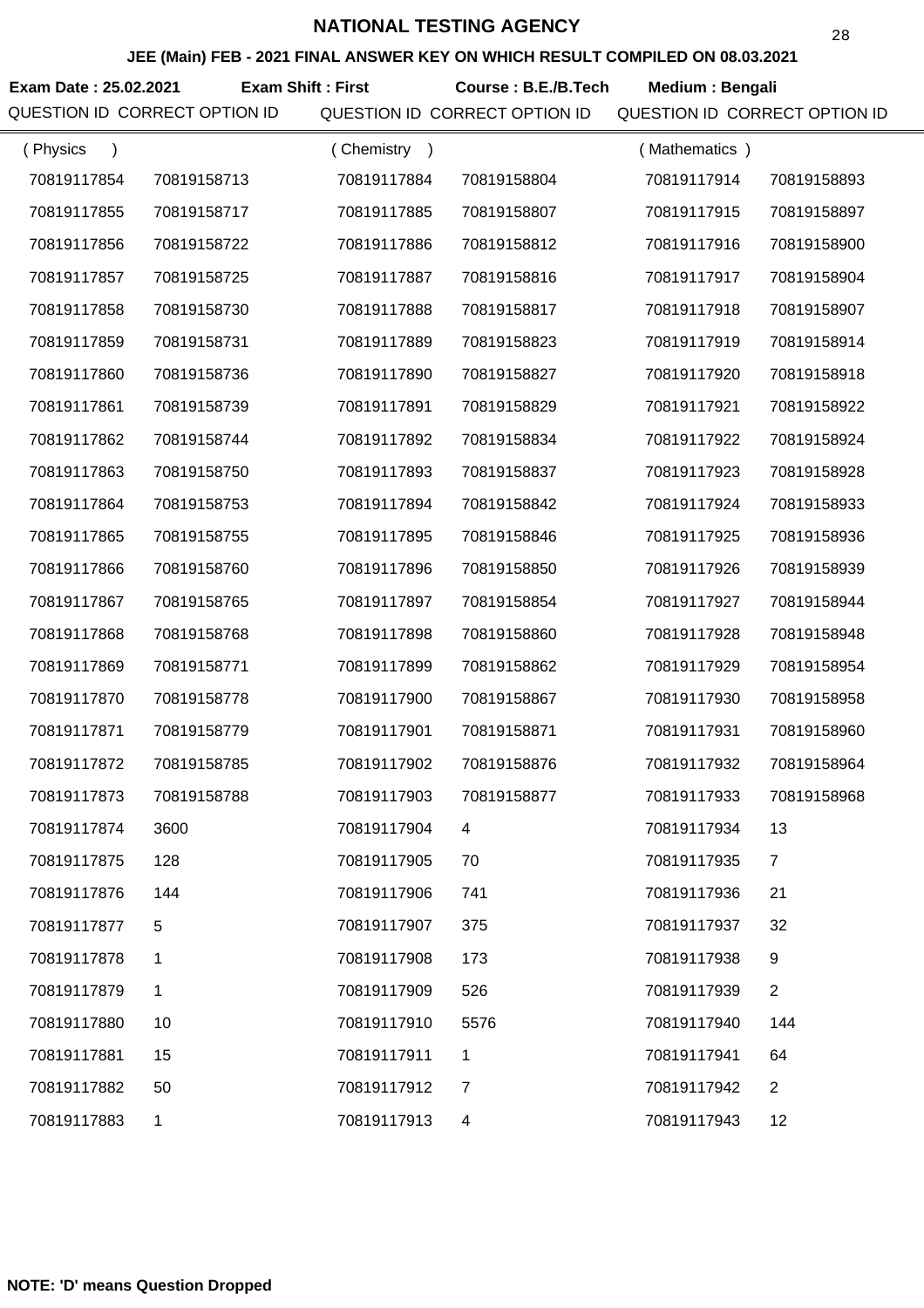**JEE (Main) FEB - 2021 FINAL ANSWER KEY ON WHICH RESULT COMPILED ON 08.03.2021**

**Exam Date : 25.02.2021 Course : B.E./B.Tech Medium : English Exam Shift : First**

| (Physics<br>$\mathcal{E}$ |              | (Chemistry)<br>$\rightarrow$ |             | (Mathematics) |                |
|---------------------------|--------------|------------------------------|-------------|---------------|----------------|
| 70819117584               | 70819157903  | 70819117614                  | 70819157994 | 70819117644   | 70819158083    |
| 70819117585               | 70819157907  | 70819117615                  | 70819157997 | 70819117645   | 70819158087    |
| 70819117586               | 70819157912  | 70819117616                  | 70819158002 | 70819117646   | 70819158090    |
| 70819117587               | 70819157915  | 70819117617                  | 70819158006 | 70819117647   | 70819158094    |
| 70819117588               | 70819157920  | 70819117618                  | 70819158007 | 70819117648   | 70819158097    |
| 70819117589               | 70819157921  | 70819117619                  | 70819158013 | 70819117649   | 70819158104    |
| 70819117590               | 70819157926  | 70819117620                  | 70819158017 | 70819117650   | 70819158108    |
| 70819117591               | 70819157929  | 70819117621                  | 70819158019 | 70819117651   | 70819158112    |
| 70819117592               | 70819157934  | 70819117622                  | 70819158024 | 70819117652   | 70819158114    |
| 70819117593               | 70819157940  | 70819117623                  | 70819158027 | 70819117653   | 70819158118    |
| 70819117594               | 70819157943  | 70819117624                  | 70819158032 | 70819117654   | 70819158123    |
| 70819117595               | 70819157945  | 70819117625                  | 70819158036 | 70819117655   | 70819158126    |
| 70819117596               | 70819157950  | 70819117626                  | 70819158040 | 70819117656   | 70819158129    |
| 70819117597               | 70819157955  | 70819117627                  | 70819158044 | 70819117657   | 70819158134    |
| 70819117598               | 70819157958  | 70819117628                  | 70819158050 | 70819117658   | 70819158138    |
| 70819117599               | 70819157961  | 70819117629                  | 70819158052 | 70819117659   | 70819158144    |
| 70819117600               | 70819157968  | 70819117630                  | 70819158057 | 70819117660   | 70819158148    |
| 70819117601               | 70819157969  | 70819117631                  | 70819158061 | 70819117661   | 70819158150    |
| 70819117602               | 70819157975  | 70819117632                  | 70819158066 | 70819117662   | 70819158154    |
| 70819117603               | 70819157978  | 70819117633                  | 70819158067 | 70819117663   | 70819158158    |
| 70819117604               | 3600         | 70819117634                  |             | 70819117664   | 13             |
| 70819117605               | 128          | 70819117635                  | 70          | 70819117665   | $\overline{7}$ |
| 70819117606               | 144          | 70819117636                  | 741         | 70819117666   | 21             |
| 70819117607               | 5            | 70819117637                  | 375         | 70819117667   | 32             |
| 70819117608               | 1            | 70819117638                  | 173         | 70819117668   | 9              |
| 70819117609               | 1            | 70819117639                  | 526         | 70819117669   | $\overline{2}$ |
| 70819117610               | 10           | 70819117640                  | 5576        | 70819117670   | 144            |
| 70819117611               | 15           | 70819117641                  | 1           | 70819117671   | 64             |
| 70819117612               | 50           | 70819117642                  | 7           | 70819117672   | $\overline{2}$ |
| 70819117613               | $\mathbf{1}$ | 70819117643                  | 4           | 70819117673   | 12             |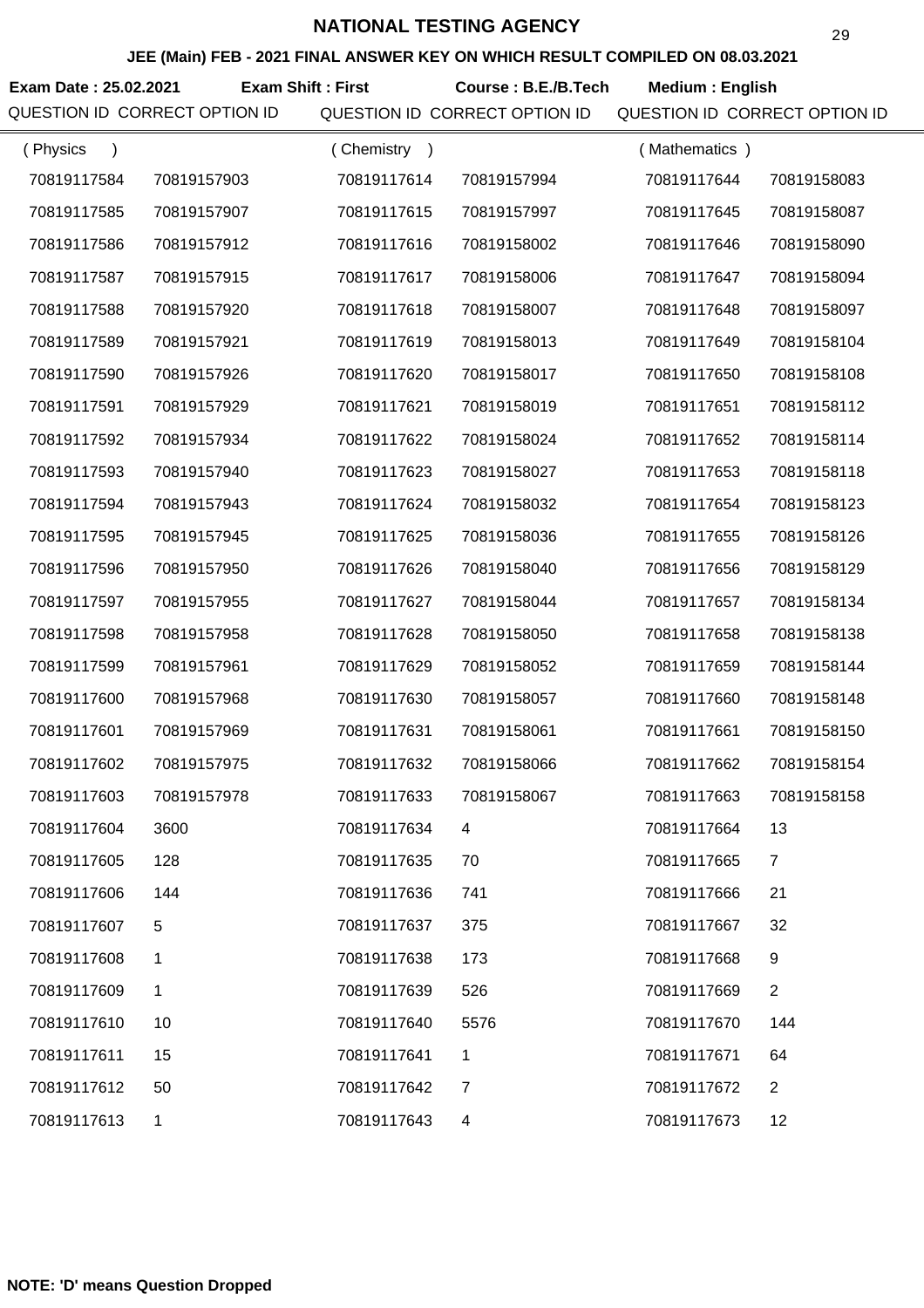**JEE (Main) FEB - 2021 FINAL ANSWER KEY ON WHICH RESULT COMPILED ON 08.03.2021**

**Exam Date : 25.02.2021 Exam Shift : First Course : B.E./B.Tech Medium : Gujarati** 

QUESTION ID CORRECT OPTION ID QUESTION ID CORRECT OPTION ID QUESTION ID CORRECT OPTION ID

| (Physics<br>$\lambda$ |             | (Chemistry<br>$\rightarrow$ |             | (Mathematics) |                |
|-----------------------|-------------|-----------------------------|-------------|---------------|----------------|
| 70819117944           | 70819158983 | 70819117974                 | 70819159074 | 70819118004   | 70819159163    |
| 70819117945           | 70819158987 | 70819117975                 | 70819159077 | 70819118005   | 70819159167    |
| 70819117946           | 70819158992 | 70819117976                 | 70819159082 | 70819118006   | 70819159170    |
| 70819117947           | 70819158995 | 70819117977                 | 70819159086 | 70819118007   | 70819159174    |
| 70819117948           | 70819159000 | 70819117978                 | 70819159087 | 70819118008   | 70819159177    |
| 70819117949           | 70819159001 | 70819117979                 | 70819159093 | 70819118009   | 70819159184    |
| 70819117950           | 70819159006 | 70819117980                 | 70819159097 | 70819118010   | 70819159188    |
| 70819117951           | 70819159009 | 70819117981                 | 70819159099 | 70819118011   | 70819159192    |
| 70819117952           | 70819159014 | 70819117982                 | 70819159104 | 70819118012   | 70819159194    |
| 70819117953           | 70819159020 | 70819117983                 | 70819159107 | 70819118013   | 70819159198    |
| 70819117954           | 70819159023 | 70819117984                 | 70819159112 | 70819118014   | 70819159203    |
| 70819117955           | 70819159025 | 70819117985                 | 70819159116 | 70819118015   | 70819159206    |
| 70819117956           | 70819159030 | 70819117986                 | 70819159120 | 70819118016   | 70819159209    |
| 70819117957           | 70819159035 | 70819117987                 | 70819159124 | 70819118017   | 70819159214    |
| 70819117958           | 70819159038 | 70819117988                 | 70819159130 | 70819118018   | 70819159218    |
| 70819117959           | 70819159041 | 70819117989                 | 70819159132 | 70819118019   | 70819159224    |
| 70819117960           | 70819159048 | 70819117990                 | 70819159137 | 70819118020   | 70819159228    |
| 70819117961           | 70819159049 | 70819117991                 | 70819159141 | 70819118021   | 70819159230    |
| 70819117962           | 70819159055 | 70819117992                 | 70819159146 | 70819118022   | 70819159234    |
| 70819117963           | 70819159058 | 70819117993                 | 70819159147 | 70819118023   | 70819159238    |
| 70819117964           | 3600        | 70819117994                 |             | 70819118024   | 13             |
| 70819117965           | 128         | 70819117995                 | 70          | 70819118025   | 7              |
| 70819117966           | 144         | 70819117996                 | 741         | 70819118026   | 21             |
| 70819117967           | 5           | 70819117997                 | 375         | 70819118027   | 32             |
| 70819117968           | 1           | 70819117998                 | 173         | 70819118028   | 9              |
| 70819117969           | 1           | 70819117999                 | 526         | 70819118029   | $\overline{2}$ |
| 70819117970           | 10          | 70819118000                 | 5576        | 70819118030   | 144            |
| 70819117971           | 15          | 70819118001                 | 1           | 70819118031   | 64             |
| 70819117972           | 50          | 70819118002                 | 7           | 70819118032   | $\overline{2}$ |
| 70819117973           | 1           | 70819118003                 | 4           | 70819118033   | 12             |

30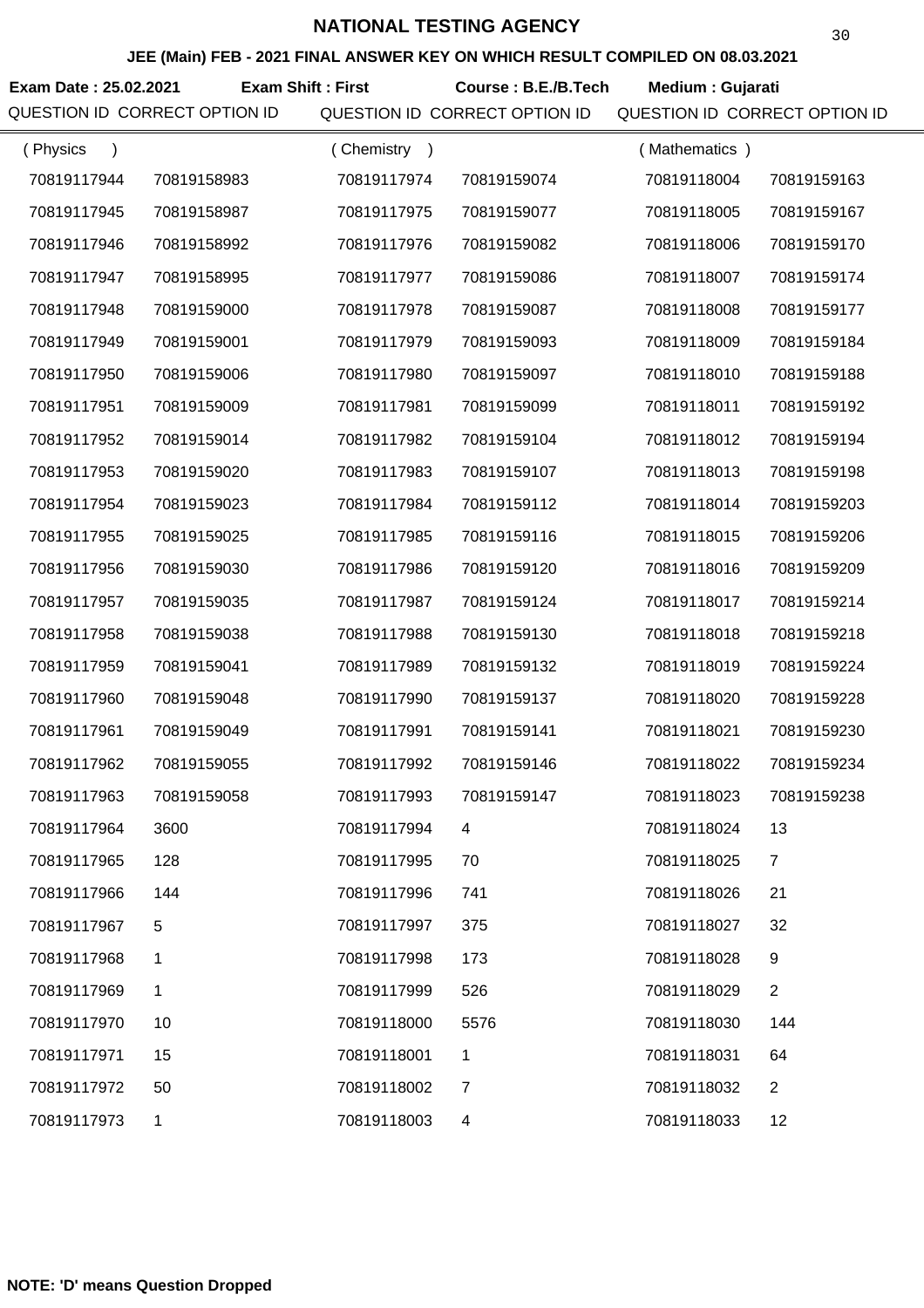**JEE (Main) FEB - 2021 FINAL ANSWER KEY ON WHICH RESULT COMPILED ON 08.03.2021**

Exam Date : 25.02.2021 Exam Shift : First Course : B.E./B.Tech Medium : Hindi

| (Physics<br>$\lambda$ |              | (Chemistry<br>$\rightarrow$ |             | (Mathematics) |                |
|-----------------------|--------------|-----------------------------|-------------|---------------|----------------|
| 70819117674           | 70819158173  | 70819117704                 | 70819158264 | 70819117734   | 70819158353    |
| 70819117675           | 70819158177  | 70819117705                 | 70819158267 | 70819117735   | 70819158357    |
| 70819117676           | 70819158182  | 70819117706                 | 70819158272 | 70819117736   | 70819158360    |
| 70819117677           | 70819158185  | 70819117707                 | 70819158276 | 70819117737   | 70819158364    |
| 70819117678           | 70819158190  | 70819117708                 | 70819158277 | 70819117738   | 70819158367    |
| 70819117679           | 70819158191  | 70819117709                 | 70819158283 | 70819117739   | 70819158374    |
| 70819117680           | 70819158196  | 70819117710                 | 70819158287 | 70819117740   | 70819158378    |
| 70819117681           | 70819158199  | 70819117711                 | 70819158289 | 70819117741   | 70819158382    |
| 70819117682           | 70819158204  | 70819117712                 | 70819158294 | 70819117742   | 70819158384    |
| 70819117683           | 70819158210  | 70819117713                 | 70819158297 | 70819117743   | 70819158388    |
| 70819117684           | 70819158213  | 70819117714                 | 70819158302 | 70819117744   | 70819158393    |
| 70819117685           | 70819158215  | 70819117715                 | 70819158306 | 70819117745   | 70819158396    |
| 70819117686           | 70819158220  | 70819117716                 | 70819158310 | 70819117746   | 70819158399    |
| 70819117687           | 70819158225  | 70819117717                 | 70819158314 | 70819117747   | 70819158404    |
| 70819117688           | 70819158228  | 70819117718                 | 70819158320 | 70819117748   | 70819158408    |
| 70819117689           | 70819158231  | 70819117719                 | 70819158322 | 70819117749   | 70819158414    |
| 70819117690           | 70819158238  | 70819117720                 | 70819158327 | 70819117750   | 70819158418    |
| 70819117691           | 70819158239  | 70819117721                 | 70819158331 | 70819117751   | 70819158420    |
| 70819117692           | 70819158245  | 70819117722                 | 70819158336 | 70819117752   | 70819158424    |
| 70819117693           | 70819158248  | 70819117723                 | 70819158337 | 70819117753   | 70819158428    |
| 70819117694           | 3600         | 70819117724                 |             | 70819117754   | 13             |
| 70819117695           | 128          | 70819117725                 | 70          | 70819117755   | $\overline{7}$ |
| 70819117696           | 144          | 70819117726                 | 741         | 70819117756   | 21             |
| 70819117697           | $\sqrt{5}$   | 70819117727                 | 375         | 70819117757   | 32             |
| 70819117698           | 1            | 70819117728                 | 173         | 70819117758   | 9              |
| 70819117699           | 1            | 70819117729                 | 526         | 70819117759   | $\overline{2}$ |
| 70819117700           | 10           | 70819117730                 | 5576        | 70819117760   | 144            |
| 70819117701           | 15           | 70819117731                 | 1           | 70819117761   | 64             |
| 70819117702           | 50           | 70819117732                 | 7           | 70819117762   | $\overline{c}$ |
| 70819117703           | $\mathbf{1}$ | 70819117733                 | 4           | 70819117763   | 12             |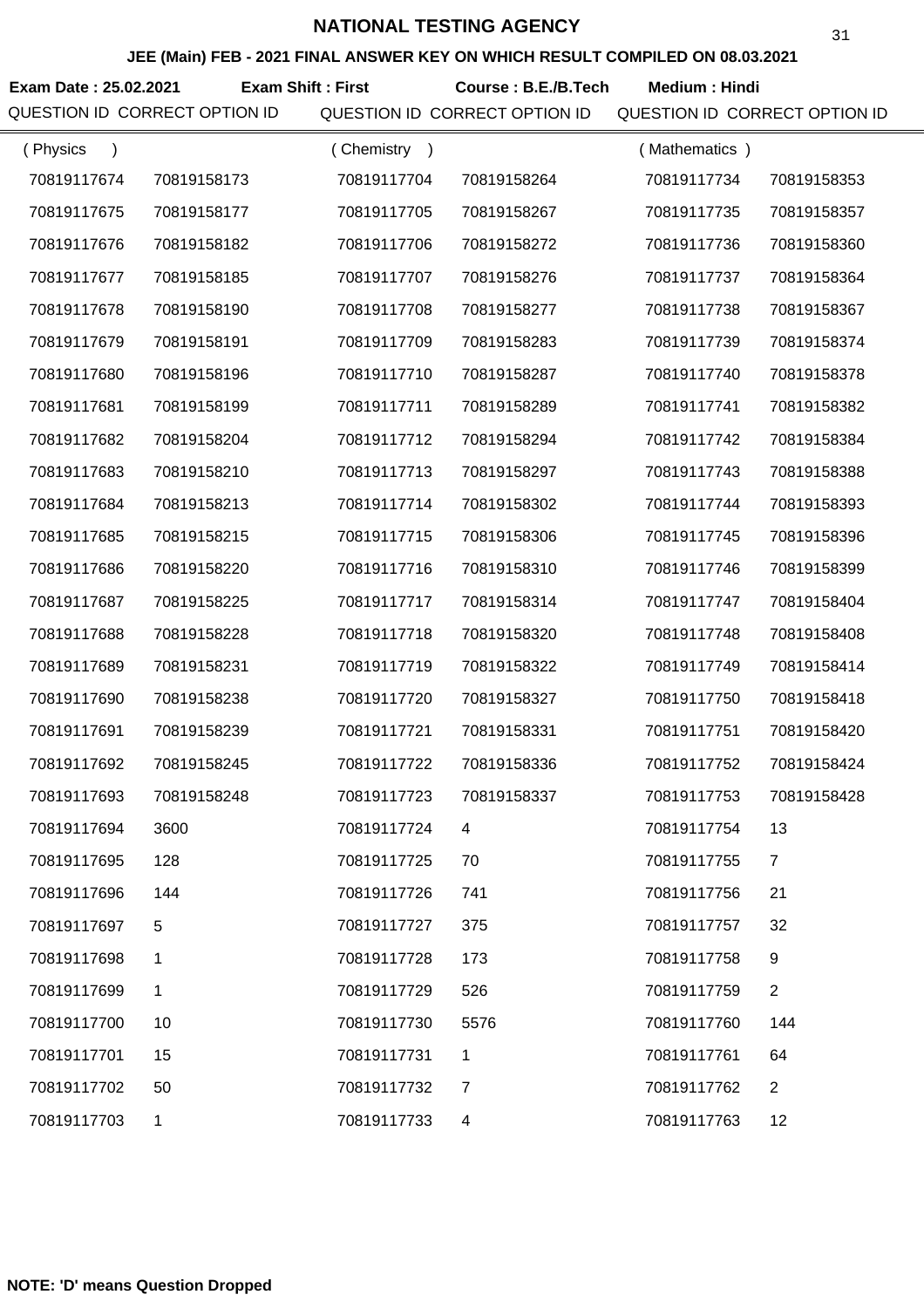**JEE (Main) FEB - 2021 FINAL ANSWER KEY ON WHICH RESULT COMPILED ON 08.03.2021**

Exam Date : 25.02.2021 Exam Shift : First Course : B.E./B.Tech Medium : Kannada

| (Physics    |             | (Chemistry)<br>$\rightarrow$ |             | (Mathematics) |                |
|-------------|-------------|------------------------------|-------------|---------------|----------------|
| 70819118034 | 70819159253 | 70819118064                  | 70819159344 | 70819118094   | 70819159433    |
| 70819118035 | 70819159257 | 70819118065                  | 70819159347 | 70819118095   | 70819159437    |
| 70819118036 | 70819159262 | 70819118066                  | 70819159352 | 70819118096   | 70819159440    |
| 70819118037 | 70819159265 | 70819118067                  | 70819159356 | 70819118097   | 70819159444    |
| 70819118038 | 70819159270 | 70819118068                  | 70819159357 | 70819118098   | 70819159447    |
| 70819118039 | 70819159271 | 70819118069                  | 70819159363 | 70819118099   | 70819159454    |
| 70819118040 | 70819159276 | 70819118070                  | 70819159367 | 70819118100   | 70819159458    |
| 70819118041 | 70819159279 | 70819118071                  | 70819159369 | 70819118101   | 70819159462    |
| 70819118042 | 70819159284 | 70819118072                  | 70819159374 | 70819118102   | 70819159464    |
| 70819118043 | 70819159290 | 70819118073                  | 70819159377 | 70819118103   | 70819159468    |
| 70819118044 | 70819159293 | 70819118074                  | 70819159382 | 70819118104   | 70819159473    |
| 70819118045 | 70819159295 | 70819118075                  | 70819159386 | 70819118105   | 70819159476    |
| 70819118046 | 70819159300 | 70819118076                  | 70819159390 | 70819118106   | 70819159479    |
| 70819118047 | 70819159305 | 70819118077                  | 70819159394 | 70819118107   | 70819159484    |
| 70819118048 | 70819159308 | 70819118078                  | 70819159400 | 70819118108   | 70819159488    |
| 70819118049 | 70819159311 | 70819118079                  | 70819159402 | 70819118109   | 70819159494    |
| 70819118050 | 70819159318 | 70819118080                  | 70819159407 | 70819118110   | 70819159498    |
| 70819118051 | 70819159319 | 70819118081                  | 70819159411 | 70819118111   | 70819159500    |
| 70819118052 | 70819159325 | 70819118082                  | 70819159416 | 70819118112   | 70819159504    |
| 70819118053 | 70819159328 | 70819118083                  | 70819159417 | 70819118113   | 70819159508    |
| 70819118054 | 3600        | 70819118084                  |             | 70819118114   | 13             |
| 70819118055 | 128         | 70819118085                  | 70          | 70819118115   | 7              |
| 70819118056 | 144         | 70819118086                  | 741         | 70819118116   | 21             |
| 70819118057 | 5           | 70819118087                  | 375         | 70819118117   | 32             |
| 70819118058 | 1           | 70819118088                  | 173         | 70819118118   | 9              |
| 70819118059 | 1           | 70819118089                  | 526         | 70819118119   | $\overline{2}$ |
| 70819118060 | 10          | 70819118090                  | 5576        | 70819118120   | 144            |
| 70819118061 | 15          | 70819118091                  | 1           | 70819118121   | 64             |
| 70819118062 | 50          | 70819118092                  | 7           | 70819118122   | $\overline{2}$ |
| 70819118063 | 1           | 70819118093                  | 4           | 70819118123   | 12             |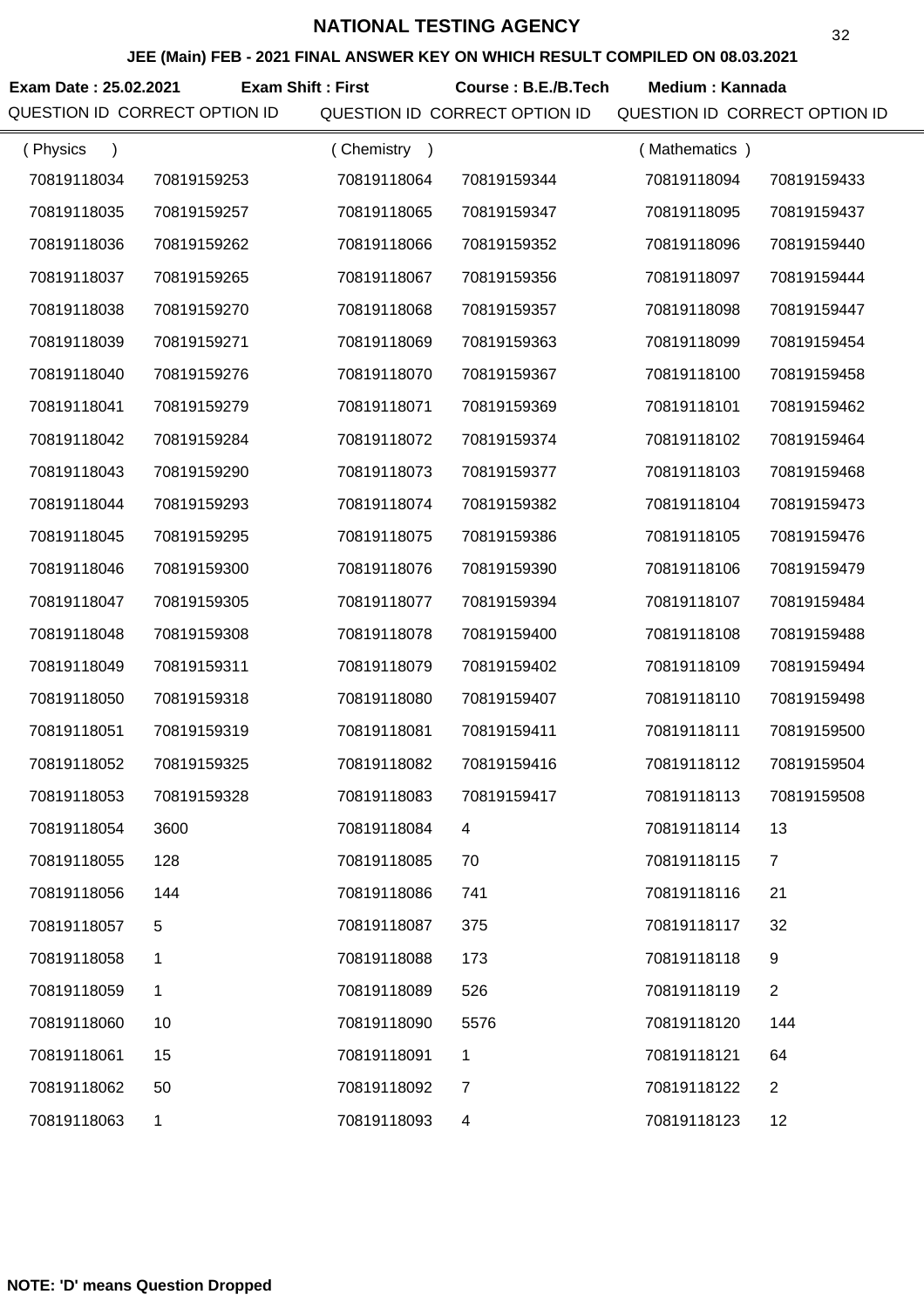**JEE (Main) FEB - 2021 FINAL ANSWER KEY ON WHICH RESULT COMPILED ON 08.03.2021**

**Exam Date : 25.02.2021 Course : B.E./B.Tech Medium : Malayalam Exam Shift : First**

| (Physics<br>$\lambda$ |              | (Chemistry<br>$\rightarrow$ |             | (Mathematics) |                |
|-----------------------|--------------|-----------------------------|-------------|---------------|----------------|
| 70819118214           | 70819159793  | 70819118244                 | 70819159884 | 70819118274   | 70819159973    |
| 70819118215           | 70819159797  | 70819118245                 | 70819159887 | 70819118275   | 70819159977    |
| 70819118216           | 70819159802  | 70819118246                 | 70819159892 | 70819118276   | 70819159980    |
| 70819118217           | 70819159805  | 70819118247                 | 70819159896 | 70819118277   | 70819159984    |
| 70819118218           | 70819159810  | 70819118248                 | 70819159897 | 70819118278   | 70819159987    |
| 70819118219           | 70819159811  | 70819118249                 | 70819159903 | 70819118279   | 70819159994    |
| 70819118220           | 70819159816  | 70819118250                 | 70819159907 | 70819118280   | 70819159998    |
| 70819118221           | 70819159819  | 70819118251                 | 70819159909 | 70819118281   | 70819160002    |
| 70819118222           | 70819159824  | 70819118252                 | 70819159914 | 70819118282   | 70819160004    |
| 70819118223           | 70819159830  | 70819118253                 | 70819159917 | 70819118283   | 70819160008    |
| 70819118224           | 70819159833  | 70819118254                 | 70819159922 | 70819118284   | 70819160013    |
| 70819118225           | 70819159835  | 70819118255                 | 70819159926 | 70819118285   | 70819160016    |
| 70819118226           | 70819159840  | 70819118256                 | 70819159930 | 70819118286   | 70819160019    |
| 70819118227           | 70819159845  | 70819118257                 | 70819159934 | 70819118287   | 70819160024    |
| 70819118228           | 70819159848  | 70819118258                 | 70819159940 | 70819118288   | 70819160028    |
| 70819118229           | 70819159851  | 70819118259                 | 70819159942 | 70819118289   | 70819160034    |
| 70819118230           | 70819159858  | 70819118260                 | 70819159947 | 70819118290   | 70819160038    |
| 70819118231           | 70819159859  | 70819118261                 | 70819159951 | 70819118291   | 70819160040    |
| 70819118232           | 70819159865  | 70819118262                 | 70819159956 | 70819118292   | 70819160044    |
| 70819118233           | 70819159868  | 70819118263                 | 70819159957 | 70819118293   | 70819160048    |
| 70819118234           | 3600         | 70819118264                 |             | 70819118294   | 13             |
| 70819118235           | 128          | 70819118265                 | 70          | 70819118295   | $\overline{7}$ |
| 70819118236           | 144          | 70819118266                 | 741         | 70819118296   | 21             |
| 70819118237           | 5            | 70819118267                 | 375         | 70819118297   | 32             |
| 70819118238           | 1            | 70819118268                 | 173         | 70819118298   | 9              |
| 70819118239           | 1            | 70819118269                 | 526         | 70819118299   | $\overline{2}$ |
| 70819118240           | 10           | 70819118270                 | 5576        | 70819118300   | 144            |
| 70819118241           | 15           | 70819118271                 | 1           | 70819118301   | 64             |
| 70819118242           | 50           | 70819118272                 | 7           | 70819118302   | $\overline{2}$ |
| 70819118243           | $\mathbf{1}$ | 70819118273                 | 4           | 70819118303   | 12             |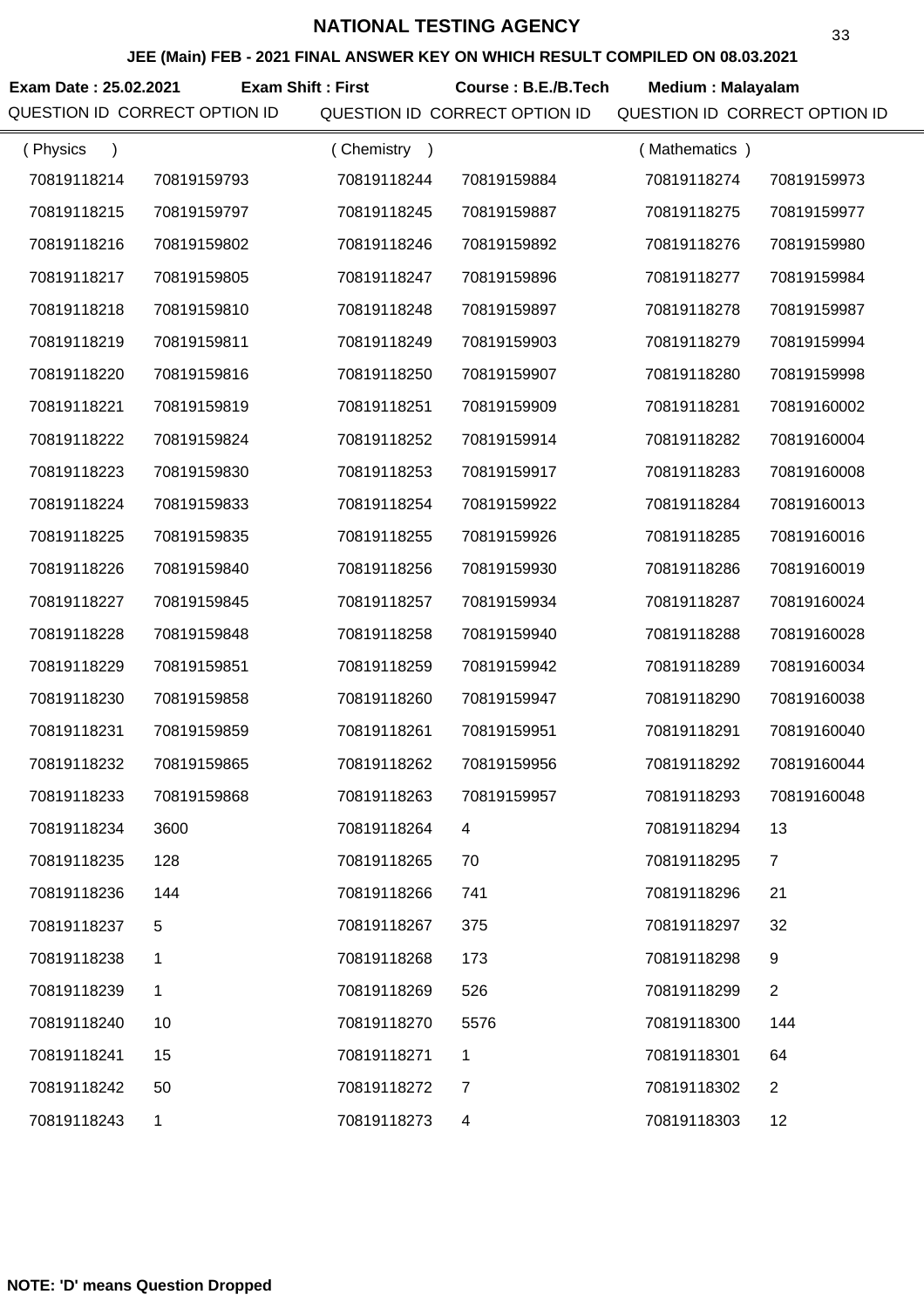**JEE (Main) FEB - 2021 FINAL ANSWER KEY ON WHICH RESULT COMPILED ON 08.03.2021**

**Exam Date : 25.02.2021 Course : B.E./B.Tech Medium : Marathi Exam Shift : First**

| (Physics<br>$\lambda$ |              | Chemistry<br>$\rightarrow$ |                | (Mathematics) |                |
|-----------------------|--------------|----------------------------|----------------|---------------|----------------|
| 70819118124           | 70819159523  | 70819118154                | 70819159614    | 70819118184   | 70819159703    |
| 70819118125           | 70819159527  | 70819118155                | 70819159617    | 70819118185   | 70819159707    |
| 70819118126           | 70819159532  | 70819118156                | 70819159622    | 70819118186   | 70819159710    |
| 70819118127           | 70819159535  | 70819118157                | 70819159626    | 70819118187   | 70819159714    |
| 70819118128           | 70819159540  | 70819118158                | 70819159627    | 70819118188   | 70819159717    |
| 70819118129           | 70819159541  | 70819118159                | 70819159633    | 70819118189   | 70819159724    |
| 70819118130           | 70819159546  | 70819118160                | 70819159637    | 70819118190   | 70819159728    |
| 70819118131           | 70819159549  | 70819118161                | 70819159639    | 70819118191   | 70819159732    |
| 70819118132           | 70819159554  | 70819118162                | 70819159644    | 70819118192   | 70819159734    |
| 70819118133           | 70819159560  | 70819118163                | 70819159647    | 70819118193   | 70819159738    |
| 70819118134           | 70819159563  | 70819118164                | 70819159652    | 70819118194   | 70819159743    |
| 70819118135           | 70819159565  | 70819118165                | 70819159656    | 70819118195   | 70819159746    |
| 70819118136           | 70819159570  | 70819118166                | 70819159660    | 70819118196   | 70819159749    |
| 70819118137           | 70819159575  | 70819118167                | 70819159664    | 70819118197   | 70819159754    |
| 70819118138           | 70819159578  | 70819118168                | 70819159670    | 70819118198   | 70819159758    |
| 70819118139           | 70819159581  | 70819118169                | 70819159672    | 70819118199   | 70819159764    |
| 70819118140           | 70819159588  | 70819118170                | 70819159677    | 70819118200   | 70819159768    |
| 70819118141           | 70819159589  | 70819118171                | 70819159681    | 70819118201   | 70819159770    |
| 70819118142           | 70819159595  | 70819118172                | 70819159686    | 70819118202   | 70819159774    |
| 70819118143           | 70819159598  | 70819118173                | 70819159687    | 70819118203   | 70819159778    |
| 70819118144           | 3600         | 70819118174                |                | 70819118204   | 13             |
| 70819118145           | 128          | 70819118175                | 70             | 70819118205   | $\overline{7}$ |
| 70819118146           | 144          | 70819118176                | 741            | 70819118206   | 21             |
| 70819118147           | 5            | 70819118177                | 375            | 70819118207   | 32             |
| 70819118148           | 1            | 70819118178                | 173            | 70819118208   | 9              |
| 70819118149           | 1            | 70819118179                | 526            | 70819118209   | $\overline{2}$ |
| 70819118150           | 10           | 70819118180                | 5576           | 70819118210   | 144            |
| 70819118151           | 15           | 70819118181                | 1              | 70819118211   | 64             |
| 70819118152           | 50           | 70819118182                | $\overline{7}$ | 70819118212   | $\overline{2}$ |
| 70819118153           | $\mathbf{1}$ | 70819118183                | 4              | 70819118213   | 12             |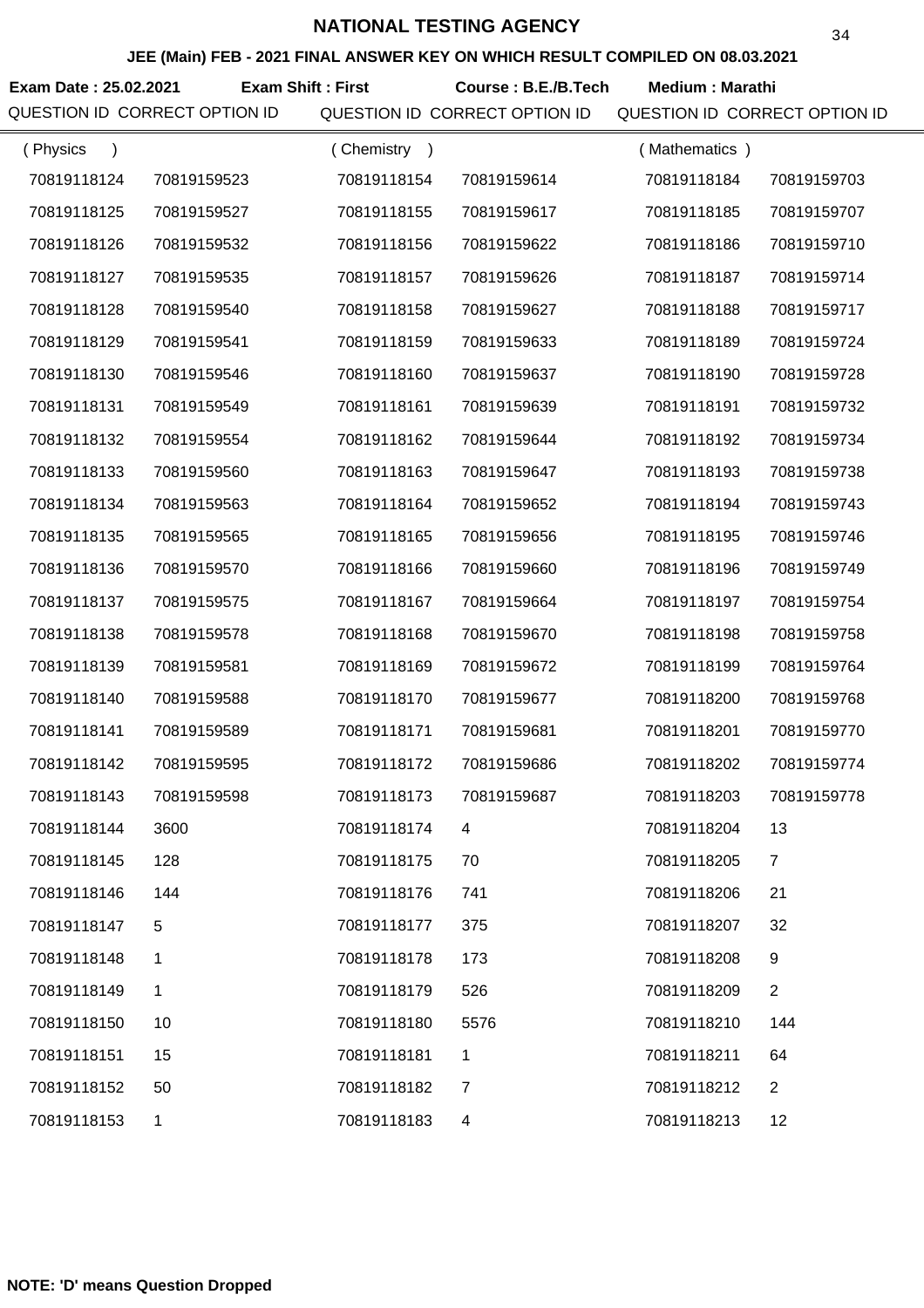**JEE (Main) FEB - 2021 FINAL ANSWER KEY ON WHICH RESULT COMPILED ON 08.03.2021**

**Exam Date : 25.02.2021 Course : B.E./B.Tech Medium : Odia Exam Shift : First**

| (Physics<br>$\lambda$ |             | (Chemistry<br>$\rightarrow$ |                | (Mathematics) |                |
|-----------------------|-------------|-----------------------------|----------------|---------------|----------------|
| 70819118304           | 70819160063 | 70819118334                 | 70819160154    | 70819118364   | 70819160243    |
| 70819118305           | 70819160067 | 70819118335                 | 70819160157    | 70819118365   | 70819160247    |
| 70819118306           | 70819160072 | 70819118336                 | 70819160162    | 70819118366   | 70819160250    |
| 70819118307           | 70819160075 | 70819118337                 | 70819160166    | 70819118367   | 70819160254    |
| 70819118308           | 70819160080 | 70819118338                 | 70819160167    | 70819118368   | 70819160257    |
| 70819118309           | 70819160081 | 70819118339                 | 70819160173    | 70819118369   | 70819160264    |
| 70819118310           | 70819160086 | 70819118340                 | 70819160177    | 70819118370   | 70819160268    |
| 70819118311           | 70819160089 | 70819118341                 | 70819160179    | 70819118371   | 70819160272    |
| 70819118312           | 70819160094 | 70819118342                 | 70819160184    | 70819118372   | 70819160274    |
| 70819118313           | 70819160100 | 70819118343                 | 70819160187    | 70819118373   | 70819160278    |
| 70819118314           | 70819160103 | 70819118344                 | 70819160192    | 70819118374   | 70819160283    |
| 70819118315           | 70819160105 | 70819118345                 | 70819160196    | 70819118375   | 70819160286    |
| 70819118316           | 70819160110 | 70819118346                 | 70819160200    | 70819118376   | 70819160289    |
| 70819118317           | 70819160115 | 70819118347                 | 70819160204    | 70819118377   | 70819160294    |
| 70819118318           | 70819160118 | 70819118348                 | 70819160210    | 70819118378   | 70819160298    |
| 70819118319           | 70819160121 | 70819118349                 | 70819160212    | 70819118379   | 70819160304    |
| 70819118320           | 70819160128 | 70819118350                 | 70819160217    | 70819118380   | 70819160308    |
| 70819118321           | 70819160129 | 70819118351                 | 70819160221    | 70819118381   | 70819160310    |
| 70819118322           | 70819160135 | 70819118352                 | 70819160226    | 70819118382   | 70819160314    |
| 70819118323           | 70819160138 | 70819118353                 | 70819160227    | 70819118383   | 70819160318    |
| 70819118324           | 3600        | 70819118354                 |                | 70819118384   | 13             |
| 70819118325           | 128         | 70819118355                 | 70             | 70819118385   | $\overline{7}$ |
| 70819118326           | 144         | 70819118356                 | 741            | 70819118386   | 21             |
| 70819118327           | 5           | 70819118357                 | 375            | 70819118387   | 32             |
| 70819118328           | 1           | 70819118358                 | 173            | 70819118388   | 9              |
| 70819118329           | 1           | 70819118359                 | 526            | 70819118389   | 2              |
| 70819118330           | 10          | 70819118360                 | 5576           | 70819118390   | 144            |
| 70819118331           | 15          | 70819118361                 | 1              | 70819118391   | 64             |
| 70819118332           | 50          | 70819118362                 | $\overline{7}$ | 70819118392   | $\overline{2}$ |
| 70819118333           | 1           | 70819118363                 | 4              | 70819118393   | 12             |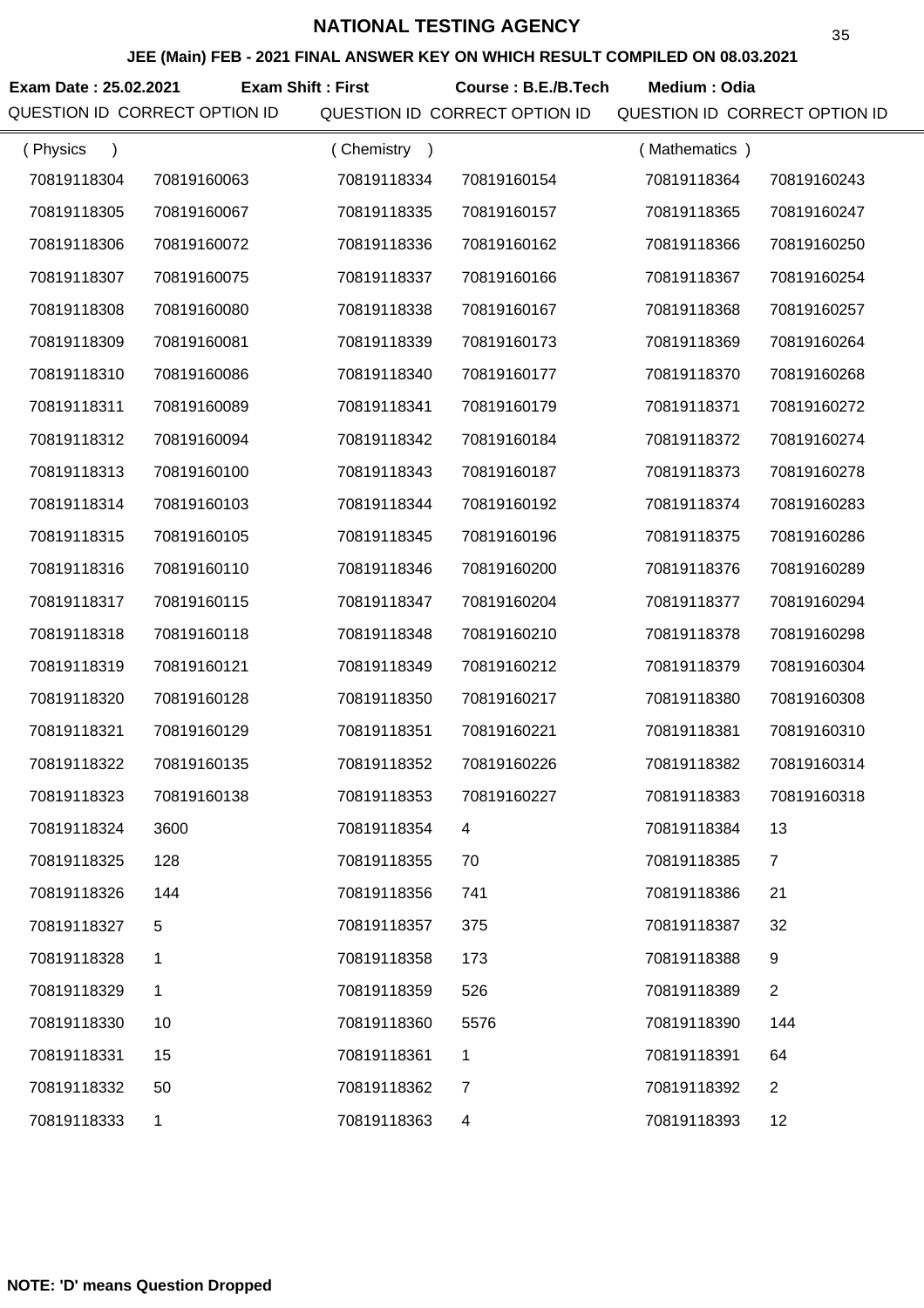**JEE (Main) FEB - 2021 FINAL ANSWER KEY ON WHICH RESULT COMPILED ON 08.03.2021**

**Exam Date : 25.02.2021 Course : B.E./B.Tech Medium : Punjabi Exam Shift : First**

| (Physics<br>$\mathcal{E}$ |             | (Chemistry<br>$\rightarrow$ |                | (Mathematics) |                |
|---------------------------|-------------|-----------------------------|----------------|---------------|----------------|
| 70819118394               | 70819160333 | 70819118424                 | 70819160424    | 70819118454   | 70819160513    |
| 70819118395               | 70819160337 | 70819118425                 | 70819160427    | 70819118455   | 70819160517    |
| 70819118396               | 70819160342 | 70819118426                 | 70819160432    | 70819118456   | 70819160520    |
| 70819118397               | 70819160345 | 70819118427                 | 70819160436    | 70819118457   | 70819160524    |
| 70819118398               | 70819160350 | 70819118428                 | 70819160437    | 70819118458   | 70819160527    |
| 70819118399               | 70819160351 | 70819118429                 | 70819160443    | 70819118459   | 70819160534    |
| 70819118400               | 70819160356 | 70819118430                 | 70819160447    | 70819118460   | 70819160538    |
| 70819118401               | 70819160359 | 70819118431                 | 70819160449    | 70819118461   | 70819160542    |
| 70819118402               | 70819160364 | 70819118432                 | 70819160454    | 70819118462   | 70819160544    |
| 70819118403               | 70819160370 | 70819118433                 | 70819160457    | 70819118463   | 70819160548    |
| 70819118404               | 70819160373 | 70819118434                 | 70819160462    | 70819118464   | 70819160553    |
| 70819118405               | 70819160375 | 70819118435                 | 70819160466    | 70819118465   | 70819160556    |
| 70819118406               | 70819160380 | 70819118436                 | 70819160470    | 70819118466   | 70819160559    |
| 70819118407               | 70819160385 | 70819118437                 | 70819160474    | 70819118467   | 70819160564    |
| 70819118408               | 70819160388 | 70819118438                 | 70819160480    | 70819118468   | 70819160568    |
| 70819118409               | 70819160391 | 70819118439                 | 70819160482    | 70819118469   | 70819160574    |
| 70819118410               | 70819160398 | 70819118440                 | 70819160487    | 70819118470   | 70819160578    |
| 70819118411               | 70819160399 | 70819118441                 | 70819160491    | 70819118471   | 70819160580    |
| 70819118412               | 70819160405 | 70819118442                 | 70819160496    | 70819118472   | 70819160584    |
| 70819118413               | 70819160408 | 70819118443                 | 70819160497    | 70819118473   | 70819160588    |
| 70819118414               | 3600        | 70819118444                 |                | 70819118474   | 13             |
| 70819118415               | 128         | 70819118445                 | 70             | 70819118475   | $\overline{7}$ |
| 70819118416               | 144         | 70819118446                 | 741            | 70819118476   | 21             |
| 70819118417               | 5           | 70819118447                 | 375            | 70819118477   | 32             |
| 70819118418               | 1           | 70819118448                 | 173            | 70819118478   | 9              |
| 70819118419               | 1           | 70819118449                 | 526            | 70819118479   | $\overline{2}$ |
| 70819118420               | 10          | 70819118450                 | 5576           | 70819118480   | 144            |
| 70819118421               | 15          | 70819118451                 | 1              | 70819118481   | 64             |
| 70819118422               | 50          | 70819118452                 | $\overline{7}$ | 70819118482   | $\overline{2}$ |
| 70819118423               | 1           | 70819118453                 | 4              | 70819118483   | 12             |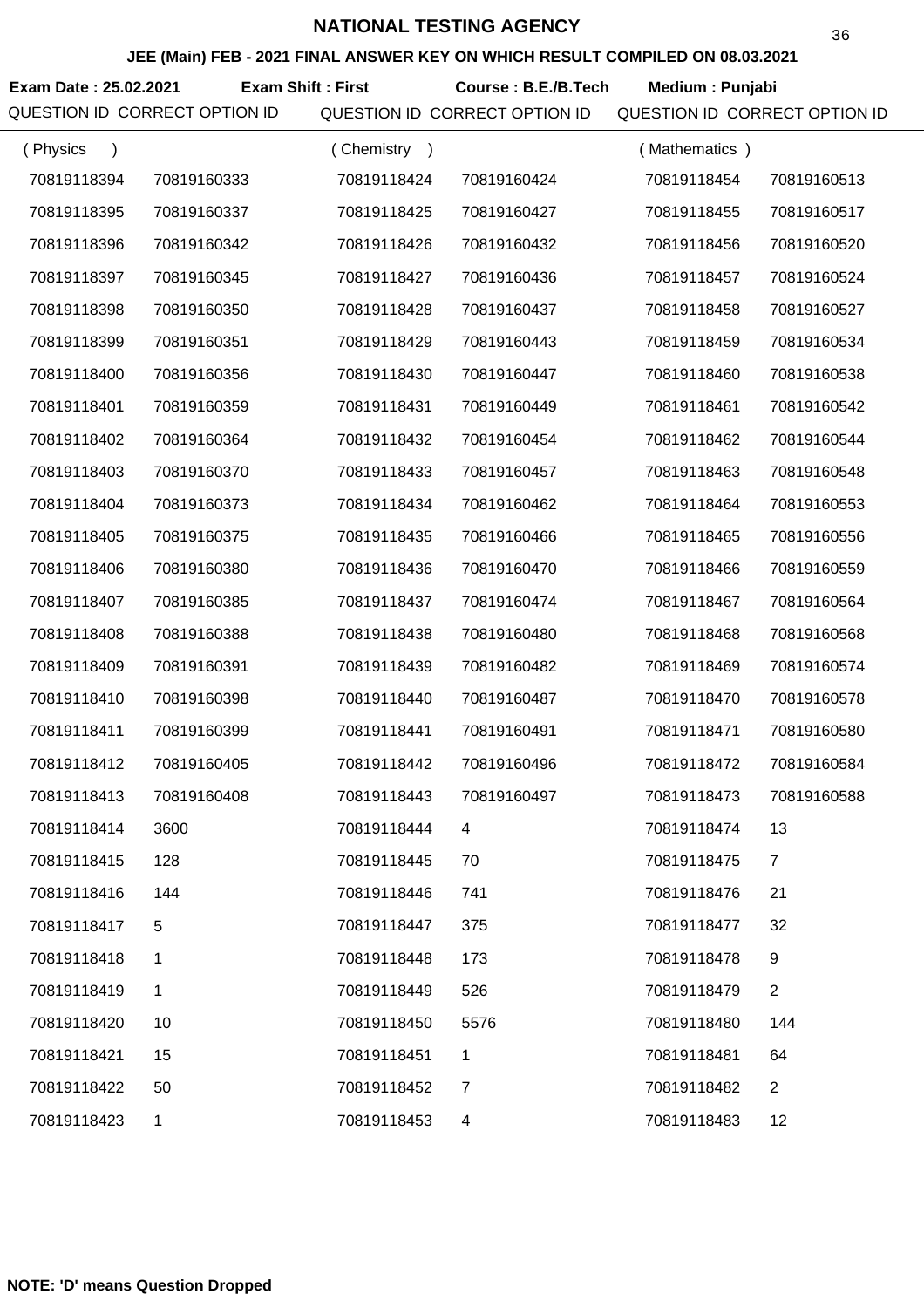**JEE (Main) FEB - 2021 FINAL ANSWER KEY ON WHICH RESULT COMPILED ON 08.03.2021**

**Exam Date : 25.02.2021 Course : B.E./B.Tech Medium : Tamil Exam Shift : First**

| (Physics<br>$\lambda$ |             | (Chemistry<br>$\rightarrow$ |                | (Mathematics) |                |
|-----------------------|-------------|-----------------------------|----------------|---------------|----------------|
| 70819118484           | 70819160603 | 70819118514                 | 70819160694    | 70819118544   | 70819160783    |
| 70819118485           | 70819160607 | 70819118515                 | 70819160697    | 70819118545   | 70819160787    |
| 70819118486           | 70819160612 | 70819118516                 | 70819160702    | 70819118546   | 70819160790    |
| 70819118487           | 70819160615 | 70819118517                 | 70819160706    | 70819118547   | 70819160794    |
| 70819118488           | 70819160620 | 70819118518                 | 70819160707    | 70819118548   | 70819160797    |
| 70819118489           | 70819160621 | 70819118519                 | 70819160713    | 70819118549   | 70819160804    |
| 70819118490           | 70819160626 | 70819118520                 | 70819160717    | 70819118550   | 70819160808    |
| 70819118491           | 70819160629 | 70819118521                 | 70819160719    | 70819118551   | 70819160812    |
| 70819118492           | 70819160634 | 70819118522                 | 70819160724    | 70819118552   | 70819160814    |
| 70819118493           | 70819160640 | 70819118523                 | 70819160727    | 70819118553   | 70819160818    |
| 70819118494           | 70819160643 | 70819118524                 | 70819160732    | 70819118554   | 70819160823    |
| 70819118495           | 70819160645 | 70819118525                 | 70819160736    | 70819118555   | 70819160826    |
| 70819118496           | 70819160650 | 70819118526                 | 70819160740    | 70819118556   | 70819160829    |
| 70819118497           | 70819160655 | 70819118527                 | 70819160744    | 70819118557   | 70819160834    |
| 70819118498           | 70819160658 | 70819118528                 | 70819160750    | 70819118558   | 70819160838    |
| 70819118499           | 70819160661 | 70819118529                 | 70819160752    | 70819118559   | 70819160844    |
| 70819118500           | 70819160668 | 70819118530                 | 70819160757    | 70819118560   | 70819160848    |
| 70819118501           | 70819160669 | 70819118531                 | 70819160761    | 70819118561   | 70819160850    |
| 70819118502           | 70819160675 | 70819118532                 | 70819160766    | 70819118562   | 70819160854    |
| 70819118503           | 70819160678 | 70819118533                 | 70819160767    | 70819118563   | 70819160858    |
| 70819118504           | 3600        | 70819118534                 |                | 70819118564   | 13             |
| 70819118505           | 128         | 70819118535                 | 70             | 70819118565   | 7              |
| 70819118506           | 144         | 70819118536                 | 741            | 70819118566   | 21             |
| 70819118507           | 5           | 70819118537                 | 375            | 70819118567   | 32             |
| 70819118508           | 1           | 70819118538                 | 173            | 70819118568   | 9              |
| 70819118509           | 1           | 70819118539                 | 526            | 70819118569   | $\overline{2}$ |
| 70819118510           | 10          | 70819118540                 | 5576           | 70819118570   | 144            |
| 70819118511           | 15          | 70819118541                 | 1              | 70819118571   | 64             |
| 70819118512           | 50          | 70819118542                 | $\overline{7}$ | 70819118572   | $\overline{2}$ |
| 70819118513           | 1           | 70819118543                 | 4              | 70819118573   | 12             |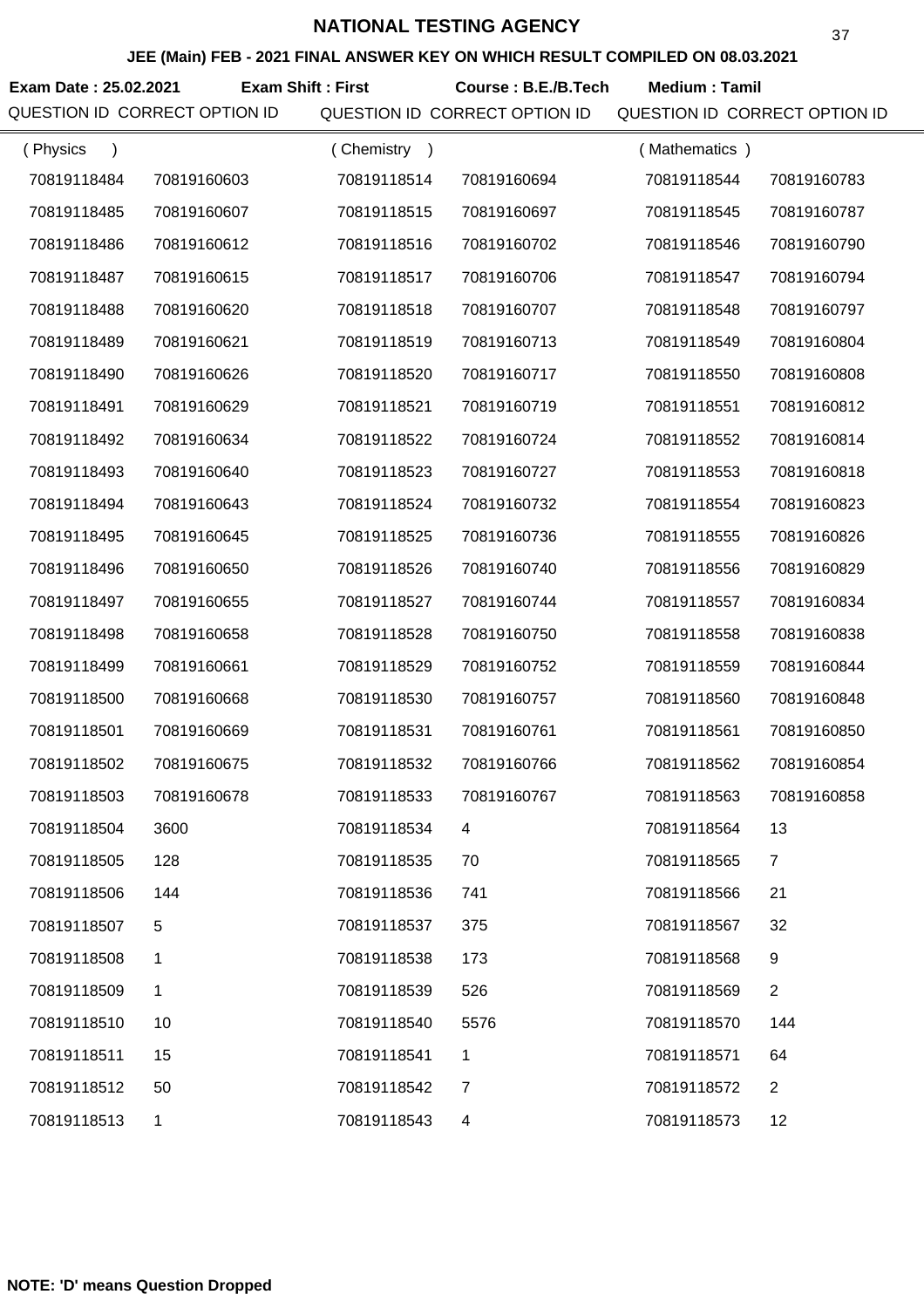**JEE (Main) FEB - 2021 FINAL ANSWER KEY ON WHICH RESULT COMPILED ON 08.03.2021**

**Exam Date : 25.02.2021 Course : B.E./B.Tech Medium : Telugu Exam Shift : First**

| (Physics<br>$\lambda$ |             | Chemistry<br>$\rightarrow$ |             | (Mathematics) |             |
|-----------------------|-------------|----------------------------|-------------|---------------|-------------|
| 70819118574           | 70819160873 | 70819118604                | 70819160964 | 70819118634   | 70819161053 |
| 70819118575           | 70819160877 | 70819118605                | 70819160967 | 70819118635   | 70819161057 |
| 70819118576           | 70819160882 | 70819118606                | 70819160972 | 70819118636   | 70819161060 |
| 70819118577           | 70819160885 | 70819118607                | 70819160976 | 70819118637   | 70819161064 |
| 70819118578           | 70819160890 | 70819118608                | 70819160977 | 70819118638   | 70819161067 |
| 70819118579           | 70819160891 | 70819118609                | 70819160983 | 70819118639   | 70819161074 |
| 70819118580           | 70819160896 | 70819118610                | 70819160987 | 70819118640   | 70819161078 |
| 70819118581           | 70819160899 | 70819118611                | 70819160989 | 70819118641   | 70819161082 |
| 70819118582           | 70819160904 | 70819118612                | 70819160994 | 70819118642   | 70819161084 |
| 70819118583           | 70819160910 | 70819118613                | 70819160997 | 70819118643   | 70819161088 |
| 70819118584           | 70819160913 | 70819118614                | 70819161002 | 70819118644   | 70819161093 |
| 70819118585           | 70819160915 | 70819118615                | 70819161006 | 70819118645   | 70819161096 |
| 70819118586           | 70819160920 | 70819118616                | 70819161010 | 70819118646   | 70819161099 |
| 70819118587           | 70819160925 | 70819118617                | 70819161014 | 70819118647   | 70819161104 |
| 70819118588           | 70819160928 | 70819118618                | 70819161020 | 70819118648   | 70819161108 |
| 70819118589           | 70819160931 | 70819118619                | 70819161022 | 70819118649   | 70819161114 |
| 70819118590           | 70819160938 | 70819118620                | 70819161027 | 70819118650   | 70819161118 |
| 70819118591           | 70819160939 | 70819118621                | 70819161031 | 70819118651   | 70819161120 |
| 70819118592           | 70819160945 | 70819118622                | 70819161036 | 70819118652   | 70819161124 |
| 70819118593           | 70819160948 | 70819118623                | 70819161037 | 70819118653   | 70819161128 |
| 70819118594           | 3600        | 70819118624                |             | 70819118654   | 13          |
| 70819118595           | 128         | 70819118625                | 70          | 70819118655   | 7           |
| 70819118596           | 144         | 70819118626                | 741         | 70819118656   | 21          |
| 70819118597           | 5           | 70819118627                | 375         | 70819118657   | 32          |
| 70819118598           | 1           | 70819118628                | 173         | 70819118658   | 9           |
| 70819118599           | 1           | 70819118629                | 526         | 70819118659   | 2           |
| 70819118600           | 10          | 70819118630                | 5576        | 70819118660   | 144         |
| 70819118601           | 15          | 70819118631                | 1           | 70819118661   | 64          |
| 70819118602           | 50          | 70819118632                | 7           | 70819118662   | 2           |
| 70819118603           | 1           | 70819118633                | 4           | 70819118663   | 12          |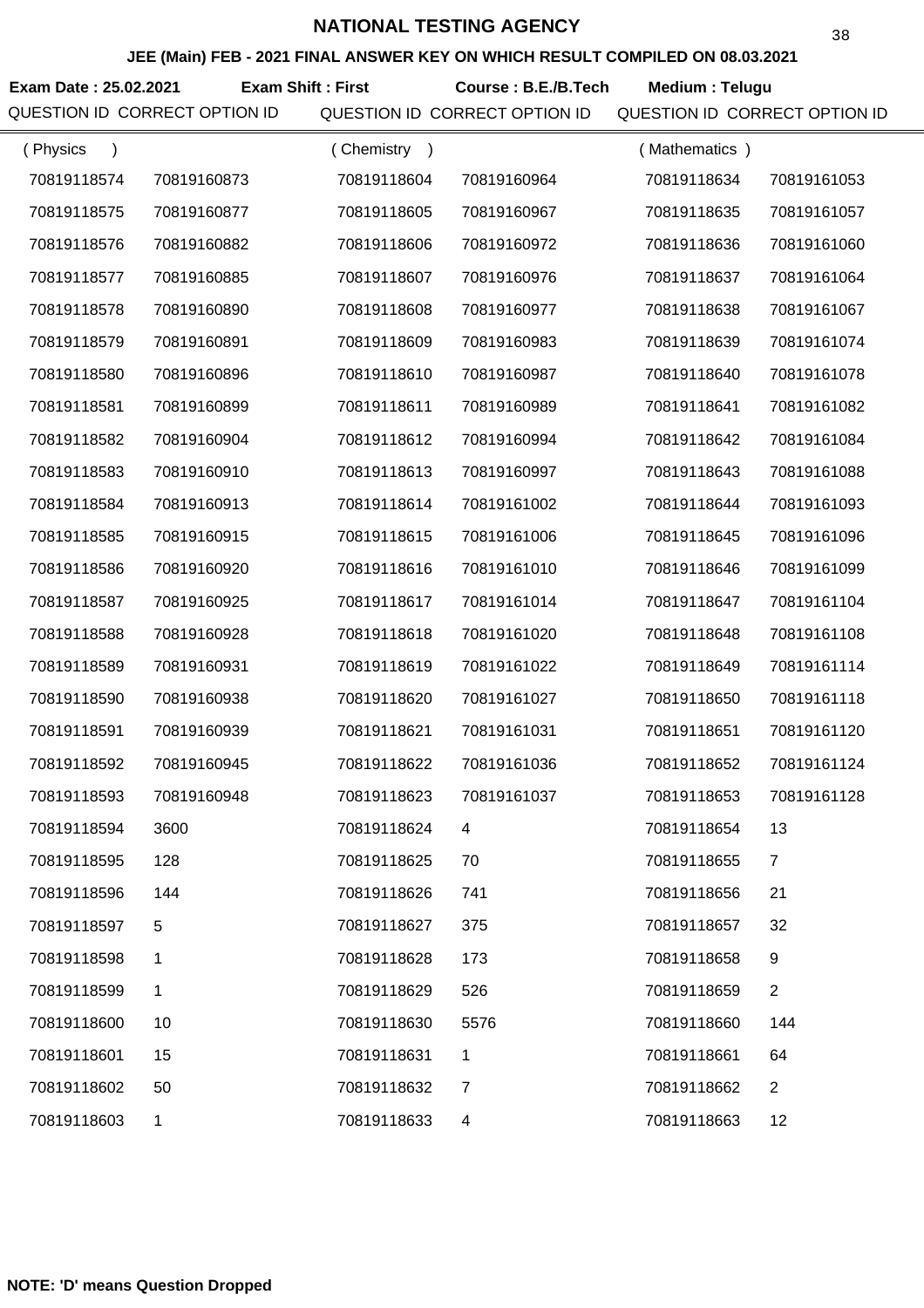**JEE (Main) FEB - 2021 FINAL ANSWER KEY ON WHICH RESULT COMPILED ON 08.03.2021**

**Exam Date : 25.02.2021 Course : B.E./B.Tech Medium : Urdu Exam Shift : First**

| (Physics    |             | (Chemistry<br>$\rightarrow$ |             | (Mathematics) |                |
|-------------|-------------|-----------------------------|-------------|---------------|----------------|
| 70819118664 | 70819161143 | 70819118694                 | 70819161234 | 70819118724   | 70819161323    |
| 70819118665 | 70819161147 | 70819118695                 | 70819161237 | 70819118725   | 70819161327    |
| 70819118666 | 70819161152 | 70819118696                 | 70819161242 | 70819118726   | 70819161330    |
| 70819118667 | 70819161155 | 70819118697                 | 70819161246 | 70819118727   | 70819161334    |
| 70819118668 | 70819161160 | 70819118698                 | 70819161247 | 70819118728   | 70819161337    |
| 70819118669 | 70819161161 | 70819118699                 | 70819161253 | 70819118729   | 70819161344    |
| 70819118670 | 70819161166 | 70819118700                 | 70819161257 | 70819118730   | 70819161348    |
| 70819118671 | 70819161169 | 70819118701                 | 70819161259 | 70819118731   | 70819161352    |
| 70819118672 | 70819161174 | 70819118702                 | 70819161264 | 70819118732   | 70819161354    |
| 70819118673 | 70819161180 | 70819118703                 | 70819161267 | 70819118733   | 70819161358    |
| 70819118674 | 70819161183 | 70819118704                 | 70819161272 | 70819118734   | 70819161363    |
| 70819118675 | 70819161185 | 70819118705                 | 70819161276 | 70819118735   | 70819161366    |
| 70819118676 | 70819161190 | 70819118706                 | 70819161280 | 70819118736   | 70819161369    |
| 70819118677 | 70819161195 | 70819118707                 | 70819161284 | 70819118737   | 70819161374    |
| 70819118678 | 70819161198 | 70819118708                 | 70819161290 | 70819118738   | 70819161378    |
| 70819118679 | 70819161201 | 70819118709                 | 70819161292 | 70819118739   | 70819161384    |
| 70819118680 | 70819161208 | 70819118710                 | 70819161297 | 70819118740   | 70819161388    |
| 70819118681 | 70819161209 | 70819118711                 | 70819161301 | 70819118741   | 70819161390    |
| 70819118682 | 70819161215 | 70819118712                 | 70819161306 | 70819118742   | 70819161394    |
| 70819118683 | 70819161218 | 70819118713                 | 70819161307 | 70819118743   | 70819161398    |
| 70819118684 | 3600        | 70819118714                 |             | 70819118744   | 13             |
| 70819118685 | 128         | 70819118715                 | 70          | 70819118745   | $\overline{7}$ |
| 70819118686 | 144         | 70819118716                 | 741         | 70819118746   | 21             |
| 70819118687 | 5           | 70819118717                 | 375         | 70819118747   | 32             |
| 70819118688 | 1           | 70819118718                 | 173         | 70819118748   | 9              |
| 70819118689 | 1           | 70819118719                 | 526         | 70819118749   | $\overline{2}$ |
| 70819118690 | 10          | 70819118720                 | 5576        | 70819118750   | 144            |
| 70819118691 | 15          | 70819118721                 | 1           | 70819118751   | 64             |
| 70819118692 | 50          | 70819118722                 | 7           | 70819118752   | $\overline{2}$ |
| 70819118693 | 1           | 70819118723                 | 4           | 70819118753   | 12             |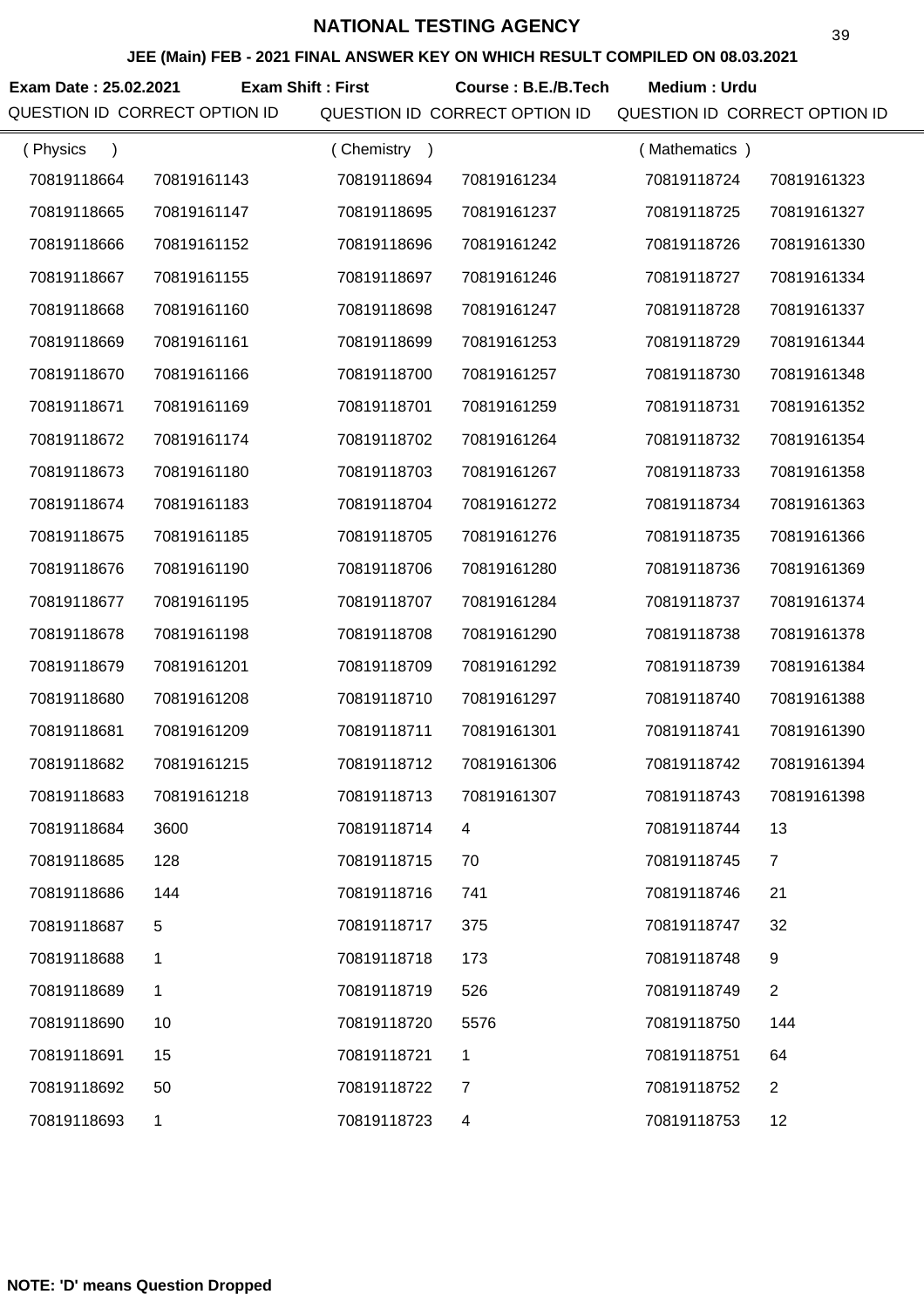**JEE (Main) FEB - 2021 FINAL ANSWER KEY ON WHICH RESULT COMPILED ON 08.03.2021**

**Exam Date : 25.02.2021 Course : B.E./B.Tech Medium : Assamese Exam Shift : Second** QUESTION ID CORRECT OPTION ID QUESTION ID CORRECT OPTION ID QUESTION ID CORRECT OPTION ID

| (Physics<br>$\lambda$ |                | Chemistry<br>$\rightarrow$ |                | (Mathematics) |                |
|-----------------------|----------------|----------------------------|----------------|---------------|----------------|
| 70819118934           | 70819161953    | 70819118964                | 70819162043    | 70819118994   | 70819162132    |
| 70819118935           | 70819161955    | 70819118965                | 70819162045    | 70819118995   | 70819162137    |
| 70819118936           | D              | 70819118966                | 70819162051    | 70819118996   | 70819162140    |
| 70819118937           | 70819161964    | 70819118967                | 70819162055    | 70819118997   | 70819162143    |
| 70819118938           | 70819161968    | 70819118968                | 70819162059    | 70819118998   | 70819162149    |
| 70819118939           | 70819161973    | 70819118969                | 70819162063    | 70819118999   | 70819162153    |
| 70819118940           | 70819161977    | 70819118970                | 70819162067    | 70819119000   | 70819162157    |
| 70819118941           | 70819161980    | 70819118971                | 70819162070    | 70819119001   | 70819162160    |
| 70819118942           | 70819161986    | 70819118972                | 70819162073    | 70819119002   | 70819162166    |
| 70819118943           | 70819161990    | 70819118973                | 70819162077    | 70819119003   | 70819162167    |
| 70819118944           | 70819161992    | 70819118974                | 70819162083    | 70819119004   | 70819162172    |
| 70819118945           | 70819161997    | 70819118975                | 70819162086    | 70819119005   | 70819162175    |
| 70819118946           | 70819162001    | 70819118976                | 70819162089    | 70819119006   | 70819162180    |
| 70819118947           | 70819162005    | 70819118977                | 70819162094    | 70819119007   | 70819162184    |
| 70819118948           | 70819162008    | 70819118978                | 70819162099    | 70819119008   | 70819162189    |
| 70819118949           | 70819162011    | 70819118979                | 70819162103    | 70819119009   | 70819162193    |
| 70819118950           | 70819162017    | 70819118980                | 70819162108    | 70819119010   | 70819162198    |
| 70819118951           | 70819162020    | 70819118981                | 70819162111    | 70819119011   | 70819162199    |
| 70819118952           | 70819162024    | 70819118982                | 70819162115    | 70819119012   | 70819162205    |
| 70819118953           | 70819162028    | 70819118983                | 70819162119    | 70819119013   | 70819162209    |
| 70819118954           |                | 70819118984                | 6              | 70819119014   |                |
| 70819118955           | 10             | 70819118985                | 9076           | 70819119015   | 1              |
| 70819118956           | $\overline{2}$ | 70819118986                | 181            | 70819119016   | 45             |
| 70819118957           | 180            | 70819118987                | 15             | 70819119017   | 5              |
| 70819118958           | 208            | 70819118988                | 3              | 70819119018   | 4              |
| 70819118959           | 20             | 70819118989                | 4              | 70819119019   | 19             |
| 70819118960           | 36             | 70819118990                | 52             | 70819119020   | $\mathbf{1}$   |
| 70819118961           | $\overline{2}$ | 70819118991                | 1              | 70819119021   | 44             |
| 70819118962           | $\overline{2}$ | 70819118992                | $\overline{2}$ | 70819119022   | 9              |
| 70819118963           | 10             | 70819118993                | 1              | 70819119023   | $\overline{2}$ |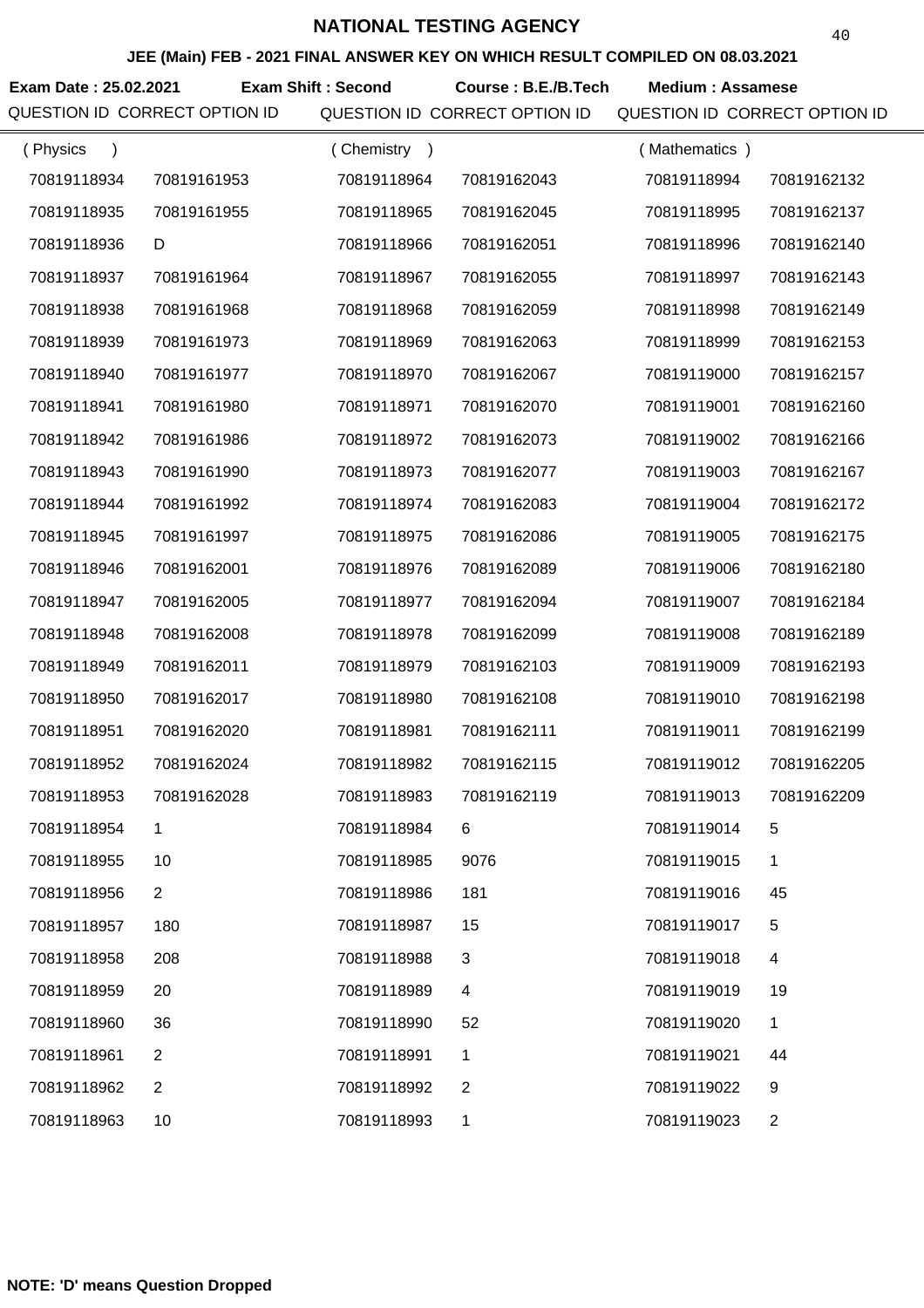**JEE (Main) FEB - 2021 FINAL ANSWER KEY ON WHICH RESULT COMPILED ON 08.03.2021**

**Exam Date : 25.02.2021 Course : B.E./B.Tech Medium : Bengali Exam Shift : Second**

| (Physics    |                | (Chemistry) |                | (Mathematics) |                |
|-------------|----------------|-------------|----------------|---------------|----------------|
| 70819119024 | 70819162223    | 70819119054 | 70819162313    | 70819119084   | 70819162402    |
| 70819119025 | 70819162225    | 70819119055 | 70819162315    | 70819119085   | 70819162407    |
| 70819119026 | D              | 70819119056 | 70819162321    | 70819119086   | 70819162410    |
| 70819119027 | 70819162234    | 70819119057 | 70819162325    | 70819119087   | 70819162413    |
| 70819119028 | 70819162238    | 70819119058 | 70819162329    | 70819119088   | 70819162419    |
| 70819119029 | 70819162243    | 70819119059 | 70819162333    | 70819119089   | 70819162423    |
| 70819119030 | 70819162247    | 70819119060 | 70819162337    | 70819119090   | 70819162427    |
| 70819119031 | 70819162250    | 70819119061 | 70819162340    | 70819119091   | 70819162430    |
| 70819119032 | 70819162256    | 70819119062 | 70819162343    | 70819119092   | 70819162436    |
| 70819119033 | 70819162260    | 70819119063 | 70819162347    | 70819119093   | 70819162437    |
| 70819119034 | 70819162262    | 70819119064 | 70819162353    | 70819119094   | 70819162442    |
| 70819119035 | 70819162267    | 70819119065 | 70819162356    | 70819119095   | 70819162445    |
| 70819119036 | 70819162271    | 70819119066 | 70819162359    | 70819119096   | 70819162450    |
| 70819119037 | 70819162275    | 70819119067 | 70819162364    | 70819119097   | 70819162454    |
| 70819119038 | 70819162278    | 70819119068 | 70819162369    | 70819119098   | 70819162459    |
| 70819119039 | 70819162281    | 70819119069 | 70819162373    | 70819119099   | 70819162463    |
| 70819119040 | 70819162287    | 70819119070 | 70819162378    | 70819119100   | 70819162468    |
| 70819119041 | 70819162290    | 70819119071 | 70819162381    | 70819119101   | 70819162469    |
| 70819119042 | 70819162294    | 70819119072 | 70819162385    | 70819119102   | 70819162475    |
| 70819119043 | 70819162298    | 70819119073 | 70819162389    | 70819119103   | 70819162479    |
| 70819119044 | 1              | 70819119074 | 6.             | 70819119104   | 5              |
| 70819119045 | 10             | 70819119075 | 9076           | 70819119105   | 1              |
| 70819119046 | $\overline{2}$ | 70819119076 | 181            | 70819119106   | 45             |
| 70819119047 | 180            | 70819119077 | 15             | 70819119107   | 5              |
| 70819119048 | 208            | 70819119078 | 3              | 70819119108   | 4              |
| 70819119049 | 20             | 70819119079 | 4              | 70819119109   | 19             |
| 70819119050 | 36             | 70819119080 | 52             | 70819119110   | 1              |
| 70819119051 | $\overline{2}$ | 70819119081 | 1              | 70819119111   | 44             |
| 70819119052 | 2              | 70819119082 | $\overline{2}$ | 70819119112   | 9              |
| 70819119053 | 10             | 70819119083 | 1              | 70819119113   | $\overline{c}$ |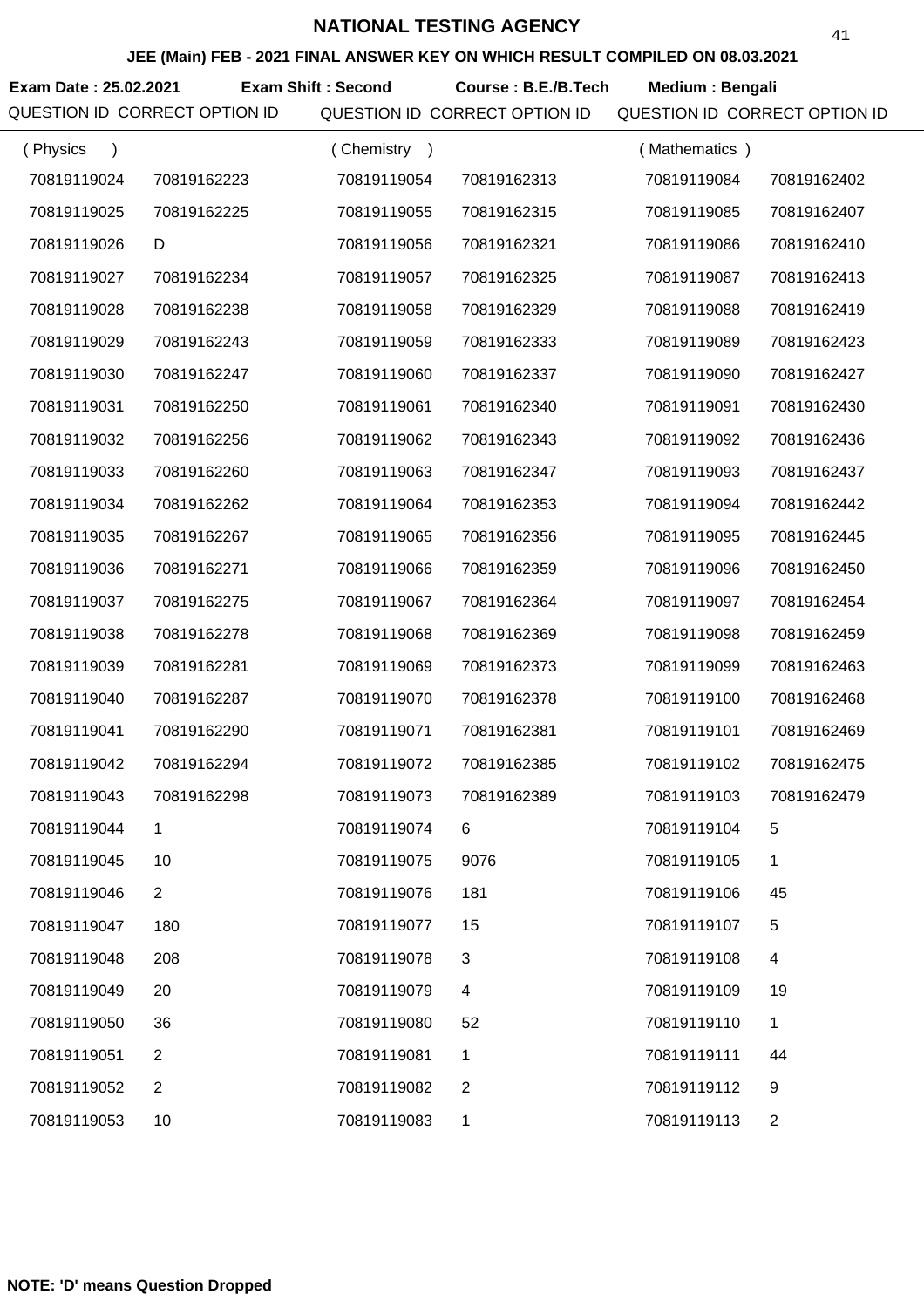**JEE (Main) FEB - 2021 FINAL ANSWER KEY ON WHICH RESULT COMPILED ON 08.03.2021**

**Exam Date : 25.02.2021 Course : B.E./B.Tech Medium : English Exam Shift : Second**

| (Physics<br>$\lambda$ |                | Chemistry<br>$\rightarrow$ |                | (Mathematics) |                |
|-----------------------|----------------|----------------------------|----------------|---------------|----------------|
| 70819118754           | 70819161413    | 70819118784                | 70819161503    | 70819118814   | 70819161592    |
| 70819118755           | 70819161415    | 70819118785                | 70819161505    | 70819118815   | 70819161597    |
| 70819118756           | D              | 70819118786                | 70819161511    | 70819118816   | 70819161600    |
| 70819118757           | 70819161424    | 70819118787                | 70819161515    | 70819118817   | 70819161603    |
| 70819118758           | 70819161428    | 70819118788                | 70819161519    | 70819118818   | 70819161609    |
| 70819118759           | 70819161433    | 70819118789                | 70819161523    | 70819118819   | 70819161613    |
| 70819118760           | 70819161437    | 70819118790                | 70819161527    | 70819118820   | 70819161617    |
| 70819118761           | 70819161440    | 70819118791                | 70819161530    | 70819118821   | 70819161620    |
| 70819118762           | 70819161446    | 70819118792                | 70819161533    | 70819118822   | 70819161626    |
| 70819118763           | 70819161450    | 70819118793                | 70819161537    | 70819118823   | 70819161627    |
| 70819118764           | 70819161452    | 70819118794                | 70819161543    | 70819118824   | 70819161632    |
| 70819118765           | 70819161457    | 70819118795                | 70819161546    | 70819118825   | 70819161635    |
| 70819118766           | 70819161461    | 70819118796                | 70819161549    | 70819118826   | 70819161640    |
| 70819118767           | 70819161465    | 70819118797                | 70819161554    | 70819118827   | 70819161644    |
| 70819118768           | 70819161468    | 70819118798                | 70819161559    | 70819118828   | 70819161649    |
| 70819118769           | 70819161471    | 70819118799                | 70819161563    | 70819118829   | 70819161653    |
| 70819118770           | 70819161477    | 70819118800                | 70819161568    | 70819118830   | 70819161658    |
| 70819118771           | 70819161480    | 70819118801                | 70819161571    | 70819118831   | 70819161659    |
| 70819118772           | 70819161484    | 70819118802                | 70819161575    | 70819118832   | 70819161665    |
| 70819118773           | 70819161488    | 70819118803                | 70819161579    | 70819118833   | 70819161669    |
| 70819118774           |                | 70819118804                |                | 70819118834   |                |
| 70819118775           | 10             | 70819118805                | 9076           | 70819118835   | 1              |
| 70819118776           | $\overline{2}$ | 70819118806                | 181            | 70819118836   | 45             |
| 70819118777           | 180            | 70819118807                | 15             | 70819118837   | 5              |
| 70819118778           | 208            | 70819118808                | 3              | 70819118838   | 4              |
| 70819118779           | 20             | 70819118809                | 4              | 70819118839   | 19             |
| 70819118780           | 36             | 70819118810                | 52             | 70819118840   | 1              |
| 70819118781           | 2              | 70819118811                | 1              | 70819118841   | 44             |
| 70819118782           | 2              | 70819118812                | $\overline{2}$ | 70819118842   | 9              |
| 70819118783           | 10             | 70819118813                | 1              | 70819118843   | $\overline{c}$ |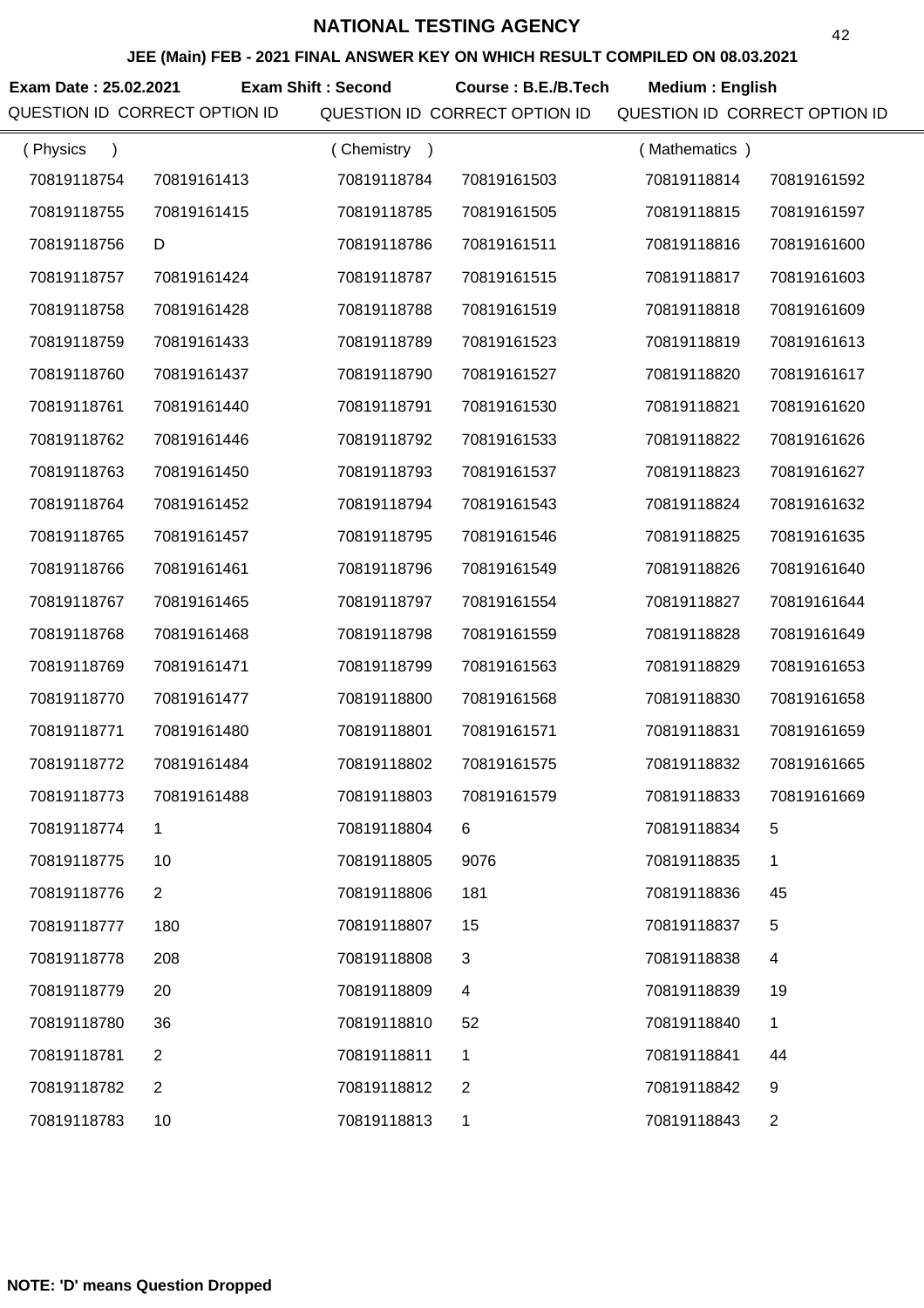**JEE (Main) FEB - 2021 FINAL ANSWER KEY ON WHICH RESULT COMPILED ON 08.03.2021**

**Exam Date : 25.02.2021 Exam Shift : Second Course : B.E./B.Tech Medium : Gujarati** 

| (Physics<br>$\lambda$ |                | (Chemistry<br>$\rightarrow$ |              | (Mathematics) |                |
|-----------------------|----------------|-----------------------------|--------------|---------------|----------------|
| 70819119114           | 70819162493    | 70819119144                 | 70819162583  | 70819119174   | 70819162672    |
| 70819119115           | 70819162495    | 70819119145                 | 70819162585  | 70819119175   | 70819162677    |
| 70819119116           | D              | 70819119146                 | 70819162591  | 70819119176   | 70819162680    |
| 70819119117           | 70819162504    | 70819119147                 | 70819162595  | 70819119177   | 70819162683    |
| 70819119118           | 70819162508    | 70819119148                 | 70819162599  | 70819119178   | 70819162689    |
| 70819119119           | 70819162513    | 70819119149                 | 70819162603  | 70819119179   | 70819162693    |
| 70819119120           | 70819162517    | 70819119150                 | 70819162607  | 70819119180   | 70819162697    |
| 70819119121           | 70819162520    | 70819119151                 | 70819162610  | 70819119181   | 70819162700    |
| 70819119122           | 70819162526    | 70819119152                 | 70819162613  | 70819119182   | 70819162706    |
| 70819119123           | 70819162530    | 70819119153                 | 70819162617  | 70819119183   | 70819162707    |
| 70819119124           | 70819162532    | 70819119154                 | 70819162623  | 70819119184   | 70819162712    |
| 70819119125           | 70819162537    | 70819119155                 | 70819162626  | 70819119185   | 70819162715    |
| 70819119126           | 70819162541    | 70819119156                 | 70819162629  | 70819119186   | 70819162720    |
| 70819119127           | 70819162545    | 70819119157                 | 70819162634  | 70819119187   | 70819162724    |
| 70819119128           | 70819162548    | 70819119158                 | 70819162639  | 70819119188   | 70819162729    |
| 70819119129           | 70819162551    | 70819119159                 | 70819162643  | 70819119189   | 70819162733    |
| 70819119130           | 70819162557    | 70819119160                 | 70819162648  | 70819119190   | 70819162738    |
| 70819119131           | 70819162560    | 70819119161                 | 70819162651  | 70819119191   | 70819162739    |
| 70819119132           | 70819162564    | 70819119162                 | 70819162655  | 70819119192   | 70819162745    |
| 70819119133           | 70819162568    | 70819119163                 | 70819162659  | 70819119193   | 70819162749    |
| 70819119134           |                | 70819119164                 |              | 70819119194   | 5              |
| 70819119135           | 10             | 70819119165                 | 9076         | 70819119195   | 1              |
| 70819119136           | $\overline{2}$ | 70819119166                 | 181          | 70819119196   | 45             |
| 70819119137           | 180            | 70819119167                 | 15           | 70819119197   | 5              |
| 70819119138           | 208            | 70819119168                 | 3            | 70819119198   | 4              |
| 70819119139           | 20             | 70819119169                 | 4            | 70819119199   | 19             |
| 70819119140           | 36             | 70819119170                 | 52           | 70819119200   | 1              |
| 70819119141           | $\overline{2}$ | 70819119171                 | 1            | 70819119201   | 44             |
| 70819119142           | $\overline{2}$ | 70819119172                 | $\mathbf{2}$ | 70819119202   | 9              |
| 70819119143           | 10             | 70819119173                 | 1            | 70819119203   | $\overline{c}$ |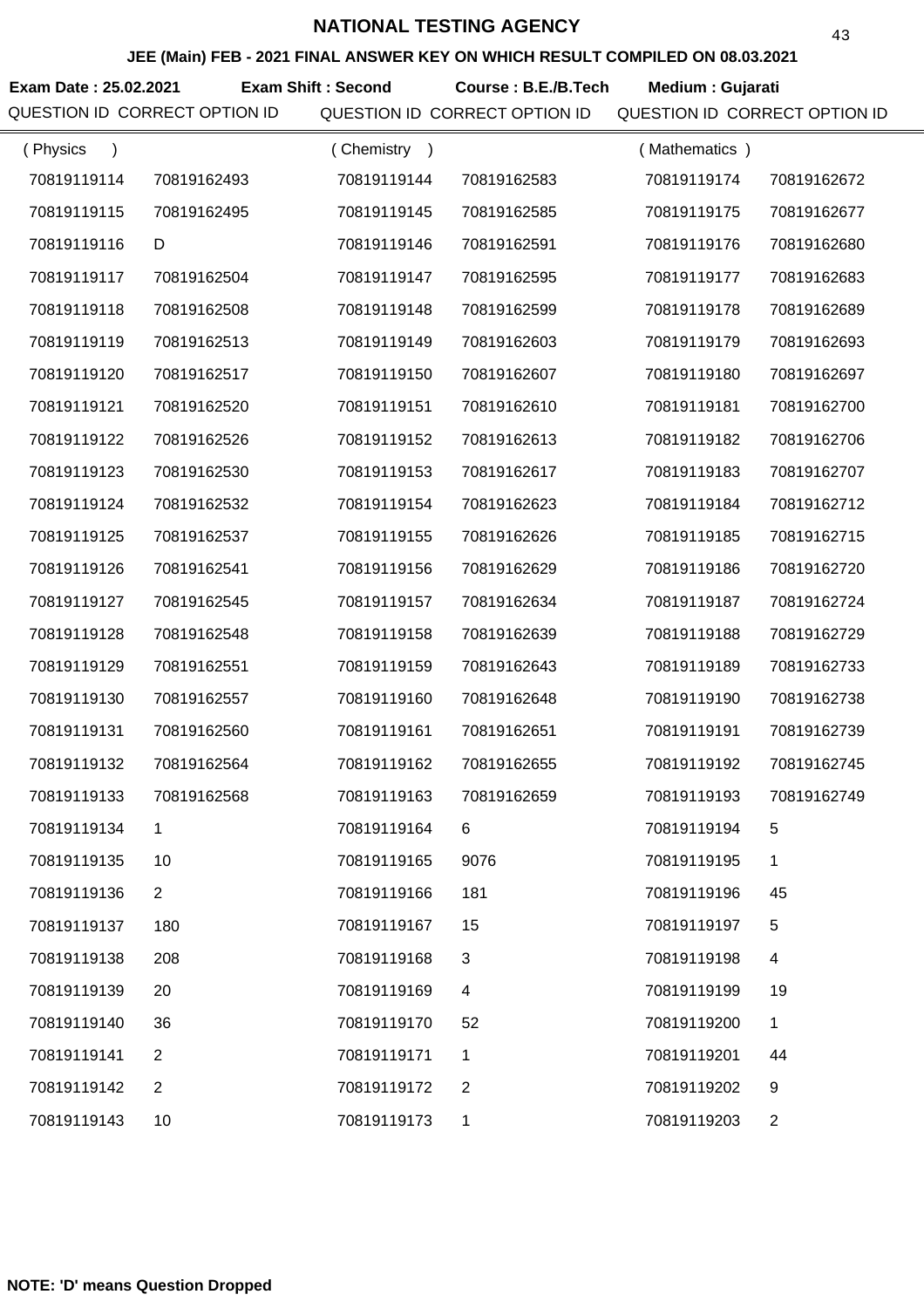**JEE (Main) FEB - 2021 FINAL ANSWER KEY ON WHICH RESULT COMPILED ON 08.03.2021**

**Exam Date : 25.02.2021 Exam Shift : Second Course : B.E./B.Tech Medium : Hindi** 

| (Physics<br>$\lambda$ |                | (Chemistry<br>$\rightarrow$ |                | (Mathematics) |                |
|-----------------------|----------------|-----------------------------|----------------|---------------|----------------|
| 70819118844           | 70819161683    | 70819118874                 | 70819161773    | 70819118904   | 70819161862    |
| 70819118845           | 70819161685    | 70819118875                 | 70819161775    | 70819118905   | 70819161867    |
| 70819118846           | D              | 70819118876                 | 70819161781    | 70819118906   | 70819161870    |
| 70819118847           | 70819161694    | 70819118877                 | 70819161785    | 70819118907   | 70819161873    |
| 70819118848           | 70819161698    | 70819118878                 | 70819161789    | 70819118908   | 70819161879    |
| 70819118849           | 70819161703    | 70819118879                 | 70819161793    | 70819118909   | 70819161883    |
| 70819118850           | 70819161707    | 70819118880                 | 70819161797    | 70819118910   | 70819161887    |
| 70819118851           | 70819161710    | 70819118881                 | 70819161800    | 70819118911   | 70819161890    |
| 70819118852           | 70819161716    | 70819118882                 | 70819161803    | 70819118912   | 70819161896    |
| 70819118853           | 70819161720    | 70819118883                 | 70819161807    | 70819118913   | 70819161897    |
| 70819118854           | 70819161722    | 70819118884                 | 70819161813    | 70819118914   | 70819161902    |
| 70819118855           | 70819161727    | 70819118885                 | 70819161816    | 70819118915   | 70819161905    |
| 70819118856           | 70819161731    | 70819118886                 | 70819161819    | 70819118916   | 70819161910    |
| 70819118857           | 70819161735    | 70819118887                 | 70819161824    | 70819118917   | 70819161914    |
| 70819118858           | 70819161738    | 70819118888                 | 70819161829    | 70819118918   | 70819161919    |
| 70819118859           | 70819161741    | 70819118889                 | 70819161833    | 70819118919   | 70819161923    |
| 70819118860           | 70819161747    | 70819118890                 | 70819161838    | 70819118920   | 70819161928    |
| 70819118861           | 70819161750    | 70819118891                 | 70819161841    | 70819118921   | 70819161929    |
| 70819118862           | 70819161754    | 70819118892                 | 70819161845    | 70819118922   | 70819161935    |
| 70819118863           | 70819161758    | 70819118893                 | 70819161849    | 70819118923   | 70819161939    |
| 70819118864           |                | 70819118894                 |                | 70819118924   | 5              |
| 70819118865           | 10             | 70819118895                 | 9076           | 70819118925   | 1              |
| 70819118866           | $\overline{2}$ | 70819118896                 | 181            | 70819118926   | 45             |
| 70819118867           | 180            | 70819118897                 | 15             | 70819118927   | 5              |
| 70819118868           | 208            | 70819118898                 | 3              | 70819118928   | 4              |
| 70819118869           | 20             | 70819118899                 | 4              | 70819118929   | 19             |
| 70819118870           | 36             | 70819118900                 | 52             | 70819118930   | $\mathbf{1}$   |
| 70819118871           | $\overline{2}$ | 70819118901                 | 1              | 70819118931   | 44             |
| 70819118872           | $\overline{2}$ | 70819118902                 | $\overline{2}$ | 70819118932   | 9              |
| 70819118873           | 10             | 70819118903                 | 1              | 70819118933   | $\overline{c}$ |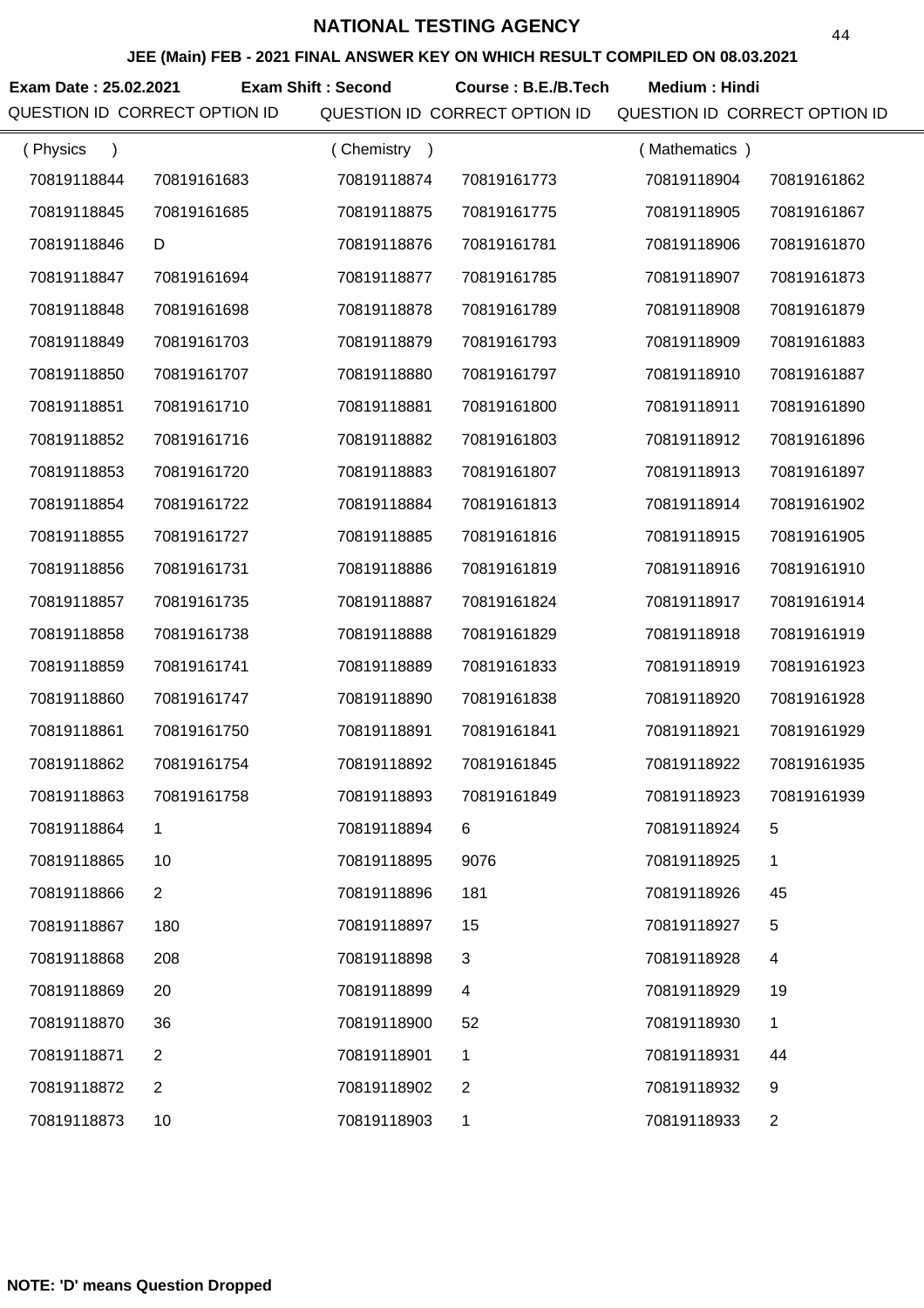**JEE (Main) FEB - 2021 FINAL ANSWER KEY ON WHICH RESULT COMPILED ON 08.03.2021**

Exam Date : 25.02.2021 Exam Shift : Second Course : B.E./B.Tech Medium : Kannada

| (Physics<br>$\lambda$ |                | (Chemistry<br>$\rightarrow$ |                | (Mathematics) |                |
|-----------------------|----------------|-----------------------------|----------------|---------------|----------------|
| 70819119204           | 70819162763    | 70819119234                 | 70819162853    | 70819119264   | 70819162942    |
| 70819119205           | 70819162765    | 70819119235                 | 70819162855    | 70819119265   | 70819162947    |
| 70819119206           | D              | 70819119236                 | 70819162861    | 70819119266   | 70819162950    |
| 70819119207           | 70819162774    | 70819119237                 | 70819162865    | 70819119267   | 70819162953    |
| 70819119208           | 70819162778    | 70819119238                 | 70819162869    | 70819119268   | 70819162959    |
| 70819119209           | 70819162783    | 70819119239                 | 70819162873    | 70819119269   | 70819162963    |
| 70819119210           | 70819162787    | 70819119240                 | 70819162877    | 70819119270   | 70819162967    |
| 70819119211           | 70819162790    | 70819119241                 | 70819162880    | 70819119271   | 70819162970    |
| 70819119212           | 70819162796    | 70819119242                 | 70819162883    | 70819119272   | 70819162976    |
| 70819119213           | 70819162800    | 70819119243                 | 70819162887    | 70819119273   | 70819162977    |
| 70819119214           | 70819162802    | 70819119244                 | 70819162893    | 70819119274   | 70819162982    |
| 70819119215           | 70819162807    | 70819119245                 | 70819162896    | 70819119275   | 70819162985    |
| 70819119216           | 70819162811    | 70819119246                 | 70819162899    | 70819119276   | 70819162990    |
| 70819119217           | 70819162815    | 70819119247                 | 70819162904    | 70819119277   | 70819162994    |
| 70819119218           | 70819162818    | 70819119248                 | 70819162909    | 70819119278   | 70819162999    |
| 70819119219           | 70819162821    | 70819119249                 | 70819162913    | 70819119279   | 70819163003    |
| 70819119220           | 70819162827    | 70819119250                 | 70819162918    | 70819119280   | 70819163008    |
| 70819119221           | 70819162830    | 70819119251                 | 70819162921    | 70819119281   | 70819163009    |
| 70819119222           | 70819162834    | 70819119252                 | 70819162925    | 70819119282   | 70819163015    |
| 70819119223           | 70819162838    | 70819119253                 | 70819162929    | 70819119283   | 70819163019    |
| 70819119224           |                | 70819119254                 |                | 70819119284   | 5              |
| 70819119225           | 10             | 70819119255                 | 9076           | 70819119285   | 1              |
| 70819119226           | $\overline{2}$ | 70819119256                 | 181            | 70819119286   | 45             |
| 70819119227           | 180            | 70819119257                 | 15             | 70819119287   | 5              |
| 70819119228           | 208            | 70819119258                 | 3              | 70819119288   | 4              |
| 70819119229           | 20             | 70819119259                 | 4              | 70819119289   | 19             |
| 70819119230           | 36             | 70819119260                 | 52             | 70819119290   | 1              |
| 70819119231           | $\overline{2}$ | 70819119261                 | 1              | 70819119291   | 44             |
| 70819119232           | $\overline{2}$ | 70819119262                 | $\overline{2}$ | 70819119292   | 9              |
| 70819119233           | 10             | 70819119263                 | 1              | 70819119293   | $\overline{c}$ |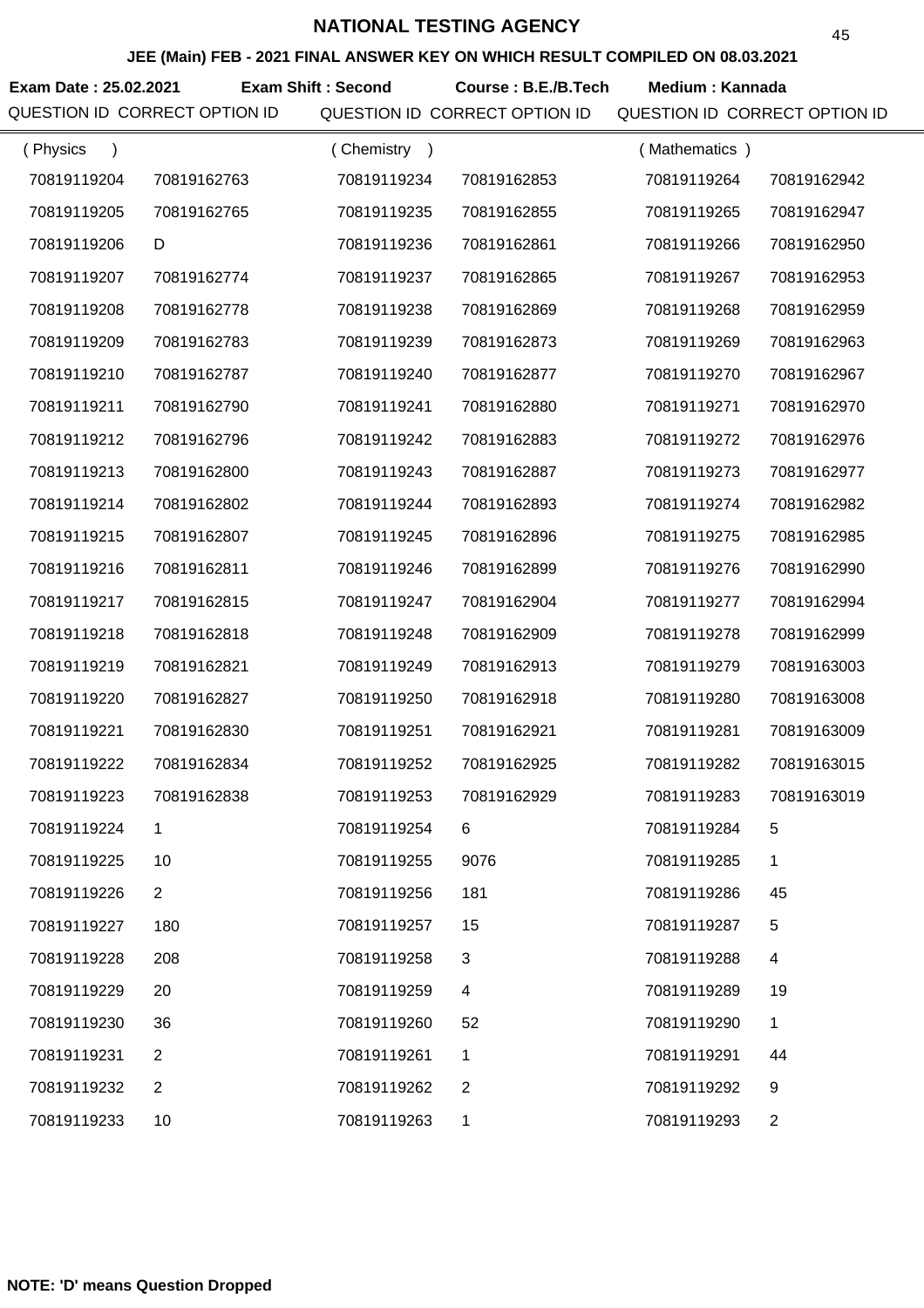**JEE (Main) FEB - 2021 FINAL ANSWER KEY ON WHICH RESULT COMPILED ON 08.03.2021**

**Exam Date : 25.02.2021 Exam Shift : Second Course : B.E./B.Tech Medium : Malayalam** QUESTION ID CORRECT OPTION ID QUESTION ID CORRECT OPTION ID QUESTION ID CORRECT OPTION ID

| (Physics    |                | (Chemistry) |                | (Mathematics) |                |
|-------------|----------------|-------------|----------------|---------------|----------------|
| 70819119384 | 70819163303    | 70819119414 | 70819163393    | 70819119444   | 70819163482    |
| 70819119385 | 70819163305    | 70819119415 | 70819163395    | 70819119445   | 70819163487    |
| 70819119386 | D              | 70819119416 | 70819163401    | 70819119446   | 70819163490    |
| 70819119387 | 70819163314    | 70819119417 | 70819163405    | 70819119447   | 70819163493    |
| 70819119388 | 70819163318    | 70819119418 | 70819163409    | 70819119448   | 70819163499    |
| 70819119389 | 70819163323    | 70819119419 | 70819163413    | 70819119449   | 70819163503    |
| 70819119390 | 70819163327    | 70819119420 | 70819163417    | 70819119450   | 70819163507    |
| 70819119391 | 70819163330    | 70819119421 | 70819163420    | 70819119451   | 70819163510    |
| 70819119392 | 70819163336    | 70819119422 | 70819163423    | 70819119452   | 70819163516    |
| 70819119393 | 70819163340    | 70819119423 | 70819163427    | 70819119453   | 70819163517    |
| 70819119394 | 70819163342    | 70819119424 | 70819163433    | 70819119454   | 70819163522    |
| 70819119395 | 70819163347    | 70819119425 | 70819163436    | 70819119455   | 70819163525    |
| 70819119396 | 70819163351    | 70819119426 | 70819163439    | 70819119456   | 70819163530    |
| 70819119397 | 70819163355    | 70819119427 | 70819163444    | 70819119457   | 70819163534    |
| 70819119398 | 70819163358    | 70819119428 | 70819163449    | 70819119458   | 70819163539    |
| 70819119399 | 70819163361    | 70819119429 | 70819163453    | 70819119459   | 70819163543    |
| 70819119400 | 70819163367    | 70819119430 | 70819163458    | 70819119460   | 70819163548    |
| 70819119401 | 70819163370    | 70819119431 | 70819163461    | 70819119461   | 70819163549    |
| 70819119402 | 70819163374    | 70819119432 | 70819163465    | 70819119462   | 70819163555    |
| 70819119403 | 70819163378    | 70819119433 | 70819163469    | 70819119463   | 70819163559    |
| 70819119404 | 1.             | 70819119434 | 6.             | 70819119464   | 5              |
| 70819119405 | 10             | 70819119435 | 9076           | 70819119465   | 1              |
| 70819119406 | 2              | 70819119436 | 181            | 70819119466   | 45             |
| 70819119407 | 180            | 70819119437 | 15             | 70819119467   | 5              |
| 70819119408 | 208            | 70819119438 | 3              | 70819119468   | 4              |
| 70819119409 | 20             | 70819119439 | 4              | 70819119469   | 19             |
| 70819119410 | 36             | 70819119440 | 52             | 70819119470   | 1              |
| 70819119411 | $\overline{2}$ | 70819119441 | 1              | 70819119471   | 44             |
| 70819119412 | $\overline{2}$ | 70819119442 | $\overline{2}$ | 70819119472   | 9              |
| 70819119413 | 10             | 70819119443 | 1              | 70819119473   | $\overline{2}$ |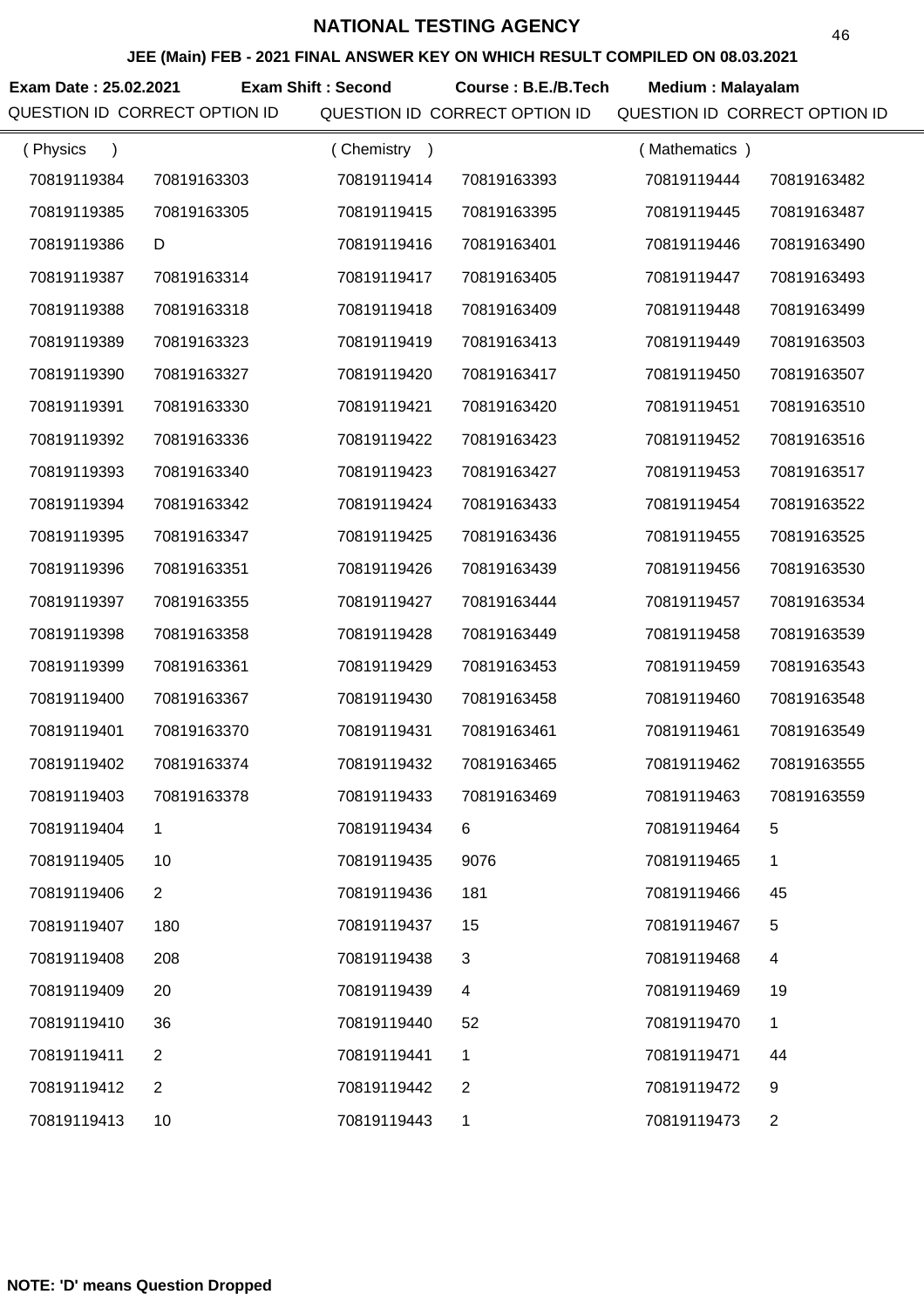**JEE (Main) FEB - 2021 FINAL ANSWER KEY ON WHICH RESULT COMPILED ON 08.03.2021**

**Exam Date : 25.02.2021 Course : B.E./B.Tech Medium : Marathi Exam Shift : Second**

| (Physics<br>$\lambda$ |                | Chemistry<br>$\rightarrow$ |                | (Mathematics) |                |
|-----------------------|----------------|----------------------------|----------------|---------------|----------------|
| 70819119294           | 70819163033    | 70819119324                | 70819163123    | 70819119354   | 70819163212    |
| 70819119295           | 70819163035    | 70819119325                | 70819163125    | 70819119355   | 70819163217    |
| 70819119296           | D              | 70819119326                | 70819163131    | 70819119356   | 70819163220    |
| 70819119297           | 70819163044    | 70819119327                | 70819163135    | 70819119357   | 70819163223    |
| 70819119298           | 70819163048    | 70819119328                | 70819163139    | 70819119358   | 70819163229    |
| 70819119299           | 70819163053    | 70819119329                | 70819163143    | 70819119359   | 70819163233    |
| 70819119300           | 70819163057    | 70819119330                | 70819163147    | 70819119360   | 70819163237    |
| 70819119301           | 70819163060    | 70819119331                | 70819163150    | 70819119361   | 70819163240    |
| 70819119302           | 70819163066    | 70819119332                | 70819163153    | 70819119362   | 70819163246    |
| 70819119303           | 70819163070    | 70819119333                | 70819163157    | 70819119363   | 70819163247    |
| 70819119304           | 70819163072    | 70819119334                | 70819163163    | 70819119364   | 70819163252    |
| 70819119305           | 70819163077    | 70819119335                | 70819163166    | 70819119365   | 70819163255    |
| 70819119306           | 70819163081    | 70819119336                | 70819163169    | 70819119366   | 70819163260    |
| 70819119307           | 70819163085    | 70819119337                | 70819163174    | 70819119367   | 70819163264    |
| 70819119308           | 70819163088    | 70819119338                | 70819163179    | 70819119368   | 70819163269    |
| 70819119309           | 70819163091    | 70819119339                | 70819163183    | 70819119369   | 70819163273    |
| 70819119310           | 70819163097    | 70819119340                | 70819163188    | 70819119370   | 70819163278    |
| 70819119311           | 70819163100    | 70819119341                | 70819163191    | 70819119371   | 70819163279    |
| 70819119312           | 70819163104    | 70819119342                | 70819163195    | 70819119372   | 70819163285    |
| 70819119313           | 70819163108    | 70819119343                | 70819163199    | 70819119373   | 70819163289    |
| 70819119314           |                | 70819119344                |                | 70819119374   |                |
| 70819119315           | 10             | 70819119345                | 9076           | 70819119375   | 1              |
| 70819119316           | $\overline{2}$ | 70819119346                | 181            | 70819119376   | 45             |
| 70819119317           | 180            | 70819119347                | 15             | 70819119377   | 5              |
| 70819119318           | 208            | 70819119348                | 3              | 70819119378   | 4              |
| 70819119319           | 20             | 70819119349                | 4              | 70819119379   | 19             |
| 70819119320           | 36             | 70819119350                | 52             | 70819119380   | 1              |
| 70819119321           | $\overline{2}$ | 70819119351                | 1              | 70819119381   | 44             |
| 70819119322           | 2              | 70819119352                | $\overline{2}$ | 70819119382   | 9              |
| 70819119323           | 10             | 70819119353                | 1              | 70819119383   | $\overline{c}$ |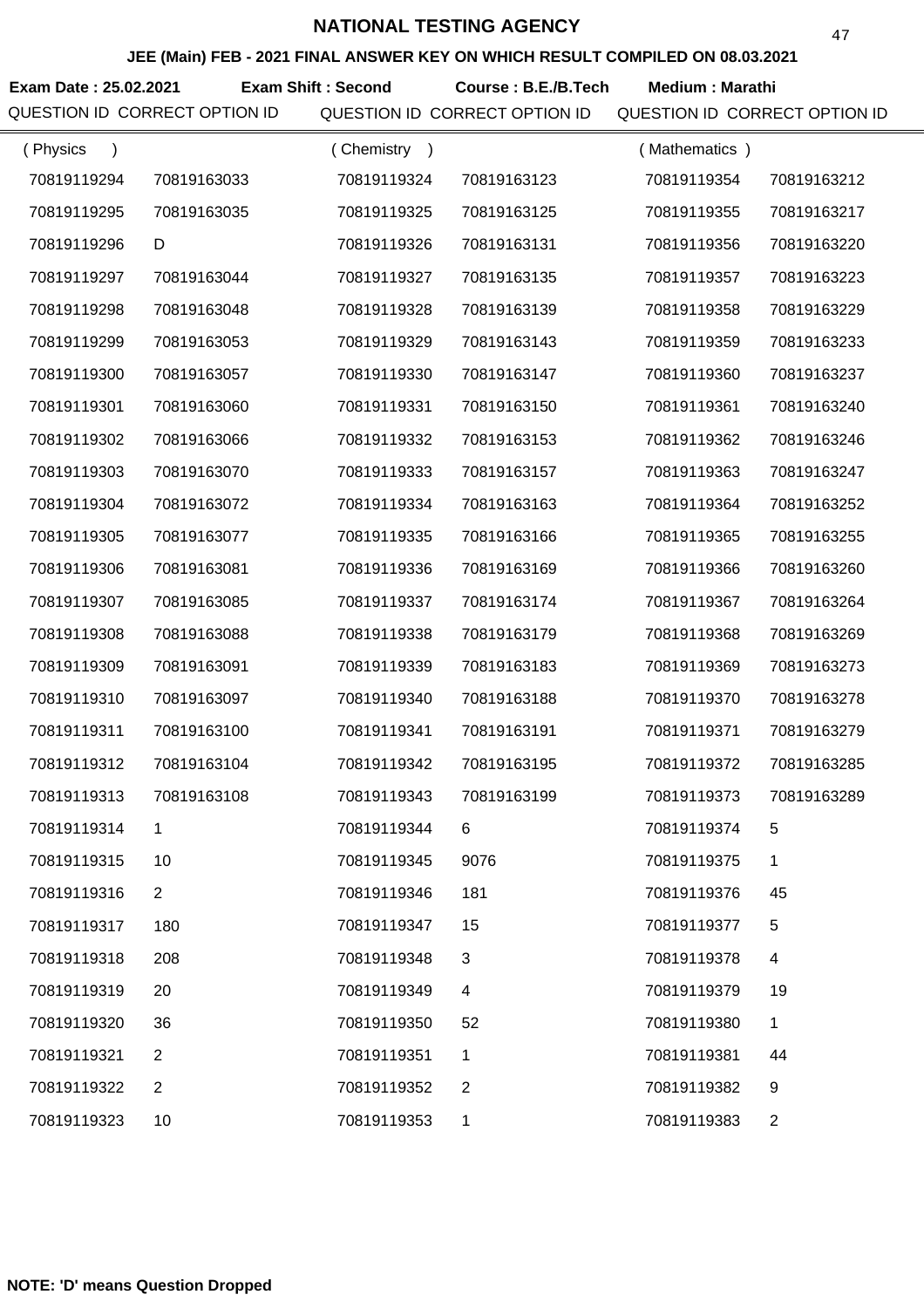**JEE (Main) FEB - 2021 FINAL ANSWER KEY ON WHICH RESULT COMPILED ON 08.03.2021**

Exam Date : 25.02.2021 Exam Shift : Second Course : B.E./B.Tech Medium : Odia

| (Physics    |             | (Chemistry) |             | (Mathematics) |             |
|-------------|-------------|-------------|-------------|---------------|-------------|
| 70819119474 | 70819163573 | 70819119504 | 70819163663 | 70819119534   | 70819163752 |
| 70819119475 | 70819163575 | 70819119505 | 70819163665 | 70819119535   | 70819163757 |
| 70819119476 | D           | 70819119506 | 70819163671 | 70819119536   | 70819163760 |
| 70819119477 | 70819163584 | 70819119507 | 70819163675 | 70819119537   | 70819163763 |
| 70819119478 | 70819163588 | 70819119508 | 70819163679 | 70819119538   | 70819163769 |
| 70819119479 | 70819163593 | 70819119509 | 70819163683 | 70819119539   | 70819163773 |
| 70819119480 | 70819163597 | 70819119510 | 70819163687 | 70819119540   | 70819163777 |
| 70819119481 | 70819163600 | 70819119511 | 70819163690 | 70819119541   | 70819163780 |
| 70819119482 | 70819163606 | 70819119512 | 70819163693 | 70819119542   | 70819163786 |
| 70819119483 | 70819163610 | 70819119513 | 70819163697 | 70819119543   | 70819163787 |
| 70819119484 | 70819163612 | 70819119514 | 70819163703 | 70819119544   | 70819163792 |
| 70819119485 | 70819163617 | 70819119515 | 70819163706 | 70819119545   | 70819163795 |
| 70819119486 | 70819163621 | 70819119516 | 70819163709 | 70819119546   | 70819163800 |
| 70819119487 | 70819163625 | 70819119517 | 70819163714 | 70819119547   | 70819163804 |
| 70819119488 | 70819163628 | 70819119518 | 70819163719 | 70819119548   | 70819163809 |
| 70819119489 | 70819163631 | 70819119519 | 70819163723 | 70819119549   | 70819163813 |
| 70819119490 | 70819163637 | 70819119520 | 70819163728 | 70819119550   | 70819163818 |
| 70819119491 | 70819163640 | 70819119521 | 70819163731 | 70819119551   | 70819163819 |
| 70819119492 | 70819163644 | 70819119522 | 70819163735 | 70819119552   | 70819163825 |
| 70819119493 | 70819163648 | 70819119523 | 70819163739 | 70819119553   | 70819163829 |
| 70819119494 | 1.          | 70819119524 | 6.          | 70819119554   | 5.          |
| 70819119495 | 10          | 70819119525 | 9076        | 70819119555   | 1           |
| 70819119496 | 2           | 70819119526 | 181         | 70819119556   | 45          |
| 70819119497 | 180         | 70819119527 | 15          | 70819119557   | 5           |
| 70819119498 | 208         | 70819119528 | 3           | 70819119558   | 4           |
| 70819119499 | 20          | 70819119529 | 4           | 70819119559   | 19          |
| 70819119500 | 36          | 70819119530 | 52          | 70819119560   | 1           |
| 70819119501 | 2           | 70819119531 | 1           | 70819119561   | 44          |
| 70819119502 | 2           | 70819119532 | 2           | 70819119562   | 9           |
| 70819119503 | 10          | 70819119533 | 1           | 70819119563   | 2           |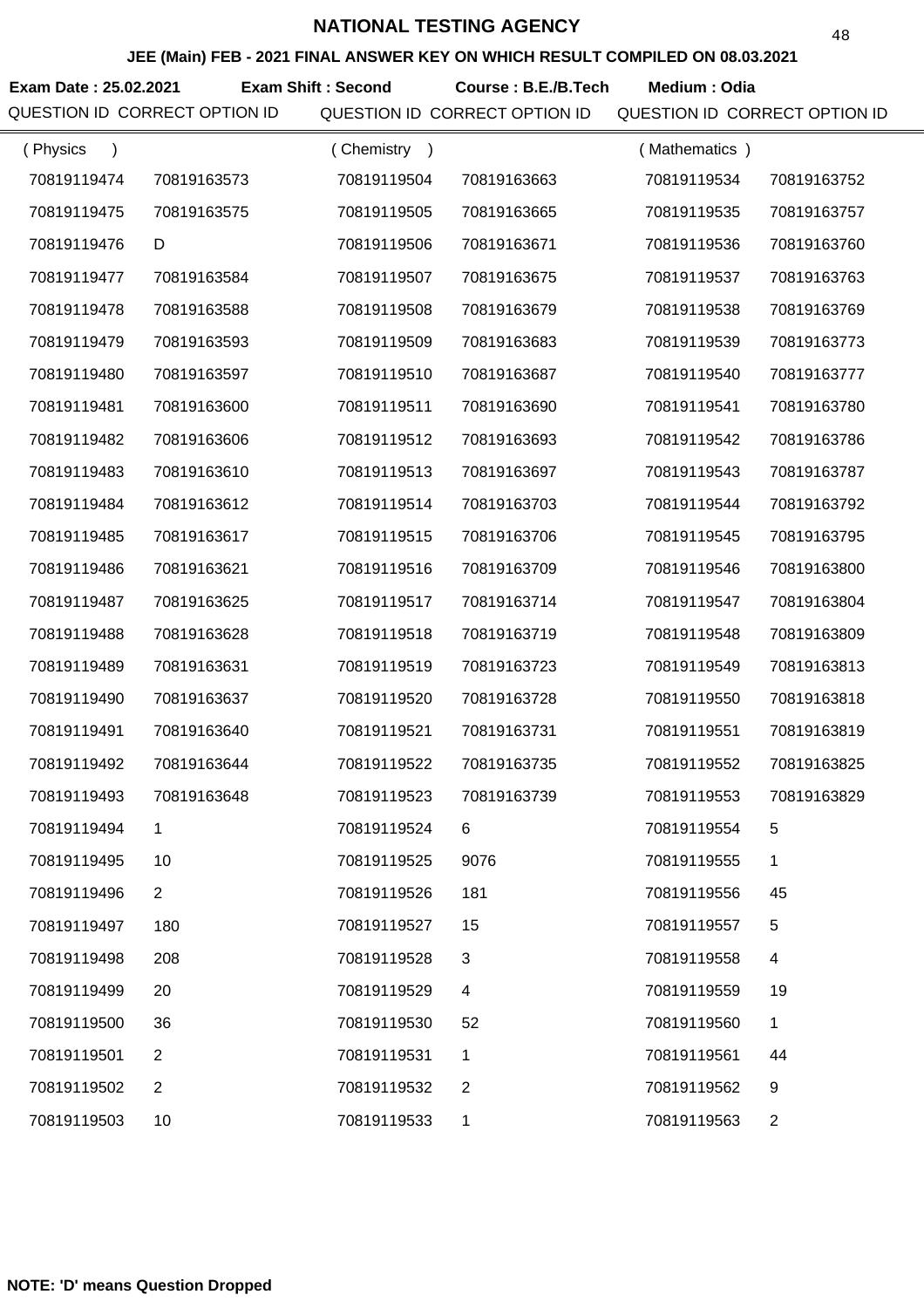**JEE (Main) FEB - 2021 FINAL ANSWER KEY ON WHICH RESULT COMPILED ON 08.03.2021**

**Exam Date : 25.02.2021 Course : B.E./B.Tech Medium : Punjabi Exam Shift : Second**

| (Physics    |                | (Chemistry) |             | (Mathematics) |                |
|-------------|----------------|-------------|-------------|---------------|----------------|
| 70819119564 | 70819163843    | 70819119594 | 70819163933 | 70819119624   | 70819164022    |
| 70819119565 | 70819163845    | 70819119595 | 70819163935 | 70819119625   | 70819164027    |
| 70819119566 | D              | 70819119596 | 70819163941 | 70819119626   | 70819164030    |
| 70819119567 | 70819163854    | 70819119597 | 70819163945 | 70819119627   | 70819164033    |
| 70819119568 | 70819163858    | 70819119598 | 70819163949 | 70819119628   | 70819164039    |
| 70819119569 | 70819163863    | 70819119599 | 70819163953 | 70819119629   | 70819164043    |
| 70819119570 | 70819163867    | 70819119600 | 70819163957 | 70819119630   | 70819164047    |
| 70819119571 | 70819163870    | 70819119601 | 70819163960 | 70819119631   | 70819164050    |
| 70819119572 | 70819163876    | 70819119602 | 70819163963 | 70819119632   | 70819164056    |
| 70819119573 | 70819163880    | 70819119603 | 70819163967 | 70819119633   | 70819164057    |
| 70819119574 | 70819163882    | 70819119604 | 70819163973 | 70819119634   | 70819164062    |
| 70819119575 | 70819163887    | 70819119605 | 70819163976 | 70819119635   | 70819164065    |
| 70819119576 | 70819163891    | 70819119606 | 70819163979 | 70819119636   | 70819164070    |
| 70819119577 | 70819163895    | 70819119607 | 70819163984 | 70819119637   | 70819164074    |
| 70819119578 | 70819163898    | 70819119608 | 70819163989 | 70819119638   | 70819164079    |
| 70819119579 | 70819163901    | 70819119609 | 70819163993 | 70819119639   | 70819164083    |
| 70819119580 | 70819163907    | 70819119610 | 70819163998 | 70819119640   | 70819164088    |
| 70819119581 | 70819163910    | 70819119611 | 70819164001 | 70819119641   | 70819164089    |
| 70819119582 | 70819163914    | 70819119612 | 70819164005 | 70819119642   | 70819164095    |
| 70819119583 | 70819163918    | 70819119613 | 70819164009 | 70819119643   | 70819164099    |
| 70819119584 | 1              | 70819119614 | 6           | 70819119644   | 5.             |
| 70819119585 | 10             | 70819119615 | 9076        | 70819119645   | 1              |
| 70819119586 | $\overline{2}$ | 70819119616 | 181         | 70819119646   | 45             |
| 70819119587 | 180            | 70819119617 | 15          | 70819119647   | 5              |
| 70819119588 | 208            | 70819119618 | 3           | 70819119648   | 4              |
| 70819119589 | 20             | 70819119619 | 4           | 70819119649   | 19             |
| 70819119590 | 36             | 70819119620 | 52          | 70819119650   | 1              |
| 70819119591 | 2              | 70819119621 | 1           | 70819119651   | 44             |
| 70819119592 | $\overline{2}$ | 70819119622 | 2           | 70819119652   | 9              |
| 70819119593 | 10             | 70819119623 | 1           | 70819119653   | $\overline{c}$ |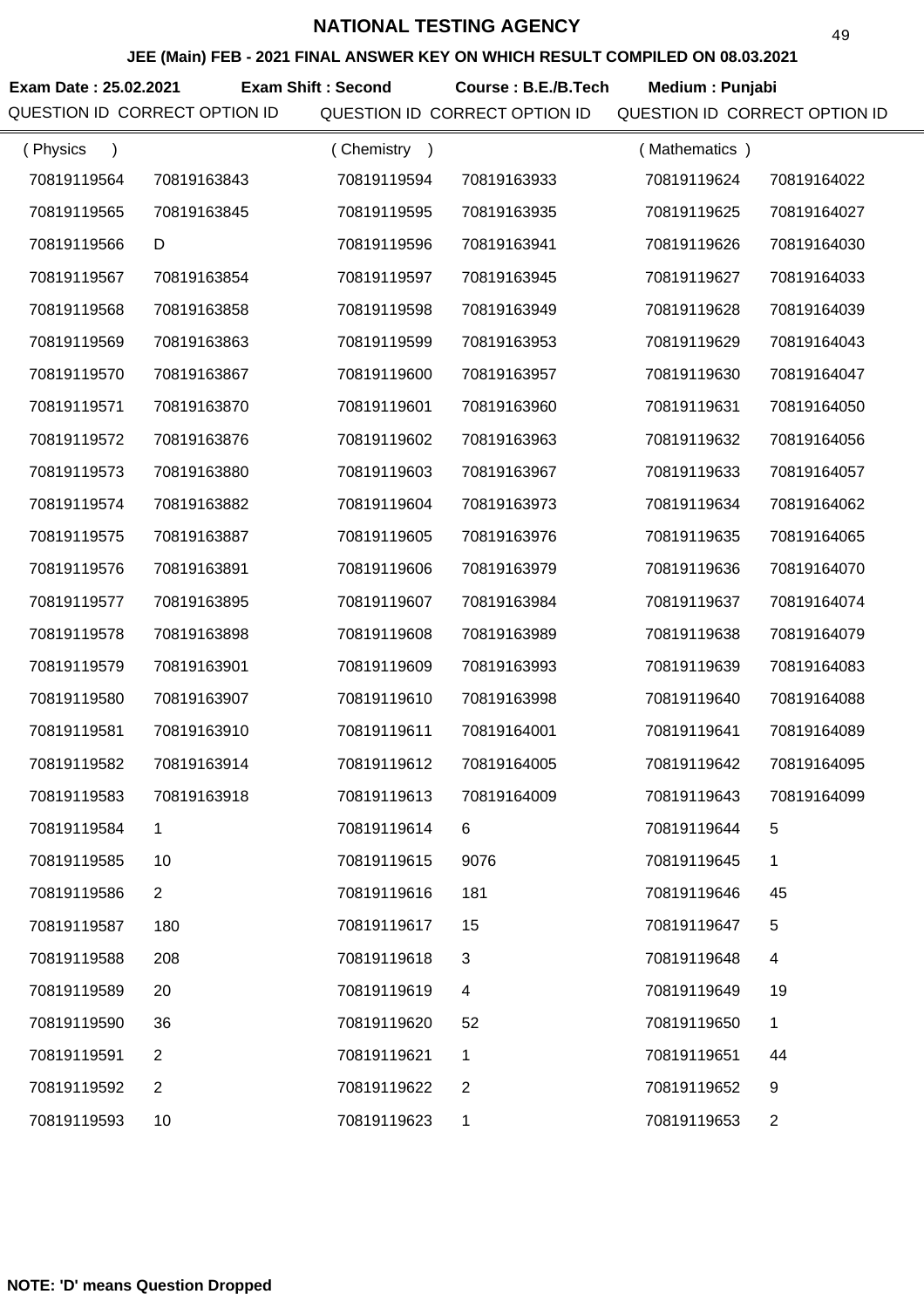**JEE (Main) FEB - 2021 FINAL ANSWER KEY ON WHICH RESULT COMPILED ON 08.03.2021**

**Exam Date : 25.02.2021 Course : B.E./B.Tech Medium : Tamil Exam Shift : Second**

| (Physics<br>$\lambda$ |                | (Chemistry<br>$\rightarrow$ |                | (Mathematics) |                |
|-----------------------|----------------|-----------------------------|----------------|---------------|----------------|
| 70819119654           | 70819164113    | 70819119684                 | 70819164203    | 70819119714   | 70819164292    |
| 70819119655           | 70819164115    | 70819119685                 | 70819164205    | 70819119715   | 70819164297    |
| 70819119656           | D              | 70819119686                 | 70819164211    | 70819119716   | 70819164300    |
| 70819119657           | 70819164124    | 70819119687                 | 70819164215    | 70819119717   | 70819164303    |
| 70819119658           | 70819164128    | 70819119688                 | 70819164219    | 70819119718   | 70819164309    |
| 70819119659           | 70819164133    | 70819119689                 | 70819164223    | 70819119719   | 70819164313    |
| 70819119660           | 70819164137    | 70819119690                 | 70819164227    | 70819119720   | 70819164317    |
| 70819119661           | 70819164140    | 70819119691                 | 70819164230    | 70819119721   | 70819164320    |
| 70819119662           | 70819164146    | 70819119692                 | 70819164233    | 70819119722   | 70819164326    |
| 70819119663           | 70819164150    | 70819119693                 | 70819164237    | 70819119723   | 70819164327    |
| 70819119664           | 70819164152    | 70819119694                 | 70819164243    | 70819119724   | 70819164332    |
| 70819119665           | 70819164157    | 70819119695                 | 70819164246    | 70819119725   | 70819164335    |
| 70819119666           | 70819164161    | 70819119696                 | 70819164249    | 70819119726   | 70819164340    |
| 70819119667           | 70819164165    | 70819119697                 | 70819164254    | 70819119727   | 70819164344    |
| 70819119668           | 70819164168    | 70819119698                 | 70819164259    | 70819119728   | 70819164349    |
| 70819119669           | 70819164171    | 70819119699                 | 70819164263    | 70819119729   | 70819164353    |
| 70819119670           | 70819164177    | 70819119700                 | 70819164268    | 70819119730   | 70819164358    |
| 70819119671           | 70819164180    | 70819119701                 | 70819164271    | 70819119731   | 70819164359    |
| 70819119672           | 70819164184    | 70819119702                 | 70819164275    | 70819119732   | 70819164365    |
| 70819119673           | 70819164188    | 70819119703                 | 70819164279    | 70819119733   | 70819164369    |
| 70819119674           |                | 70819119704                 |                | 70819119734   | 5              |
| 70819119675           | 10             | 70819119705                 | 9076           | 70819119735   | 1              |
| 70819119676           | $\overline{2}$ | 70819119706                 | 181            | 70819119736   | 45             |
| 70819119677           | 180            | 70819119707                 | 15             | 70819119737   | 5              |
| 70819119678           | 208            | 70819119708                 | 3              | 70819119738   | 4              |
| 70819119679           | 20             | 70819119709                 | 4              | 70819119739   | 19             |
| 70819119680           | 36             | 70819119710                 | 52             | 70819119740   | 1              |
| 70819119681           | $\overline{2}$ | 70819119711                 | 1              | 70819119741   | 44             |
| 70819119682           | $\overline{2}$ | 70819119712                 | $\overline{2}$ | 70819119742   | 9              |
| 70819119683           | 10             | 70819119713                 | 1              | 70819119743   | $\overline{2}$ |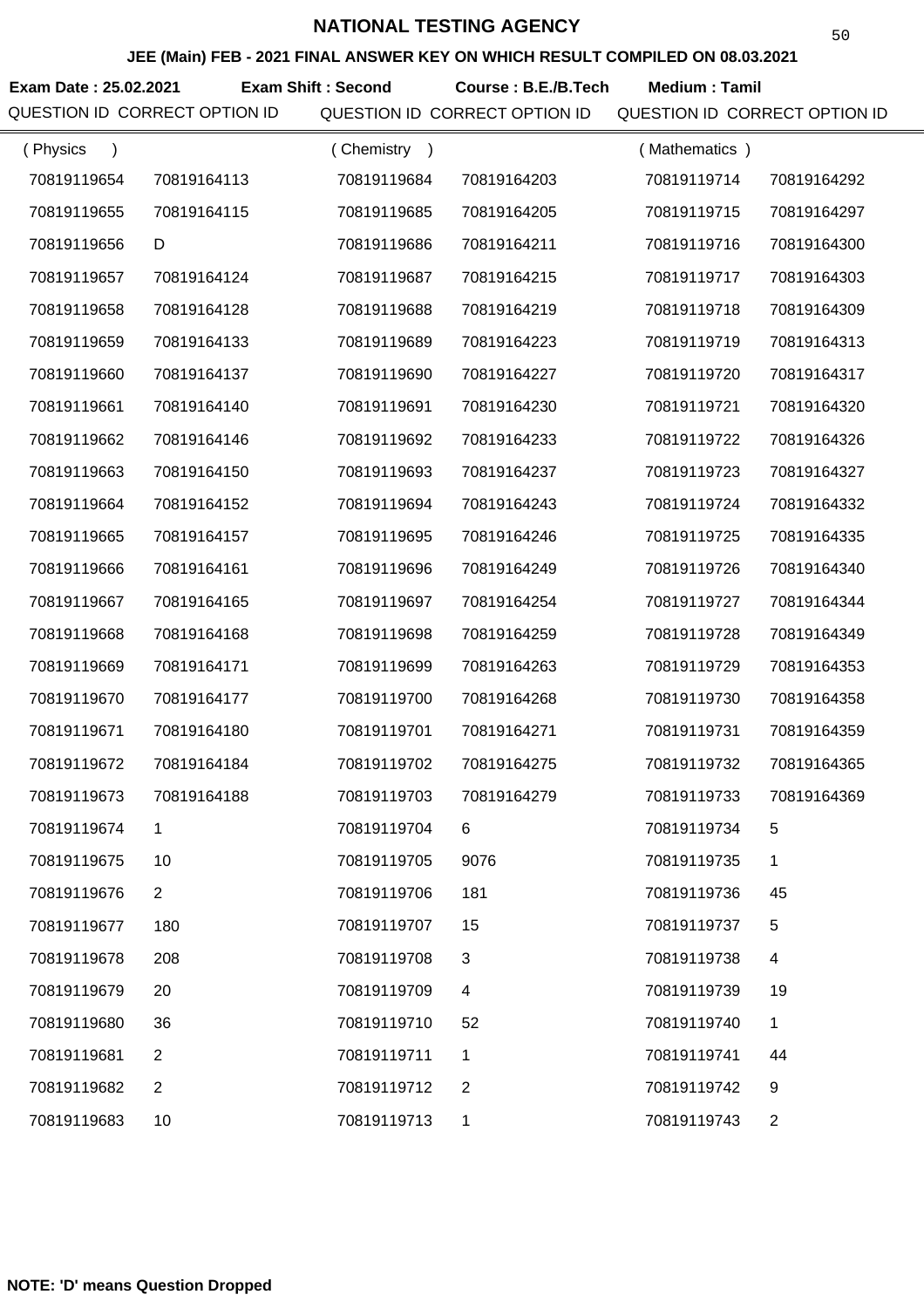**JEE (Main) FEB - 2021 FINAL ANSWER KEY ON WHICH RESULT COMPILED ON 08.03.2021**

**Exam Date : 25.02.2021 Course : B.E./B.Tech Medium : Telugu Exam Shift : Second**

| (Physics<br>$\mathcal{E}$ |                | (Chemistry) |                | (Mathematics) |                |
|---------------------------|----------------|-------------|----------------|---------------|----------------|
| 70819119744               | 70819164383    | 70819119774 | 70819164473    | 70819119804   | 70819164562    |
| 70819119745               | 70819164385    | 70819119775 | 70819164475    | 70819119805   | 70819164567    |
| 70819119746               | D              | 70819119776 | 70819164481    | 70819119806   | 70819164570    |
| 70819119747               | 70819164394    | 70819119777 | 70819164485    | 70819119807   | 70819164573    |
| 70819119748               | 70819164398    | 70819119778 | 70819164489    | 70819119808   | 70819164579    |
| 70819119749               | 70819164403    | 70819119779 | 70819164493    | 70819119809   | 70819164583    |
| 70819119750               | 70819164407    | 70819119780 | 70819164497    | 70819119810   | 70819164587    |
| 70819119751               | 70819164410    | 70819119781 | 70819164500    | 70819119811   | 70819164590    |
| 70819119752               | 70819164416    | 70819119782 | 70819164503    | 70819119812   | 70819164596    |
| 70819119753               | 70819164420    | 70819119783 | 70819164507    | 70819119813   | 70819164597    |
| 70819119754               | 70819164422    | 70819119784 | 70819164513    | 70819119814   | 70819164602    |
| 70819119755               | 70819164427    | 70819119785 | 70819164516    | 70819119815   | 70819164605    |
| 70819119756               | 70819164431    | 70819119786 | 70819164519    | 70819119816   | 70819164610    |
| 70819119757               | 70819164435    | 70819119787 | 70819164524    | 70819119817   | 70819164614    |
| 70819119758               | 70819164438    | 70819119788 | 70819164529    | 70819119818   | 70819164619    |
| 70819119759               | 70819164441    | 70819119789 | 70819164533    | 70819119819   | 70819164623    |
| 70819119760               | 70819164447    | 70819119790 | 70819164538    | 70819119820   | 70819164628    |
| 70819119761               | 70819164450    | 70819119791 | 70819164541    | 70819119821   | 70819164629    |
| 70819119762               | 70819164454    | 70819119792 | 70819164545    | 70819119822   | 70819164635    |
| 70819119763               | 70819164458    | 70819119793 | 70819164549    | 70819119823   | 70819164639    |
| 70819119764               |                | 70819119794 | 6              | 70819119824   | 5              |
| 70819119765               | 10             | 70819119795 | 9076           | 70819119825   | 1              |
| 70819119766               | $\mathbf{2}$   | 70819119796 | 181            | 70819119826   | 45             |
| 70819119767               | 180            | 70819119797 | 15             | 70819119827   | 5              |
| 70819119768               | 208            | 70819119798 | 3              | 70819119828   | 4              |
| 70819119769               | 20             | 70819119799 | 4              | 70819119829   | 19             |
| 70819119770               | 36             | 70819119800 | 52             | 70819119830   | 1              |
| 70819119771               | 2              | 70819119801 | 1              | 70819119831   | 44             |
| 70819119772               | $\overline{2}$ | 70819119802 | $\overline{2}$ | 70819119832   | 9              |
| 70819119773               | 10             | 70819119803 | 1              | 70819119833   | $\overline{c}$ |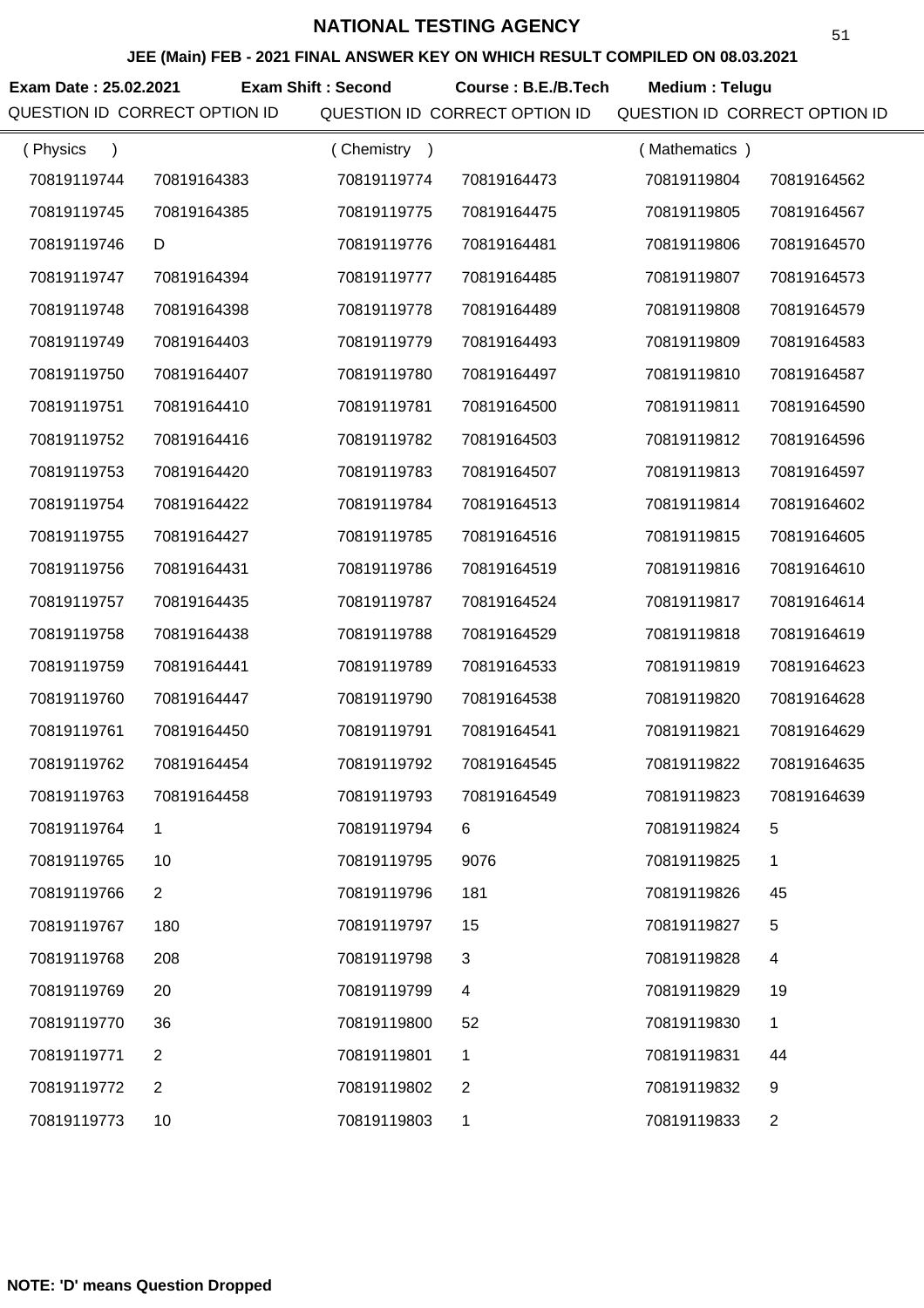**JEE (Main) FEB - 2021 FINAL ANSWER KEY ON WHICH RESULT COMPILED ON 08.03.2021**

**Exam Date : 25.02.2021 Exam Shift : Second Course : B.E./B.Tech Medium : Urdu** 

| (Physics    |                | (Chemistry) |             | (Mathematics) |                |
|-------------|----------------|-------------|-------------|---------------|----------------|
| 70819119834 | 70819164653    | 70819119864 | 70819164743 | 70819119894   | 70819164832    |
| 70819119835 | 70819164655    | 70819119865 | 70819164745 | 70819119895   | 70819164837    |
| 70819119836 | D              | 70819119866 | 70819164751 | 70819119896   | 70819164840    |
| 70819119837 | 70819164664    | 70819119867 | 70819164755 | 70819119897   | 70819164843    |
| 70819119838 | 70819164668    | 70819119868 | 70819164759 | 70819119898   | 70819164849    |
| 70819119839 | 70819164673    | 70819119869 | 70819164763 | 70819119899   | 70819164853    |
| 70819119840 | 70819164677    | 70819119870 | 70819164767 | 70819119900   | 70819164857    |
| 70819119841 | 70819164680    | 70819119871 | 70819164770 | 70819119901   | 70819164860    |
| 70819119842 | 70819164686    | 70819119872 | 70819164773 | 70819119902   | 70819164866    |
| 70819119843 | 70819164690    | 70819119873 | 70819164777 | 70819119903   | 70819164867    |
| 70819119844 | 70819164692    | 70819119874 | 70819164783 | 70819119904   | 70819164872    |
| 70819119845 | 70819164697    | 70819119875 | 70819164786 | 70819119905   | 70819164875    |
| 70819119846 | 70819164701    | 70819119876 | 70819164789 | 70819119906   | 70819164880    |
| 70819119847 | 70819164705    | 70819119877 | 70819164794 | 70819119907   | 70819164884    |
| 70819119848 | 70819164708    | 70819119878 | 70819164799 | 70819119908   | 70819164889    |
| 70819119849 | 70819164711    | 70819119879 | 70819164803 | 70819119909   | 70819164893    |
| 70819119850 | 70819164717    | 70819119880 | 70819164808 | 70819119910   | 70819164898    |
| 70819119851 | 70819164720    | 70819119881 | 70819164811 | 70819119911   | 70819164899    |
| 70819119852 | 70819164724    | 70819119882 | 70819164815 | 70819119912   | 70819164905    |
| 70819119853 | 70819164728    | 70819119883 | 70819164819 | 70819119913   | 70819164909    |
| 70819119854 | 1.             | 70819119884 | 6           | 70819119914   | 5.             |
| 70819119855 | 10             | 70819119885 | 9076        | 70819119915   | 1              |
| 70819119856 | $\overline{2}$ | 70819119886 | 181         | 70819119916   | 45             |
| 70819119857 | 180            | 70819119887 | 15          | 70819119917   | 5              |
| 70819119858 | 208            | 70819119888 | 3           | 70819119918   | 4              |
| 70819119859 | 20             | 70819119889 | 4           | 70819119919   | 19             |
| 70819119860 | 36             | 70819119890 | 52          | 70819119920   | 1              |
| 70819119861 | 2              | 70819119891 | 1           | 70819119921   | 44             |
| 70819119862 | 2              | 70819119892 | 2           | 70819119922   | 9              |
| 70819119863 | 10             | 70819119893 | 1           | 70819119923   | $\overline{c}$ |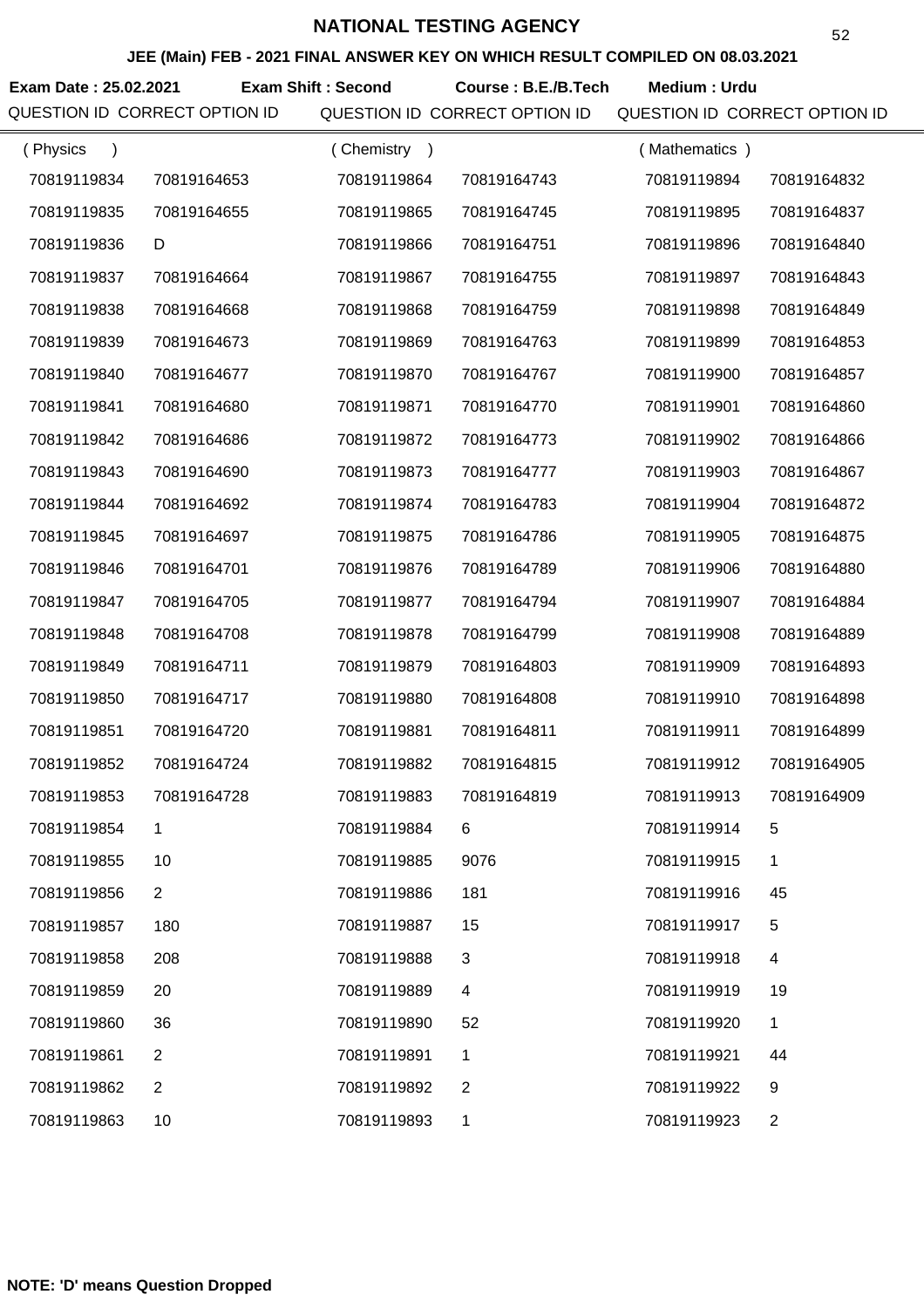**JEE (Main) FEB - 2021 FINAL ANSWER KEY ON WHICH RESULT COMPILED ON 08.03.2021**

**Exam Date : 26.02.2021 Course : B.E./B.Tech Medium : Assamese Exam Shift : First** QUESTION ID CORRECT OPTION ID QUESTION ID CORRECT OPTION ID QUESTION ID CORRECT OPTION ID

| (Physics    |             | Chemistry<br>$\rightarrow$ |              | (Mathematics) |             |
|-------------|-------------|----------------------------|--------------|---------------|-------------|
| 70819120104 | 70819165462 | 70819120134                | 70819165554  | 70819120164   | 70819165643 |
| 70819120105 | 70819165465 | 70819120135                | 70819165558  | 70819120165   | 70819165648 |
| 70819120106 | 70819165472 | 70819120136                | 70819165561  | 70819120166   | 70819165650 |
| 70819120107 | 70819165473 | 70819120137                | 70819165563  | 70819120167   | 70819165655 |
| 70819120108 | 70819165478 | 70819120138                | 70819165570  | 70819120168   | 70819165658 |
| 70819120109 | 70819165482 | 70819120139                | 70819165573  | 70819120169   | 70819165662 |
| 70819120110 | 70819165485 | 70819120140                | 70819165576  | 70819120170   | 70819165666 |
| 70819120111 | 70819165490 | 70819120141                | 70819165582  | 70819120171   | 70819165670 |
| 70819120112 | 70819165493 | 70819120142                | 70819165585  | 70819120172   | 70819165675 |
| 70819120113 | 70819165499 | 70819120143                | 70819165587  | 70819120173   | 70819165679 |
| 70819120114 | 70819165501 | 70819120144                | 70819165592  | 70819120174   | 70819165682 |
| 70819120115 | 70819165508 | 70819120145                | 70819165598  | 70819120175   | 70819165686 |
| 70819120116 | D           | 70819120146                | 70819165601  | 70819120176   | 70819165690 |
| 70819120117 | 70819165515 | 70819120147                | 70819165606  | 70819120177   | 70819165693 |
| 70819120118 | 70819165519 | 70819120148                | 70819165610  | 70819120178   | 70819165699 |
| 70819120119 | 70819165523 | 70819120149                | 70819165613  | 70819120179   | 70819165703 |
| 70819120120 | 70819165528 | 70819120150                | 70819165616  | 70819120180   | 70819165708 |
| 70819120121 | 70819165529 | 70819120151                | 70819165620  | 70819120181   | 70819165711 |
| 70819120122 | 70819165534 | 70819120152                | 70819165626  | 70819120182   | 70819165714 |
| 70819120123 | 70819165537 | 70819120153                | 70819165630  | 70819120183   | 70819165720 |
| 70819120124 | 3           | 70819120154                | 8            | 70819120184   | 2           |
| 70819120125 | 500         | 70819120155                | 1            | 70819120185   | 3           |
| 70819120126 | 492         | 70819120156                | 200          | 70819120186   | D           |
| 70819120127 | 1215        | 70819120157                | 24           | 70819120187   | 1           |
| 70819120128 | 26          | 70819120158                | 73           | 70819120188   | 1           |
| 70819120129 | 137         | 70819120159                | 25           | 70819120189   | 11          |
| 70819120130 | 300         | 70819120160                | 50           | 70819120190   | 8           |
| 70819120131 | 20          | 70819120161                | $\mathbf{2}$ | 70819120191   | 2           |
| 70819120132 | 33          | 70819120162                | 6            | 70819120192   | 1           |
| 70819120133 | 283         | 70819120163                | 0            | 70819120193   | 45          |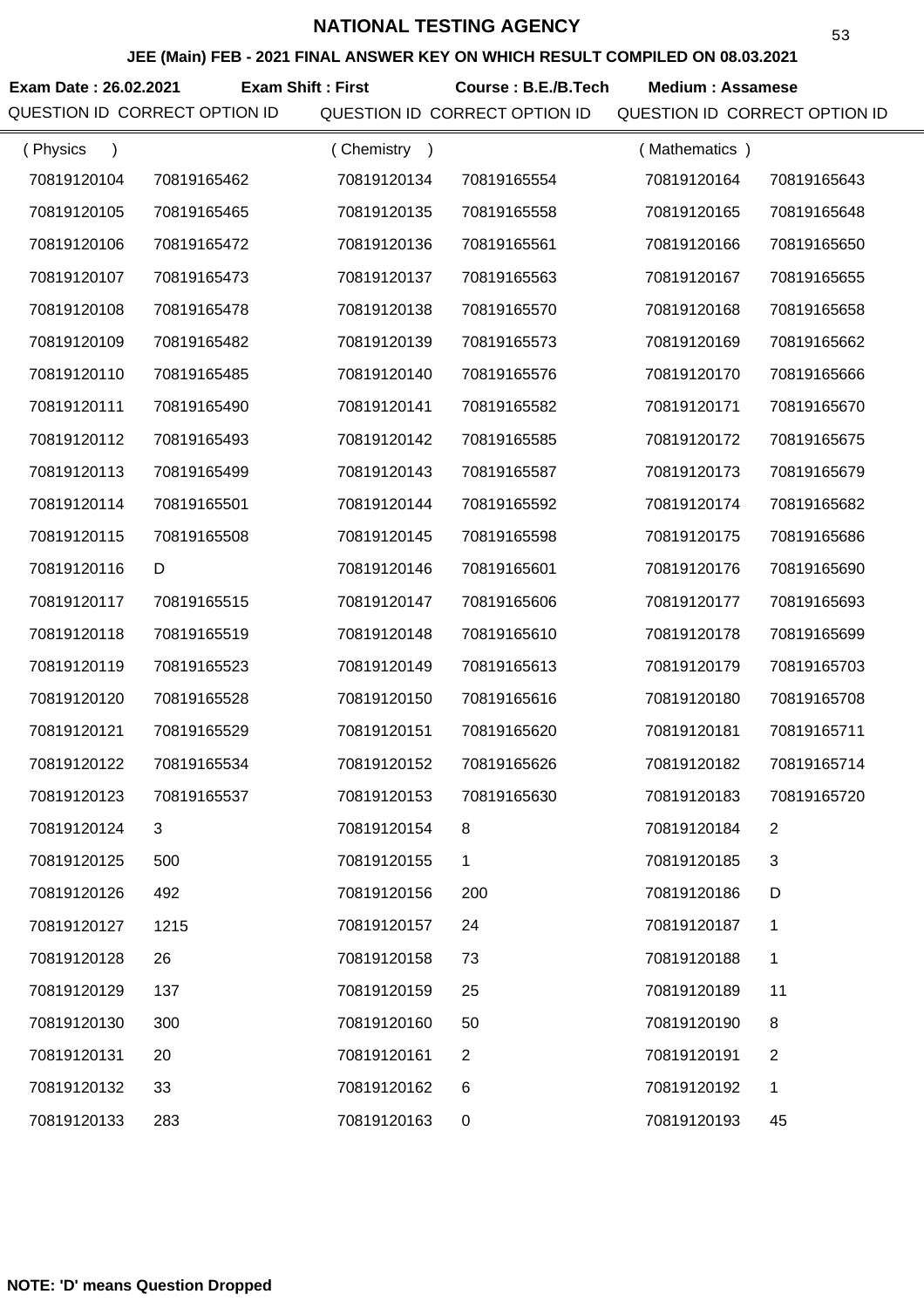**JEE (Main) FEB - 2021 FINAL ANSWER KEY ON WHICH RESULT COMPILED ON 08.03.2021**

**Exam Date : 26.02.2021 Course : B.E./B.Tech Medium : Bengali Exam Shift : First**

| (Physics<br>$\lambda$ |             | Chemistry<br>$\rightarrow$ |                | (Mathematics) |                |
|-----------------------|-------------|----------------------------|----------------|---------------|----------------|
| 70819120194           | 70819165732 | 70819120224                | 70819165824    | 70819120254   | 70819165913    |
| 70819120195           | 70819165735 | 70819120225                | 70819165828    | 70819120255   | 70819165918    |
| 70819120196           | 70819165742 | 70819120226                | 70819165831    | 70819120256   | 70819165920    |
| 70819120197           | 70819165743 | 70819120227                | 70819165833    | 70819120257   | 70819165925    |
| 70819120198           | 70819165748 | 70819120228                | 70819165840    | 70819120258   | 70819165928    |
| 70819120199           | 70819165752 | 70819120229                | 70819165843    | 70819120259   | 70819165932    |
| 70819120200           | 70819165755 | 70819120230                | 70819165846    | 70819120260   | 70819165936    |
| 70819120201           | 70819165760 | 70819120231                | 70819165852    | 70819120261   | 70819165940    |
| 70819120202           | 70819165763 | 70819120232                | 70819165855    | 70819120262   | 70819165945    |
| 70819120203           | 70819165769 | 70819120233                | 70819165857    | 70819120263   | 70819165949    |
| 70819120204           | 70819165771 | 70819120234                | 70819165862    | 70819120264   | 70819165952    |
| 70819120205           | 70819165778 | 70819120235                | 70819165868    | 70819120265   | 70819165956    |
| 70819120206           | D           | 70819120236                | 70819165871    | 70819120266   | 70819165960    |
| 70819120207           | 70819165785 | 70819120237                | 70819165876    | 70819120267   | 70819165963    |
| 70819120208           | 70819165789 | 70819120238                | 70819165880    | 70819120268   | 70819165969    |
| 70819120209           | 70819165793 | 70819120239                | 70819165883    | 70819120269   | 70819165973    |
| 70819120210           | 70819165798 | 70819120240                | 70819165886    | 70819120270   | 70819165978    |
| 70819120211           | 70819165799 | 70819120241                | 70819165890    | 70819120271   | 70819165981    |
| 70819120212           | 70819165804 | 70819120242                | 70819165896    | 70819120272   | 70819165984    |
| 70819120213           | 70819165807 | 70819120243                | 70819165900    | 70819120273   | 70819165990    |
| 70819120214           |             | 70819120244                |                | 70819120274   |                |
| 70819120215           | 500         | 70819120245                | 1.             | 70819120275   | 3              |
| 70819120216           | 492         | 70819120246                | 200            | 70819120276   | D              |
| 70819120217           | 1215        | 70819120247                | 24             | 70819120277   | 1              |
| 70819120218           | 26          | 70819120248                | 73             | 70819120278   | 1              |
| 70819120219           | 137         | 70819120249                | 25             | 70819120279   | 11             |
| 70819120220           | 300         | 70819120250                | 50             | 70819120280   | 8              |
| 70819120221           | 20          | 70819120251                | $\overline{2}$ | 70819120281   | $\overline{2}$ |
| 70819120222           | 33          | 70819120252                | 6              | 70819120282   | 1              |
| 70819120223           | 283         | 70819120253                | $\pmb{0}$      | 70819120283   | 45             |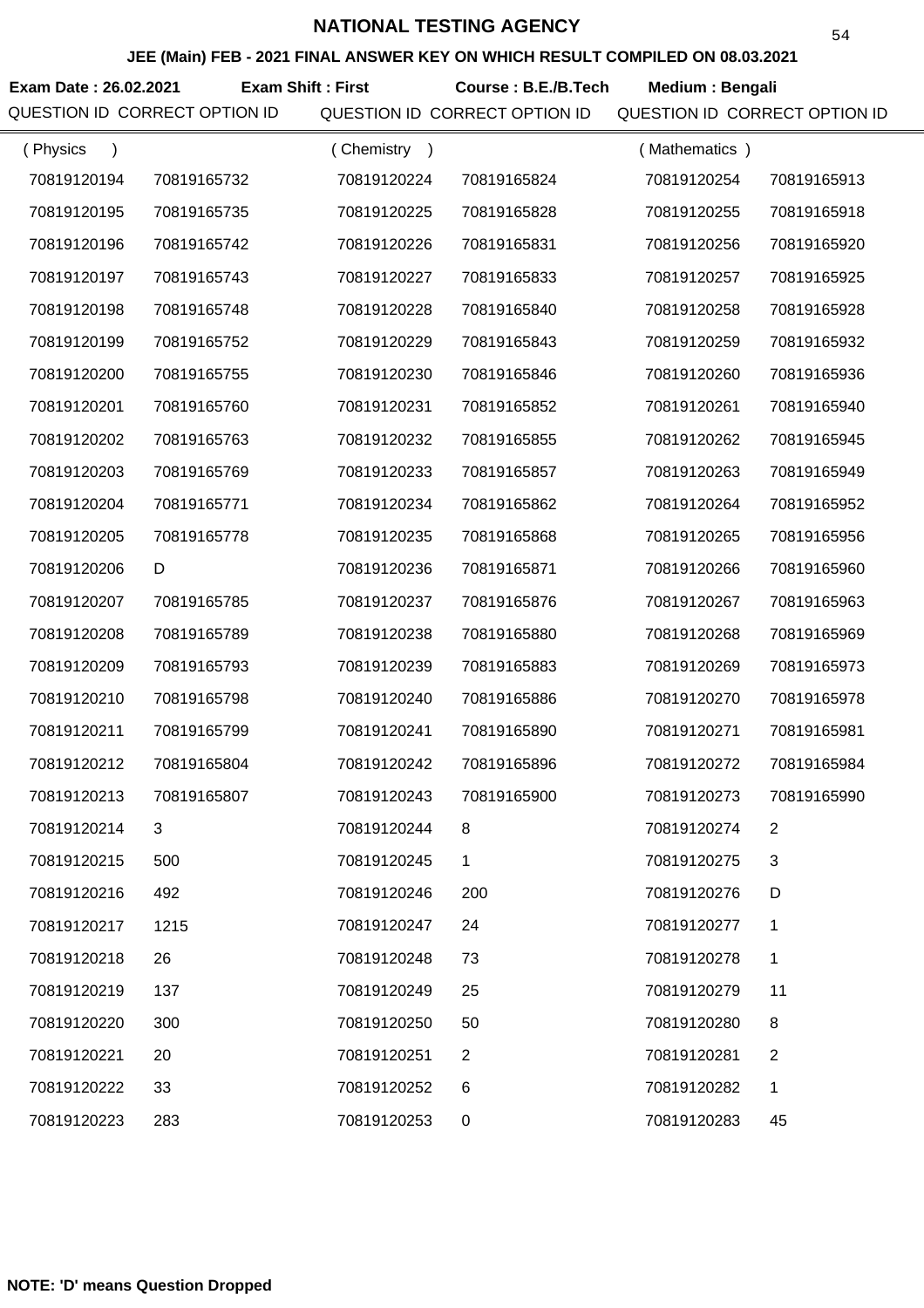**JEE (Main) FEB - 2021 FINAL ANSWER KEY ON WHICH RESULT COMPILED ON 08.03.2021**

**Exam Date : 26.02.2021 Course : B.E./B.Tech Medium : English Exam Shift : First**

| (Physics<br>$\lambda$ |             | (Chemistry<br>$\rightarrow$ |             | (Mathematics) |                |
|-----------------------|-------------|-----------------------------|-------------|---------------|----------------|
| 70819119924           | 70819164922 | 70819119954                 | 70819165014 | 70819119984   | 70819165103    |
| 70819119925           | 70819164925 | 70819119955                 | 70819165018 | 70819119985   | 70819165108    |
| 70819119926           | 70819164932 | 70819119956                 | 70819165021 | 70819119986   | 70819165110    |
| 70819119927           | 70819164933 | 70819119957                 | 70819165023 | 70819119987   | 70819165115    |
| 70819119928           | 70819164938 | 70819119958                 | 70819165030 | 70819119988   | 70819165118    |
| 70819119929           | 70819164942 | 70819119959                 | 70819165033 | 70819119989   | 70819165122    |
| 70819119930           | 70819164945 | 70819119960                 | 70819165036 | 70819119990   | 70819165126    |
| 70819119931           | 70819164950 | 70819119961                 | 70819165042 | 70819119991   | 70819165130    |
| 70819119932           | 70819164953 | 70819119962                 | 70819165045 | 70819119992   | 70819165135    |
| 70819119933           | 70819164959 | 70819119963                 | 70819165047 | 70819119993   | 70819165139    |
| 70819119934           | 70819164961 | 70819119964                 | 70819165052 | 70819119994   | 70819165142    |
| 70819119935           | 70819164968 | 70819119965                 | 70819165058 | 70819119995   | 70819165146    |
| 70819119936           | D           | 70819119966                 | 70819165061 | 70819119996   | 70819165150    |
| 70819119937           | 70819164975 | 70819119967                 | 70819165066 | 70819119997   | 70819165153    |
| 70819119938           | 70819164979 | 70819119968                 | 70819165070 | 70819119998   | 70819165159    |
| 70819119939           | 70819164983 | 70819119969                 | 70819165073 | 70819119999   | 70819165163    |
| 70819119940           | 70819164988 | 70819119970                 | 70819165076 | 70819120000   | 70819165168    |
| 70819119941           | 70819164989 | 70819119971                 | 70819165080 | 70819120001   | 70819165171    |
| 70819119942           | 70819164994 | 70819119972                 | 70819165086 | 70819120002   | 70819165174    |
| 70819119943           | 70819164997 | 70819119973                 | 70819165090 | 70819120003   | 70819165180    |
| 70819119944           |             | 70819119974                 |             | 70819120004   |                |
| 70819119945           | 500         | 70819119975                 | 1           | 70819120005   | 3              |
| 70819119946           | 492         | 70819119976                 | 200         | 70819120006   | D              |
| 70819119947           | 1215        | 70819119977                 | 24          | 70819120007   | 1              |
| 70819119948           | 26          | 70819119978                 | 73          | 70819120008   | 1              |
| 70819119949           | 137         | 70819119979                 | 25          | 70819120009   | 11             |
| 70819119950           | 300         | 70819119980                 | 50          | 70819120010   | 8              |
| 70819119951           | 20          | 70819119981                 | 2           | 70819120011   | $\overline{2}$ |
| 70819119952           | 33          | 70819119982                 | 6           | 70819120012   | 1              |
| 70819119953           | 283         | 70819119983                 | 0           | 70819120013   | 45             |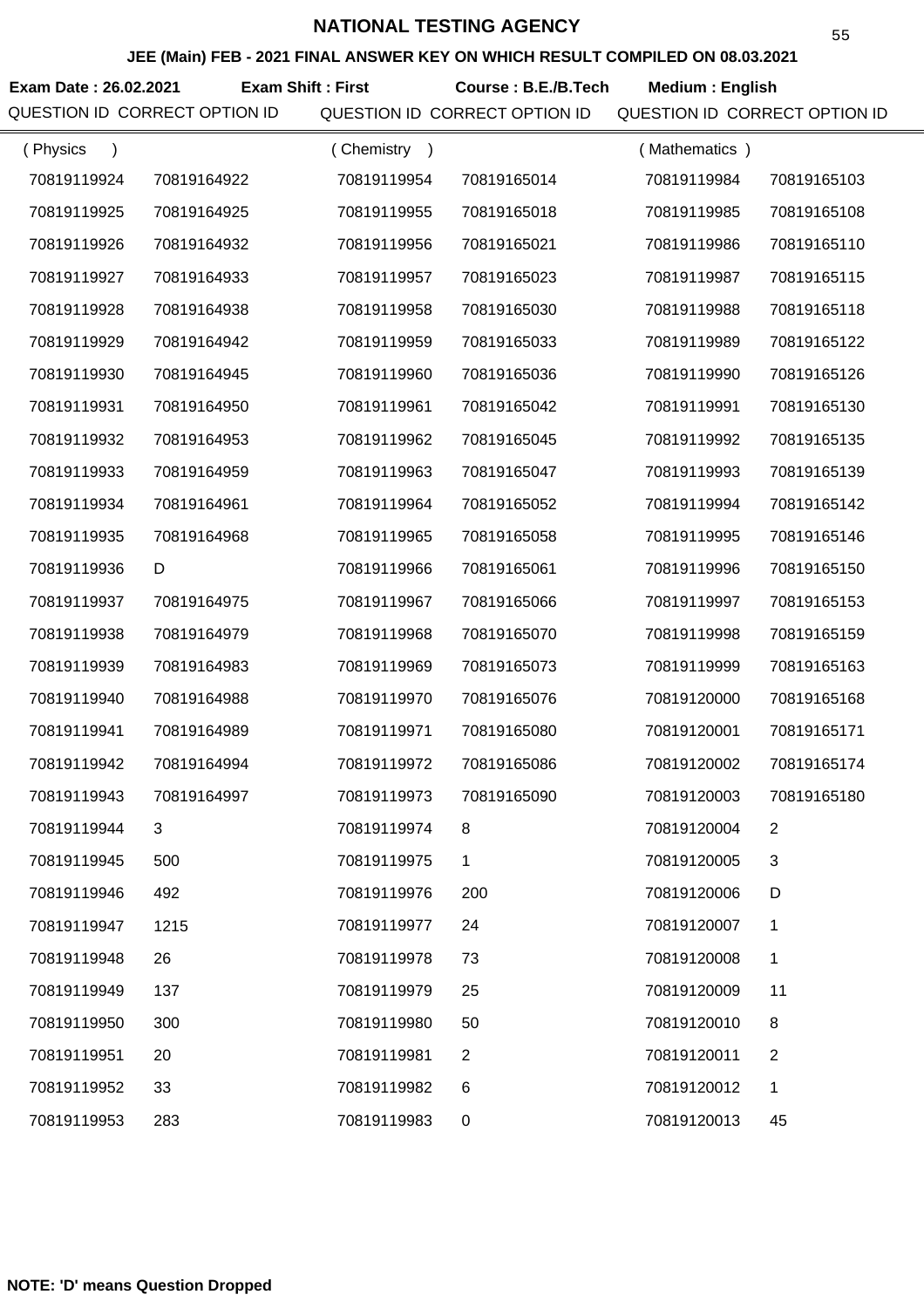**JEE (Main) FEB - 2021 FINAL ANSWER KEY ON WHICH RESULT COMPILED ON 08.03.2021**

**Exam Date : 26.02.2021 Exam Shift : First Course : B.E./B.Tech Medium : Gujarati** 

| (Physics<br>$\lambda$ |             | Chemistry<br>$\rightarrow$ |                | (Mathematics) |                |
|-----------------------|-------------|----------------------------|----------------|---------------|----------------|
| 70819120284           | 70819166002 | 70819120314                | 70819166094    | 70819120344   | 70819166183    |
| 70819120285           | 70819166005 | 70819120315                | 70819166098    | 70819120345   | 70819166188    |
| 70819120286           | 70819166012 | 70819120316                | 70819166101    | 70819120346   | 70819166190    |
| 70819120287           | 70819166013 | 70819120317                | 70819166103    | 70819120347   | 70819166195    |
| 70819120288           | 70819166018 | 70819120318                | 70819166110    | 70819120348   | 70819166198    |
| 70819120289           | 70819166022 | 70819120319                | 70819166113    | 70819120349   | 70819166202    |
| 70819120290           | 70819166025 | 70819120320                | 70819166116    | 70819120350   | 70819166206    |
| 70819120291           | 70819166030 | 70819120321                | 70819166122    | 70819120351   | 70819166210    |
| 70819120292           | 70819166033 | 70819120322                | 70819166125    | 70819120352   | 70819166215    |
| 70819120293           | 70819166039 | 70819120323                | 70819166127    | 70819120353   | 70819166219    |
| 70819120294           | 70819166041 | 70819120324                | 70819166132    | 70819120354   | 70819166222    |
| 70819120295           | 70819166048 | 70819120325                | 70819166138    | 70819120355   | 70819166226    |
| 70819120296           | D           | 70819120326                | 70819166141    | 70819120356   | 70819166230    |
| 70819120297           | 70819166055 | 70819120327                | 70819166146    | 70819120357   | 70819166233    |
| 70819120298           | 70819166059 | 70819120328                | 70819166150    | 70819120358   | 70819166239    |
| 70819120299           | 70819166063 | 70819120329                | 70819166153    | 70819120359   | 70819166243    |
| 70819120300           | 70819166068 | 70819120330                | 70819166156    | 70819120360   | 70819166248    |
| 70819120301           | 70819166069 | 70819120331                | 70819166160    | 70819120361   | 70819166251    |
| 70819120302           | 70819166074 | 70819120332                | 70819166166    | 70819120362   | 70819166254    |
| 70819120303           | 70819166077 | 70819120333                | 70819166170    | 70819120363   | 70819166260    |
| 70819120304           |             | 70819120334                |                | 70819120364   |                |
| 70819120305           | 500         | 70819120335                | 1              | 70819120365   | 3              |
| 70819120306           | 492         | 70819120336                | 200            | 70819120366   | D              |
| 70819120307           | 1215        | 70819120337                | 24             | 70819120367   | 1              |
| 70819120308           | 26          | 70819120338                | 73             | 70819120368   | 1              |
| 70819120309           | 137         | 70819120339                | 25             | 70819120369   | 11             |
| 70819120310           | 300         | 70819120340                | 50             | 70819120370   | 8              |
| 70819120311           | 20          | 70819120341                | $\overline{2}$ | 70819120371   | $\overline{2}$ |
| 70819120312           | 33          | 70819120342                | 6              | 70819120372   | 1              |
| 70819120313           | 283         | 70819120343                | $\pmb{0}$      | 70819120373   | 45             |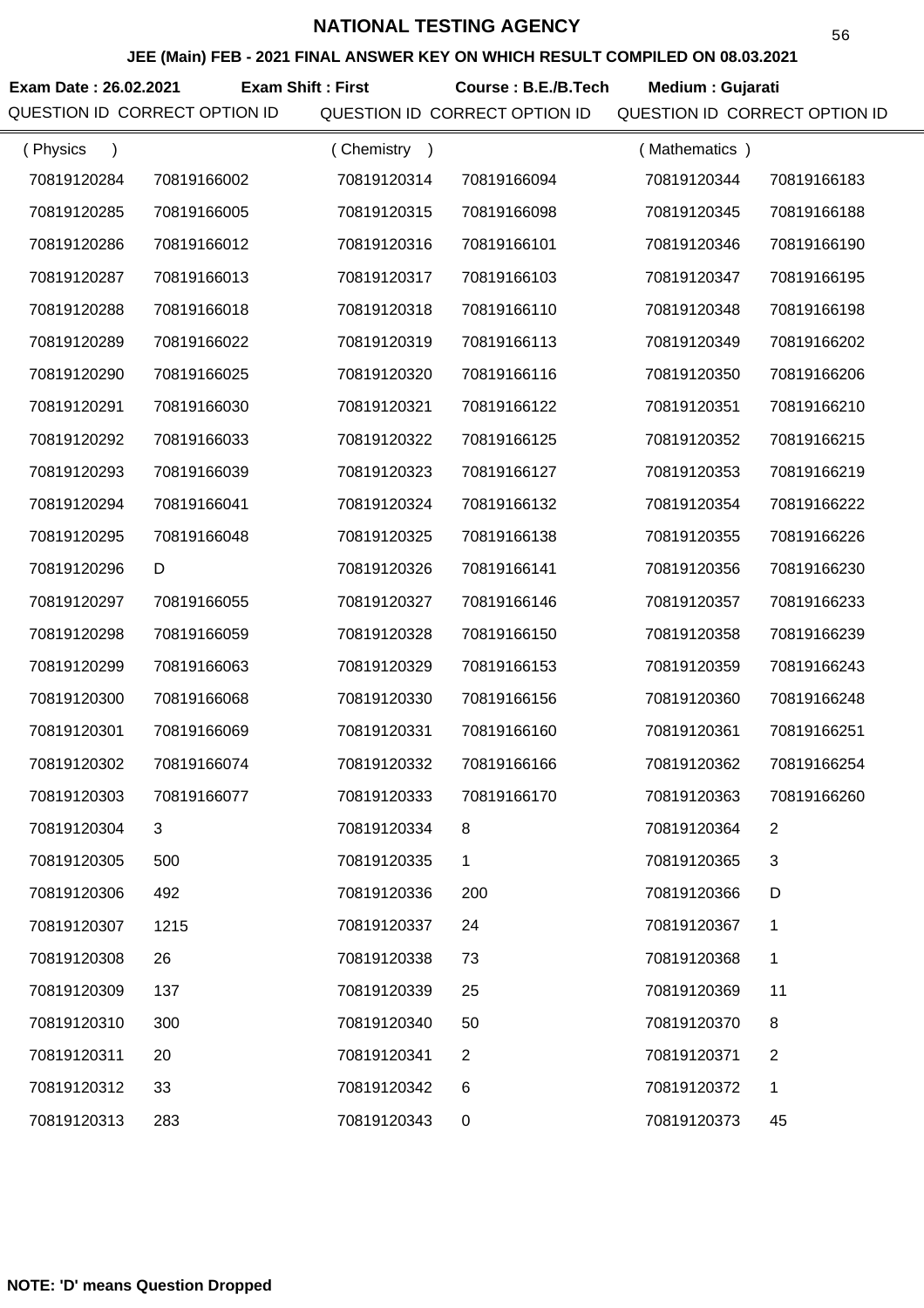**JEE (Main) FEB - 2021 FINAL ANSWER KEY ON WHICH RESULT COMPILED ON 08.03.2021**

Exam Date : 26.02.2021 Exam Shift : First Course : B.E./B.Tech Medium : Hindi

| (Physics<br>$\lambda$ |             | (Chemistry<br>$\rightarrow$ |                | (Mathematics) |                |
|-----------------------|-------------|-----------------------------|----------------|---------------|----------------|
| 70819120014           | 70819165192 | 70819120044                 | 70819165284    | 70819120074   | 70819165373    |
| 70819120015           | 70819165195 | 70819120045                 | 70819165288    | 70819120075   | 70819165378    |
| 70819120016           | 70819165202 | 70819120046                 | 70819165291    | 70819120076   | 70819165380    |
| 70819120017           | 70819165203 | 70819120047                 | 70819165293    | 70819120077   | 70819165385    |
| 70819120018           | 70819165208 | 70819120048                 | 70819165300    | 70819120078   | 70819165388    |
| 70819120019           | 70819165212 | 70819120049                 | 70819165303    | 70819120079   | 70819165392    |
| 70819120020           | 70819165215 | 70819120050                 | 70819165306    | 70819120080   | 70819165396    |
| 70819120021           | 70819165220 | 70819120051                 | 70819165312    | 70819120081   | 70819165400    |
| 70819120022           | 70819165223 | 70819120052                 | 70819165315    | 70819120082   | 70819165405    |
| 70819120023           | 70819165229 | 70819120053                 | 70819165317    | 70819120083   | 70819165409    |
| 70819120024           | 70819165231 | 70819120054                 | 70819165322    | 70819120084   | 70819165412    |
| 70819120025           | 70819165238 | 70819120055                 | 70819165328    | 70819120085   | 70819165416    |
| 70819120026           | D           | 70819120056                 | 70819165331    | 70819120086   | 70819165420    |
| 70819120027           | 70819165245 | 70819120057                 | 70819165336    | 70819120087   | 70819165423    |
| 70819120028           | 70819165249 | 70819120058                 | 70819165340    | 70819120088   | 70819165429    |
| 70819120029           | 70819165253 | 70819120059                 | 70819165343    | 70819120089   | 70819165433    |
| 70819120030           | 70819165258 | 70819120060                 | 70819165346    | 70819120090   | 70819165438    |
| 70819120031           | 70819165259 | 70819120061                 | 70819165350    | 70819120091   | 70819165441    |
| 70819120032           | 70819165264 | 70819120062                 | 70819165356    | 70819120092   | 70819165444    |
| 70819120033           | 70819165267 | 70819120063                 | 70819165360    | 70819120093   | 70819165450    |
| 70819120034           |             | 70819120064                 | 8              | 70819120094   | 2              |
| 70819120035           | 500         | 70819120065                 | 1              | 70819120095   | 3              |
| 70819120036           | 492         | 70819120066                 | 200            | 70819120096   | D              |
| 70819120037           | 1215        | 70819120067                 | 24             | 70819120097   | 1              |
| 70819120038           | 26          | 70819120068                 | 73             | 70819120098   | 1              |
| 70819120039           | 137         | 70819120069                 | 25             | 70819120099   | 11             |
| 70819120040           | 300         | 70819120070                 | 50             | 70819120100   | 8              |
| 70819120041           | 20          | 70819120071                 | $\overline{2}$ | 70819120101   | $\overline{c}$ |
| 70819120042           | 33          | 70819120072                 | 6              | 70819120102   | 1              |
| 70819120043           | 283         | 70819120073                 | 0              | 70819120103   | 45             |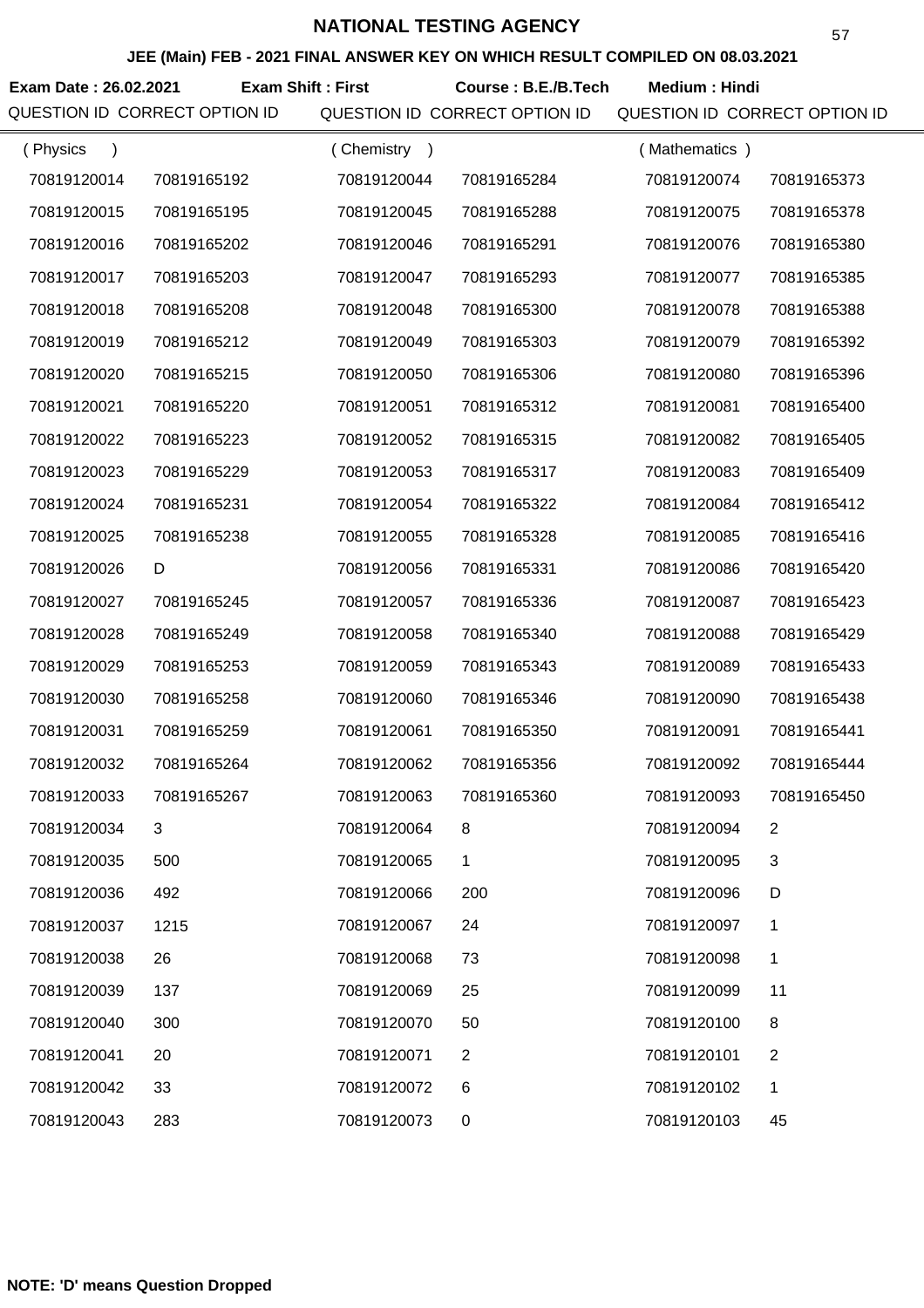**JEE (Main) FEB - 2021 FINAL ANSWER KEY ON WHICH RESULT COMPILED ON 08.03.2021**

Exam Date : 26.02.2021 Exam Shift : First Course : B.E./B.Tech Medium : Kannada

| (Physics<br>$\lambda$ |             | Chemistry<br>$\rightarrow$ |                | (Mathematics) |                |
|-----------------------|-------------|----------------------------|----------------|---------------|----------------|
| 70819120374           | 70819166272 | 70819120404                | 70819166364    | 70819120434   | 70819166453    |
| 70819120375           | 70819166275 | 70819120405                | 70819166368    | 70819120435   | 70819166458    |
| 70819120376           | 70819166282 | 70819120406                | 70819166371    | 70819120436   | 70819166460    |
| 70819120377           | 70819166283 | 70819120407                | 70819166373    | 70819120437   | 70819166465    |
| 70819120378           | 70819166288 | 70819120408                | 70819166380    | 70819120438   | 70819166468    |
| 70819120379           | 70819166292 | 70819120409                | 70819166383    | 70819120439   | 70819166472    |
| 70819120380           | 70819166295 | 70819120410                | 70819166386    | 70819120440   | 70819166476    |
| 70819120381           | 70819166300 | 70819120411                | 70819166392    | 70819120441   | 70819166480    |
| 70819120382           | 70819166303 | 70819120412                | 70819166395    | 70819120442   | 70819166485    |
| 70819120383           | 70819166309 | 70819120413                | 70819166397    | 70819120443   | 70819166489    |
| 70819120384           | 70819166311 | 70819120414                | 70819166402    | 70819120444   | 70819166492    |
| 70819120385           | 70819166318 | 70819120415                | 70819166408    | 70819120445   | 70819166496    |
| 70819120386           | D           | 70819120416                | 70819166411    | 70819120446   | 70819166500    |
| 70819120387           | 70819166325 | 70819120417                | 70819166416    | 70819120447   | 70819166503    |
| 70819120388           | 70819166329 | 70819120418                | 70819166420    | 70819120448   | 70819166509    |
| 70819120389           | 70819166333 | 70819120419                | 70819166423    | 70819120449   | 70819166513    |
| 70819120390           | 70819166338 | 70819120420                | 70819166426    | 70819120450   | 70819166518    |
| 70819120391           | 70819166339 | 70819120421                | 70819166430    | 70819120451   | 70819166521    |
| 70819120392           | 70819166344 | 70819120422                | 70819166436    | 70819120452   | 70819166524    |
| 70819120393           | 70819166347 | 70819120423                | 70819166440    | 70819120453   | 70819166530    |
| 70819120394           | 3           | 70819120424                |                | 70819120454   |                |
| 70819120395           | 500         | 70819120425                | 1              | 70819120455   | 3              |
| 70819120396           | 492         | 70819120426                | 200            | 70819120456   | D              |
| 70819120397           | 1215        | 70819120427                | 24             | 70819120457   | 1              |
| 70819120398           | 26          | 70819120428                | 73             | 70819120458   | 1              |
| 70819120399           | 137         | 70819120429                | 25             | 70819120459   | 11             |
| 70819120400           | 300         | 70819120430                | 50             | 70819120460   | 8              |
| 70819120401           | 20          | 70819120431                | $\overline{c}$ | 70819120461   | $\overline{c}$ |
| 70819120402           | 33          | 70819120432                | 6              | 70819120462   | 1              |
| 70819120403           | 283         | 70819120433                | 0              | 70819120463   | 45             |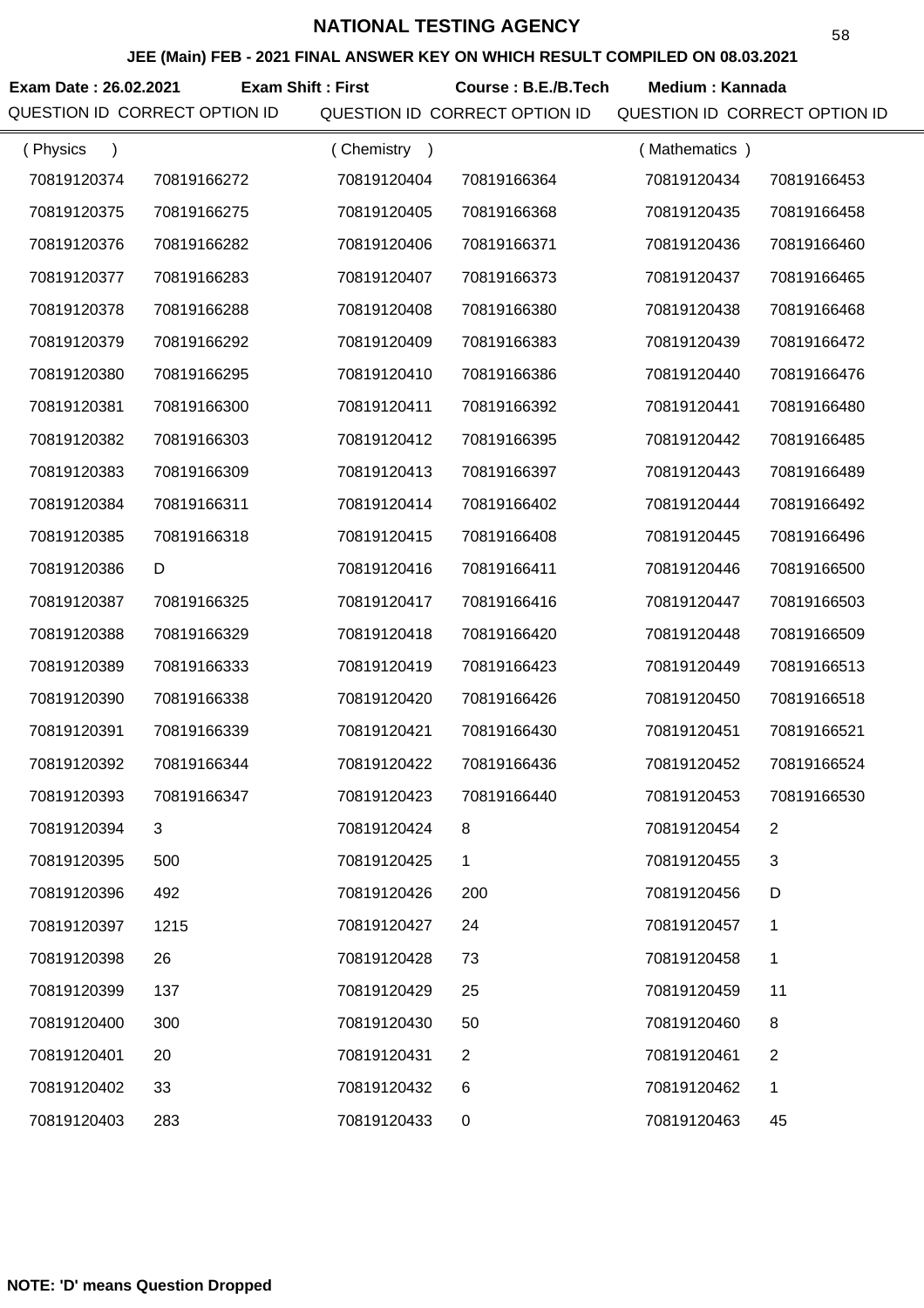**JEE (Main) FEB - 2021 FINAL ANSWER KEY ON WHICH RESULT COMPILED ON 08.03.2021**

**Exam Date : 26.02.2021 Course : B.E./B.Tech Medium : Malayalam Exam Shift : First**

| (Physics<br>$\lambda$ |             | Chemistry<br>$\rightarrow$ |                | (Mathematics) |                |
|-----------------------|-------------|----------------------------|----------------|---------------|----------------|
| 70819120554           | 70819166812 | 70819120584                | 70819166904    | 70819120614   | 70819166993    |
| 70819120555           | 70819166815 | 70819120585                | 70819166908    | 70819120615   | 70819166998    |
| 70819120556           | 70819166822 | 70819120586                | 70819166911    | 70819120616   | 70819167000    |
| 70819120557           | 70819166823 | 70819120587                | 70819166913    | 70819120617   | 70819167005    |
| 70819120558           | 70819166828 | 70819120588                | 70819166920    | 70819120618   | 70819167008    |
| 70819120559           | 70819166832 | 70819120589                | 70819166923    | 70819120619   | 70819167012    |
| 70819120560           | 70819166835 | 70819120590                | 70819166926    | 70819120620   | 70819167016    |
| 70819120561           | 70819166840 | 70819120591                | 70819166932    | 70819120621   | 70819167020    |
| 70819120562           | 70819166843 | 70819120592                | 70819166935    | 70819120622   | 70819167025    |
| 70819120563           | 70819166849 | 70819120593                | 70819166937    | 70819120623   | 70819167029    |
| 70819120564           | 70819166851 | 70819120594                | 70819166942    | 70819120624   | 70819167032    |
| 70819120565           | 70819166858 | 70819120595                | 70819166948    | 70819120625   | 70819167036    |
| 70819120566           | D           | 70819120596                | 70819166951    | 70819120626   | 70819167040    |
| 70819120567           | 70819166865 | 70819120597                | 70819166956    | 70819120627   | 70819167043    |
| 70819120568           | 70819166869 | 70819120598                | 70819166960    | 70819120628   | 70819167049    |
| 70819120569           | 70819166873 | 70819120599                | 70819166963    | 70819120629   | 70819167053    |
| 70819120570           | 70819166878 | 70819120600                | 70819166966    | 70819120630   | 70819167058    |
| 70819120571           | 70819166879 | 70819120601                | 70819166970    | 70819120631   | 70819167061    |
| 70819120572           | 70819166884 | 70819120602                | 70819166976    | 70819120632   | 70819167064    |
| 70819120573           | 70819166887 | 70819120603                | 70819166980    | 70819120633   | 70819167070    |
| 70819120574           | 3           | 70819120604                | 8              | 70819120634   | 2              |
| 70819120575           | 500         | 70819120605                | 1              | 70819120635   | 3              |
| 70819120576           | 492         | 70819120606                | 200            | 70819120636   | D              |
| 70819120577           | 1215        | 70819120607                | 24             | 70819120637   | 1              |
| 70819120578           | 26          | 70819120608                | 73             | 70819120638   | 1              |
| 70819120579           | 137         | 70819120609                | 25             | 70819120639   | 11             |
| 70819120580           | 300         | 70819120610                | 50             | 70819120640   | 8              |
| 70819120581           | 20          | 70819120611                | $\overline{c}$ | 70819120641   | $\overline{c}$ |
| 70819120582           | 33          | 70819120612                | 6              | 70819120642   | 1              |
| 70819120583           | 283         | 70819120613                | 0              | 70819120643   | 45             |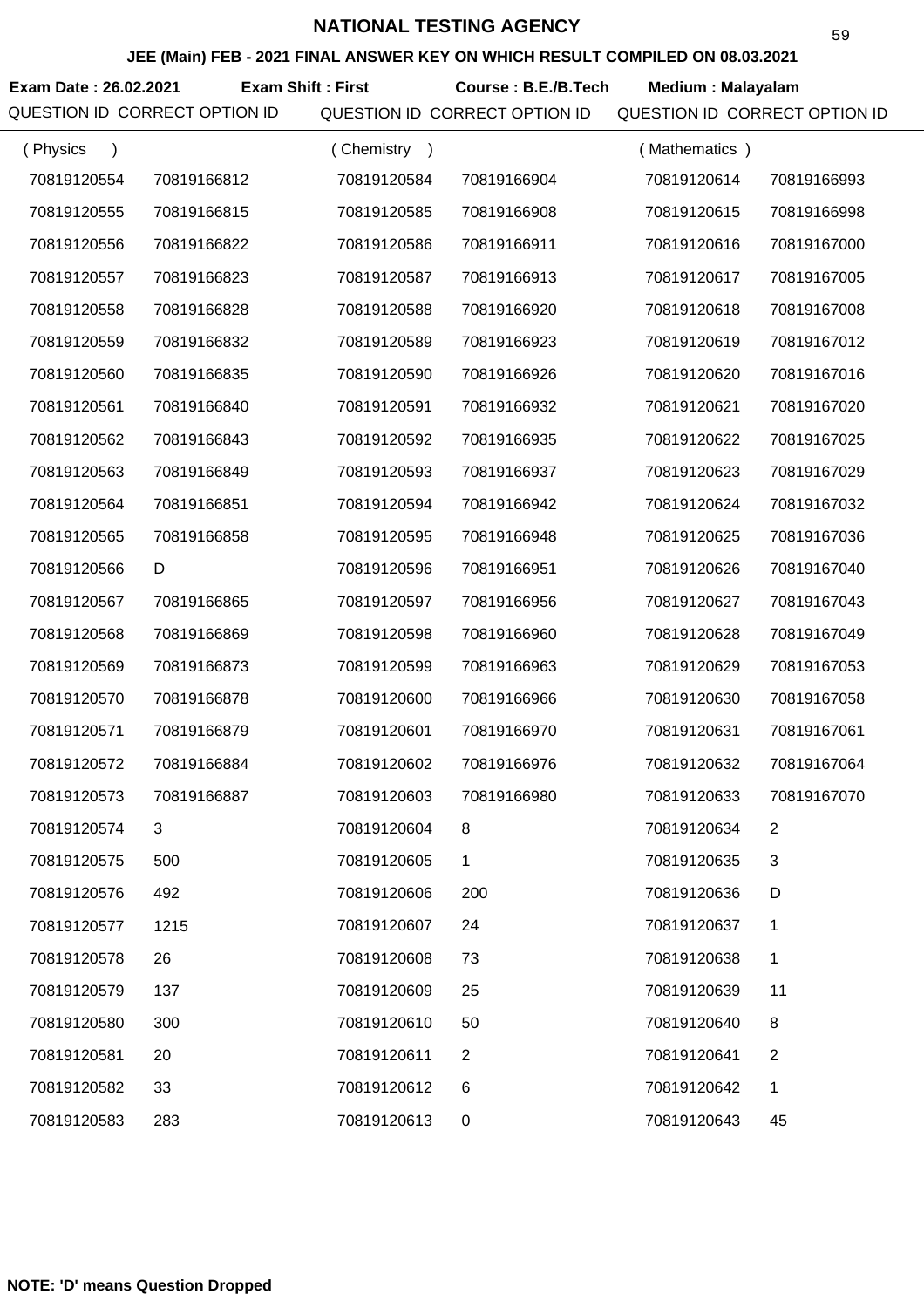**JEE (Main) FEB - 2021 FINAL ANSWER KEY ON WHICH RESULT COMPILED ON 08.03.2021**

**Exam Date : 26.02.2021 Course : B.E./B.Tech Medium : Marathi Exam Shift : First**

| (Physics<br>$\mathcal{E}$ |             | Chemistry<br>$\rightarrow$ |             | (Mathematics) |                |
|---------------------------|-------------|----------------------------|-------------|---------------|----------------|
| 70819120464               | 70819166542 | 70819120494                | 70819166634 | 70819120524   | 70819166723    |
| 70819120465               | 70819166545 | 70819120495                | 70819166638 | 70819120525   | 70819166728    |
| 70819120466               | 70819166552 | 70819120496                | 70819166641 | 70819120526   | 70819166730    |
| 70819120467               | 70819166553 | 70819120497                | 70819166643 | 70819120527   | 70819166735    |
| 70819120468               | 70819166558 | 70819120498                | 70819166650 | 70819120528   | 70819166738    |
| 70819120469               | 70819166562 | 70819120499                | 70819166653 | 70819120529   | 70819166742    |
| 70819120470               | 70819166565 | 70819120500                | 70819166656 | 70819120530   | 70819166746    |
| 70819120471               | 70819166570 | 70819120501                | 70819166662 | 70819120531   | 70819166750    |
| 70819120472               | 70819166573 | 70819120502                | 70819166665 | 70819120532   | 70819166755    |
| 70819120473               | 70819166579 | 70819120503                | 70819166667 | 70819120533   | 70819166759    |
| 70819120474               | 70819166581 | 70819120504                | 70819166672 | 70819120534   | 70819166762    |
| 70819120475               | 70819166588 | 70819120505                | 70819166678 | 70819120535   | 70819166766    |
| 70819120476               | D           | 70819120506                | 70819166681 | 70819120536   | 70819166770    |
| 70819120477               | 70819166595 | 70819120507                | 70819166686 | 70819120537   | 70819166773    |
| 70819120478               | 70819166599 | 70819120508                | 70819166690 | 70819120538   | 70819166779    |
| 70819120479               | 70819166603 | 70819120509                | 70819166693 | 70819120539   | 70819166783    |
| 70819120480               | 70819166608 | 70819120510                | 70819166696 | 70819120540   | 70819166788    |
| 70819120481               | 70819166609 | 70819120511                | 70819166700 | 70819120541   | 70819166791    |
| 70819120482               | 70819166614 | 70819120512                | 70819166706 | 70819120542   | 70819166794    |
| 70819120483               | 70819166617 | 70819120513                | 70819166710 | 70819120543   | 70819166800    |
| 70819120484               |             | 70819120514                |             | 70819120544   | 2              |
| 70819120485               | 500         | 70819120515                | 1.          | 70819120545   | 3              |
| 70819120486               | 492         | 70819120516                | 200         | 70819120546   | D              |
| 70819120487               | 1215        | 70819120517                | 24          | 70819120547   | 1              |
| 70819120488               | 26          | 70819120518                | 73          | 70819120548   | 1              |
| 70819120489               | 137         | 70819120519                | 25          | 70819120549   | 11             |
| 70819120490               | 300         | 70819120520                | 50          | 70819120550   | 8              |
| 70819120491               | 20          | 70819120521                | 2           | 70819120551   | $\overline{2}$ |
| 70819120492               | 33          | 70819120522                | 6           | 70819120552   | 1              |
| 70819120493               | 283         | 70819120523                | 0           | 70819120553   | 45             |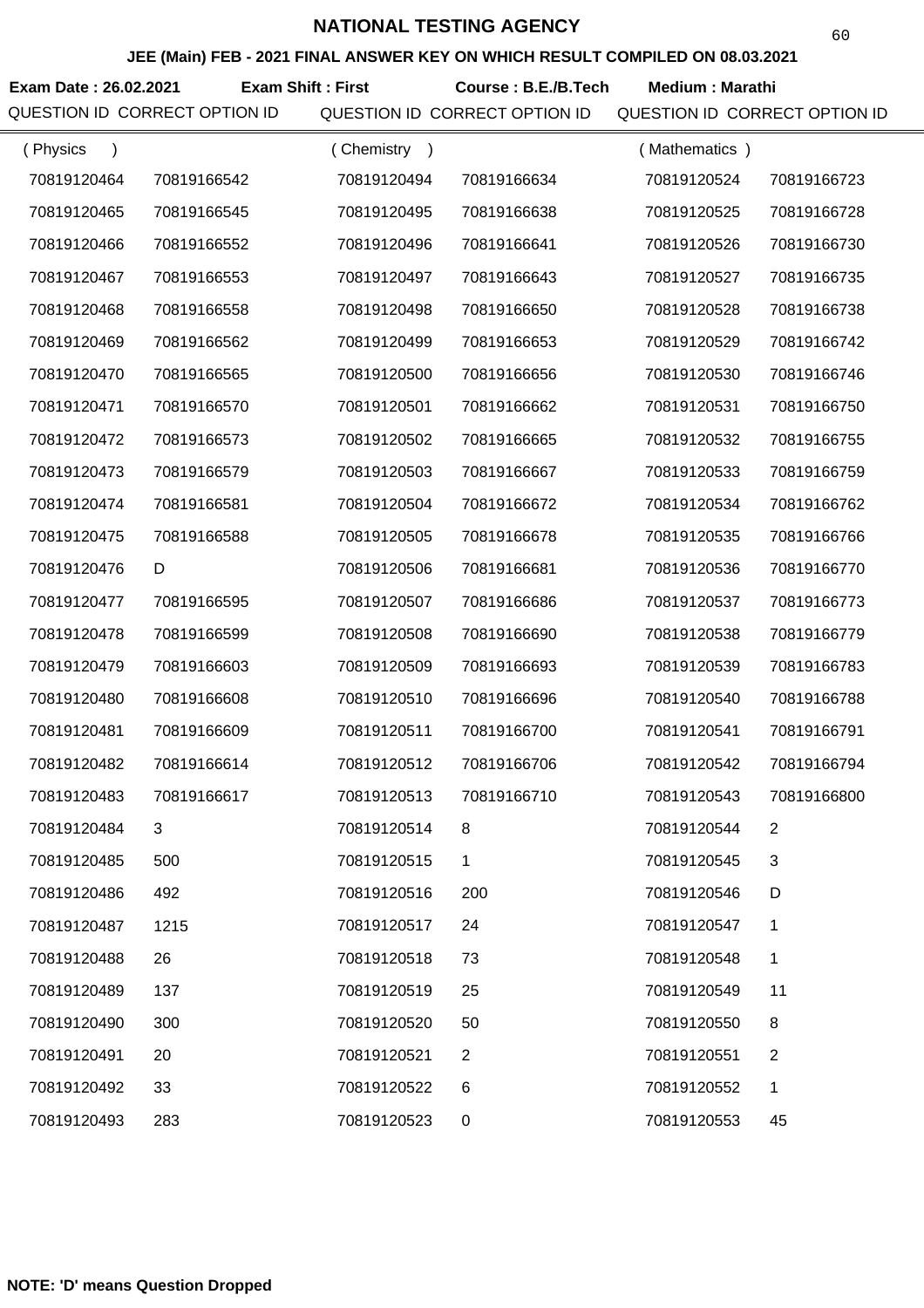**JEE (Main) FEB - 2021 FINAL ANSWER KEY ON WHICH RESULT COMPILED ON 08.03.2021**

**Exam Date : 26.02.2021 Course : B.E./B.Tech Medium : Odia Exam Shift : First**

| (Physics<br>$\mathcal{E}$ |             | (Chemistry<br>$\rightarrow$ |                | (Mathematics) |             |
|---------------------------|-------------|-----------------------------|----------------|---------------|-------------|
| 70819120644               | 70819167082 | 70819120674                 | 70819167174    | 70819120704   | 70819167263 |
| 70819120645               | 70819167085 | 70819120675                 | 70819167178    | 70819120705   | 70819167268 |
| 70819120646               | 70819167092 | 70819120676                 | 70819167181    | 70819120706   | 70819167270 |
| 70819120647               | 70819167093 | 70819120677                 | 70819167183    | 70819120707   | 70819167275 |
| 70819120648               | 70819167098 | 70819120678                 | 70819167190    | 70819120708   | 70819167278 |
| 70819120649               | 70819167102 | 70819120679                 | 70819167193    | 70819120709   | 70819167282 |
| 70819120650               | 70819167105 | 70819120680                 | 70819167196    | 70819120710   | 70819167286 |
| 70819120651               | 70819167110 | 70819120681                 | 70819167202    | 70819120711   | 70819167290 |
| 70819120652               | 70819167113 | 70819120682                 | 70819167205    | 70819120712   | 70819167295 |
| 70819120653               | 70819167119 | 70819120683                 | 70819167207    | 70819120713   | 70819167299 |
| 70819120654               | 70819167121 | 70819120684                 | 70819167212    | 70819120714   | 70819167302 |
| 70819120655               | 70819167128 | 70819120685                 | 70819167218    | 70819120715   | 70819167306 |
| 70819120656               | D           | 70819120686                 | 70819167221    | 70819120716   | 70819167310 |
| 70819120657               | 70819167135 | 70819120687                 | 70819167226    | 70819120717   | 70819167313 |
| 70819120658               | 70819167139 | 70819120688                 | 70819167230    | 70819120718   | 70819167319 |
| 70819120659               | 70819167143 | 70819120689                 | 70819167233    | 70819120719   | 70819167323 |
| 70819120660               | 70819167148 | 70819120690                 | 70819167236    | 70819120720   | 70819167328 |
| 70819120661               | 70819167149 | 70819120691                 | 70819167240    | 70819120721   | 70819167331 |
| 70819120662               | 70819167154 | 70819120692                 | 70819167246    | 70819120722   | 70819167334 |
| 70819120663               | 70819167157 | 70819120693                 | 70819167250    | 70819120723   | 70819167340 |
| 70819120664               |             | 70819120694                 | 8              | 70819120724   | 2           |
| 70819120665               | 500         | 70819120695                 | 1              | 70819120725   | 3           |
| 70819120666               | 492         | 70819120696                 | 200            | 70819120726   | D           |
| 70819120667               | 1215        | 70819120697                 | 24             | 70819120727   | 1           |
| 70819120668               | 26          | 70819120698                 | 73             | 70819120728   | 1           |
| 70819120669               | 137         | 70819120699                 | 25             | 70819120729   | 11          |
| 70819120670               | 300         | 70819120700                 | 50             | 70819120730   | 8           |
| 70819120671               | 20          | 70819120701                 | $\overline{2}$ | 70819120731   | 2           |
| 70819120672               | 33          | 70819120702                 | 6              | 70819120732   | 1           |
| 70819120673               | 283         | 70819120703                 | 0              | 70819120733   | 45          |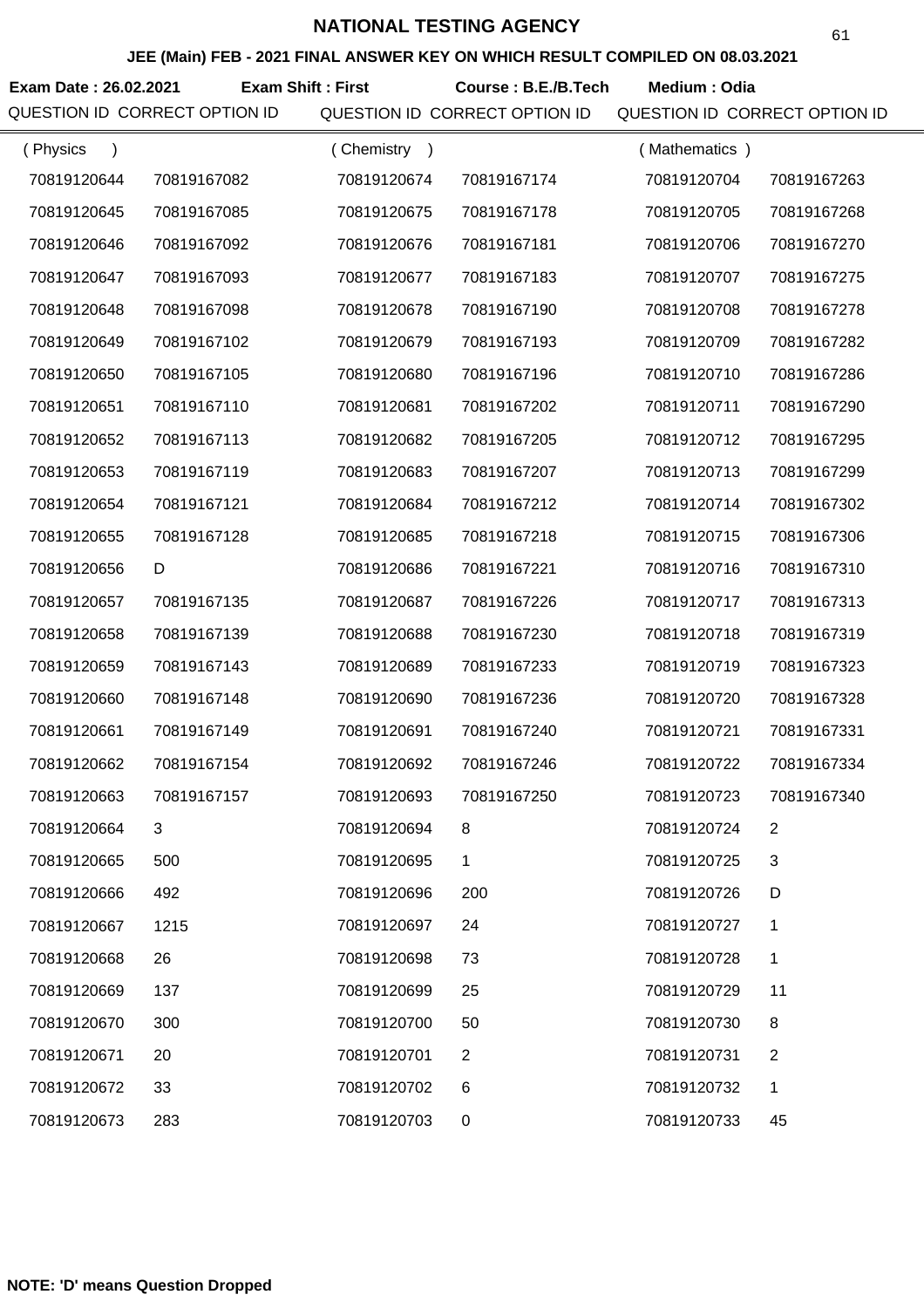**JEE (Main) FEB - 2021 FINAL ANSWER KEY ON WHICH RESULT COMPILED ON 08.03.2021**

**Exam Date : 26.02.2021 Course : B.E./B.Tech Medium : Punjabi Exam Shift : First**

| (Physics    |             | (Chemistry<br>$\rightarrow$ |             | (Mathematics) |             |
|-------------|-------------|-----------------------------|-------------|---------------|-------------|
| 70819120734 | 70819167352 | 70819120764                 | 70819167444 | 70819120794   | 70819167533 |
| 70819120735 | 70819167355 | 70819120765                 | 70819167448 | 70819120795   | 70819167538 |
| 70819120736 | 70819167362 | 70819120766                 | 70819167451 | 70819120796   | 70819167540 |
| 70819120737 | 70819167363 | 70819120767                 | 70819167453 | 70819120797   | 70819167545 |
| 70819120738 | 70819167368 | 70819120768                 | 70819167460 | 70819120798   | 70819167548 |
| 70819120739 | 70819167372 | 70819120769                 | 70819167463 | 70819120799   | 70819167552 |
| 70819120740 | 70819167375 | 70819120770                 | 70819167466 | 70819120800   | 70819167556 |
| 70819120741 | 70819167380 | 70819120771                 | 70819167472 | 70819120801   | 70819167560 |
| 70819120742 | 70819167383 | 70819120772                 | 70819167475 | 70819120802   | 70819167565 |
| 70819120743 | 70819167389 | 70819120773                 | 70819167477 | 70819120803   | 70819167569 |
| 70819120744 | 70819167391 | 70819120774                 | 70819167482 | 70819120804   | 70819167572 |
| 70819120745 | 70819167398 | 70819120775                 | 70819167488 | 70819120805   | 70819167576 |
| 70819120746 | D           | 70819120776                 | 70819167491 | 70819120806   | 70819167580 |
| 70819120747 | 70819167405 | 70819120777                 | 70819167496 | 70819120807   | 70819167583 |
| 70819120748 | 70819167409 | 70819120778                 | 70819167500 | 70819120808   | 70819167589 |
| 70819120749 | 70819167413 | 70819120779                 | 70819167503 | 70819120809   | 70819167593 |
| 70819120750 | 70819167418 | 70819120780                 | 70819167506 | 70819120810   | 70819167598 |
| 70819120751 | 70819167419 | 70819120781                 | 70819167510 | 70819120811   | 70819167601 |
| 70819120752 | 70819167424 | 70819120782                 | 70819167516 | 70819120812   | 70819167604 |
| 70819120753 | 70819167427 | 70819120783                 | 70819167520 | 70819120813   | 70819167610 |
| 70819120754 |             | 70819120784                 | 8           | 70819120814   | 2           |
| 70819120755 | 500         | 70819120785                 | 1           | 70819120815   | 3           |
| 70819120756 | 492         | 70819120786                 | 200         | 70819120816   | D           |
| 70819120757 | 1215        | 70819120787                 | 24          | 70819120817   | 1           |
| 70819120758 | 26          | 70819120788                 | 73          | 70819120818   | 1           |
| 70819120759 | 137         | 70819120789                 | 25          | 70819120819   | 11          |
| 70819120760 | 300         | 70819120790                 | 50          | 70819120820   | 8           |
| 70819120761 | 20          | 70819120791                 | 2           | 70819120821   | 2           |
| 70819120762 | 33          | 70819120792                 | 6           | 70819120822   | 1           |
| 70819120763 | 283         | 70819120793                 | 0           | 70819120823   | 45          |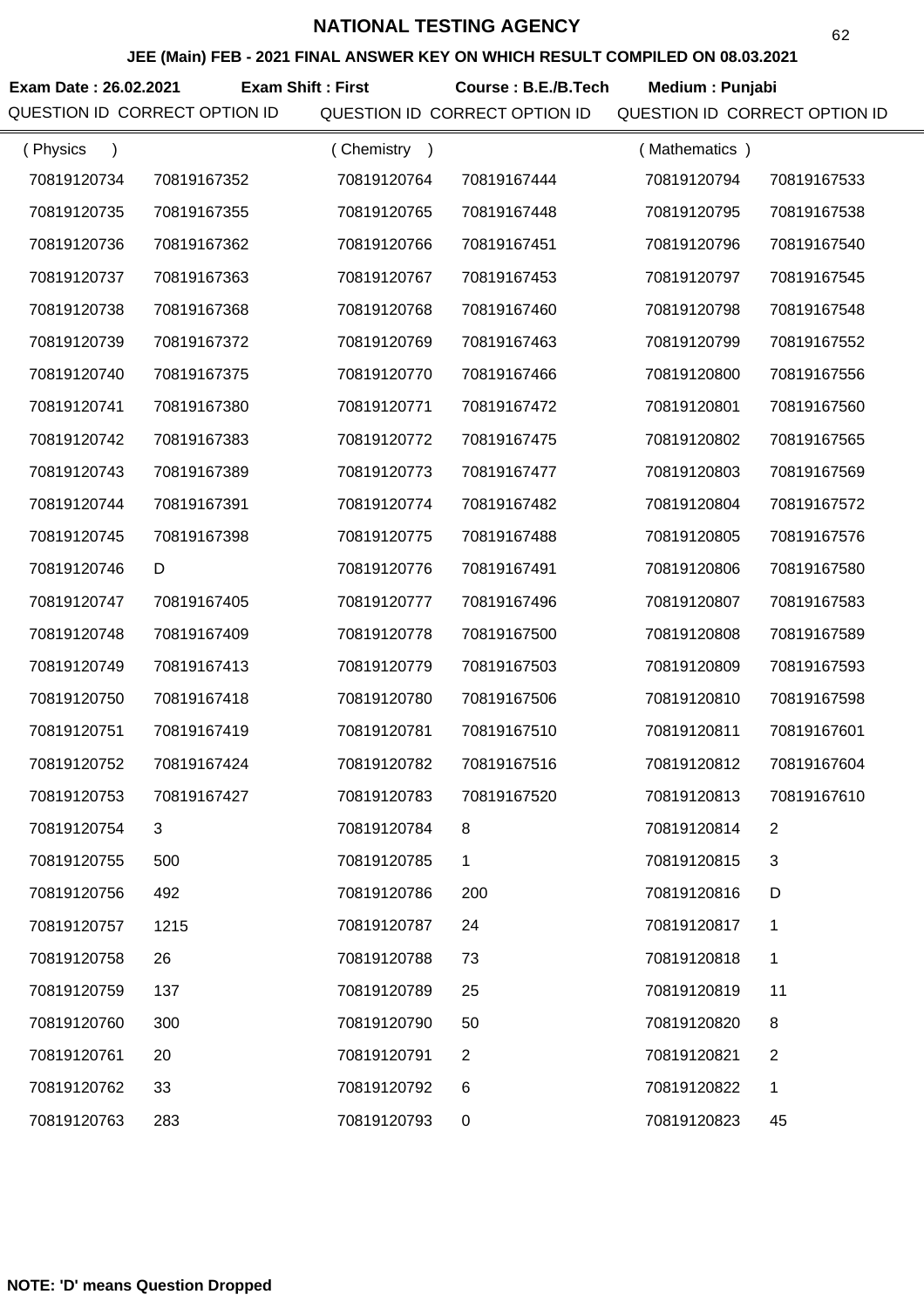**JEE (Main) FEB - 2021 FINAL ANSWER KEY ON WHICH RESULT COMPILED ON 08.03.2021**

**Exam Date : 26.02.2021 Course : B.E./B.Tech Medium : Tamil Exam Shift : First**

| (Physics    |             | (Chemistry<br>$\rightarrow$ |                | (Mathematics) |                |
|-------------|-------------|-----------------------------|----------------|---------------|----------------|
| 70819120824 | 70819167622 | 70819120854                 | 70819167714    | 70819120884   | 70819167803    |
| 70819120825 | 70819167625 | 70819120855                 | 70819167718    | 70819120885   | 70819167808    |
| 70819120826 | 70819167632 | 70819120856                 | 70819167721    | 70819120886   | 70819167810    |
| 70819120827 | 70819167633 | 70819120857                 | 70819167723    | 70819120887   | 70819167815    |
| 70819120828 | 70819167638 | 70819120858                 | 70819167730    | 70819120888   | 70819167818    |
| 70819120829 | 70819167642 | 70819120859                 | 70819167733    | 70819120889   | 70819167822    |
| 70819120830 | 70819167645 | 70819120860                 | 70819167736    | 70819120890   | 70819167826    |
| 70819120831 | 70819167650 | 70819120861                 | 70819167742    | 70819120891   | 70819167830    |
| 70819120832 | 70819167653 | 70819120862                 | 70819167745    | 70819120892   | 70819167835    |
| 70819120833 | 70819167659 | 70819120863                 | 70819167747    | 70819120893   | 70819167839    |
| 70819120834 | 70819167661 | 70819120864                 | 70819167752    | 70819120894   | 70819167842    |
| 70819120835 | 70819167668 | 70819120865                 | 70819167758    | 70819120895   | 70819167846    |
| 70819120836 | D           | 70819120866                 | 70819167761    | 70819120896   | 70819167850    |
| 70819120837 | 70819167675 | 70819120867                 | 70819167766    | 70819120897   | 70819167853    |
| 70819120838 | 70819167679 | 70819120868                 | 70819167770    | 70819120898   | 70819167859    |
| 70819120839 | 70819167683 | 70819120869                 | 70819167773    | 70819120899   | 70819167863    |
| 70819120840 | 70819167688 | 70819120870                 | 70819167776    | 70819120900   | 70819167868    |
| 70819120841 | 70819167689 | 70819120871                 | 70819167780    | 70819120901   | 70819167871    |
| 70819120842 | 70819167694 | 70819120872                 | 70819167786    | 70819120902   | 70819167874    |
| 70819120843 | 70819167697 | 70819120873                 | 70819167790    | 70819120903   | 70819167880    |
| 70819120844 | 3           | 70819120874                 |                | 70819120904   | 2              |
| 70819120845 | 500         | 70819120875                 | 1              | 70819120905   | 3              |
| 70819120846 | 492         | 70819120876                 | 200            | 70819120906   | D              |
| 70819120847 | 1215        | 70819120877                 | 24             | 70819120907   | 1              |
| 70819120848 | 26          | 70819120878                 | 73             | 70819120908   | 1              |
| 70819120849 | 137         | 70819120879                 | 25             | 70819120909   | 11             |
| 70819120850 | 300         | 70819120880                 | 50             | 70819120910   | 8              |
| 70819120851 | 20          | 70819120881                 | $\overline{2}$ | 70819120911   | $\overline{2}$ |
| 70819120852 | 33          | 70819120882                 | 6              | 70819120912   | 1              |
| 70819120853 | 283         | 70819120883                 | 0              | 70819120913   | 45             |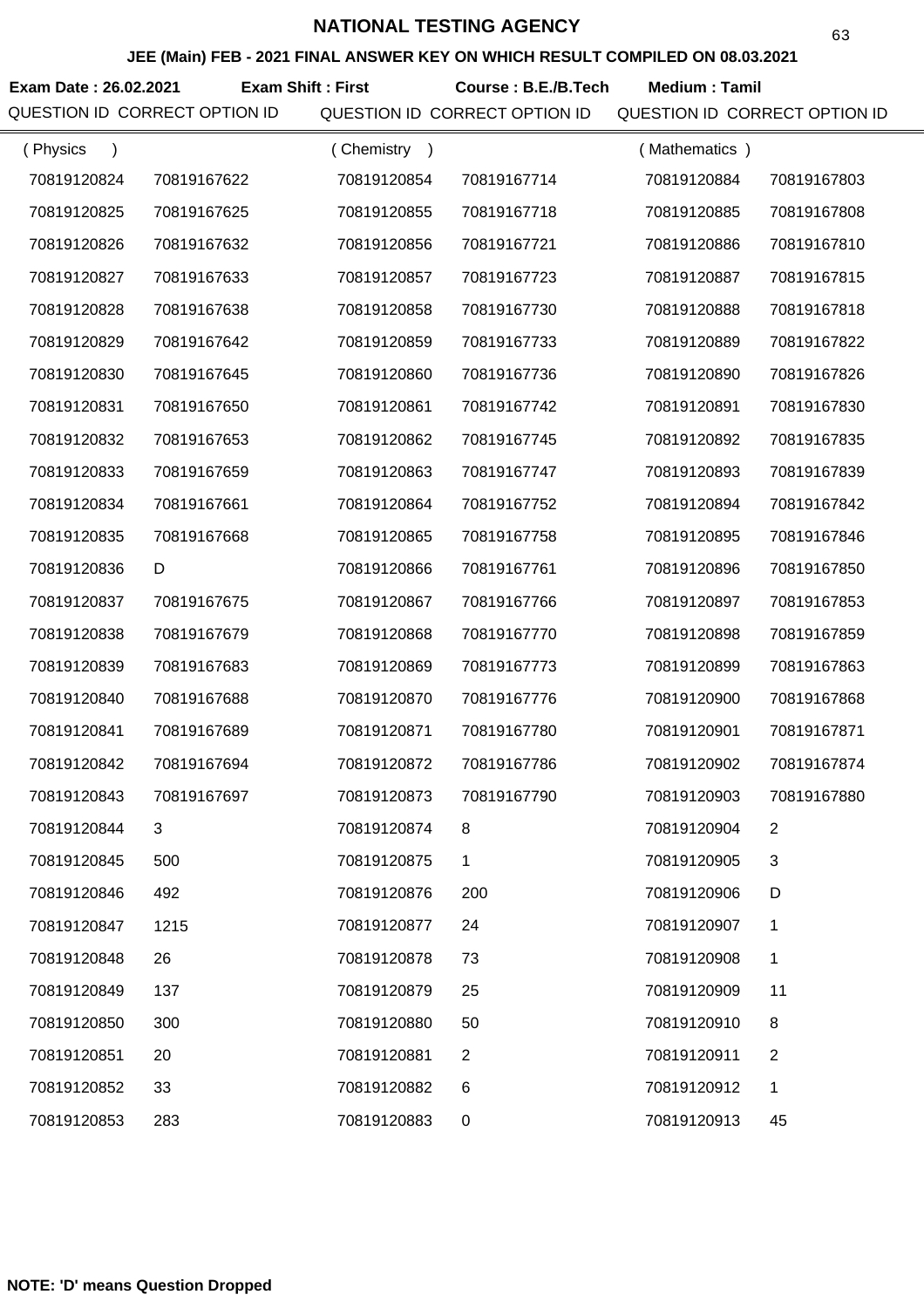**JEE (Main) FEB - 2021 FINAL ANSWER KEY ON WHICH RESULT COMPILED ON 08.03.2021**

**Exam Date : 26.02.2021 Course : B.E./B.Tech Medium : Telugu Exam Shift : First**

| (Physics    |             | Chemistry<br>$\rightarrow$ |                | (Mathematics) |                |
|-------------|-------------|----------------------------|----------------|---------------|----------------|
| 70819120914 | 70819167892 | 70819120944                | 70819167984    | 70819120974   | 70819168073    |
| 70819120915 | 70819167895 | 70819120945                | 70819167988    | 70819120975   | 70819168078    |
| 70819120916 | 70819167902 | 70819120946                | 70819167991    | 70819120976   | 70819168080    |
| 70819120917 | 70819167903 | 70819120947                | 70819167993    | 70819120977   | 70819168085    |
| 70819120918 | 70819167908 | 70819120948                | 70819168000    | 70819120978   | 70819168088    |
| 70819120919 | 70819167912 | 70819120949                | 70819168003    | 70819120979   | 70819168092    |
| 70819120920 | 70819167915 | 70819120950                | 70819168006    | 70819120980   | 70819168096    |
| 70819120921 | 70819167920 | 70819120951                | 70819168012    | 70819120981   | 70819168100    |
| 70819120922 | 70819167923 | 70819120952                | 70819168015    | 70819120982   | 70819168105    |
| 70819120923 | 70819167929 | 70819120953                | 70819168017    | 70819120983   | 70819168109    |
| 70819120924 | 70819167931 | 70819120954                | 70819168022    | 70819120984   | 70819168112    |
| 70819120925 | 70819167938 | 70819120955                | 70819168028    | 70819120985   | 70819168116    |
| 70819120926 | D           | 70819120956                | 70819168031    | 70819120986   | 70819168120    |
| 70819120927 | 70819167945 | 70819120957                | 70819168036    | 70819120987   | 70819168123    |
| 70819120928 | 70819167949 | 70819120958                | 70819168040    | 70819120988   | 70819168129    |
| 70819120929 | 70819167953 | 70819120959                | 70819168043    | 70819120989   | 70819168133    |
| 70819120930 | 70819167958 | 70819120960                | 70819168046    | 70819120990   | 70819168138    |
| 70819120931 | 70819167959 | 70819120961                | 70819168050    | 70819120991   | 70819168141    |
| 70819120932 | 70819167964 | 70819120962                | 70819168056    | 70819120992   | 70819168144    |
| 70819120933 | 70819167967 | 70819120963                | 70819168060    | 70819120993   | 70819168150    |
| 70819120934 |             | 70819120964                |                | 70819120994   |                |
| 70819120935 | 500         | 70819120965                | 1              | 70819120995   | 3              |
| 70819120936 | 492         | 70819120966                | 200            | 70819120996   | D              |
| 70819120937 | 1215        | 70819120967                | 24             | 70819120997   | 1              |
| 70819120938 | 26          | 70819120968                | 73             | 70819120998   | 1              |
| 70819120939 | 137         | 70819120969                | 25             | 70819120999   | 11             |
| 70819120940 | 300         | 70819120970                | 50             | 70819121000   | 8              |
| 70819120941 | 20          | 70819120971                | $\overline{c}$ | 70819121001   | $\overline{c}$ |
| 70819120942 | 33          | 70819120972                | 6              | 70819121002   | 1              |
| 70819120943 | 283         | 70819120973                | 0              | 70819121003   | 45             |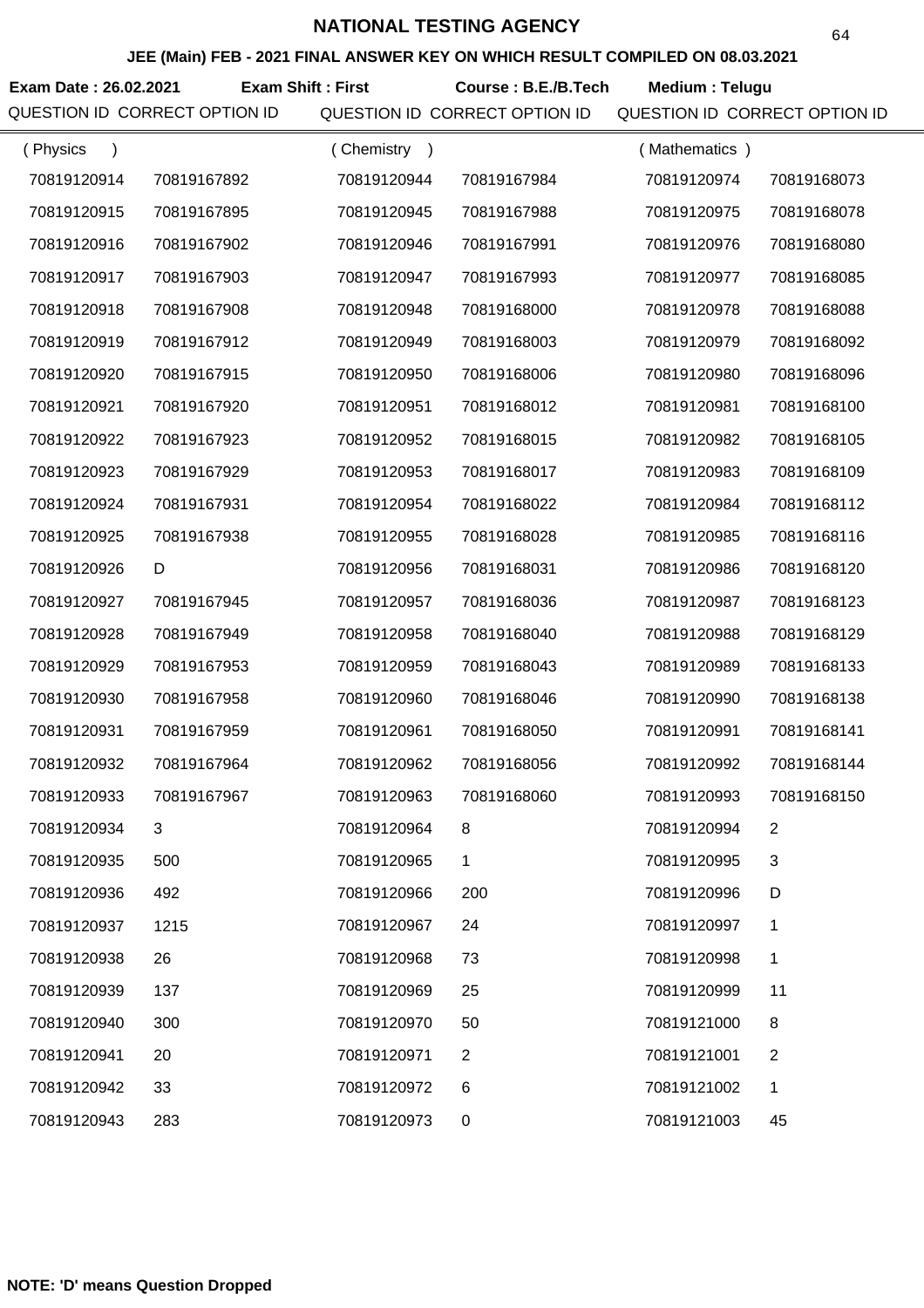**JEE (Main) FEB - 2021 FINAL ANSWER KEY ON WHICH RESULT COMPILED ON 08.03.2021**

**Exam Date : 26.02.2021 Course : B.E./B.Tech Medium : Urdu Exam Shift : First**

| (Physics<br>$\mathcal{L}$ |             | Chemistry<br>$\rightarrow$ |             | (Mathematics) |              |
|---------------------------|-------------|----------------------------|-------------|---------------|--------------|
| 70819121004               | 70819168162 | 70819121034                | 70819168254 | 70819121064   | 70819168343  |
| 70819121005               | 70819168165 | 70819121035                | 70819168258 | 70819121065   | 70819168348  |
| 70819121006               | 70819168172 | 70819121036                | 70819168261 | 70819121066   | 70819168350  |
| 70819121007               | 70819168173 | 70819121037                | 70819168263 | 70819121067   | 70819168355  |
| 70819121008               | 70819168178 | 70819121038                | 70819168270 | 70819121068   | 70819168358  |
| 70819121009               | 70819168182 | 70819121039                | 70819168273 | 70819121069   | 70819168362  |
| 70819121010               | 70819168185 | 70819121040                | 70819168276 | 70819121070   | 70819168366  |
| 70819121011               | 70819168190 | 70819121041                | 70819168282 | 70819121071   | 70819168370  |
| 70819121012               | 70819168193 | 70819121042                | 70819168285 | 70819121072   | 70819168375  |
| 70819121013               | 70819168199 | 70819121043                | 70819168287 | 70819121073   | 70819168379  |
| 70819121014               | 70819168201 | 70819121044                | 70819168292 | 70819121074   | 70819168382  |
| 70819121015               | 70819168208 | 70819121045                | 70819168298 | 70819121075   | 70819168386  |
| 70819121016               | D           | 70819121046                | 70819168301 | 70819121076   | 70819168390  |
| 70819121017               | 70819168215 | 70819121047                | 70819168306 | 70819121077   | 70819168393  |
| 70819121018               | 70819168219 | 70819121048                | 70819168310 | 70819121078   | 70819168399  |
| 70819121019               | 70819168223 | 70819121049                | 70819168313 | 70819121079   | 70819168403  |
| 70819121020               | 70819168228 | 70819121050                | 70819168316 | 70819121080   | 70819168408  |
| 70819121021               | 70819168229 | 70819121051                | 70819168320 | 70819121081   | 70819168411  |
| 70819121022               | 70819168234 | 70819121052                | 70819168326 | 70819121082   | 70819168414  |
| 70819121023               | 70819168237 | 70819121053                | 70819168330 | 70819121083   | 70819168420  |
| 70819121024               |             | 70819121054                |             | 70819121084   | 2            |
| 70819121025               | 500         | 70819121055                | 1           | 70819121085   | 3            |
| 70819121026               | 492         | 70819121056                | 200         | 70819121086   | D            |
| 70819121027               | 1215        | 70819121057                | 24          | 70819121087   | 1            |
| 70819121028               | 26          | 70819121058                | 73          | 70819121088   | $\mathbf{1}$ |
| 70819121029               | 137         | 70819121059                | 25          | 70819121089   | 11           |
| 70819121030               | 300         | 70819121060                | 50          | 70819121090   | 8            |
| 70819121031               | 20          | 70819121061                | 2           | 70819121091   | 2            |
| 70819121032               | 33          | 70819121062                | 6           | 70819121092   | 1            |
| 70819121033               | 283         | 70819121063                | $\mathbf 0$ | 70819121093   | 45           |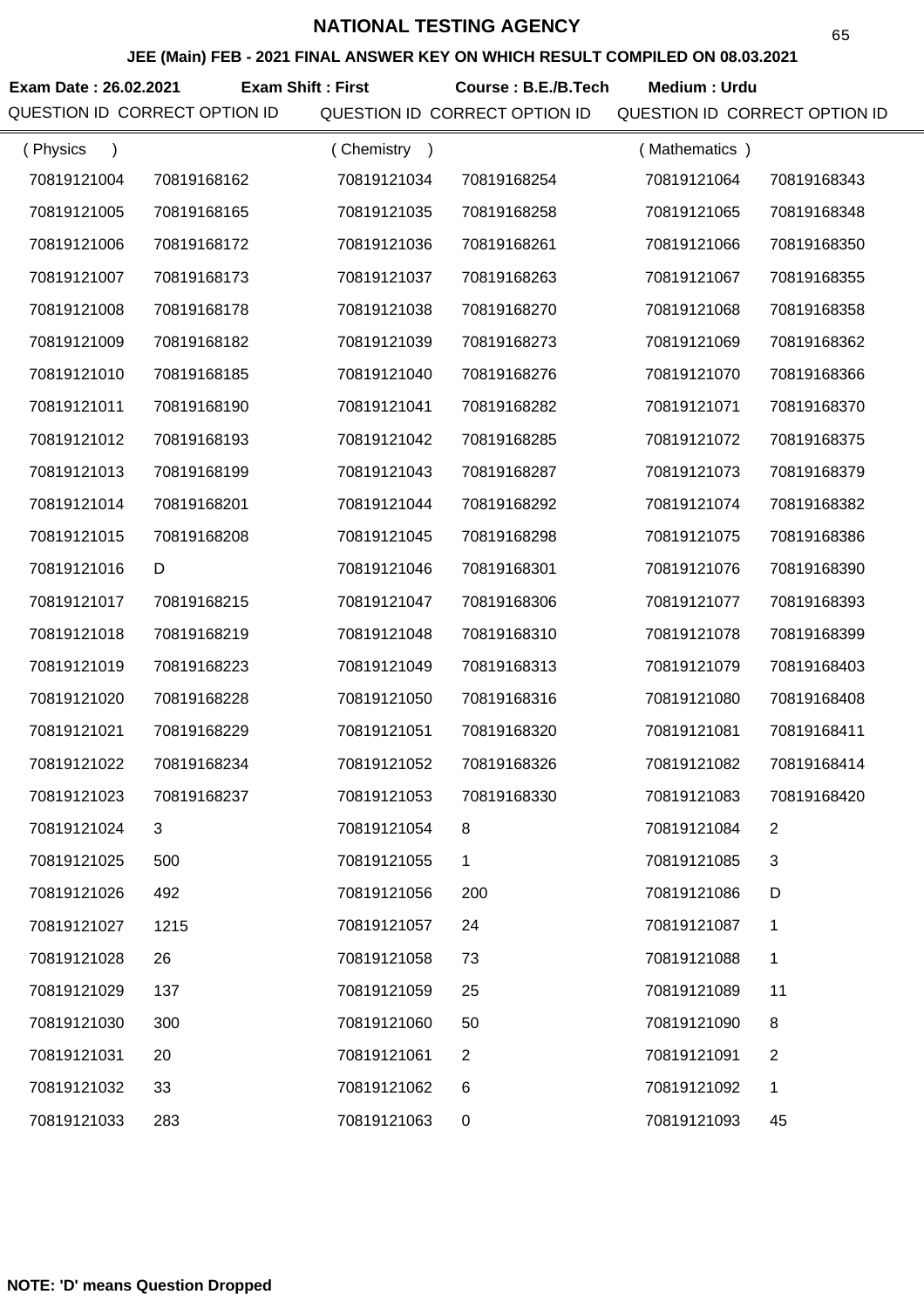**JEE (Main) FEB - 2021 FINAL ANSWER KEY ON WHICH RESULT COMPILED ON 08.03.2021**

**Exam Date : 26.02.2021 Exam Shift : Second Course : B.E./B.Tech Medium : Assamese** QUESTION ID CORRECT OPTION ID QUESTION ID CORRECT OPTION ID QUESTION ID CORRECT OPTION ID

| (Physics<br>$\mathcal{E}$ |              | Chemistry<br>$\rightarrow$ |                | (Mathematics) |                |
|---------------------------|--------------|----------------------------|----------------|---------------|----------------|
| 70819121274               | 70819168973  | 70819121304                | 70819169064    | 70819121334   | 70819169154    |
| 70819121275               | 70819168975  | 70819121305                | 70819169065    | 70819121335   | 70819169158    |
| 70819121276               | 70819168979  | 70819121306                | 70819169072    | 70819121336   | 70819169160    |
| 70819121277               | 70819168984  | 70819121307                | 70819169074    | 70819121337   | 70819169165    |
| 70819121278               | 70819168990  | 70819121308                | 70819169080    | 70819121338   | 70819169168    |
| 70819121279               | 70819168993  | 70819121309                | 70819169081    | 70819121339   | 70819169174    |
| 70819121280               | 70819168995  | 70819121310                | 70819169085    | 70819121340   | 70819169175    |
| 70819121281               | 70819169001  | 70819121311                | 70819169090    | 70819121341   | 70819169180    |
| 70819121282               | 70819169005  | 70819121312                | 70819169093    | 70819121342   | 70819169184    |
| 70819121283               | 70819169010  | 70819121313                | 70819169097    | 70819121343   | 70819169190    |
| 70819121284               | 70819169013  | 70819121314                | 70819169103    | 70819121344   | 70819169192    |
| 70819121285               | 70819169016  | 70819121315                | 70819169105    | 70819121345   | 70819169197    |
| 70819121286               | 70819169021  | 70819121316                | 70819169111    | 70819121346   | 70819169199    |
| 70819121287               | 70819169024  | 70819121317                | 70819169114    | 70819121347   | 70819169205    |
| 70819121288               | 70819169030  | 70819121318                | 70819169118    | 70819121348   | 70819169210    |
| 70819121289               | 70819169033  | 70819121319                | 70819169121    | 70819121349   | 70819169212    |
| 70819121290               | 70819169036  | 70819121320                | 70819169127    | 70819121350   | 70819169216    |
| 70819121291               | 70819169040  | 70819121321                | 70819169129    | 70819121351   | 70819169221    |
| 70819121292               | 70819169044  | 70819121322                | 70819169134    | 70819121352   | 70819169225    |
| 70819121293               | 70819169048  | 70819121323                | 70819169137    | 70819121353   | 70819169229    |
| 70819121294               | 9            | 70819121324                | 13             | 70819121354   |                |
| 70819121295               | 7            | 70819121325                | 1              | 70819121355   | 48             |
| 70819121296               | 60           | 70819121326                | 1              | 70819121356   | 9              |
| 70819121297               | 1            | 70819121327                | 309            | 70819121357   | $\overline{2}$ |
| 70819121298               | 9            | 70819121328                | $\overline{2}$ | 70819121358   | 4              |
| 70819121299               | 4            | 70819121329                | $\overline{7}$ | 70819121359   | 4              |
| 70819121300               | 25           | 70819121330                | 147            | 70819121360   | 324            |
| 70819121301               | 150          | 70819121331                | 14             | 70819121361   | 1000           |
| 70819121302               | $\mathbf{3}$ | 70819121332                | 6              | 70819121362   | 10             |
| 70819121303               | 243          | 70819121333                | 3              | 70819121363   | 3              |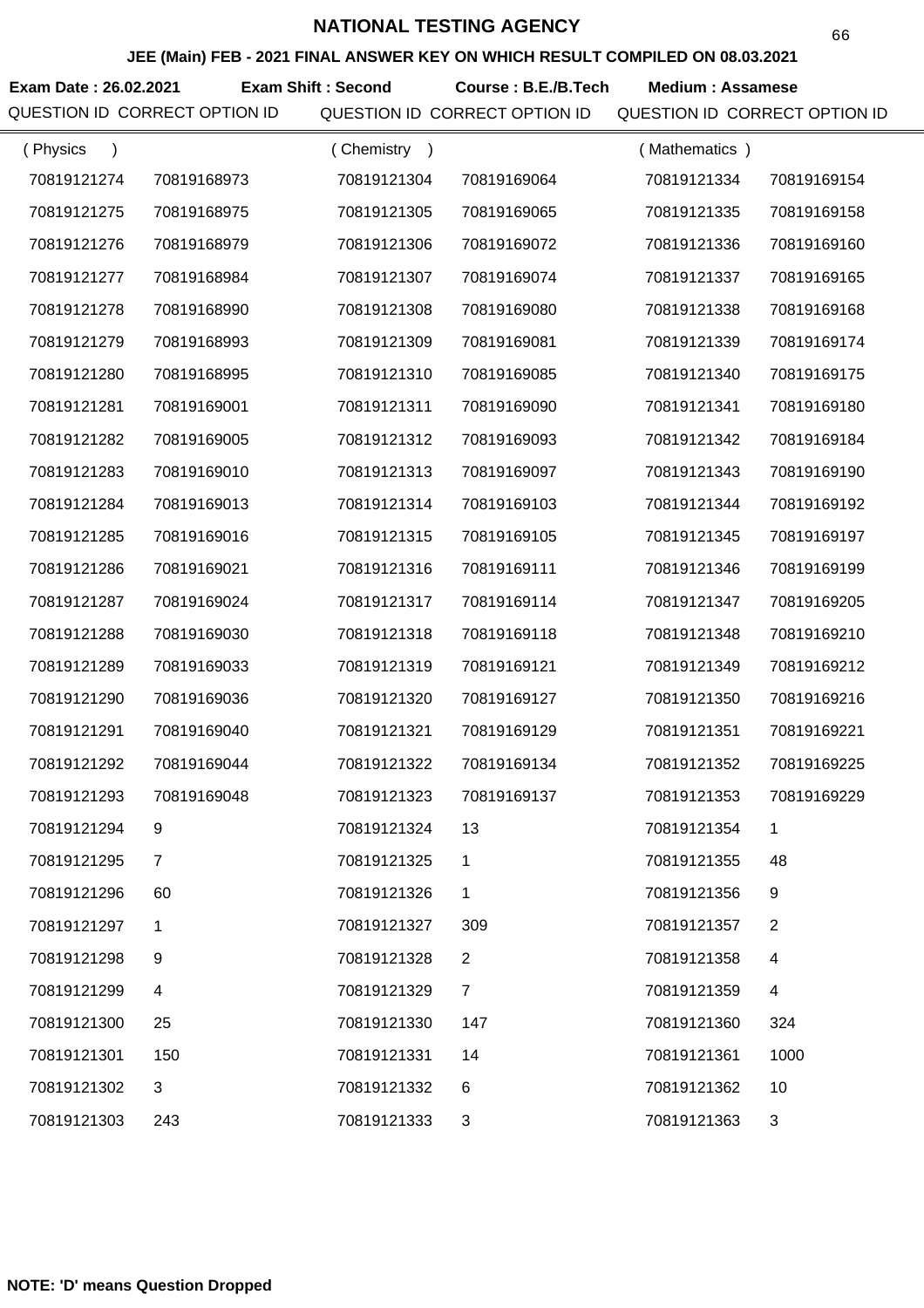**JEE (Main) FEB - 2021 FINAL ANSWER KEY ON WHICH RESULT COMPILED ON 08.03.2021**

**Exam Date : 26.02.2021 Course : B.E./B.Tech Medium : Bengali Exam Shift : Second**

| (Physics<br>$\lambda$ |             | (Chemistry<br>$\rightarrow$ |                | (Mathematics) |                |
|-----------------------|-------------|-----------------------------|----------------|---------------|----------------|
| 70819121364           | 70819169243 | 70819121394                 | 70819169334    | 70819121424   | 70819169424    |
| 70819121365           | 70819169245 | 70819121395                 | 70819169335    | 70819121425   | 70819169428    |
| 70819121366           | 70819169249 | 70819121396                 | 70819169342    | 70819121426   | 70819169430    |
| 70819121367           | 70819169254 | 70819121397                 | 70819169344    | 70819121427   | 70819169435    |
| 70819121368           | 70819169260 | 70819121398                 | 70819169350    | 70819121428   | 70819169438    |
| 70819121369           | 70819169263 | 70819121399                 | 70819169351    | 70819121429   | 70819169444    |
| 70819121370           | 70819169265 | 70819121400                 | 70819169355    | 70819121430   | 70819169445    |
| 70819121371           | 70819169271 | 70819121401                 | 70819169360    | 70819121431   | 70819169450    |
| 70819121372           | 70819169275 | 70819121402                 | 70819169363    | 70819121432   | 70819169454    |
| 70819121373           | 70819169280 | 70819121403                 | 70819169367    | 70819121433   | 70819169460    |
| 70819121374           | 70819169283 | 70819121404                 | 70819169373    | 70819121434   | 70819169462    |
| 70819121375           | 70819169286 | 70819121405                 | 70819169375    | 70819121435   | 70819169467    |
| 70819121376           | 70819169291 | 70819121406                 | 70819169381    | 70819121436   | 70819169469    |
| 70819121377           | 70819169294 | 70819121407                 | 70819169384    | 70819121437   | 70819169475    |
| 70819121378           | 70819169300 | 70819121408                 | 70819169388    | 70819121438   | 70819169480    |
| 70819121379           | 70819169303 | 70819121409                 | 70819169391    | 70819121439   | 70819169482    |
| 70819121380           | 70819169306 | 70819121410                 | 70819169397    | 70819121440   | 70819169486    |
| 70819121381           | 70819169310 | 70819121411                 | 70819169399    | 70819121441   | 70819169491    |
| 70819121382           | 70819169314 | 70819121412                 | 70819169404    | 70819121442   | 70819169495    |
| 70819121383           | 70819169318 | 70819121413                 | 70819169407    | 70819121443   | 70819169499    |
| 70819121384           |             | 70819121414                 | 13             | 70819121444   |                |
| 70819121385           | 7           | 70819121415                 | 1              | 70819121445   | 48             |
| 70819121386           | 60          | 70819121416                 | 1              | 70819121446   | 9              |
| 70819121387           | 1           | 70819121417                 | 309            | 70819121447   | $\overline{2}$ |
| 70819121388           | 9           | 70819121418                 | $\overline{2}$ | 70819121448   | 4              |
| 70819121389           | 4           | 70819121419                 | $\overline{7}$ | 70819121449   | 4              |
| 70819121390           | 25          | 70819121420                 | 147            | 70819121450   | 324            |
| 70819121391           | 150         | 70819121421                 | 14             | 70819121451   | 1000           |
| 70819121392           | 3           | 70819121422                 | 6              | 70819121452   | 10             |
| 70819121393           | 243         | 70819121423                 | 3              | 70819121453   | 3              |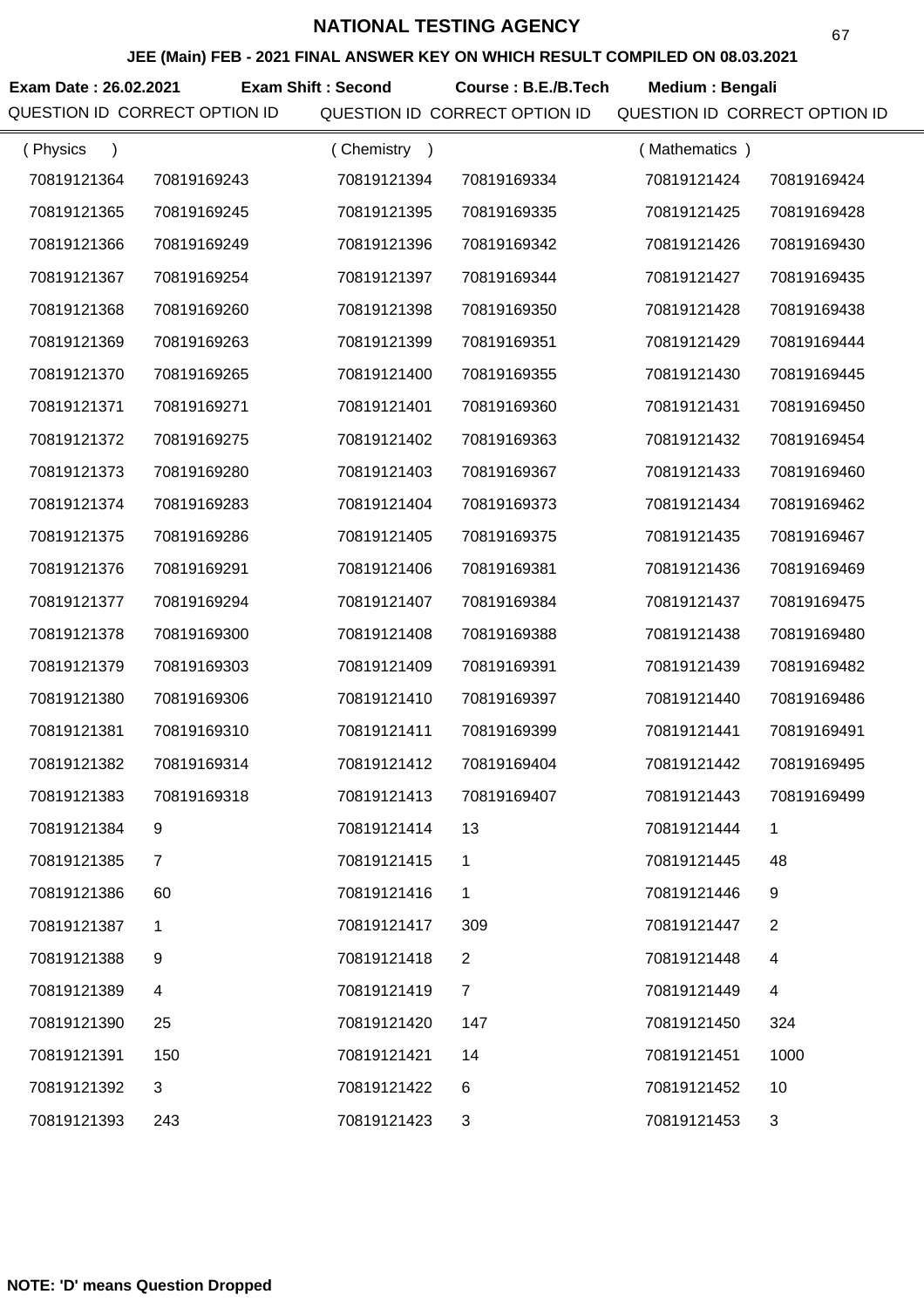**JEE (Main) FEB - 2021 FINAL ANSWER KEY ON WHICH RESULT COMPILED ON 08.03.2021**

**Exam Date : 26.02.2021 Course : B.E./B.Tech Medium : English Exam Shift : Second**

| (Physics    |             | (Chemistry)<br>$\rightarrow$ |                | (Mathematics) |                |
|-------------|-------------|------------------------------|----------------|---------------|----------------|
| 70819121094 | 70819168433 | 70819121124                  | 70819168524    | 70819121154   | 70819168614    |
| 70819121095 | 70819168435 | 70819121125                  | 70819168525    | 70819121155   | 70819168618    |
| 70819121096 | 70819168439 | 70819121126                  | 70819168532    | 70819121156   | 70819168620    |
| 70819121097 | 70819168444 | 70819121127                  | 70819168534    | 70819121157   | 70819168625    |
| 70819121098 | 70819168450 | 70819121128                  | 70819168540    | 70819121158   | 70819168628    |
| 70819121099 | 70819168453 | 70819121129                  | 70819168541    | 70819121159   | 70819168634    |
| 70819121100 | 70819168455 | 70819121130                  | 70819168545    | 70819121160   | 70819168635    |
| 70819121101 | 70819168461 | 70819121131                  | 70819168550    | 70819121161   | 70819168640    |
| 70819121102 | 70819168465 | 70819121132                  | 70819168553    | 70819121162   | 70819168644    |
| 70819121103 | 70819168470 | 70819121133                  | 70819168557    | 70819121163   | 70819168650    |
| 70819121104 | 70819168473 | 70819121134                  | 70819168563    | 70819121164   | 70819168652    |
| 70819121105 | 70819168476 | 70819121135                  | 70819168565    | 70819121165   | 70819168657    |
| 70819121106 | 70819168481 | 70819121136                  | 70819168571    | 70819121166   | 70819168659    |
| 70819121107 | 70819168484 | 70819121137                  | 70819168574    | 70819121167   | 70819168665    |
| 70819121108 | 70819168490 | 70819121138                  | 70819168578    | 70819121168   | 70819168670    |
| 70819121109 | 70819168493 | 70819121139                  | 70819168581    | 70819121169   | 70819168672    |
| 70819121110 | 70819168496 | 70819121140                  | 70819168587    | 70819121170   | 70819168676    |
| 70819121111 | 70819168500 | 70819121141                  | 70819168589    | 70819121171   | 70819168681    |
| 70819121112 | 70819168504 | 70819121142                  | 70819168594    | 70819121172   | 70819168685    |
| 70819121113 | 70819168508 | 70819121143                  | 70819168597    | 70819121173   | 70819168689    |
| 70819121114 | 9           | 70819121144                  | 13             | 70819121174   |                |
| 70819121115 | 7           | 70819121145                  | 1              | 70819121175   | 48             |
| 70819121116 | 60          | 70819121146                  | 1              | 70819121176   | 9              |
| 70819121117 | 1           | 70819121147                  | 309            | 70819121177   | $\overline{2}$ |
| 70819121118 | 9           | 70819121148                  | 2              | 70819121178   | 4              |
| 70819121119 | 4           | 70819121149                  | $\overline{7}$ | 70819121179   | 4              |
| 70819121120 | 25          | 70819121150                  | 147            | 70819121180   | 324            |
| 70819121121 | 150         | 70819121151                  | 14             | 70819121181   | 1000           |
| 70819121122 | 3           | 70819121152                  | 6              | 70819121182   | 10             |
| 70819121123 | 243         | 70819121153                  | 3              | 70819121183   | 3              |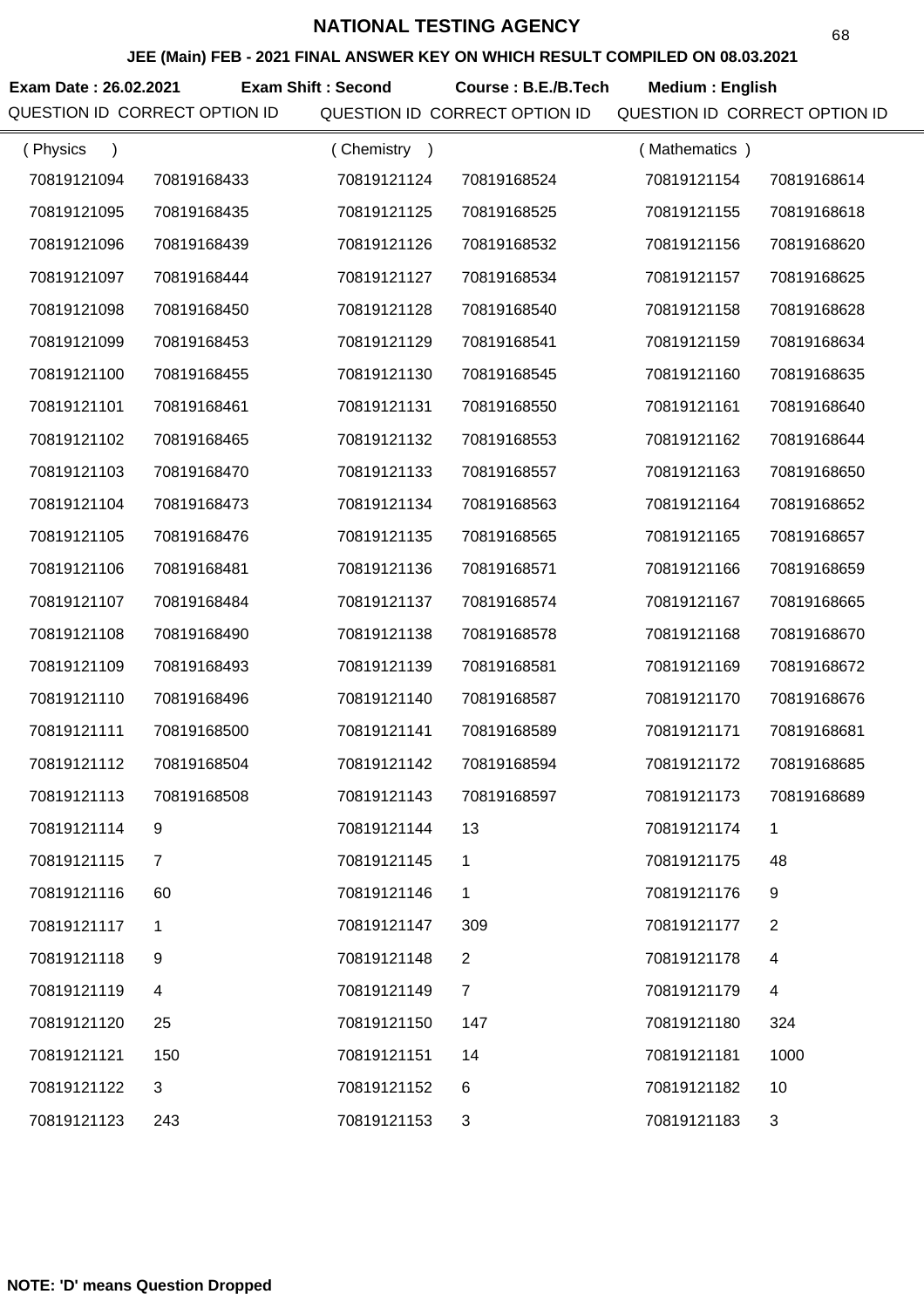**JEE (Main) FEB - 2021 FINAL ANSWER KEY ON WHICH RESULT COMPILED ON 08.03.2021**

**Exam Date : 26.02.2021 Exam Shift : Second Course : B.E./B.Tech Medium : Gujarati** 

QUESTION ID CORRECT OPTION ID QUESTION ID CORRECT OPTION ID QUESTION ID CORRECT OPTION ID

| (Physics<br>$\mathcal{E}$ |                | Chemistry<br>$\rightarrow$ |                | (Mathematics) |                |
|---------------------------|----------------|----------------------------|----------------|---------------|----------------|
| 70819121454               | 70819169513    | 70819121484                | 70819169604    | 70819121514   | 70819169694    |
| 70819121455               | 70819169515    | 70819121485                | 70819169605    | 70819121515   | 70819169698    |
| 70819121456               | 70819169519    | 70819121486                | 70819169612    | 70819121516   | 70819169700    |
| 70819121457               | 70819169524    | 70819121487                | 70819169614    | 70819121517   | 70819169705    |
| 70819121458               | 70819169530    | 70819121488                | 70819169620    | 70819121518   | 70819169708    |
| 70819121459               | 70819169533    | 70819121489                | 70819169621    | 70819121519   | 70819169714    |
| 70819121460               | 70819169535    | 70819121490                | 70819169625    | 70819121520   | 70819169715    |
| 70819121461               | 70819169541    | 70819121491                | 70819169630    | 70819121521   | 70819169720    |
| 70819121462               | 70819169545    | 70819121492                | 70819169633    | 70819121522   | 70819169724    |
| 70819121463               | 70819169550    | 70819121493                | 70819169637    | 70819121523   | 70819169730    |
| 70819121464               | 70819169553    | 70819121494                | 70819169643    | 70819121524   | 70819169732    |
| 70819121465               | 70819169556    | 70819121495                | 70819169645    | 70819121525   | 70819169737    |
| 70819121466               | 70819169561    | 70819121496                | 70819169651    | 70819121526   | 70819169739    |
| 70819121467               | 70819169564    | 70819121497                | 70819169654    | 70819121527   | 70819169745    |
| 70819121468               | 70819169570    | 70819121498                | 70819169658    | 70819121528   | 70819169750    |
| 70819121469               | 70819169573    | 70819121499                | 70819169661    | 70819121529   | 70819169752    |
| 70819121470               | 70819169576    | 70819121500                | 70819169667    | 70819121530   | 70819169756    |
| 70819121471               | 70819169580    | 70819121501                | 70819169669    | 70819121531   | 70819169761    |
| 70819121472               | 70819169584    | 70819121502                | 70819169674    | 70819121532   | 70819169765    |
| 70819121473               | 70819169588    | 70819121503                | 70819169677    | 70819121533   | 70819169769    |
| 70819121474               |                | 70819121504                | 13             | 70819121534   | 1              |
| 70819121475               | 7              | 70819121505                | 1              | 70819121535   | 48             |
| 70819121476               | 60             | 70819121506                | 1              | 70819121536   | 9              |
| 70819121477               | 1              | 70819121507                | 309            | 70819121537   | $\overline{2}$ |
| 70819121478               | 9              | 70819121508                | 2              | 70819121538   | 4              |
| 70819121479               | $\overline{4}$ | 70819121509                | $\overline{7}$ | 70819121539   | 4              |
| 70819121480               | 25             | 70819121510                | 147            | 70819121540   | 324            |
| 70819121481               | 150            | 70819121511                | 14             | 70819121541   | 1000           |
| 70819121482               | 3              | 70819121512                | 6              | 70819121542   | 10             |
| 70819121483               | 243            | 70819121513                | 3              | 70819121543   | 3              |

69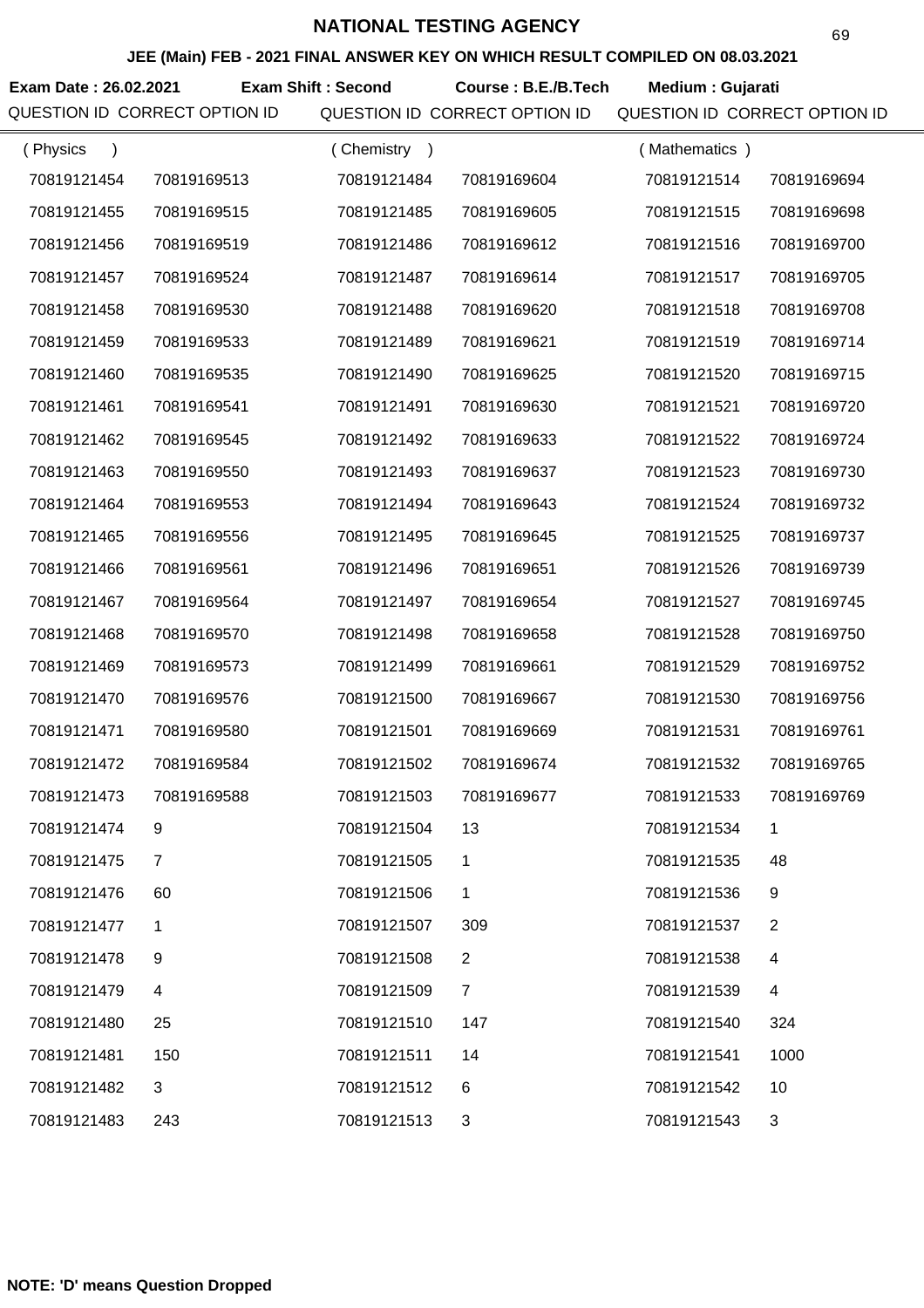**JEE (Main) FEB - 2021 FINAL ANSWER KEY ON WHICH RESULT COMPILED ON 08.03.2021**

**Exam Date : 26.02.2021 Exam Shift : Second Course : B.E./B.Tech Medium : Hindi** 

| (Physics    |             | (Chemistry<br>$\rightarrow$ |                | (Mathematics) |             |
|-------------|-------------|-----------------------------|----------------|---------------|-------------|
| 70819121184 | 70819168703 | 70819121214                 | 70819168794    | 70819121244   | 70819168884 |
| 70819121185 | 70819168705 | 70819121215                 | 70819168795    | 70819121245   | 70819168888 |
| 70819121186 | 70819168709 | 70819121216                 | 70819168802    | 70819121246   | 70819168890 |
| 70819121187 | 70819168714 | 70819121217                 | 70819168804    | 70819121247   | 70819168895 |
| 70819121188 | 70819168720 | 70819121218                 | 70819168810    | 70819121248   | 70819168898 |
| 70819121189 | 70819168723 | 70819121219                 | 70819168811    | 70819121249   | 70819168904 |
| 70819121190 | 70819168725 | 70819121220                 | 70819168815    | 70819121250   | 70819168905 |
| 70819121191 | 70819168731 | 70819121221                 | 70819168820    | 70819121251   | 70819168910 |
| 70819121192 | 70819168735 | 70819121222                 | 70819168823    | 70819121252   | 70819168914 |
| 70819121193 | 70819168740 | 70819121223                 | 70819168827    | 70819121253   | 70819168920 |
| 70819121194 | 70819168743 | 70819121224                 | 70819168833    | 70819121254   | 70819168922 |
| 70819121195 | 70819168746 | 70819121225                 | 70819168835    | 70819121255   | 70819168927 |
| 70819121196 | 70819168751 | 70819121226                 | 70819168841    | 70819121256   | 70819168929 |
| 70819121197 | 70819168754 | 70819121227                 | 70819168844    | 70819121257   | 70819168935 |
| 70819121198 | 70819168760 | 70819121228                 | 70819168848    | 70819121258   | 70819168940 |
| 70819121199 | 70819168763 | 70819121229                 | 70819168851    | 70819121259   | 70819168942 |
| 70819121200 | 70819168766 | 70819121230                 | 70819168857    | 70819121260   | 70819168946 |
| 70819121201 | 70819168770 | 70819121231                 | 70819168859    | 70819121261   | 70819168951 |
| 70819121202 | 70819168774 | 70819121232                 | 70819168864    | 70819121262   | 70819168955 |
| 70819121203 | 70819168778 | 70819121233                 | 70819168867    | 70819121263   | 70819168959 |
| 70819121204 | 9           | 70819121234                 | 13             | 70819121264   |             |
| 70819121205 | 7           | 70819121235                 | 1              | 70819121265   | 48          |
| 70819121206 | 60          | 70819121236                 | 1              | 70819121266   | 9           |
| 70819121207 | 1           | 70819121237                 | 309            | 70819121267   | 2           |
| 70819121208 | 9           | 70819121238                 | $\overline{2}$ | 70819121268   | 4           |
| 70819121209 | 4           | 70819121239                 | $\overline{7}$ | 70819121269   | 4           |
| 70819121210 | 25          | 70819121240                 | 147            | 70819121270   | 324         |
| 70819121211 | 150         | 70819121241                 | 14             | 70819121271   | 1000        |
| 70819121212 | 3           | 70819121242                 | 6              | 70819121272   | 10          |
| 70819121213 | 243         | 70819121243                 | 3              | 70819121273   | 3           |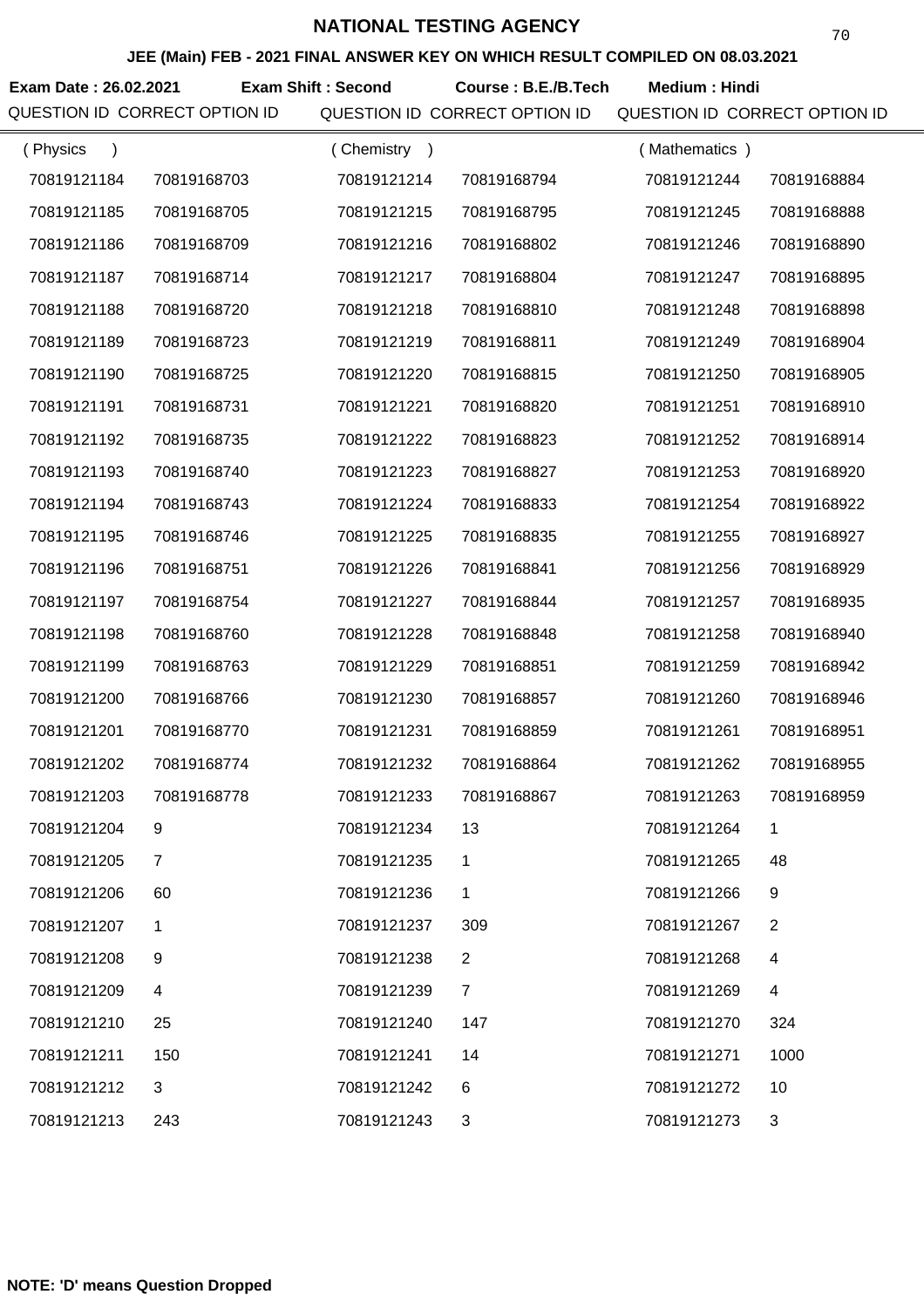**JEE (Main) FEB - 2021 FINAL ANSWER KEY ON WHICH RESULT COMPILED ON 08.03.2021**

Exam Date : 26.02.2021 Exam Shift : Second Course : B.E./B.Tech Medium : Kannada

| (Physics    |             | (Chemistry<br>$\rightarrow$ |                | (Mathematics) |                |
|-------------|-------------|-----------------------------|----------------|---------------|----------------|
| 70819121544 | 70819169783 | 70819121574                 | 70819169874    | 70819121604   | 70819169964    |
| 70819121545 | 70819169785 | 70819121575                 | 70819169875    | 70819121605   | 70819169968    |
| 70819121546 | 70819169789 | 70819121576                 | 70819169882    | 70819121606   | 70819169970    |
| 70819121547 | 70819169794 | 70819121577                 | 70819169884    | 70819121607   | 70819169975    |
| 70819121548 | 70819169800 | 70819121578                 | 70819169890    | 70819121608   | 70819169978    |
| 70819121549 | 70819169803 | 70819121579                 | 70819169891    | 70819121609   | 70819169984    |
| 70819121550 | 70819169805 | 70819121580                 | 70819169895    | 70819121610   | 70819169985    |
| 70819121551 | 70819169811 | 70819121581                 | 70819169900    | 70819121611   | 70819169990    |
| 70819121552 | 70819169815 | 70819121582                 | 70819169903    | 70819121612   | 70819169994    |
| 70819121553 | 70819169820 | 70819121583                 | 70819169907    | 70819121613   | 70819170000    |
| 70819121554 | 70819169823 | 70819121584                 | 70819169913    | 70819121614   | 70819170002    |
| 70819121555 | 70819169826 | 70819121585                 | 70819169915    | 70819121615   | 70819170007    |
| 70819121556 | 70819169831 | 70819121586                 | 70819169921    | 70819121616   | 70819170009    |
| 70819121557 | 70819169834 | 70819121587                 | 70819169924    | 70819121617   | 70819170015    |
| 70819121558 | 70819169840 | 70819121588                 | 70819169928    | 70819121618   | 70819170020    |
| 70819121559 | 70819169843 | 70819121589                 | 70819169931    | 70819121619   | 70819170022    |
| 70819121560 | 70819169846 | 70819121590                 | 70819169937    | 70819121620   | 70819170026    |
| 70819121561 | 70819169850 | 70819121591                 | 70819169939    | 70819121621   | 70819170031    |
| 70819121562 | 70819169854 | 70819121592                 | 70819169944    | 70819121622   | 70819170035    |
| 70819121563 | 70819169858 | 70819121593                 | 70819169947    | 70819121623   | 70819170039    |
| 70819121564 | 9           | 70819121594                 | 13             | 70819121624   | 1              |
| 70819121565 | 7           | 70819121595                 | 1              | 70819121625   | 48             |
| 70819121566 | 60          | 70819121596                 | 1              | 70819121626   | 9              |
| 70819121567 | 1           | 70819121597                 | 309            | 70819121627   | $\overline{2}$ |
| 70819121568 | 9           | 70819121598                 | 2              | 70819121628   | 4              |
| 70819121569 | 4           | 70819121599                 | $\overline{7}$ | 70819121629   | 4              |
| 70819121570 | 25          | 70819121600                 | 147            | 70819121630   | 324            |
| 70819121571 | 150         | 70819121601                 | 14             | 70819121631   | 1000           |
| 70819121572 | 3           | 70819121602                 | 6              | 70819121632   | 10             |
| 70819121573 | 243         | 70819121603                 | 3              | 70819121633   | $\mathfrak{S}$ |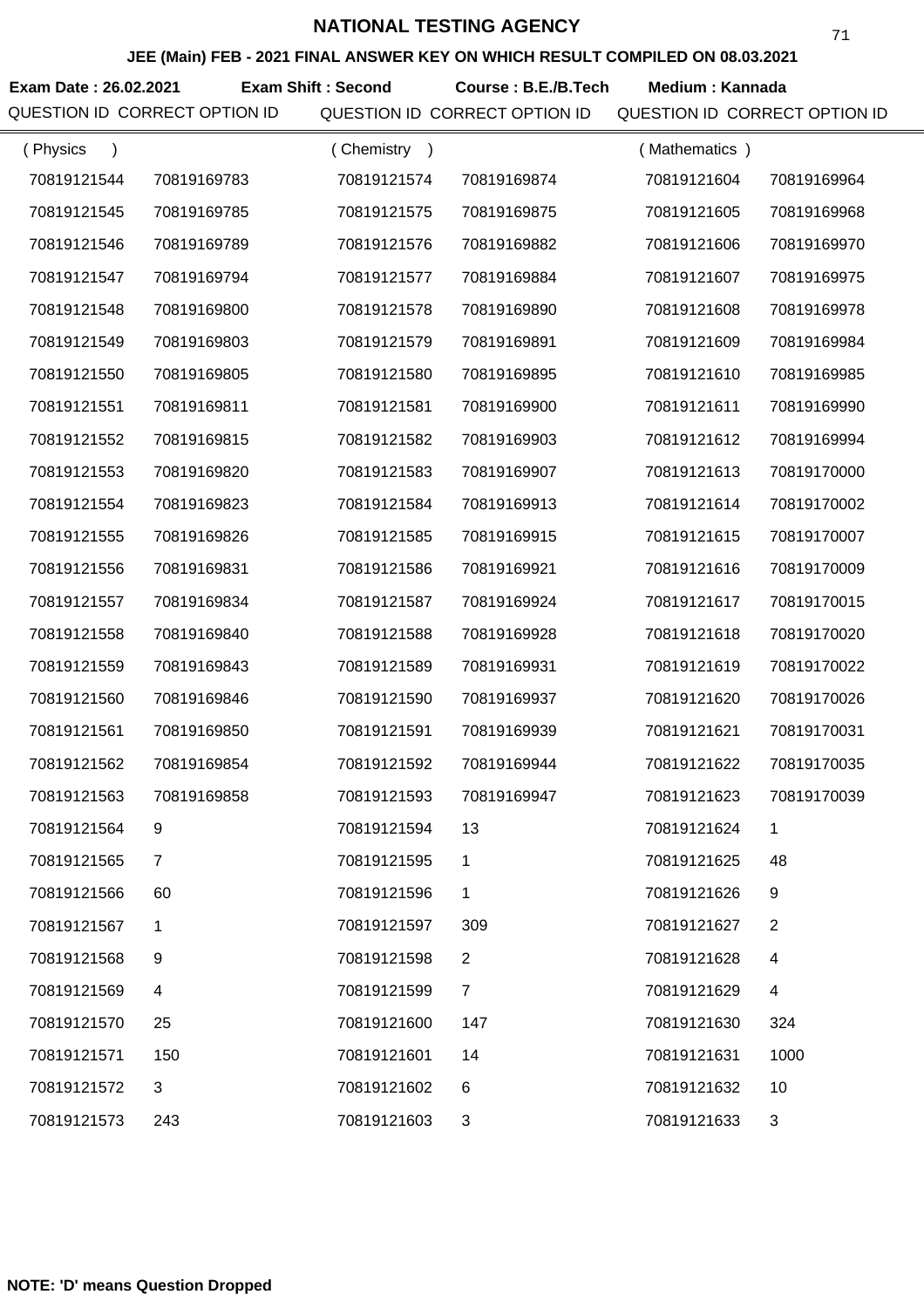**JEE (Main) FEB - 2021 FINAL ANSWER KEY ON WHICH RESULT COMPILED ON 08.03.2021**

**Exam Date : 26.02.2021 Exam Shift : Second Course : B.E./B.Tech Medium : Malayalam** 

| (Physics    |             | (Chemistry<br>$\rightarrow$ |                | (Mathematics) |                |
|-------------|-------------|-----------------------------|----------------|---------------|----------------|
| 70819121724 | 70819170323 | 70819121754                 | 70819170414    | 70819121784   | 70819170504    |
| 70819121725 | 70819170325 | 70819121755                 | 70819170415    | 70819121785   | 70819170508    |
| 70819121726 | 70819170329 | 70819121756                 | 70819170422    | 70819121786   | 70819170510    |
| 70819121727 | 70819170334 | 70819121757                 | 70819170424    | 70819121787   | 70819170515    |
| 70819121728 | 70819170340 | 70819121758                 | 70819170430    | 70819121788   | 70819170518    |
| 70819121729 | 70819170343 | 70819121759                 | 70819170431    | 70819121789   | 70819170524    |
| 70819121730 | 70819170345 | 70819121760                 | 70819170435    | 70819121790   | 70819170525    |
| 70819121731 | 70819170351 | 70819121761                 | 70819170440    | 70819121791   | 70819170530    |
| 70819121732 | 70819170355 | 70819121762                 | 70819170443    | 70819121792   | 70819170534    |
| 70819121733 | 70819170360 | 70819121763                 | 70819170447    | 70819121793   | 70819170540    |
| 70819121734 | 70819170363 | 70819121764                 | 70819170453    | 70819121794   | 70819170542    |
| 70819121735 | 70819170366 | 70819121765                 | 70819170455    | 70819121795   | 70819170547    |
| 70819121736 | 70819170371 | 70819121766                 | 70819170461    | 70819121796   | 70819170549    |
| 70819121737 | 70819170374 | 70819121767                 | 70819170464    | 70819121797   | 70819170555    |
| 70819121738 | 70819170380 | 70819121768                 | 70819170468    | 70819121798   | 70819170560    |
| 70819121739 | 70819170383 | 70819121769                 | 70819170471    | 70819121799   | 70819170562    |
| 70819121740 | 70819170386 | 70819121770                 | 70819170477    | 70819121800   | 70819170566    |
| 70819121741 | 70819170390 | 70819121771                 | 70819170479    | 70819121801   | 70819170571    |
| 70819121742 | 70819170394 | 70819121772                 | 70819170484    | 70819121802   | 70819170575    |
| 70819121743 | 70819170398 | 70819121773                 | 70819170487    | 70819121803   | 70819170579    |
| 70819121744 | 9           | 70819121774                 | 13             | 70819121804   | 1              |
| 70819121745 | 7           | 70819121775                 | 1              | 70819121805   | 48             |
| 70819121746 | 60          | 70819121776                 | 1              | 70819121806   | 9              |
| 70819121747 | 1           | 70819121777                 | 309            | 70819121807   | $\overline{2}$ |
| 70819121748 | 9           | 70819121778                 | $\overline{2}$ | 70819121808   | 4              |
| 70819121749 | 4           | 70819121779                 | $\overline{7}$ | 70819121809   | 4              |
| 70819121750 | 25          | 70819121780                 | 147            | 70819121810   | 324            |
| 70819121751 | 150         | 70819121781                 | 14             | 70819121811   | 1000           |
| 70819121752 | 3           | 70819121782                 | 6              | 70819121812   | 10             |
| 70819121753 | 243         | 70819121783                 | 3              | 70819121813   | 3              |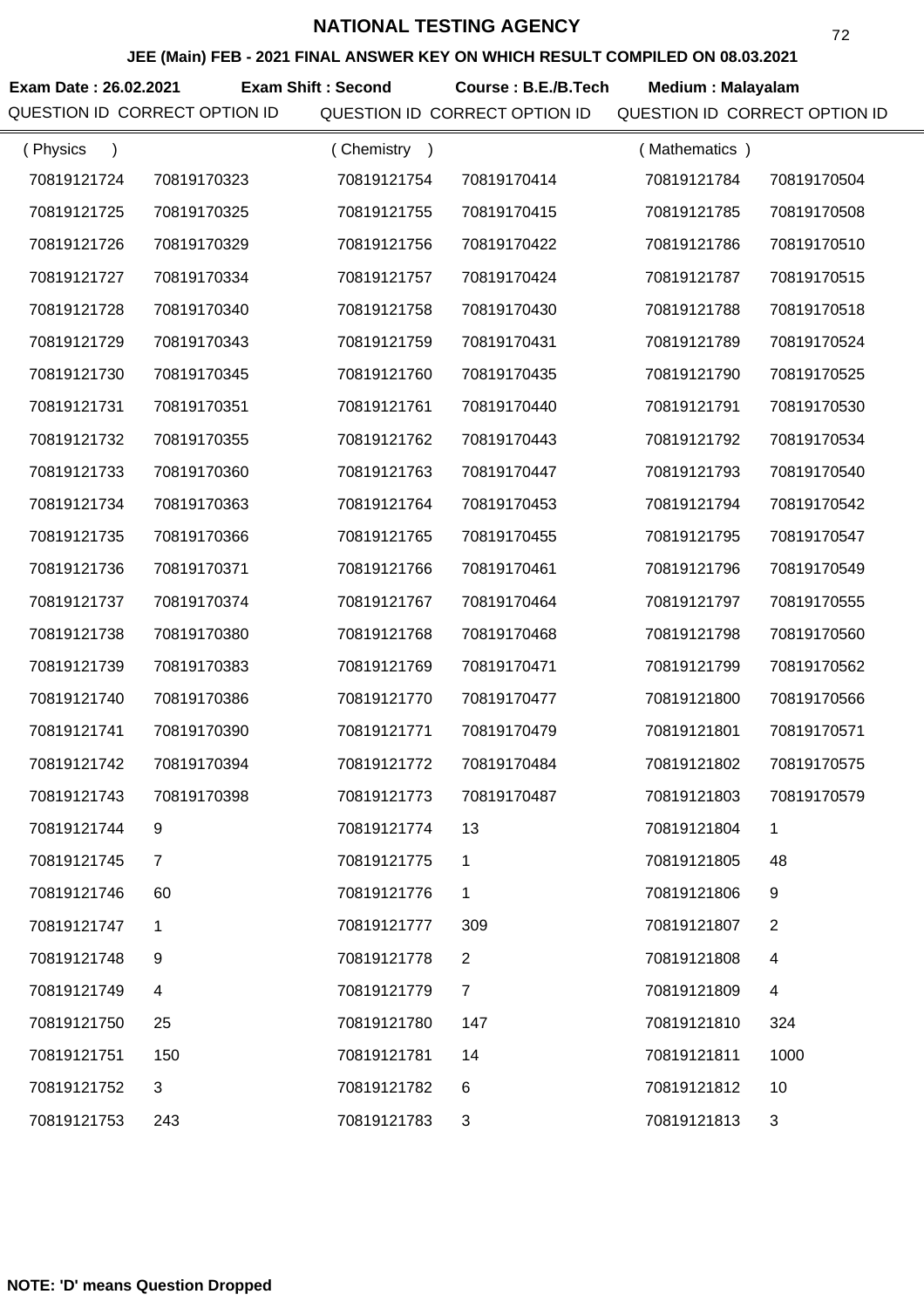**JEE (Main) FEB - 2021 FINAL ANSWER KEY ON WHICH RESULT COMPILED ON 08.03.2021**

**Exam Date : 26.02.2021 Course : B.E./B.Tech Medium : Marathi Exam Shift : Second**

| (Physics<br>$\lambda$ |             | (Chemistry<br>$\rightarrow$ |                | (Mathematics) |                |
|-----------------------|-------------|-----------------------------|----------------|---------------|----------------|
| 70819121634           | 70819170053 | 70819121664                 | 70819170144    | 70819121694   | 70819170234    |
| 70819121635           | 70819170055 | 70819121665                 | 70819170145    | 70819121695   | 70819170238    |
| 70819121636           | 70819170059 | 70819121666                 | 70819170152    | 70819121696   | 70819170240    |
| 70819121637           | 70819170064 | 70819121667                 | 70819170154    | 70819121697   | 70819170245    |
| 70819121638           | 70819170070 | 70819121668                 | 70819170160    | 70819121698   | 70819170248    |
| 70819121639           | 70819170073 | 70819121669                 | 70819170161    | 70819121699   | 70819170254    |
| 70819121640           | 70819170075 | 70819121670                 | 70819170165    | 70819121700   | 70819170255    |
| 70819121641           | 70819170081 | 70819121671                 | 70819170170    | 70819121701   | 70819170260    |
| 70819121642           | 70819170085 | 70819121672                 | 70819170173    | 70819121702   | 70819170264    |
| 70819121643           | 70819170090 | 70819121673                 | 70819170177    | 70819121703   | 70819170270    |
| 70819121644           | 70819170093 | 70819121674                 | 70819170183    | 70819121704   | 70819170272    |
| 70819121645           | 70819170096 | 70819121675                 | 70819170185    | 70819121705   | 70819170277    |
| 70819121646           | 70819170101 | 70819121676                 | 70819170191    | 70819121706   | 70819170279    |
| 70819121647           | 70819170104 | 70819121677                 | 70819170194    | 70819121707   | 70819170285    |
| 70819121648           | 70819170110 | 70819121678                 | 70819170198    | 70819121708   | 70819170290    |
| 70819121649           | 70819170113 | 70819121679                 | 70819170201    | 70819121709   | 70819170292    |
| 70819121650           | 70819170116 | 70819121680                 | 70819170207    | 70819121710   | 70819170296    |
| 70819121651           | 70819170120 | 70819121681                 | 70819170209    | 70819121711   | 70819170301    |
| 70819121652           | 70819170124 | 70819121682                 | 70819170214    | 70819121712   | 70819170305    |
| 70819121653           | 70819170128 | 70819121683                 | 70819170217    | 70819121713   | 70819170309    |
| 70819121654           | 9           | 70819121684                 | 13             | 70819121714   | 1              |
| 70819121655           | 7           | 70819121685                 | 1              | 70819121715   | 48             |
| 70819121656           | 60          | 70819121686                 | 1              | 70819121716   | 9              |
| 70819121657           | 1           | 70819121687                 | 309            | 70819121717   | $\overline{2}$ |
| 70819121658           | 9           | 70819121688                 | 2              | 70819121718   | 4              |
| 70819121659           | 4           | 70819121689                 | $\overline{7}$ | 70819121719   | 4              |
| 70819121660           | 25          | 70819121690                 | 147            | 70819121720   | 324            |
| 70819121661           | 150         | 70819121691                 | 14             | 70819121721   | 1000           |
| 70819121662           | 3           | 70819121692                 | 6              | 70819121722   | 10             |
| 70819121663           | 243         | 70819121693                 | $\mathfrak{B}$ | 70819121723   | $\sqrt{3}$     |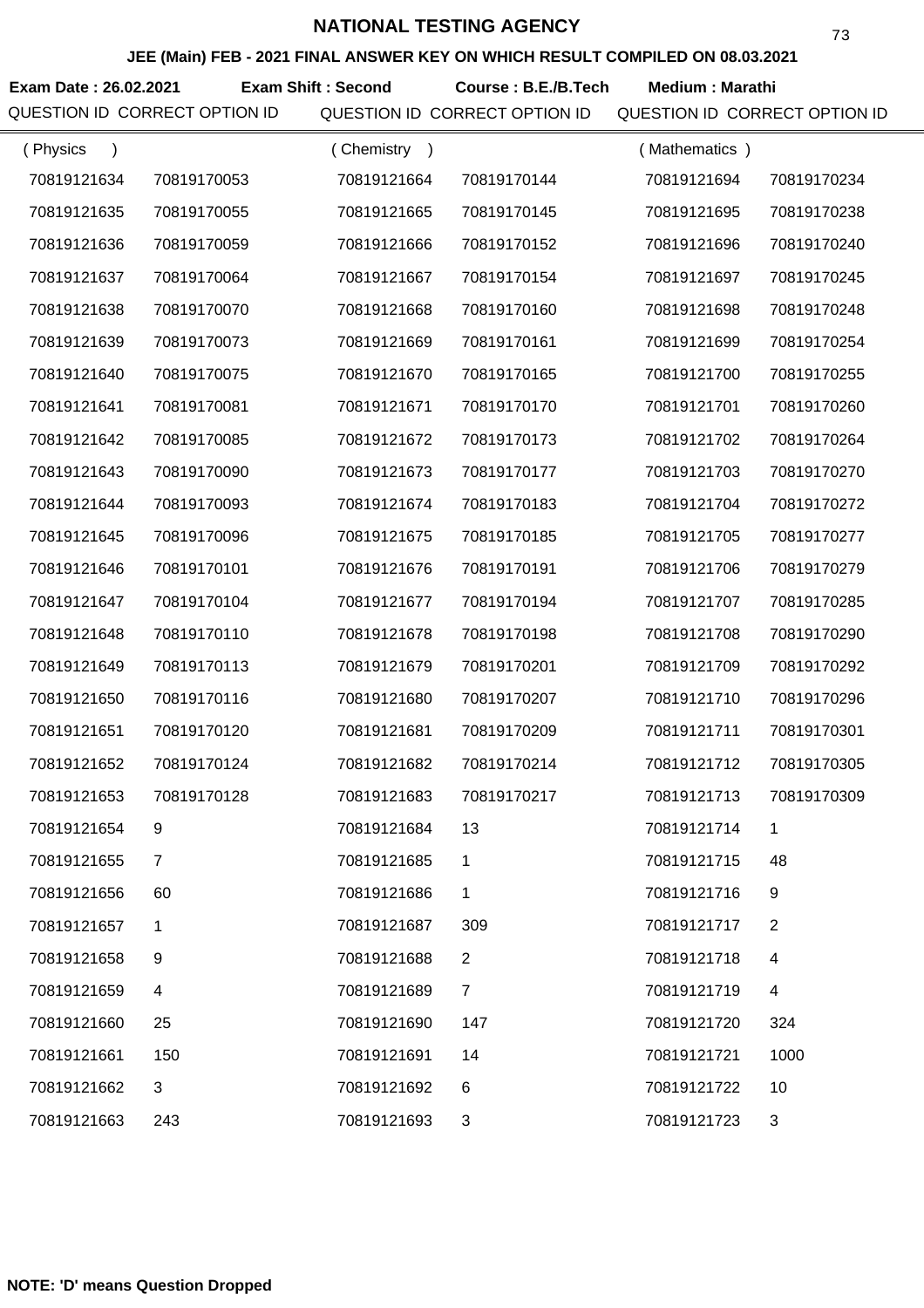**JEE (Main) FEB - 2021 FINAL ANSWER KEY ON WHICH RESULT COMPILED ON 08.03.2021**

Exam Date : 26.02.2021 Exam Shift : Second Course : B.E./B.Tech Medium : Odia

| (Physics    |                | (Chemistry<br>$\rightarrow$ |                | Mathematics ) |                |
|-------------|----------------|-----------------------------|----------------|---------------|----------------|
| 70819121814 | 70819170593    | 70819121844                 | 70819170684    | 70819121874   | 70819170774    |
| 70819121815 | 70819170595    | 70819121845                 | 70819170685    | 70819121875   | 70819170778    |
| 70819121816 | 70819170599    | 70819121846                 | 70819170692    | 70819121876   | 70819170780    |
| 70819121817 | 70819170604    | 70819121847                 | 70819170694    | 70819121877   | 70819170785    |
| 70819121818 | 70819170610    | 70819121848                 | 70819170700    | 70819121878   | 70819170788    |
| 70819121819 | 70819170613    | 70819121849                 | 70819170701    | 70819121879   | 70819170794    |
| 70819121820 | 70819170615    | 70819121850                 | 70819170705    | 70819121880   | 70819170795    |
| 70819121821 | 70819170621    | 70819121851                 | 70819170710    | 70819121881   | 70819170800    |
| 70819121822 | 70819170625    | 70819121852                 | 70819170713    | 70819121882   | 70819170804    |
| 70819121823 | 70819170630    | 70819121853                 | 70819170717    | 70819121883   | 70819170810    |
| 70819121824 | 70819170633    | 70819121854                 | 70819170723    | 70819121884   | 70819170812    |
| 70819121825 | 70819170636    | 70819121855                 | 70819170725    | 70819121885   | 70819170817    |
| 70819121826 | 70819170641    | 70819121856                 | 70819170731    | 70819121886   | 70819170819    |
| 70819121827 | 70819170644    | 70819121857                 | 70819170734    | 70819121887   | 70819170825    |
| 70819121828 | 70819170650    | 70819121858                 | 70819170738    | 70819121888   | 70819170830    |
| 70819121829 | 70819170653    | 70819121859                 | 70819170741    | 70819121889   | 70819170832    |
| 70819121830 | 70819170656    | 70819121860                 | 70819170747    | 70819121890   | 70819170836    |
| 70819121831 | 70819170660    | 70819121861                 | 70819170749    | 70819121891   | 70819170841    |
| 70819121832 | 70819170664    | 70819121862                 | 70819170754    | 70819121892   | 70819170845    |
| 70819121833 | 70819170668    | 70819121863                 | 70819170757    | 70819121893   | 70819170849    |
| 70819121834 | 9              | 70819121864                 | 13             | 70819121894   | 1              |
| 70819121835 | 7              | 70819121865                 | 1              | 70819121895   | 48             |
| 70819121836 | 60             | 70819121866                 | 1              | 70819121896   | 9              |
| 70819121837 | 1              | 70819121867                 | 309            | 70819121897   | $\overline{2}$ |
| 70819121838 | 9              | 70819121868                 | $\overline{2}$ | 70819121898   | 4              |
| 70819121839 | $\overline{4}$ | 70819121869                 | $\overline{7}$ | 70819121899   | 4              |
| 70819121840 | 25             | 70819121870                 | 147            | 70819121900   | 324            |
| 70819121841 | 150            | 70819121871                 | 14             | 70819121901   | 1000           |
| 70819121842 | 3              | 70819121872                 | 6              | 70819121902   | 10             |
| 70819121843 | 243            | 70819121873                 | 3              | 70819121903   | 3              |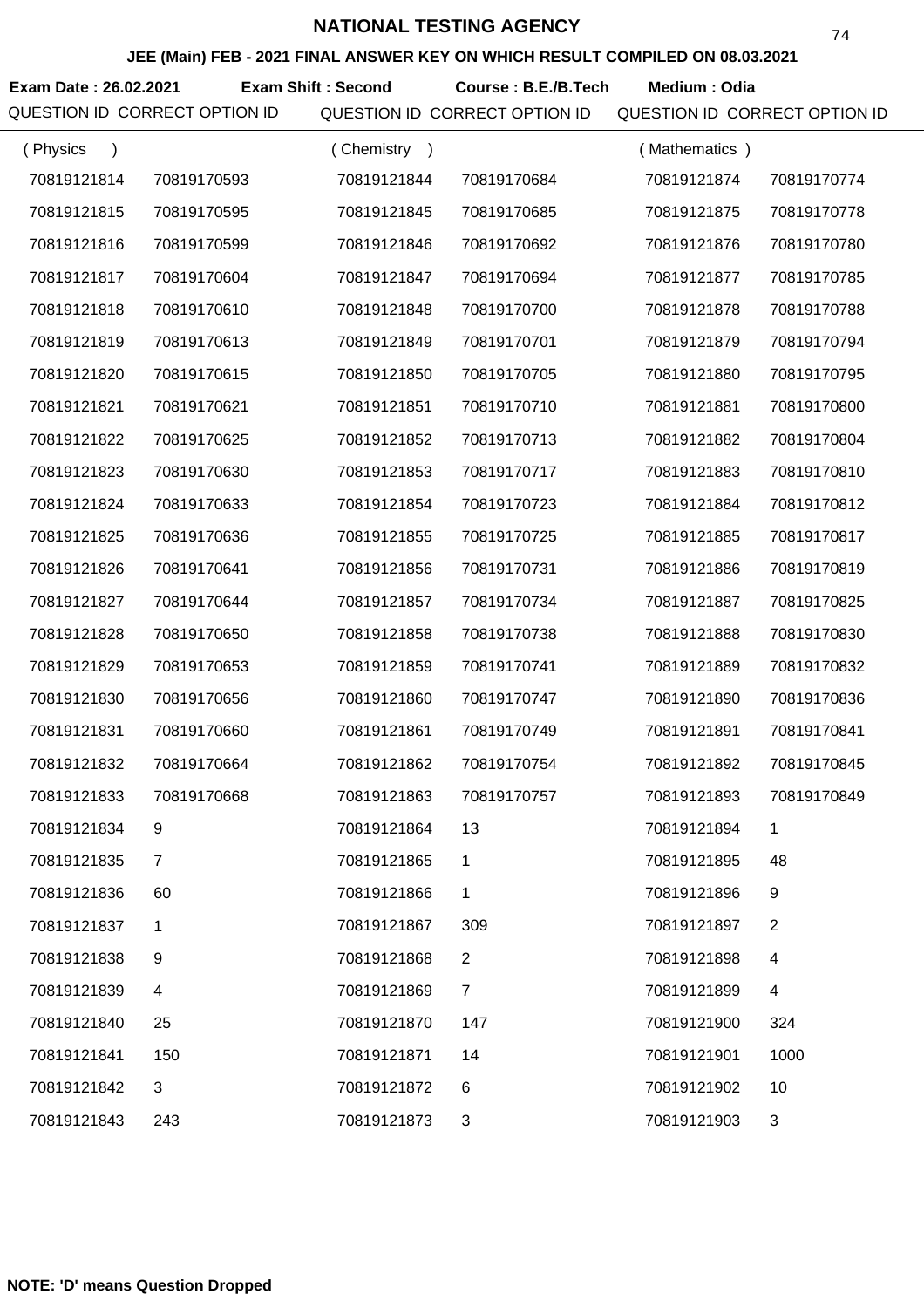**JEE (Main) FEB - 2021 FINAL ANSWER KEY ON WHICH RESULT COMPILED ON 08.03.2021**

**Exam Date : 26.02.2021 Course : B.E./B.Tech Medium : Punjabi Exam Shift : Second**

| (Physics<br>$\mathcal{C}$ |             | Chemistry<br>$\rightarrow$ |                | (Mathematics) |                |
|---------------------------|-------------|----------------------------|----------------|---------------|----------------|
| 70819121904               | 70819170863 | 70819121934                | 70819170954    | 70819121964   | 70819171044    |
| 70819121905               | 70819170865 | 70819121935                | 70819170955    | 70819121965   | 70819171048    |
| 70819121906               | 70819170869 | 70819121936                | 70819170962    | 70819121966   | 70819171050    |
| 70819121907               | 70819170874 | 70819121937                | 70819170964    | 70819121967   | 70819171055    |
| 70819121908               | 70819170880 | 70819121938                | 70819170970    | 70819121968   | 70819171058    |
| 70819121909               | 70819170883 | 70819121939                | 70819170971    | 70819121969   | 70819171064    |
| 70819121910               | 70819170885 | 70819121940                | 70819170975    | 70819121970   | 70819171065    |
| 70819121911               | 70819170891 | 70819121941                | 70819170980    | 70819121971   | 70819171070    |
| 70819121912               | 70819170895 | 70819121942                | 70819170983    | 70819121972   | 70819171074    |
| 70819121913               | 70819170900 | 70819121943                | 70819170987    | 70819121973   | 70819171080    |
| 70819121914               | 70819170903 | 70819121944                | 70819170993    | 70819121974   | 70819171082    |
| 70819121915               | 70819170906 | 70819121945                | 70819170995    | 70819121975   | 70819171087    |
| 70819121916               | 70819170911 | 70819121946                | 70819171001    | 70819121976   | 70819171089    |
| 70819121917               | 70819170914 | 70819121947                | 70819171004    | 70819121977   | 70819171095    |
| 70819121918               | 70819170920 | 70819121948                | 70819171008    | 70819121978   | 70819171100    |
| 70819121919               | 70819170923 | 70819121949                | 70819171011    | 70819121979   | 70819171102    |
| 70819121920               | 70819170926 | 70819121950                | 70819171017    | 70819121980   | 70819171106    |
| 70819121921               | 70819170930 | 70819121951                | 70819171019    | 70819121981   | 70819171111    |
| 70819121922               | 70819170934 | 70819121952                | 70819171024    | 70819121982   | 70819171115    |
| 70819121923               | 70819170938 | 70819121953                | 70819171027    | 70819121983   | 70819171119    |
| 70819121924               | 9           | 70819121954                | 13             | 70819121984   |                |
| 70819121925               | 7           | 70819121955                | 1              | 70819121985   | 48             |
| 70819121926               | 60          | 70819121956                | 1              | 70819121986   | 9              |
| 70819121927               | 1           | 70819121957                | 309            | 70819121987   | $\overline{2}$ |
| 70819121928               | 9           | 70819121958                | 2              | 70819121988   | 4              |
| 70819121929               | 4           | 70819121959                | $\overline{7}$ | 70819121989   | 4              |
| 70819121930               | 25          | 70819121960                | 147            | 70819121990   | 324            |
| 70819121931               | 150         | 70819121961                | 14             | 70819121991   | 1000           |
| 70819121932               | 3           | 70819121962                | 6              | 70819121992   | 10             |
| 70819121933               | 243         | 70819121963                | 3              | 70819121993   | 3              |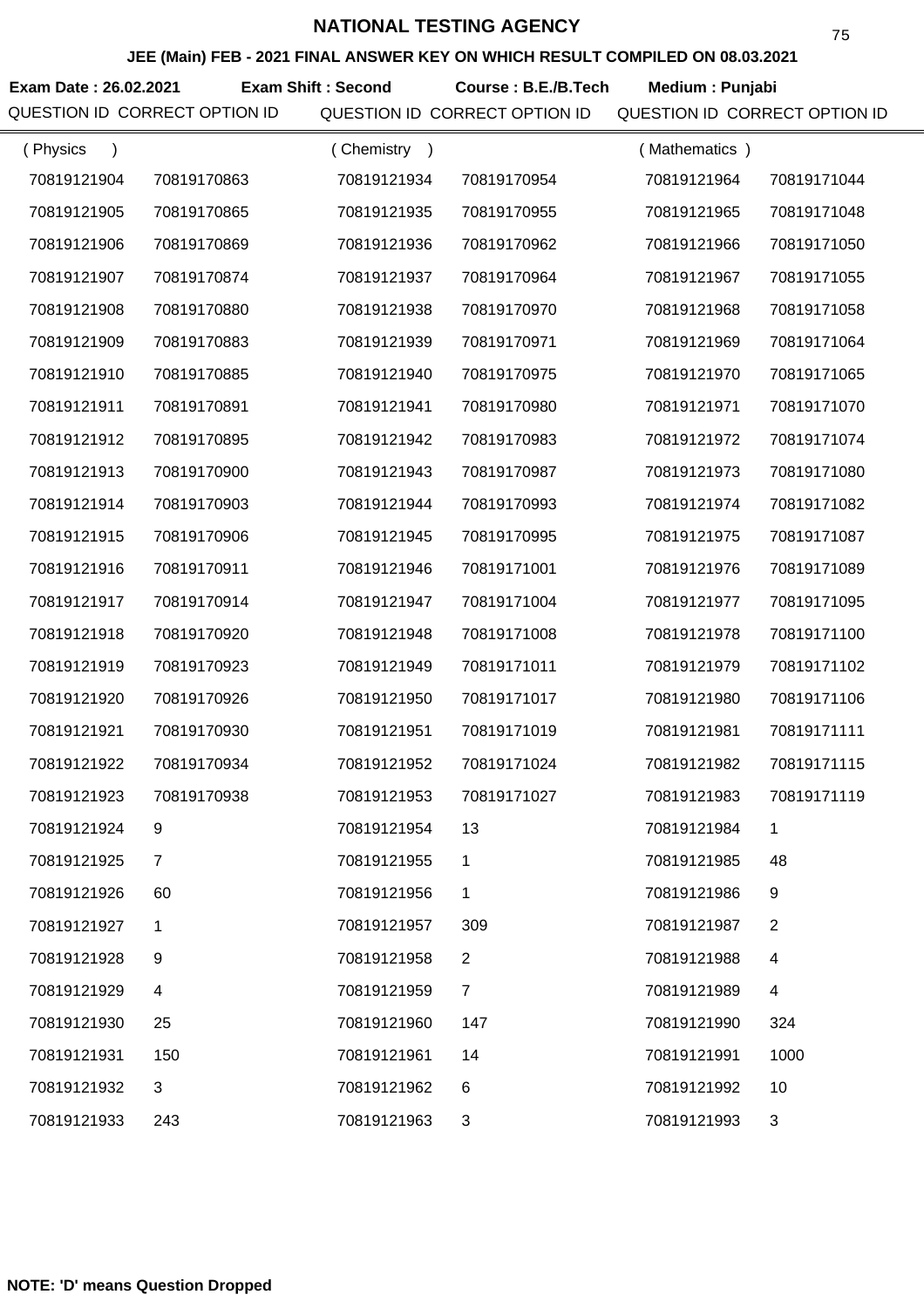**JEE (Main) FEB - 2021 FINAL ANSWER KEY ON WHICH RESULT COMPILED ON 08.03.2021**

**Exam Date : 26.02.2021 Course : B.E./B.Tech Medium : Tamil Exam Shift : Second**

| (Physics<br>$\lambda$ |              | (Chemistry)<br>$\rightarrow$ |                | (Mathematics) |             |
|-----------------------|--------------|------------------------------|----------------|---------------|-------------|
| 70819121994           | 70819171133  | 70819122024                  | 70819171224    | 70819122054   | 70819171314 |
| 70819121995           | 70819171135  | 70819122025                  | 70819171225    | 70819122055   | 70819171318 |
| 70819121996           | 70819171139  | 70819122026                  | 70819171232    | 70819122056   | 70819171320 |
| 70819121997           | 70819171144  | 70819122027                  | 70819171234    | 70819122057   | 70819171325 |
| 70819121998           | 70819171150  | 70819122028                  | 70819171240    | 70819122058   | 70819171328 |
| 70819121999           | 70819171153  | 70819122029                  | 70819171241    | 70819122059   | 70819171334 |
| 70819122000           | 70819171155  | 70819122030                  | 70819171245    | 70819122060   | 70819171335 |
| 70819122001           | 70819171161  | 70819122031                  | 70819171250    | 70819122061   | 70819171340 |
| 70819122002           | 70819171165  | 70819122032                  | 70819171253    | 70819122062   | 70819171344 |
| 70819122003           | 70819171170  | 70819122033                  | 70819171257    | 70819122063   | 70819171350 |
| 70819122004           | 70819171173  | 70819122034                  | 70819171263    | 70819122064   | 70819171352 |
| 70819122005           | 70819171176  | 70819122035                  | 70819171265    | 70819122065   | 70819171357 |
| 70819122006           | 70819171181  | 70819122036                  | 70819171271    | 70819122066   | 70819171359 |
| 70819122007           | 70819171184  | 70819122037                  | 70819171274    | 70819122067   | 70819171365 |
| 70819122008           | 70819171190  | 70819122038                  | 70819171278    | 70819122068   | 70819171370 |
| 70819122009           | 70819171193  | 70819122039                  | 70819171281    | 70819122069   | 70819171372 |
| 70819122010           | 70819171196  | 70819122040                  | 70819171287    | 70819122070   | 70819171376 |
| 70819122011           | 70819171200  | 70819122041                  | 70819171289    | 70819122071   | 70819171381 |
| 70819122012           | 70819171204  | 70819122042                  | 70819171294    | 70819122072   | 70819171385 |
| 70819122013           | 70819171208  | 70819122043                  | 70819171297    | 70819122073   | 70819171389 |
| 70819122014           |              | 70819122044                  | 13             | 70819122074   |             |
| 70819122015           | 7            | 70819122045                  | 1              | 70819122075   | 48          |
| 70819122016           | 60           | 70819122046                  | 1              | 70819122076   | 9           |
| 70819122017           | 1            | 70819122047                  | 309            | 70819122077   | 2           |
| 70819122018           | 9            | 70819122048                  | $\overline{2}$ | 70819122078   | 4           |
| 70819122019           | 4            | 70819122049                  | $\overline{7}$ | 70819122079   | 4           |
| 70819122020           | 25           | 70819122050                  | 147            | 70819122080   | 324         |
| 70819122021           | 150          | 70819122051                  | 14             | 70819122081   | 1000        |
| 70819122022           | $\mathbf{3}$ | 70819122052                  | 6              | 70819122082   | 10          |
| 70819122023           | 243          | 70819122053                  | 3              | 70819122083   | 3           |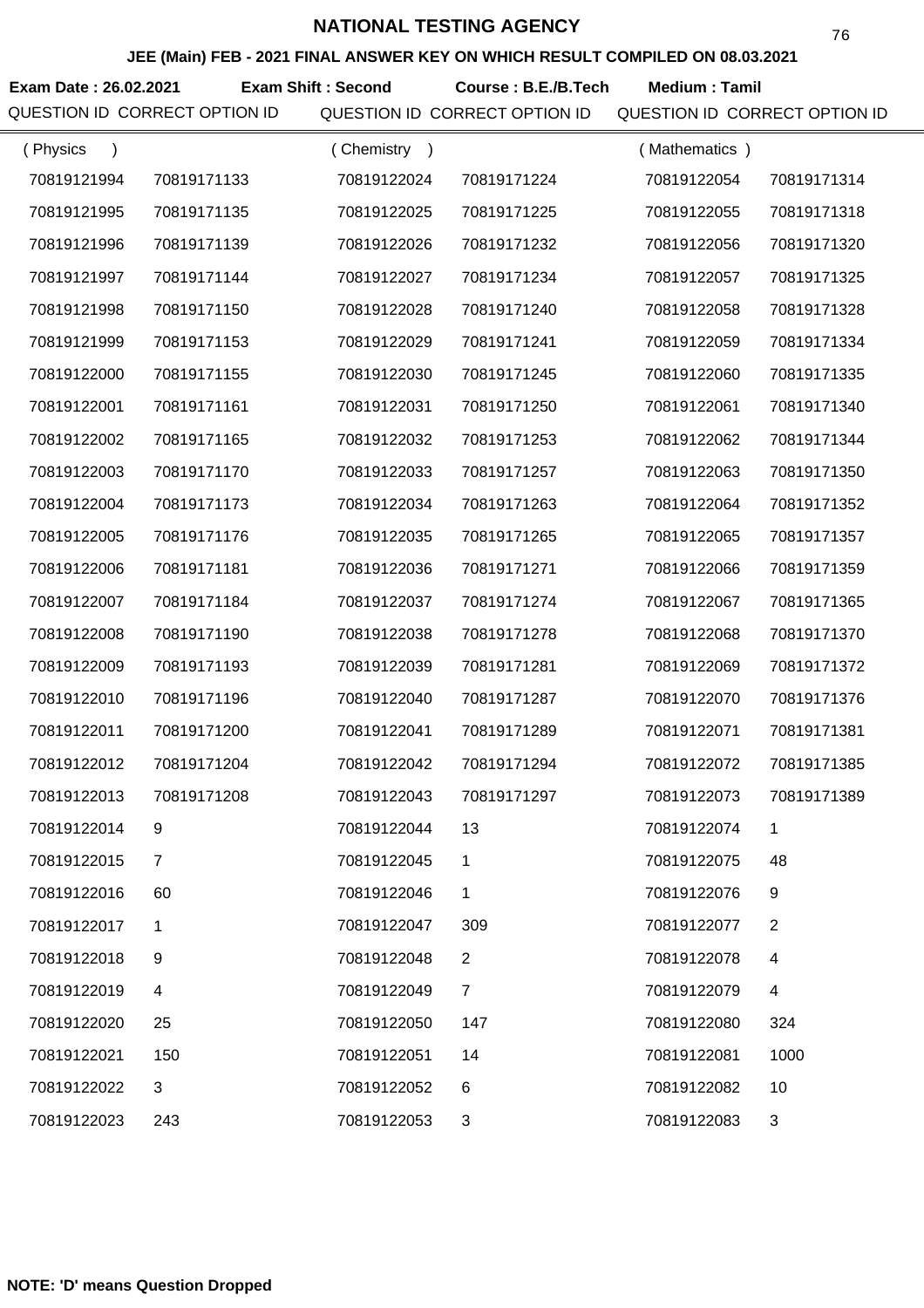**JEE (Main) FEB - 2021 FINAL ANSWER KEY ON WHICH RESULT COMPILED ON 08.03.2021**

**Exam Date : 26.02.2021 Course : B.E./B.Tech Medium : Telugu Exam Shift : Second**

| (Physics    |             | (Chemistry<br>$\rightarrow$ |                | (Mathematics) |             |
|-------------|-------------|-----------------------------|----------------|---------------|-------------|
| 70819122084 | 70819171403 | 70819122114                 | 70819171494    | 70819122144   | 70819171584 |
| 70819122085 | 70819171405 | 70819122115                 | 70819171495    | 70819122145   | 70819171588 |
| 70819122086 | 70819171409 | 70819122116                 | 70819171502    | 70819122146   | 70819171590 |
| 70819122087 | 70819171414 | 70819122117                 | 70819171504    | 70819122147   | 70819171595 |
| 70819122088 | 70819171420 | 70819122118                 | 70819171510    | 70819122148   | 70819171598 |
| 70819122089 | 70819171423 | 70819122119                 | 70819171511    | 70819122149   | 70819171604 |
| 70819122090 | 70819171425 | 70819122120                 | 70819171515    | 70819122150   | 70819171605 |
| 70819122091 | 70819171431 | 70819122121                 | 70819171520    | 70819122151   | 70819171610 |
| 70819122092 | 70819171435 | 70819122122                 | 70819171523    | 70819122152   | 70819171614 |
| 70819122093 | 70819171440 | 70819122123                 | 70819171527    | 70819122153   | 70819171620 |
| 70819122094 | 70819171443 | 70819122124                 | 70819171533    | 70819122154   | 70819171622 |
| 70819122095 | 70819171446 | 70819122125                 | 70819171535    | 70819122155   | 70819171627 |
| 70819122096 | 70819171451 | 70819122126                 | 70819171541    | 70819122156   | 70819171629 |
| 70819122097 | 70819171454 | 70819122127                 | 70819171544    | 70819122157   | 70819171635 |
| 70819122098 | 70819171460 | 70819122128                 | 70819171548    | 70819122158   | 70819171640 |
| 70819122099 | 70819171463 | 70819122129                 | 70819171551    | 70819122159   | 70819171642 |
| 70819122100 | 70819171466 | 70819122130                 | 70819171557    | 70819122160   | 70819171646 |
| 70819122101 | 70819171470 | 70819122131                 | 70819171559    | 70819122161   | 70819171651 |
| 70819122102 | 70819171474 | 70819122132                 | 70819171564    | 70819122162   | 70819171655 |
| 70819122103 | 70819171478 | 70819122133                 | 70819171567    | 70819122163   | 70819171659 |
| 70819122104 | 9           | 70819122134                 | 13             | 70819122164   |             |
| 70819122105 | 7           | 70819122135                 | 1              | 70819122165   | 48          |
| 70819122106 | 60          | 70819122136                 | 1              | 70819122166   | 9           |
| 70819122107 | 1           | 70819122137                 | 309            | 70819122167   | 2           |
| 70819122108 | 9           | 70819122138                 | 2              | 70819122168   | 4           |
| 70819122109 | 4           | 70819122139                 | $\overline{7}$ | 70819122169   | 4           |
| 70819122110 | 25          | 70819122140                 | 147            | 70819122170   | 324         |
| 70819122111 | 150         | 70819122141                 | 14             | 70819122171   | 1000        |
| 70819122112 | 3           | 70819122142                 | 6              | 70819122172   | 10          |
| 70819122113 | 243         | 70819122143                 | 3              | 70819122173   | 3           |